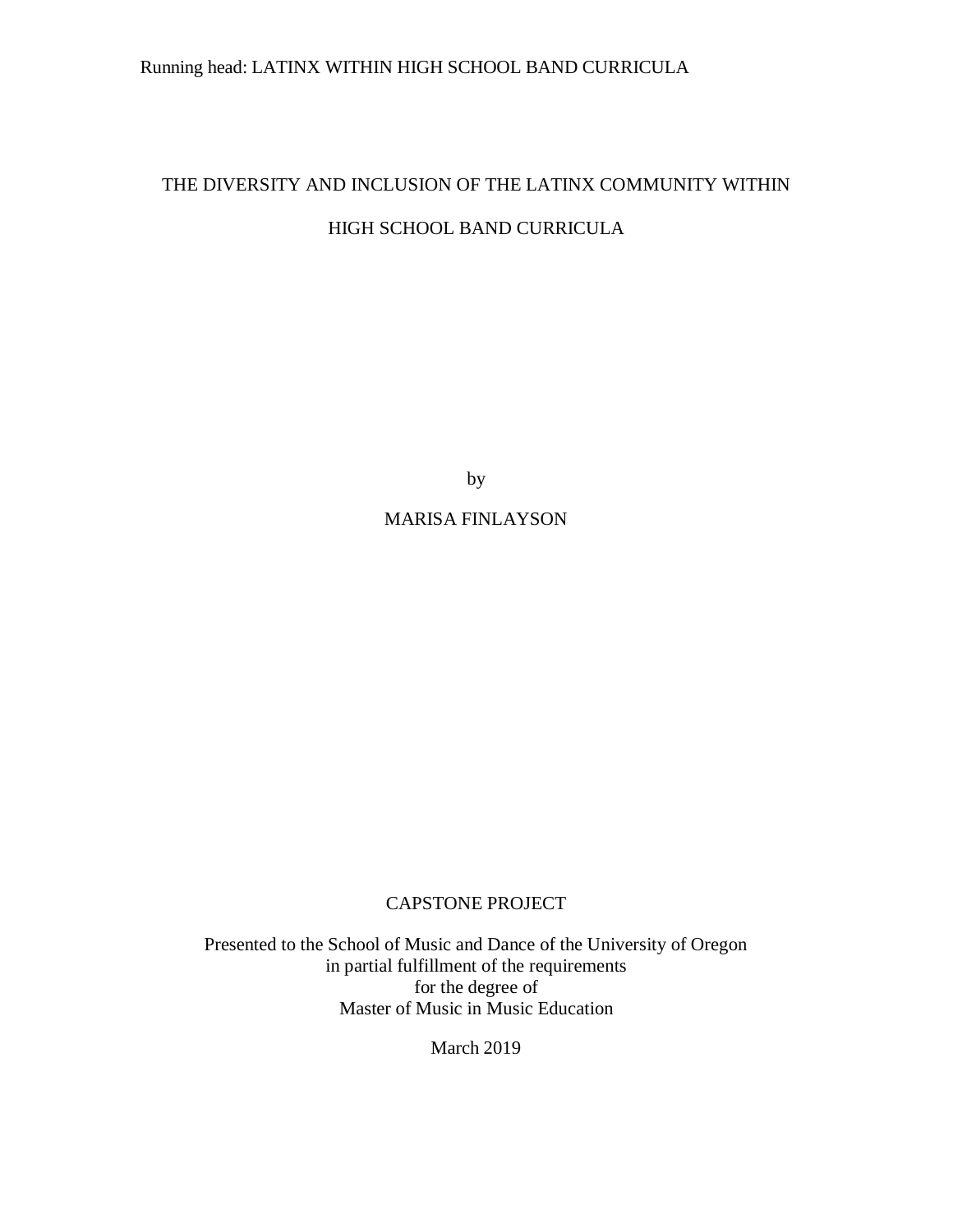"The diversity and inclusion of the Latinx community within high school band curricula," a project prepared by Marisa Finlayson in partial fulfillment of the requirements for the Master of Music degree in the School of Music and Dance. This project has been approved and accepted by:

Dr. Beth Wheeler, Chair of the Examining Committee

\_\_\_\_\_\_\_\_\_\_\_\_\_\_\_\_\_\_\_\_\_\_\_\_\_\_\_\_\_\_\_\_\_\_\_\_\_\_\_\_

\_\_\_\_\_\_\_\_\_\_\_\_\_\_\_\_\_\_\_\_\_\_\_\_\_\_\_\_\_\_\_\_\_\_\_\_\_\_\_\_\_\_\_\_\_\_\_\_\_\_\_\_\_\_\_\_\_\_\_\_

Date

Committee in Charge: Dr. Beth Wheeler, Chair Dr. Jason M. Silveira Dr. Juan Eduardo Wolf

Accepted by:

Director of Graduate Studies, School of Music and Dance

\_\_\_\_\_\_\_\_\_\_\_\_\_\_\_\_\_\_\_\_\_\_\_\_\_\_\_\_\_\_\_\_\_\_\_\_\_\_\_\_\_\_\_\_\_\_\_\_\_\_\_\_\_\_\_\_\_\_\_\_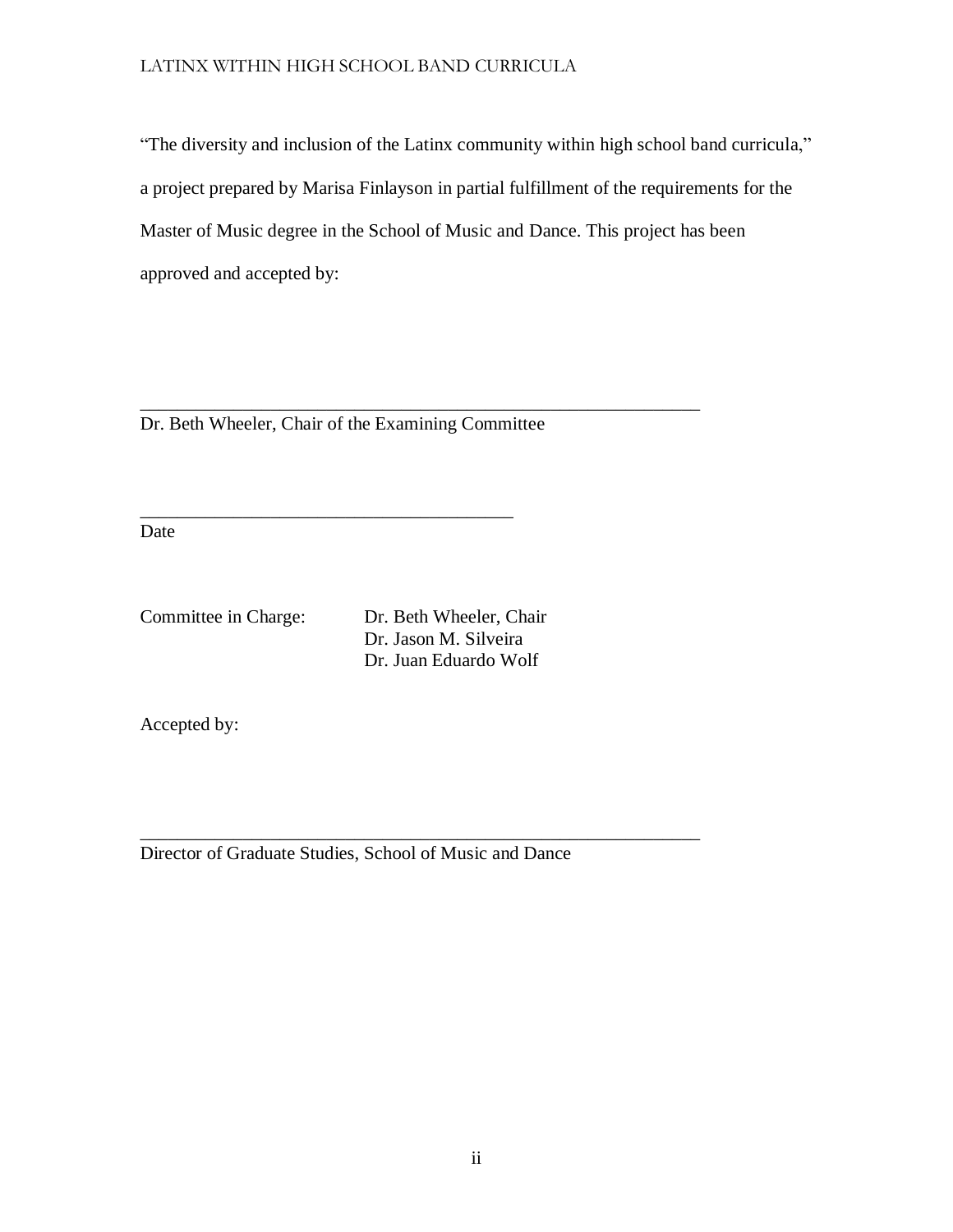© 2019 Marisa Finlayson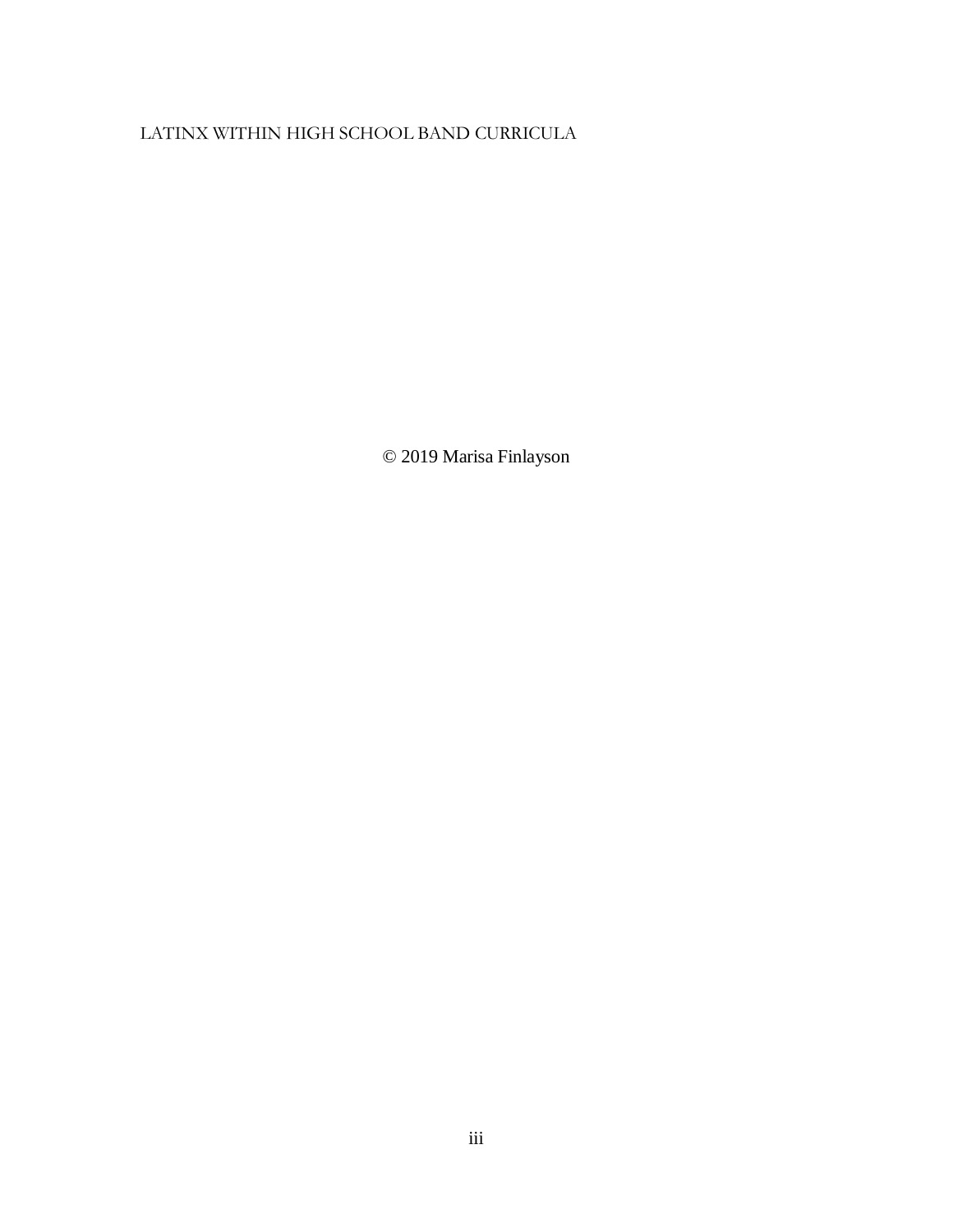#### CAPSTONE PROJECT ABSTRACT

<span id="page-3-0"></span>The purpose of this capstone project was to examine the extent of the diversity and inclusion of the Latinx community within a California high school band curriculum. The diversity and representation of the Latinx community was examined through the relationship between this community and the repertoire available for high school bands. Within this capstone project, there were three mini projects that were utilized to explore the extent of the diversity and inclusion of the Latinx community within a high school band curriculum. The first mini project was a content analysis to determine if there was an increase in listed compositions for high school bands within the *Teaching Music Through Performance in Band* series (1997−2017), volumes one through 11, and grade levels three through five that hold representation and/or identity within the Latinx community. The second mini project consisted of interviews with practicing California high school band directors in order to obtain information with regards to their repertoire selection process, repertoire being programmed within the 2018−2019 academic year, and the extent of their knowledge of the Latinx community. The third mini project consisted of instructional strategies developed for educators based upon selected pieces from the first mini project that were identified as holding representation and/or identity within the Latinx community. Within each of the four compositions utilized for this project, cultural identity and representation within each composition were discussed along with their relationship to the Latinx community. National Core Arts Standards and the California State Standards for Music Education were identified for each of the compositions. Identified Latinx elements were then discussed in relationship to the standards.

<span id="page-3-1"></span>iv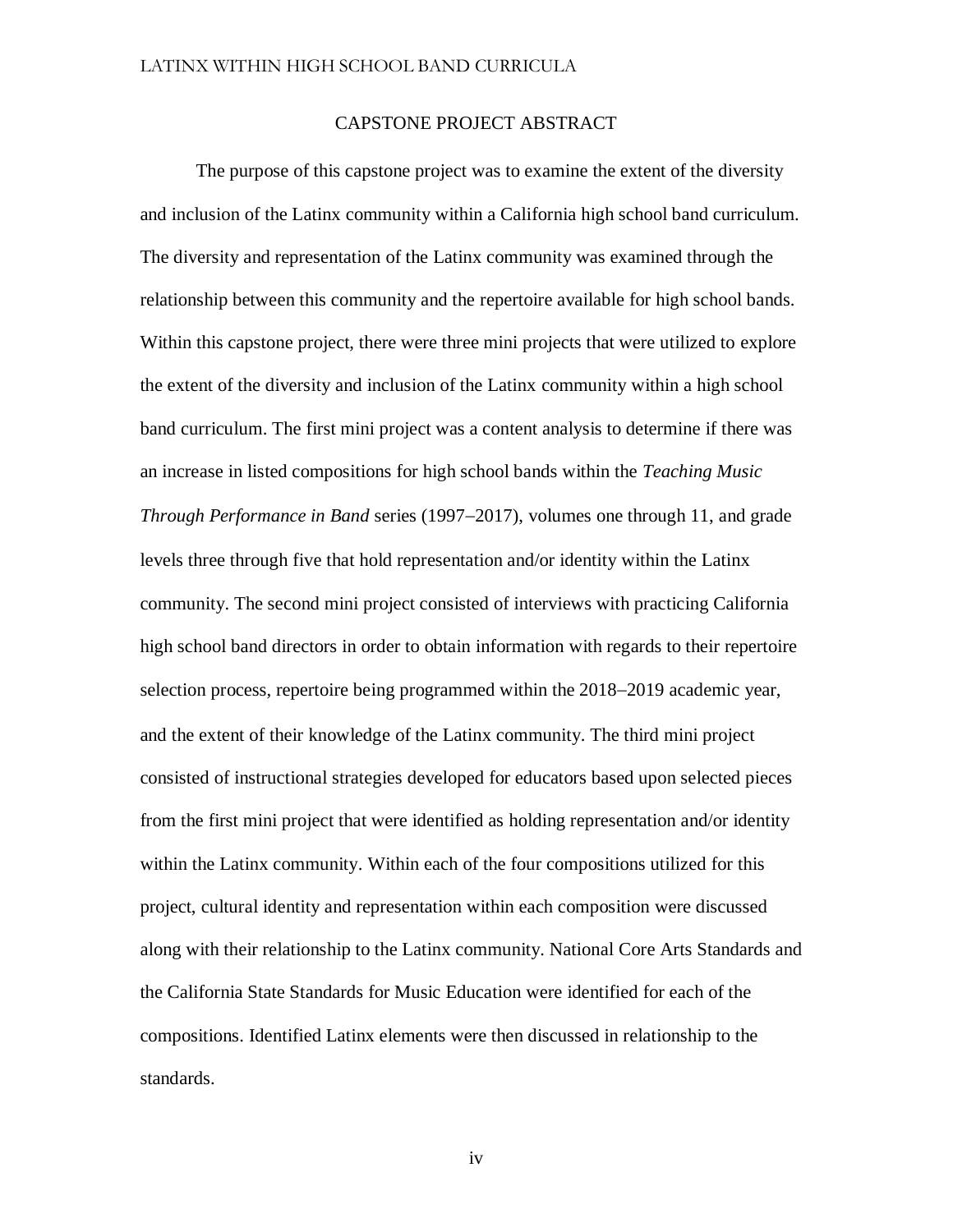#### ACKNOWLEDGEMENTS

I wish to express sincere appreciation to Dr. Wheeler for her assistance in the preparation and execution of this capstone project, along with her endless support and kind words during my pursuit of this research. In addition, special thanks are due to Dr. Silveira and Dr. Wolf whose guidance aided me in the research of the Latinx community. I would also like to thank those California high school band directors who took the time to speak to me for their valuable input. This project could not have been completed without the support of the students, faculty, and staff within the School of Music and Dance at the University of Oregon.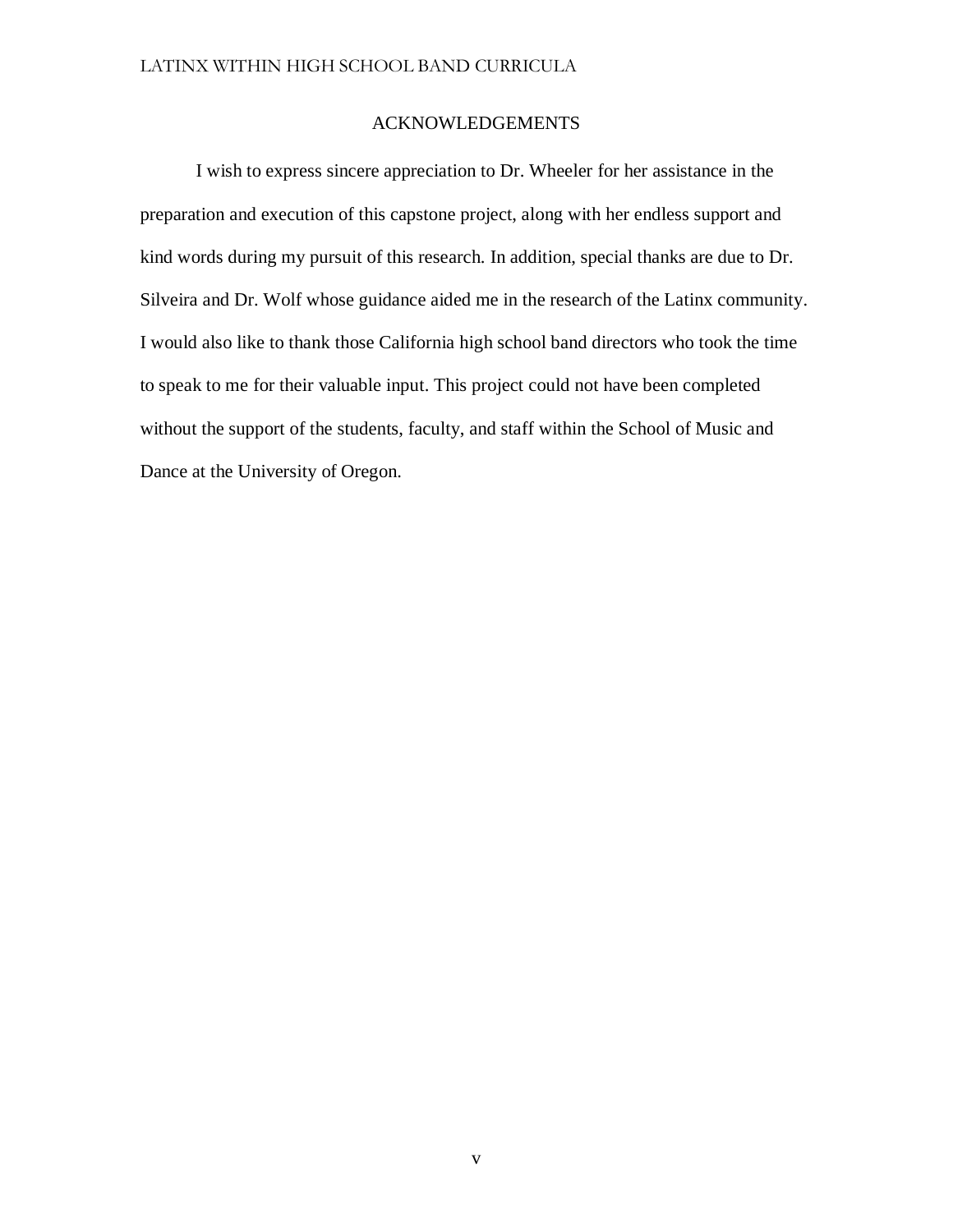## **Table of Contents**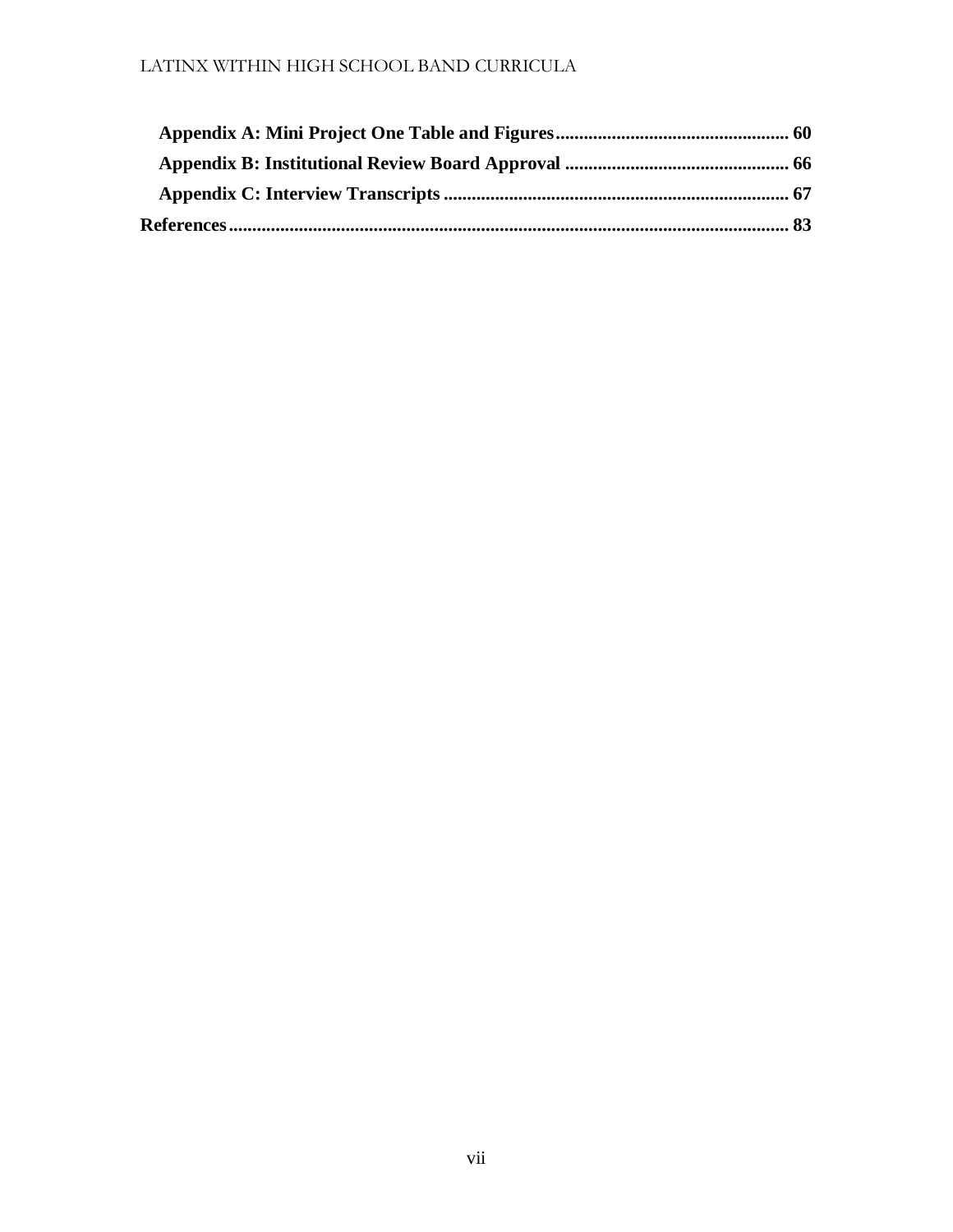## <span id="page-7-0"></span>LIST OF TABLE AND FIGURES

## Mini Project One

## *Teaching Music Through Performance in Band*

| Figure 2.0 Composers born in and outside the U.S.A; all grade levels and all volumes 62 |  |
|-----------------------------------------------------------------------------------------|--|
|                                                                                         |  |
|                                                                                         |  |
|                                                                                         |  |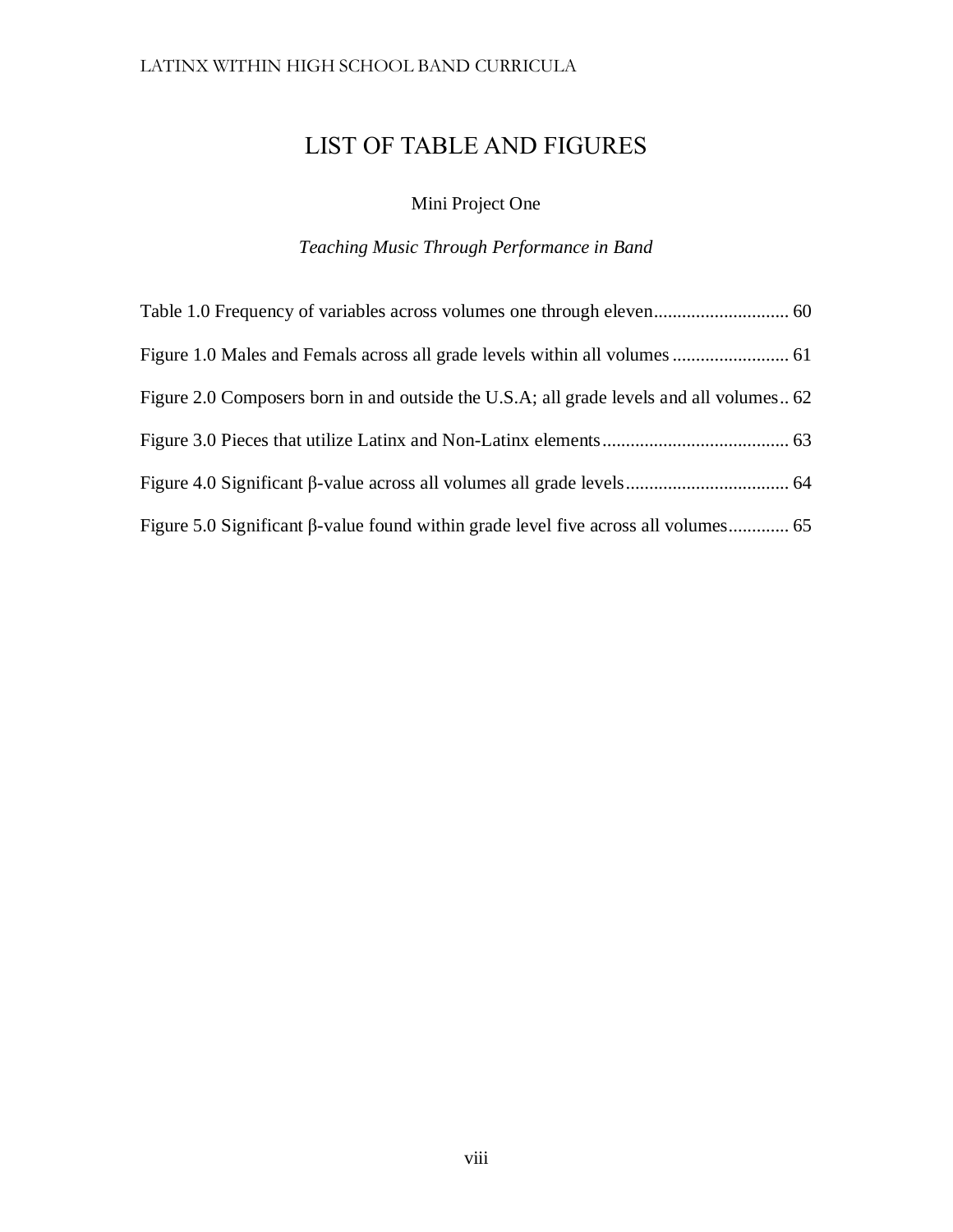#### CAPSTONE PROJECT INTRODUCTION

<span id="page-8-0"></span>This project was designed to further the research of inclusivity within the K−12 education system. The Latinx community was selected as the focal point of this research. Latinx is a terminology that has become more popular within the United States (Google Trends, n.d.). Although this term has become a topic of interest within the research community, this terminology is a reflection of the history and struggles that its community members have been subjected to. Latinx is a term used to describe those with shared heritage of Ibero-American colonialism and American imperialism. This term encompasses and recognizes the unique history and struggles of the following groups: Latin@, Latino/a, Hispanic, Chicano, and Spanish (Lazo, 2018; J. Wolf, personal communication, 2019). This project reflects the increased interest of this topic through the studying of the Latinx community at the high school level within the K−12 educational system.

Having an understanding of the members of the Latinx community and their needs can dictate paths of research. The establishment of a universal definition for Latinx is difficult due to the diversity within the community. However, for the purpose of this project the following definition is utilized:

Latinx, often pronounced as "La-teen-ex," is a descriptor for individuals in the U.S. who have roots in Latin America which explicitly acknowledges diversity in forms of gender identity and expression via use of "x" in lieu of the gendered articles "a" or "o." Use of Latinx, coupled with an understanding of the reasons for adopting it, may be viewed as a form of solidarity with individuals whose gender identity and expression might differ from binary classifications of men and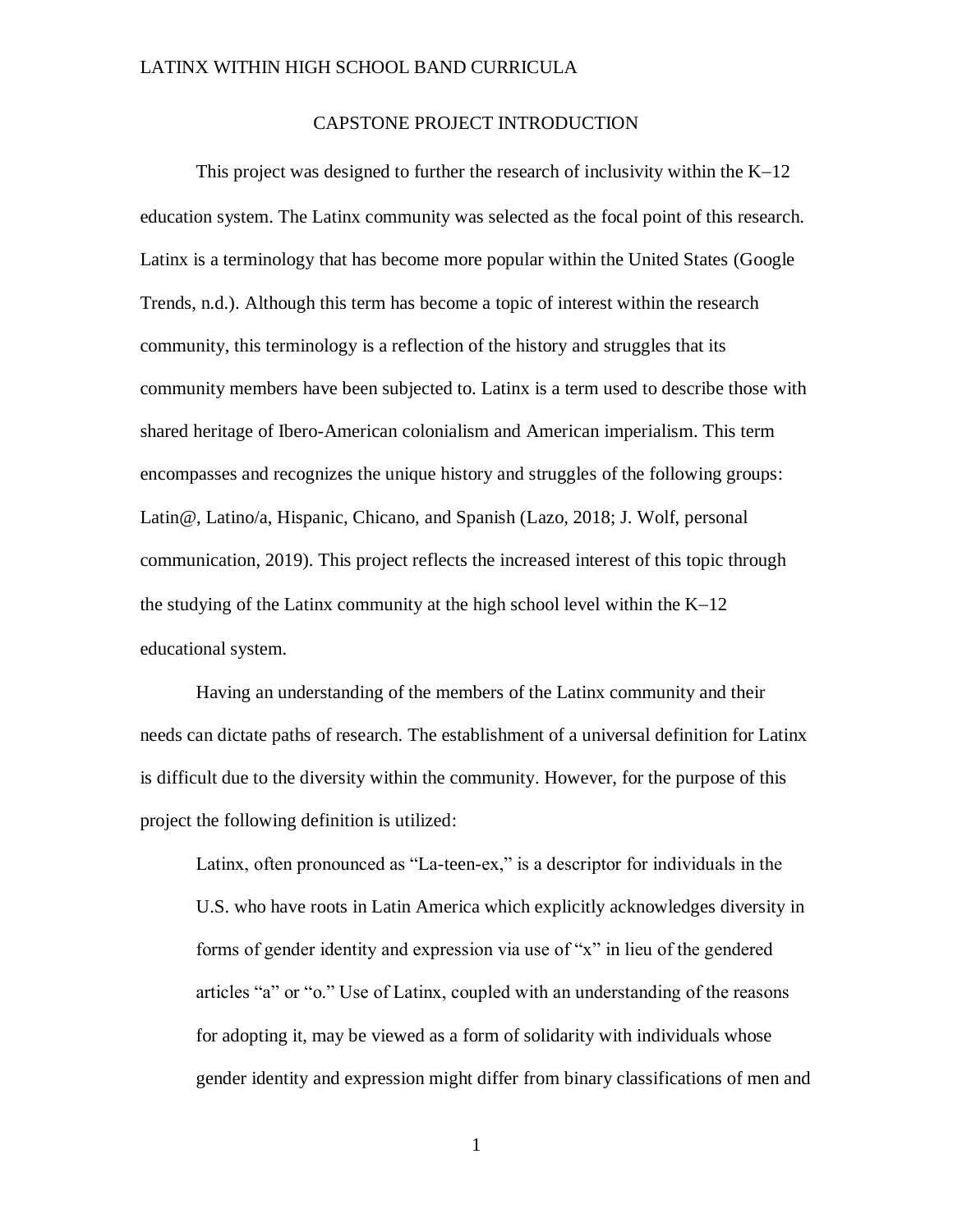women and who must navigate spaces of heteronormativity, or social settings that normalize heterosexuality. Given the history and potential of ethnic and racial categories to foster organizing and build coalitions in the fight for social, political and economic justice, application of the principles that led to use of the term, may also reflect solidarity with others in the struggle to fight intersecting oppressive forces of heterosexism, and other forces that fuel discrimination towards individuals whose gender identity and expression is non-binary, as well as other "isms," such as racism, that affect members of the Latinx community. (Santos, 2017, p. 12)

Over the course of this capstone project, elements such as race, gender, and ethnicity were utilized to research the following question: *What is the extent of the diversity and inclusion of the Latinx community within high school band curricula?*

Each of the three mini projects presented within this project were designed to better understand the extent of the inclusion of the Latinx community in high school band curricula within the United States. Each project exams a different aspect of high school band curricula. The first mini project analyzes repertoire available for high school ensembles. Repertoire from this project was taken from the popular teacher resource guide *Teaching Music Through Performance in Band.* The eleven volumes examined were published between 1997 and 2017. Data collected through frequency tallies of variables were analyzed in order to better understand its inclusivity of the Latinx community over the course of each publication.

The second mini projected consisted of interviews with California high school band directors. Interviews for this project were conducted in order to better understand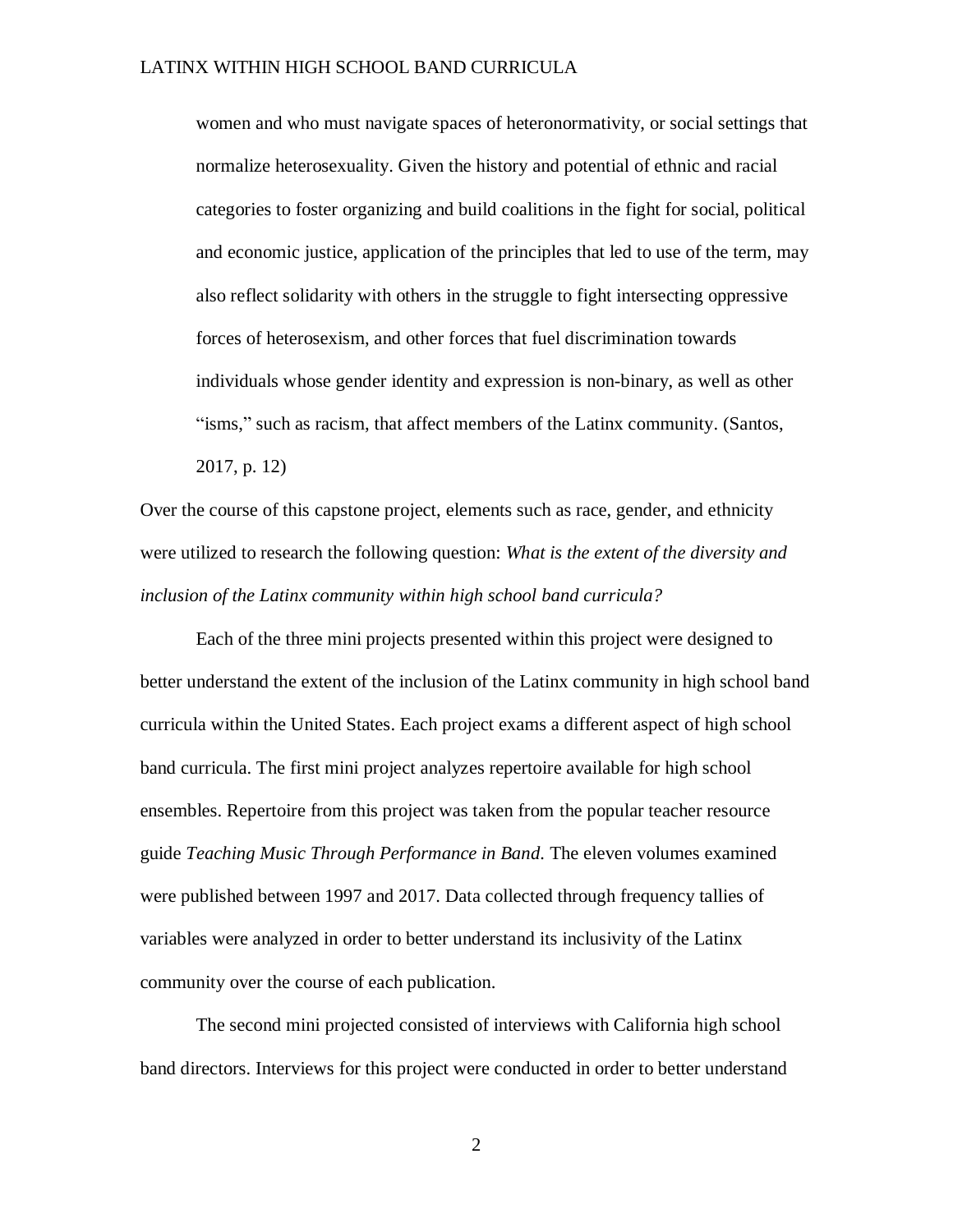repertoire selection process and understandings of the Latinx community by directors within this project. California was selected as a focal point for this project due to the researcher's familiarity and interest in working within this area. The last mini project consisted of analyzing repertoire determined from the first project that incorporated Latinx elements. Cultural identity and representation of each composition was analyzed. Elements of the compositions that connect to the Latinx community, the 2014 National Core Arts Standards, and the California State Standards for Music Education were also examined over the course of each composition.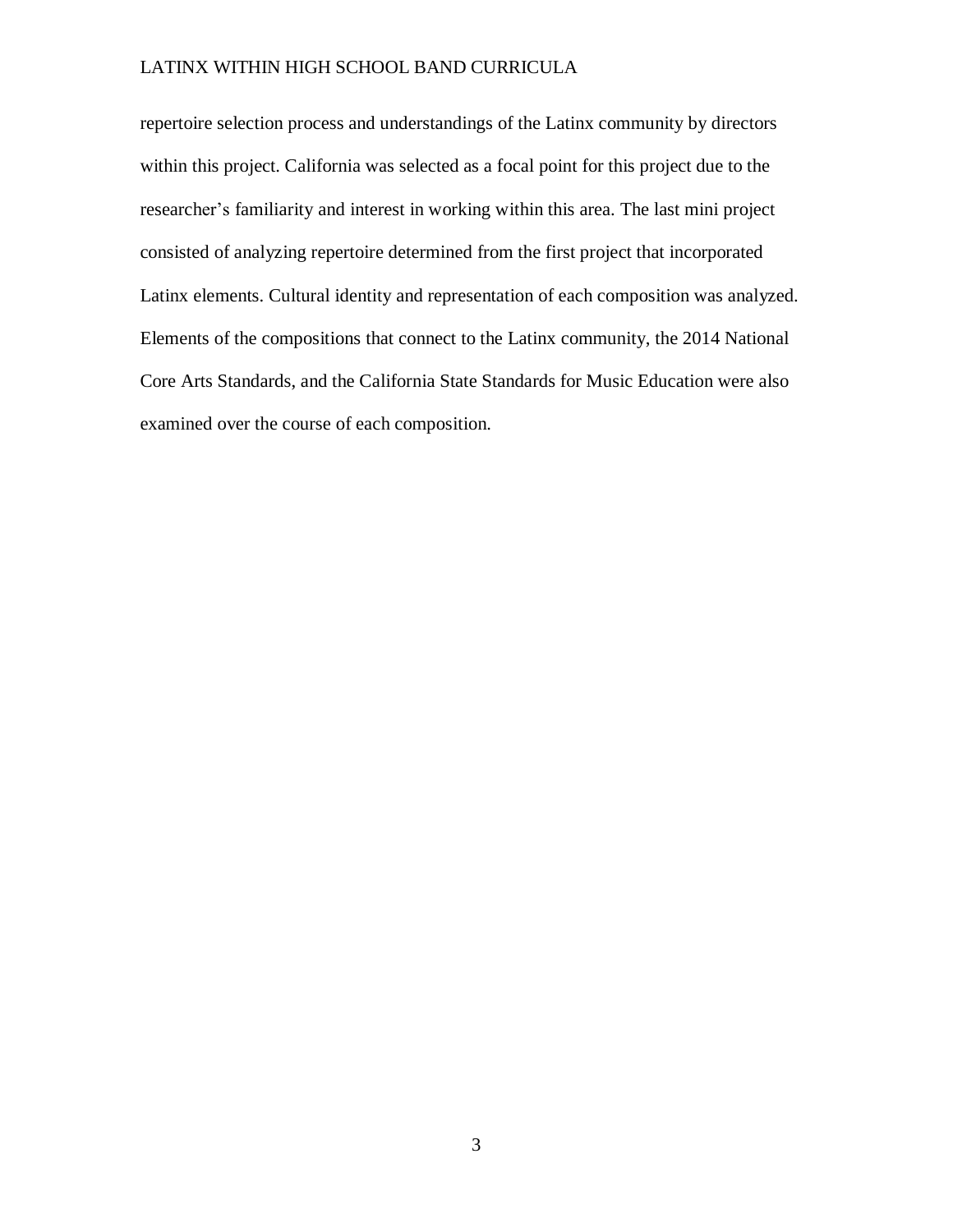#### MINI PROJECT ONE: CONTENT ANALYSIS

#### Abstract

<span id="page-11-1"></span><span id="page-11-0"></span>The purpose of this project was to determine if there was an increase in listed pieces for high school band over the course of each publication of the *Teaching Music Through Performance in Band* series (1997−2017) that hold representation and/or identity within the Latinx community. A content analysis of volumes one through 11 (grade levels 3−5) of the *Teaching Music Through Performance in Band* series was performed. Frequencies were collected for the gender of the composer, the composer's country of origin, and whether a composition utilized or was inspired by Latinx elements. The results indicated that there was not an increase in frequency of female composers, composers born in the United States, and repertoire within the volume series that utilized Latinx elements. Instead, data collected indicated that there was a significant decrease in the number of composers born outside of the United States. Implications for the lack of increased frequencies are discussed, and further directions for studies are recommended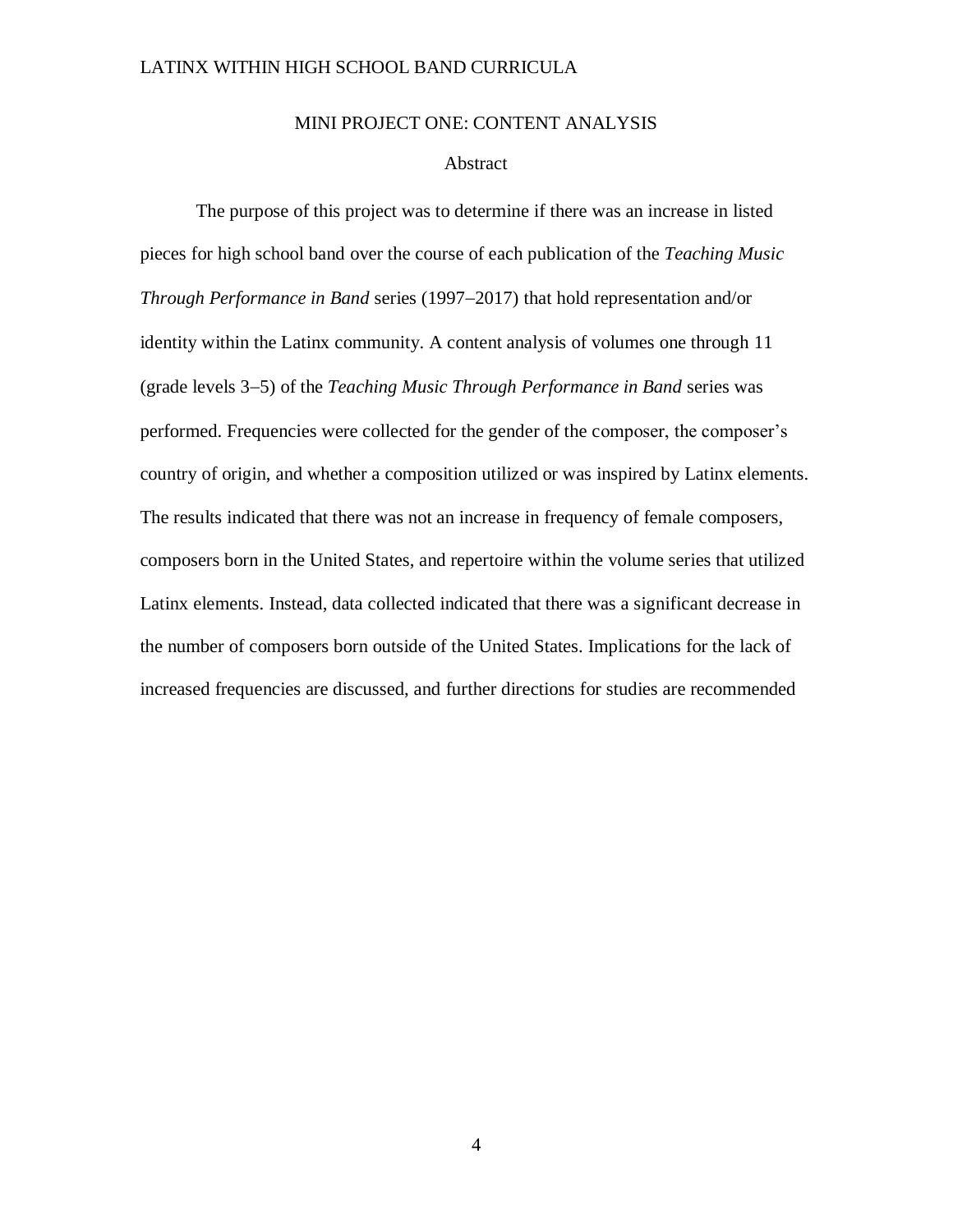#### Review of Literature

<span id="page-12-0"></span>*Teaching Music Through Performance in Band* volumes are resources that are accessible to many band directors in the United States. Each volume provides an in-depth analysis of repertoire spanning grade level difficulties ranging one through six. This series is just one example of the several resources utilized by band directors when they are looking to program music from varying genres, styles, and cultures. The usage of diverse repertoire may aid in serving underrepresented populations within the United States' music education curricula. The addition of this repertoire, by way of music that is indicative of students' identities, can lead to benefits such as student retention (Fitzpatrick, 2012). If educators are to be successful when working with students from a diverse background, having access to repertoire that mirrors the diversity within their classrooms may assist them. Having an understanding of the identities and backgrounds that encompass their class may in repertoire selections that are representative of their students.

When selecting repertoire, it is important for band directors to keep their students in mind. Looking beyond the students' playing abilities, directors should be looking at the identity and representation of their classrooms. *Can students identify and relate to the repertoire that is currently being programmed?* Educators should then look at how they themselves select music for their ensembles. Lee (2018) found that music educators teaching elementary and general music selected repertoire based upon their own familiarity which surrounded their "music training, and experiences, ethnic backgrounds, and years of teaching experience" (p.38). An educator's background, experience, and familiarity was found by Lee (2018) to dictate repertoire selected by the music educators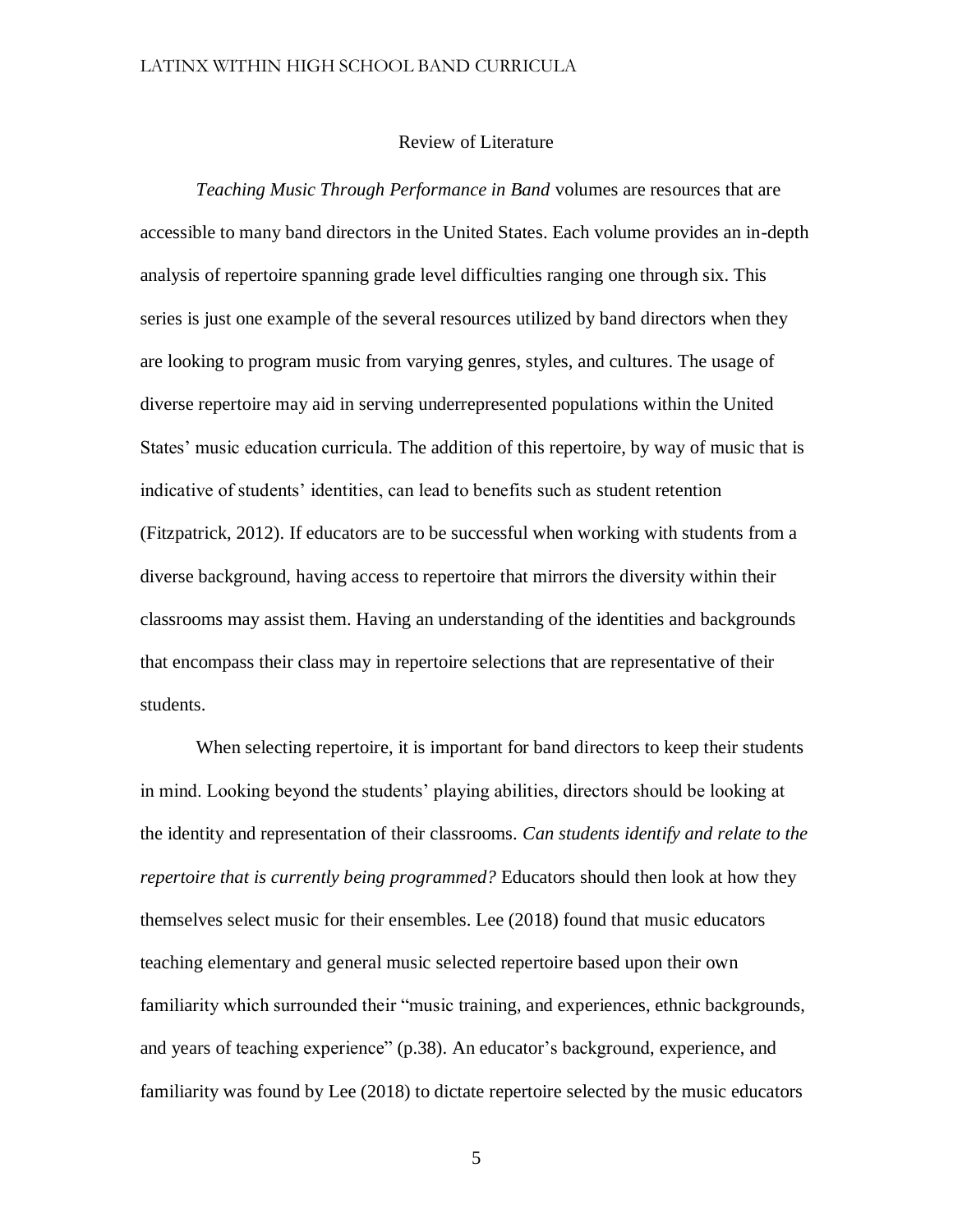within their study. This can lead to repertoire selections that are fruitful with multicultural music and others that are not. Although multicultural music may be utilized by educators, the compositions selected may only be representative of a small selection of countries. Educators can reflect upon their own biases in order to better understand their repertoire selection process (Fitzpatrick, 2012).

An examination of other components that determine band directors' motives for repertoire selection can be performed in order to determine how these components affect repertoire selection. Legette (2003) surveyed music educators, and found that a majority of those surveyed believed that "music from other cultures should be included in their classes" (p.54). Although many of the teachers stated the importance of multicultural music, "the majority of teachers (63%) indicated that they did not select materials that reflected the ethnic makeup of their classes" (Legette, 2003, p. 56). Legette's (2003) findings reflected those of Lee (2018); teachers noted a lack of knowledge, resources, and expertise as reasons why little to no multicultural music was utilized in their classes.

Having an understanding of the demographics of one's class can aid in an educator's ability to create a more inclusive program. The United States Department of Education's (2018) 2015–2016 Civil Rights Data Collection reported that of the 50.6 million students in the American educational system, 49% of children identified as white, 26% as Hispanic/Latino, 15% as Black/African American, 5% Asian, 3% as two or more races, 1% as American Indian or Alaska Indian, and 0.4% as Native Hawaiian or Other Pacific Islander. Within the same report, the Department of Education cited that 23% of harassment and bullying was affiliated with one's race. An awareness of the students in one's class may assist in the inclusiveness of one's classroom environment. This could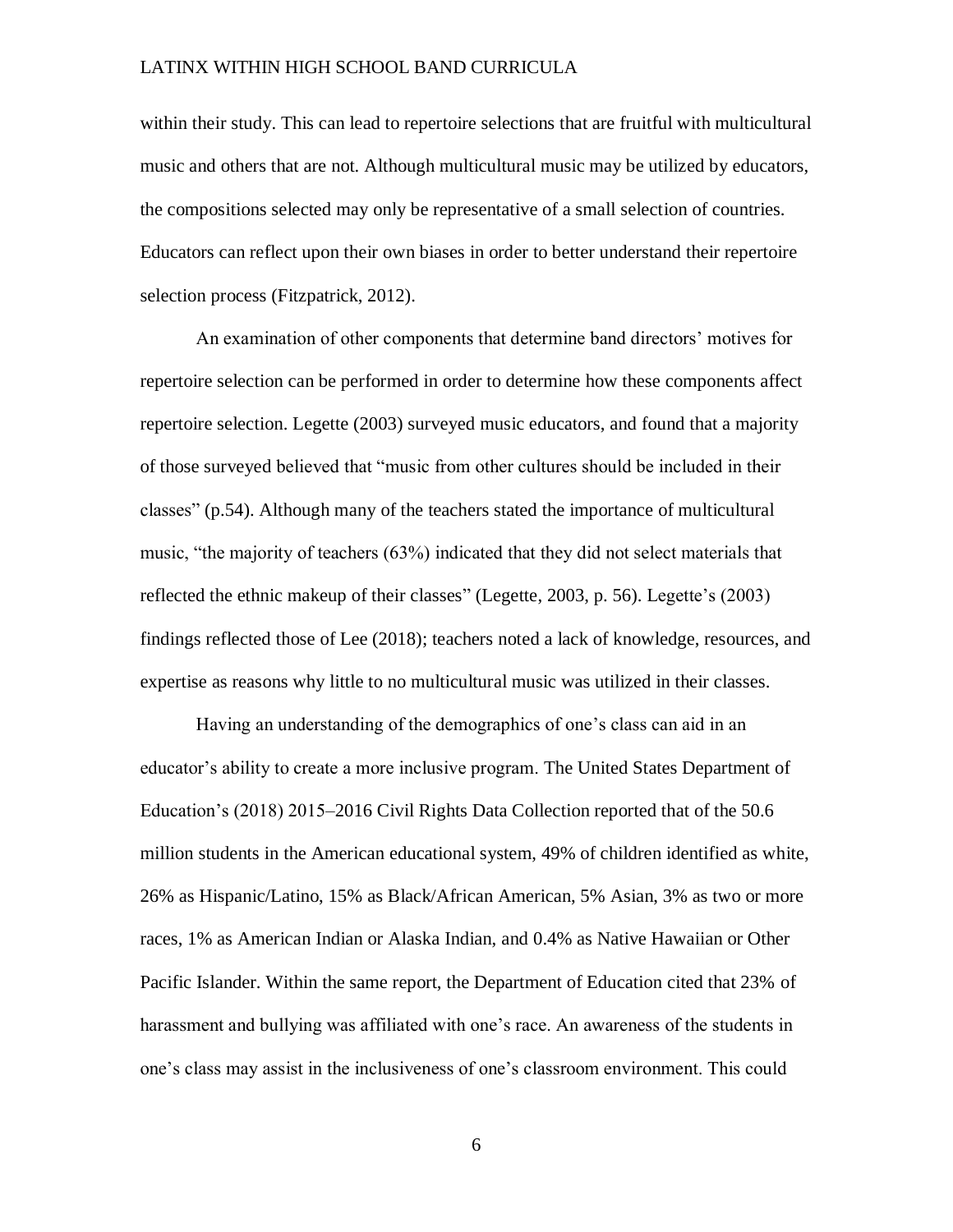also allow educators to better prepare themselves for the make-up of their program, and the communities in which they reside.

The lack of representation of a minority student's background within the classroom can have a negative impact on their education as well as their view on the educational system (Lutz, 2007). Latinx (a more inclusive term utilized to describe a person with Latin heritage) students already face many hardships inside and outside the classroom that can negatively impact their education. Students within this community have one of the highest dropout rates recorded (Lutz, 2007). The success, retention, and graduation of all students should be of constant concern to all stakeholders. The current recorded dropout rates of Latinx students reflects negatively not only schools, but educators themselves. A push to create more representation and diversity within the classroom may lead to higher retention and success rates of Latinx students.

Knowing the background of one's class may aid educators in selecting repertoire that best illustrates the interest of their students. Dekaney and Robinson's (2014) research found that a student's perception and interest of music stems from their background. Inclusion of music indicative of a student's culture can aid in retainment within music education. This is especially important for members of communities such as the Latinx community. As the Latinx population continues to grow within the United States, the children of this community gain greater numbers within schools. Escalante (2018) noted that Latinx students feel that the current curriculum of school ensembles did not reflect their personal interests and may not be culturally relevant. Although students did not mention whether they liked or disliked music class, Escalante (2018) noted that students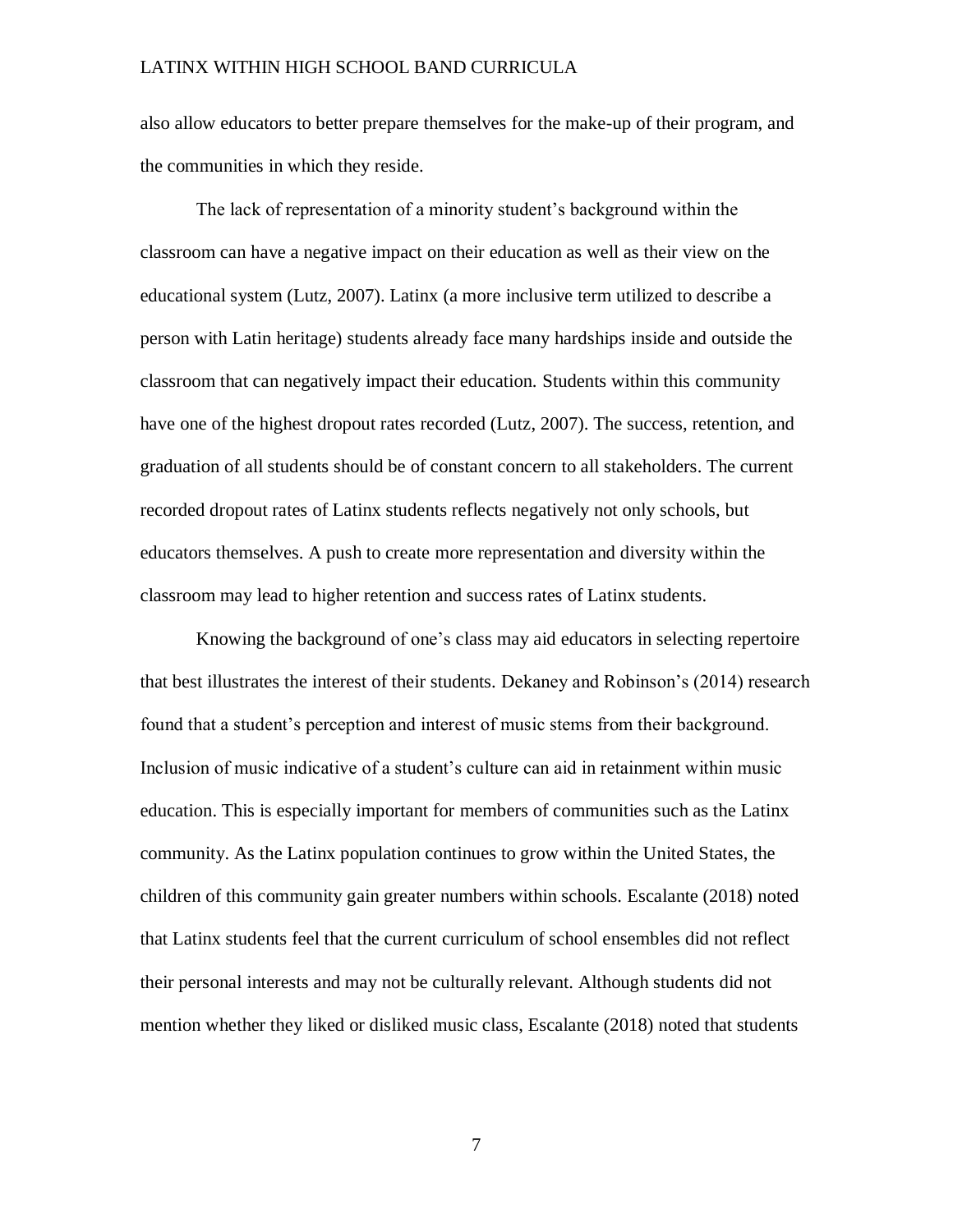felt discouraged due to the lack of representation within their classes. This disconnect can be attributed to differences in cultural, linguistic, and music experiences.

As stated earlier, both Legette (2003) and Lee (2018) identified a lack of resources for educators as one cause for a lack of multicultural music within the classroom. Understanding that there is a lack of resources and multicultural music should drive researchers to further examine the causes for these occurrences. Researchers could look at the current resources being provided and what music is being programmed in order to determine why there is a disconnect in the amount of multicultural music being programmed. Mason (2010), examined the amount of multicultural music within elementary music method books. This research determined that there was an increase of countries represented in newer editions as compared to older editions. Although the representation of multiculturalism has increased within literature over the last twenty years, Mason's (2010) research stated that there was still a need for continuous promotion of diverse literature. The research performed by Mason (2010) indicated that there was an insufficient amount of literature, resources, and education available for teachers.

Looking specifically at the Latinx community, there are still unknown aspects about this community's relationship within the current educational system within the United States due to a lack of research. With the increase of this population within the United States, there appears to be an increase in finding support for members of this community. It is important for educators to note that this specific community does not just encompass those in the U.S that hold Mexican heritage. If educators are looking to find repertoire that holds identity and representation from the Latinx community, they can look at the countries that community members link their heritage to. Educators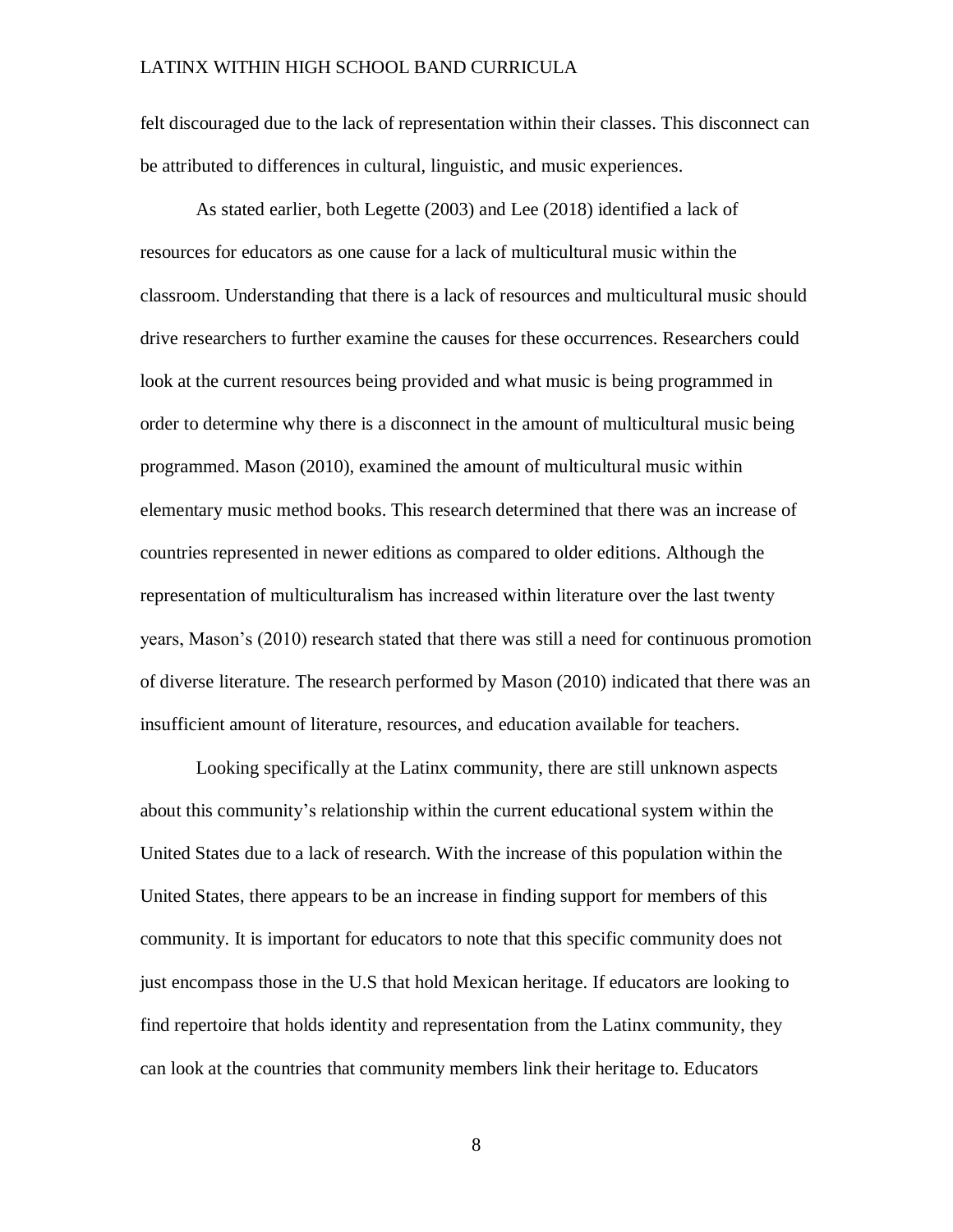should note that this community holds heritage and identity within all of Latin America. With this in mind, one can look to current resources such as the *Teaching Music Through Performance in Band* volumes and assess the current availability of repertoire that is representative of this community. Therefore, the purpose of this project was to determine if there was an increase in listed pieces for high school band (grades 3–5) that hold representation and/or identity within the Latinx community.

#### <span id="page-16-0"></span>**Need for Study**

Previous literature has indicated the lack of representation of multicultural music within classrooms. This lack of representation portrays a disconnect between students of diverse backgrounds finding forms of identity within the literature they are studying. Escalante (2018) emphasized the disconnect between Latinx students and the materials being presented to them in music classes. Materials being presented are not proving to be holistic representations of their identity, which is causing students to feel as though the curriculum does not reflect their interests and identity. This lack of material also serves as a factor for the high dropout rates recorded for this community. There is a need for studies surrounding the Latinx community to further understand students who hold these identities within America's educational system.

The United States Census Bureau (2011, March) reported on the increasing numbers of those who identify within the United States as Hispanics and/or Latinos from 2000 to 2010. Although the U.S. Census Bureau groups both Hispanics and Latinos together, the ten-year increase of this population by 27,323,632 (9.7%) provides data that showcases a change in population size. This increase to the Hispanic/Latino population could explain the fluctuation of demographics of students within the United States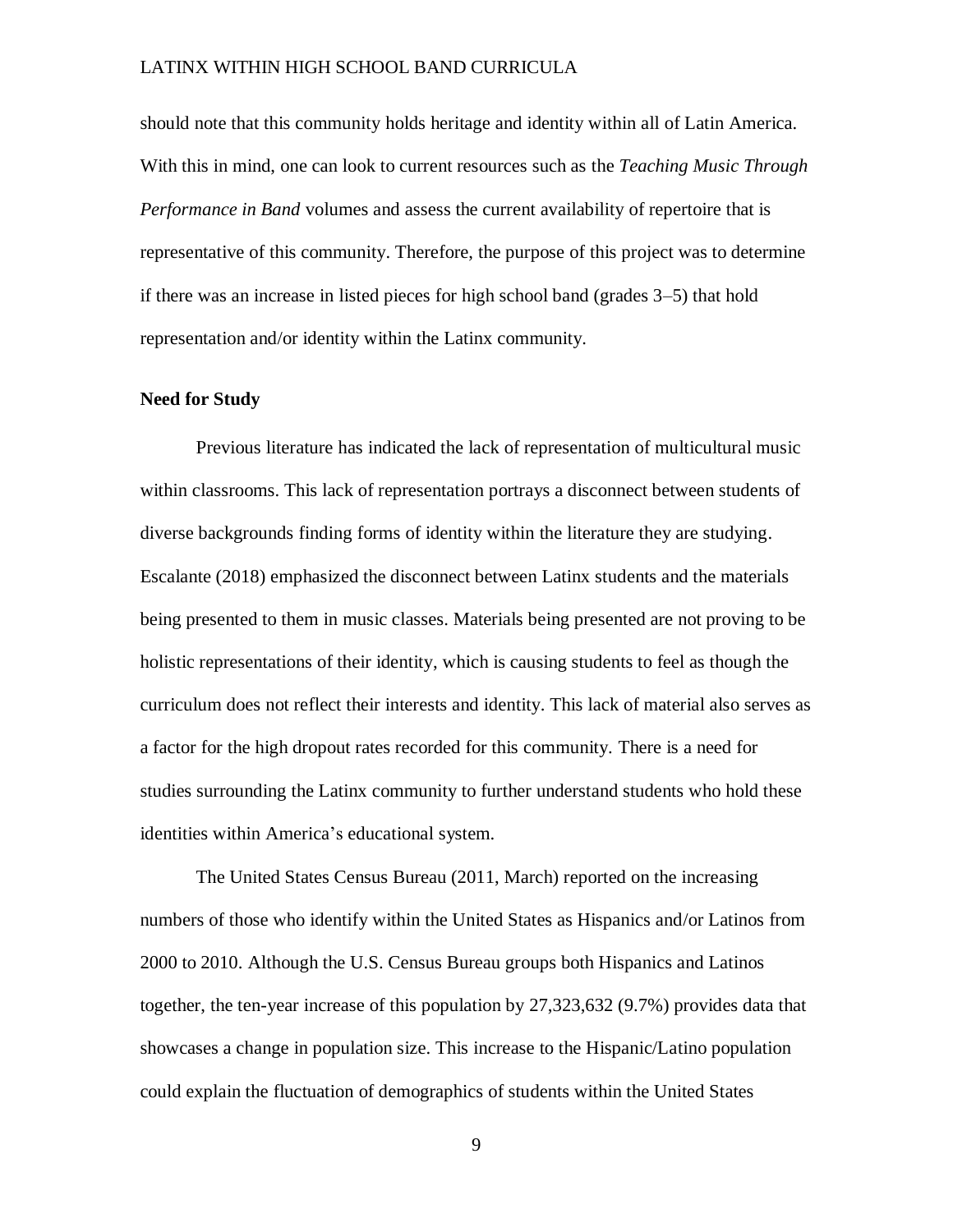educational system. The increase of the Latinx population is creating a push for more studies that reflect this community not only within music education, but within the educational system as a whole. The present study which utilizes the repertoire within *Teaching Music Through Performance in Band* (Miles, 1997–2017) aids in documenting representation within band repertoire of the Latinx Community. Currently, there is no available content analysis published for this series. With this series being widely available to band directors, it would be pertinent to have an understanding of the material published within the eleven available volumes.

#### <span id="page-17-0"></span>**Research Questions**

The purpose of this project was to address the following research questions:

- 1. Is there an increase in frequency of female composers within the *Teaching Music Through Performance in Band* (volumes one through eleven)?
- 2. Is there an increase in frequency of composers born outside the United States of America within the *Teaching Music Through Performance in Band* (volumes one through eleven)?
- 3. Is there an increase in frequency of compositions that utilize Latinx elements within the *Teaching Music Through Performance in Band* (volumes one through eleven)?

#### **Definitions**

For the purpose of this study, the definition of "Latinx" is taken from Merriam-Webster's online dictionary (2018) which defines Latinx as "of, relating to, or marked by Latin American heritage; used as a gender-neutral alternative to *Latino* or *Latina.*"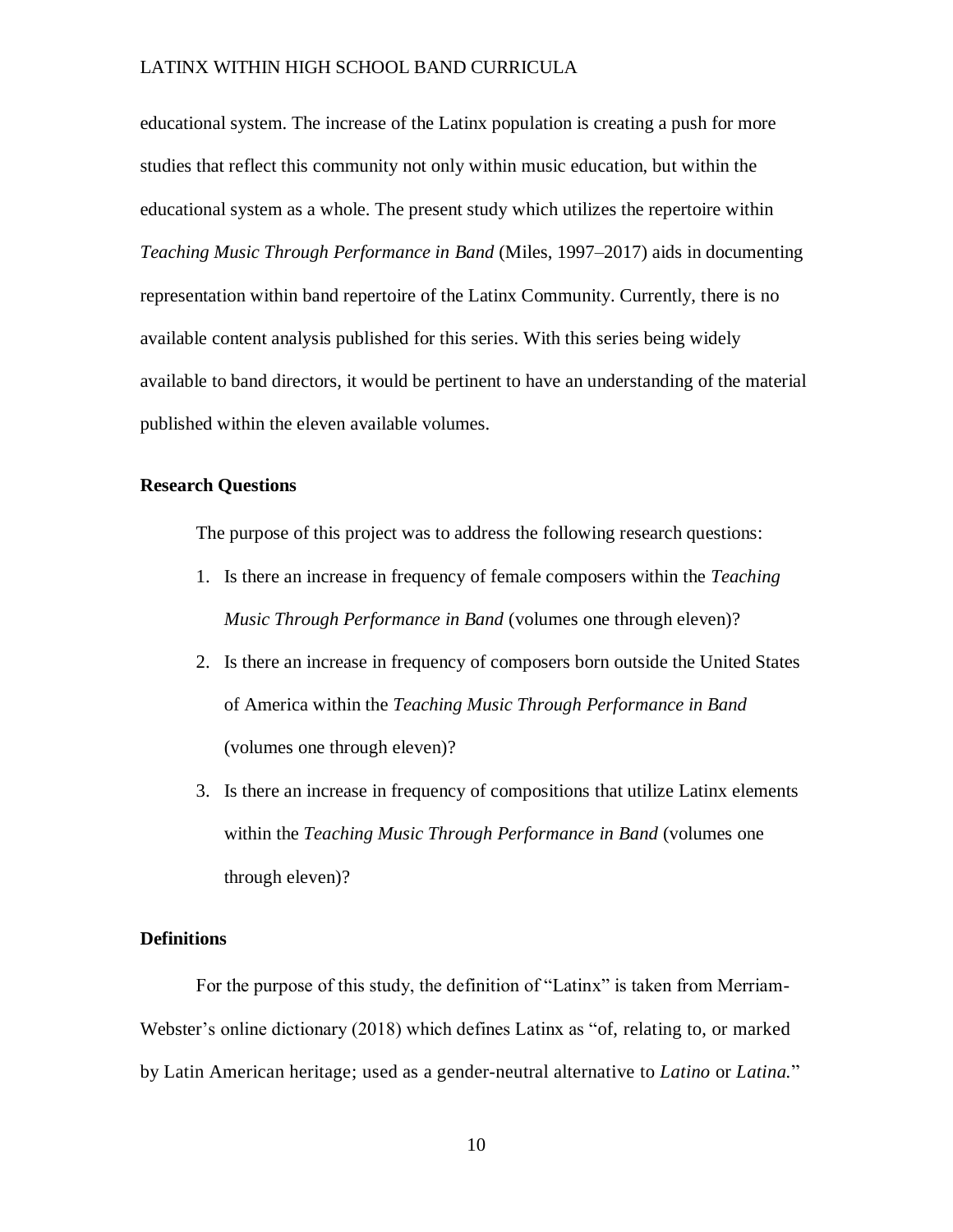Within the context of this study, Latinx elements are defined as musical elements such as rhythm, and folk melodies that are indicative of Latin American countries.

#### **Method**

<span id="page-18-0"></span>This project allowed me to examined literature utilized by high school bands. For this reason, all available volumes (one through eleven) of *Teaching Music Through Performance in Band* were examined. After the eleven volumes were procured, a data collection sheet was created. Eleven sheets were created to represent each volume number. Within these sheets, three internal categories were created and labeled as Grade 3, Grade 4, and Grade 5. These grade levels represented the level of playing difficulty assigned to a piece by the author of the series. The selected grade levels are also utilized to best represent the range of a "typical" high school band within the United States (American Band College, 2000; City of Chicago Department of Arts, 2018). Data were recorded for each of the following categories: gender of the composer (male or female), composer's birth place (born in the United States or not born in the United States), and utilization of Latinx elements (yes (utilized) or no (not utilized)). For consistency within categorizing, the listing of the United States encompasses the United States and all territories in which ownership has been claimed. The data were organized by composition rather than composer, which means some composers appeared multiple times. The reasoning behind this organization stems from the fact that no composition was repeated throughout the series.

#### <span id="page-18-1"></span>**Analysis**

The primary data for this project was nominal data consisting of a simple linear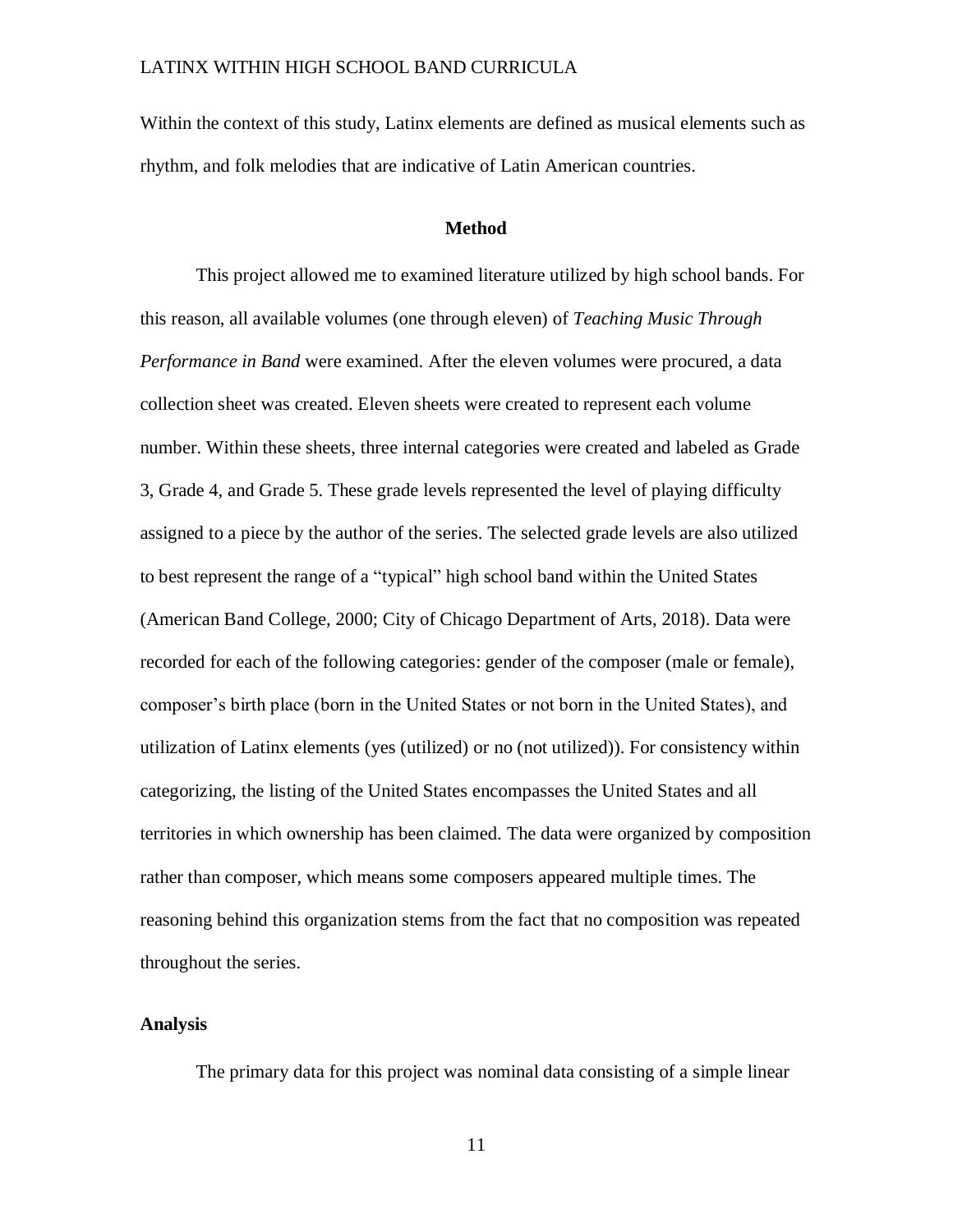regression analysis which utilized the frequency counts of the following variables: gender of the listed composer, country of birth for the listed composer, and the utilization of Latinx elements. A regression analysis was selected for this study to determine if there were any trends across the eleven volumes. The frequencies of the selected variables were examined across all volumes within each grade level, and across all grade levels within each volume. The chi-square values were then calculated and examined for each variable in order to determine if there were significantly more occurrences of each level of categorical data. The β-values were calculated across all volumes within each grade level, and across all grade levels within each volume. These values were utilized to determine how much a variable fluctuated over time, and if the change in the variable was significant.

#### **Results**

<span id="page-19-0"></span>Raw data were collected for the following variables which were taken from all eleven volumes (grade levels three, four, and five) from the *Teaching Music Through Performance in Band* volumes: gender of the listed composer, country of birth for the listed composer, and the utilization of Latinx elements. Table 1.0 displays the frequency of each variable along with the chi-square and *p* values. The values indicated in this table determined that the frequency level of each variable was significant, and each variable was not equally distributed with each grade level and across all volumes. The frequency counts of each variable across all volumes are represented within Figures 1.0, 2.0, and 3.0. Significant trends for selected variables were determined using regression analysis. Trends were considered significant if the resultant β-value was equal to or below .05, using "volume" as the predictor variable. Trend analyses yielded significant β-values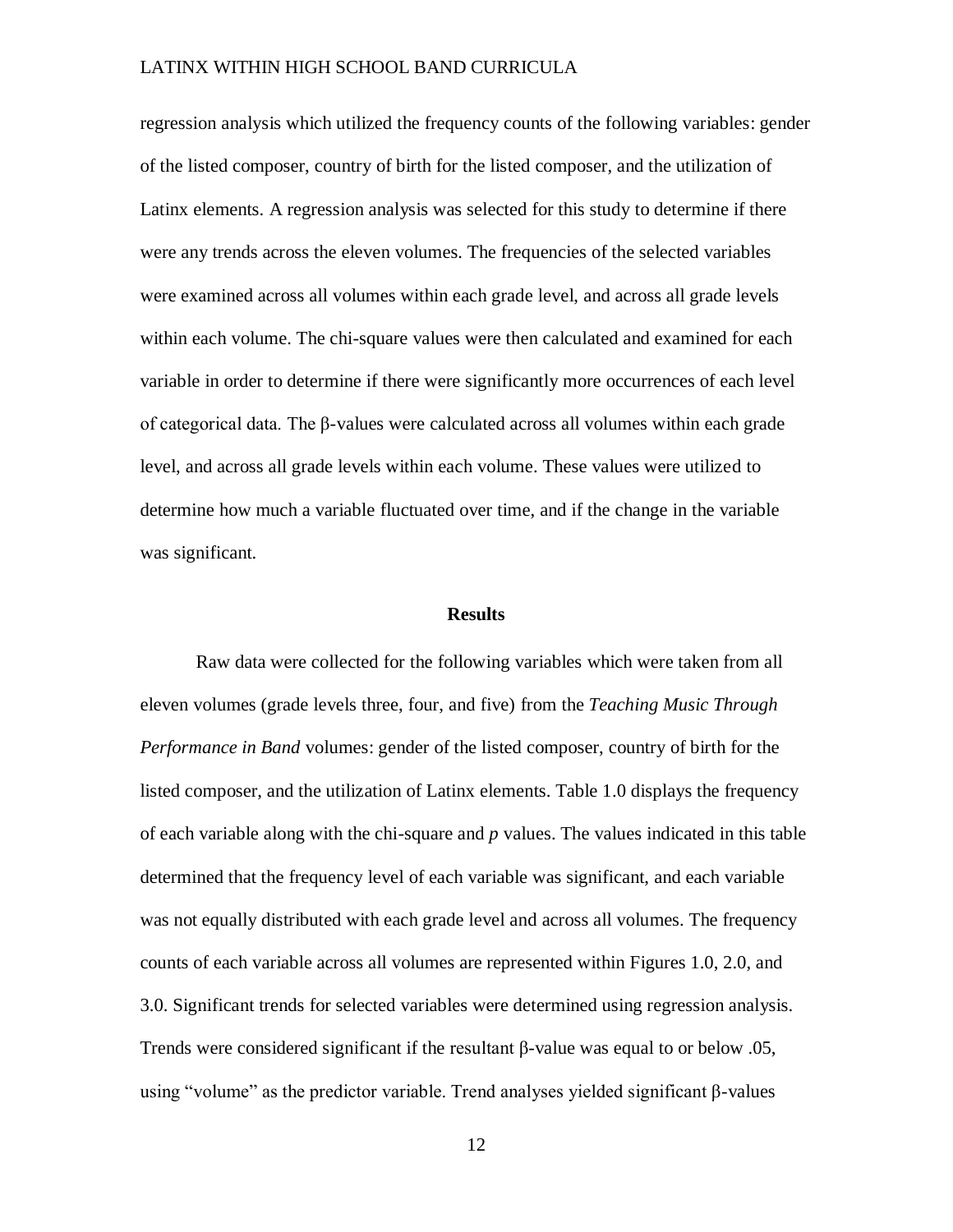within all volumes across all grade levels for the following variables: composers born in the United States of America (.77), and composers born outside the United States of America (-.82). Significant β-values within each grade level across all volumes were found within grade level five. Grade level five variables with significant β-values were the following: composers born in the United States of America (.36), and composers born outside the United States of America (-.36). Thus, the β-values represented an upward trend for composers born in the United States of America, and a downward trend for composers born outside the United States of America (see Figures 4.0 and 5.0).

#### **Discussion**

<span id="page-20-0"></span>Demographics of classrooms are becoming more diverse. More members of the Latinx community are making up these demographics as previously indicated by the increase in self-identification of Hispanic and/or Latinos from the 2010 U.S. Census Bureau. With the addition of the 2014 National Core Arts Standards (NCAS), one might expect to see an increase in frequency of female composers, composers born outside of the United States, and repertoire that utilizes Latinx elements within the music published for the *Teaching Music Through Performance in Band* series. The 2014 NCAS advocates for students to have a deeper understanding of materials conveyed with the classroom. Specifically, anchor eleven within NCAS category *Connecting* which calls for students to, "relate artistic ideas and works with societal, cultural and historical context to deepen understanding."

With the number of compositions, volumes, and the wide accessibility of the *Teaching Music Through Performance in Band* series*,* it is important to assess the content being presented for bands programs. For the purpose of this project, I chose to focus on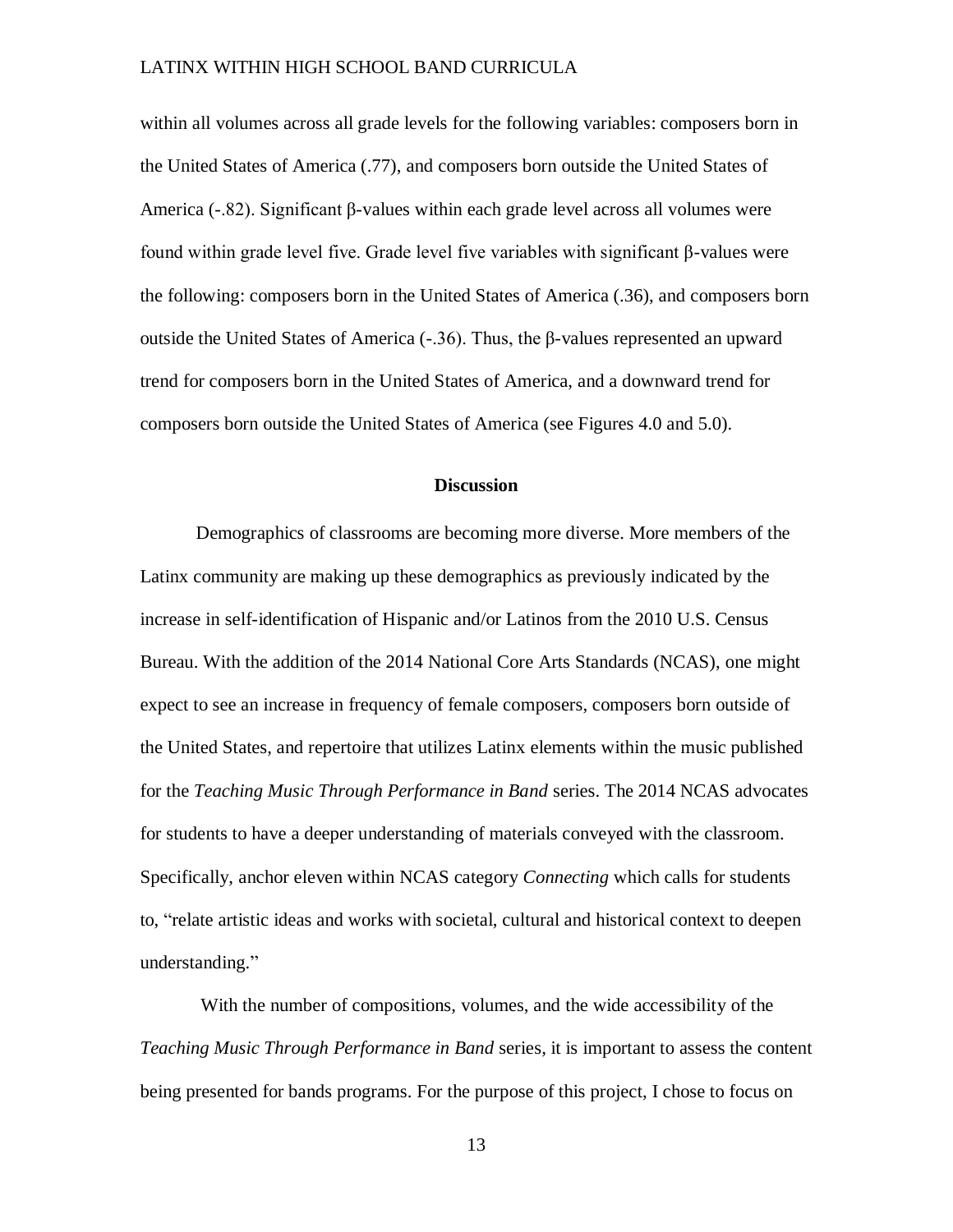the following three guiding questions: (a) Is there an increase in frequency of female composers within the *Teaching Music Through Performance in Band* (volumes one through eleven)? (b) Is there an increase in frequency of composers born outside the United States of America within the *Teaching Music Through Performance in Band* (volumes one through eleven)? (c) Is there an increase in frequency of compositions that utilize Latinx elements within the *Teaching Music Through Performance in Band* (volumes one through eleven)?

The data collected did not show a significant increase in females, composers born outside of the United States, and repertoire that utilizes Latinx elements. Of the three variables, data only displayed a significant trend in the frequency of composers born outside the United States. The results of this variable showed a significant decrease over the course of the volumes. It is important to consider limitations to better understand the results of this project. The project examined an equal distribution of a population within an eleven-volume series. In today's society, there is not an equal distribution of genders, ethnicities, and races, nor is there an equal distribution of across genders within the field of composition. This study can only report on the distribution of variables seen within the context of volumes one through eleven in *Teaching Music Through Performance in Band* series.

Utilizing the Latinx community is a limitation because it is just one subgroup within the umbrella of multicultural music. More communities that encompass multicultural music were not utilized for this study. Asian Americans are another community gaining growth within the United States. The inclusion of this community could be used as a source for further research. The relationship between students who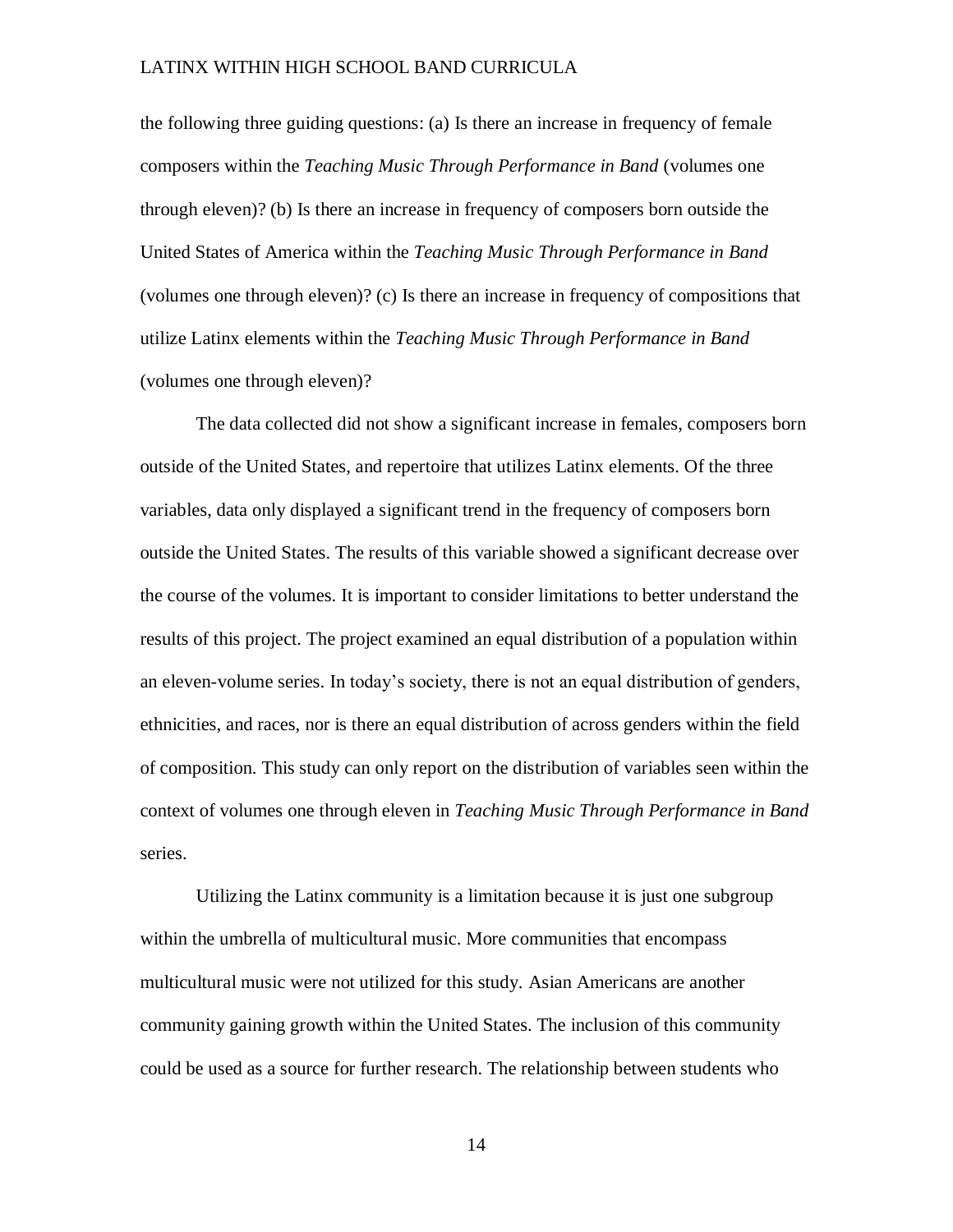identify as Asian Americans and repertoire within this series that utilized Asian elements could be studied. With the emphasis of this particular study surrounding the term Latinx, it is important to note that this terminology does not include all Spanish-speaking countries. Compositions that utilized elements stemming from Spain for example were not recorded as having Latinx elements. Grades one, two, and six were excluded from this study. The grade levels utilized to record data were selected to reflect a typical performance level of high school band students within the United States.

Another limitation for this project was found in the information provided about each composer, and their compositions. Each composition selected to be published within the *Teaching Music Through Performance in Band* series had a different author. Because different authors were selected to contribute a composition's analysis, each contributor's preference on important content to be relayed within their assigned chapter differed from the next. For this project, Latinx elements recorded as being present was based upon an author's ability to credit the Latinx community for an element utilized within the composition. Based upon the content within the *Teaching Music Through Performance in Band* series, compositions could have been missed labeled; no outside research was performed on the listed compositions.

Regardless of the limitations, this project hopes to shed light on the availability of music for high school students within *Teaching Music Through Performance in Band*. This project also aids in the conversation about the Latinx community, and why it is important to have repertoire that reflects the individuals within one's class. Further research could be conducted on the frequency of all multicultural music within this series to gauge a better understanding of all repertoire being published within this series.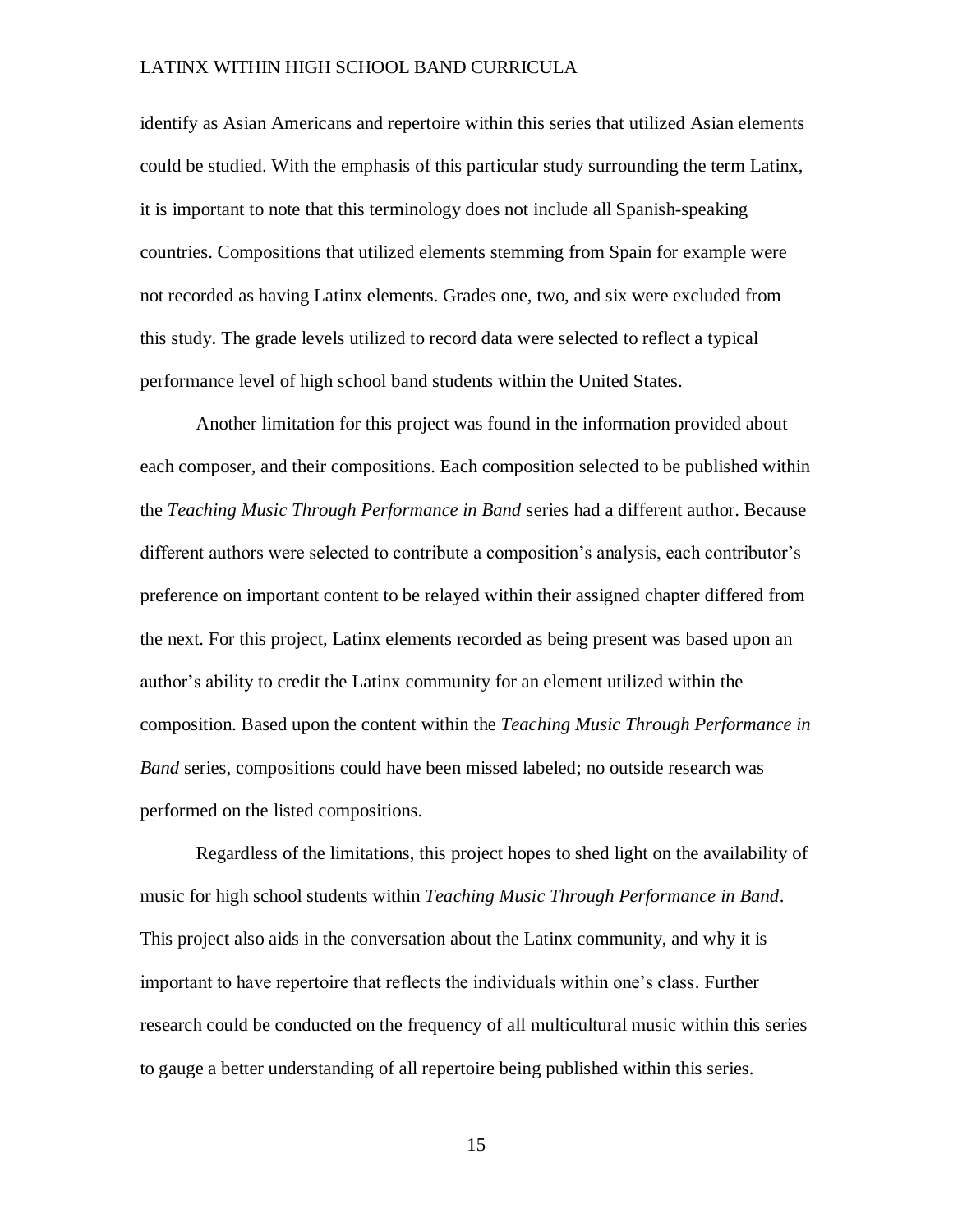Examining the countries of origin for each composition and composer's heritage could also aid in furthering the research on underrepresented communities surrounding the subject of multicultural music within band repertoire.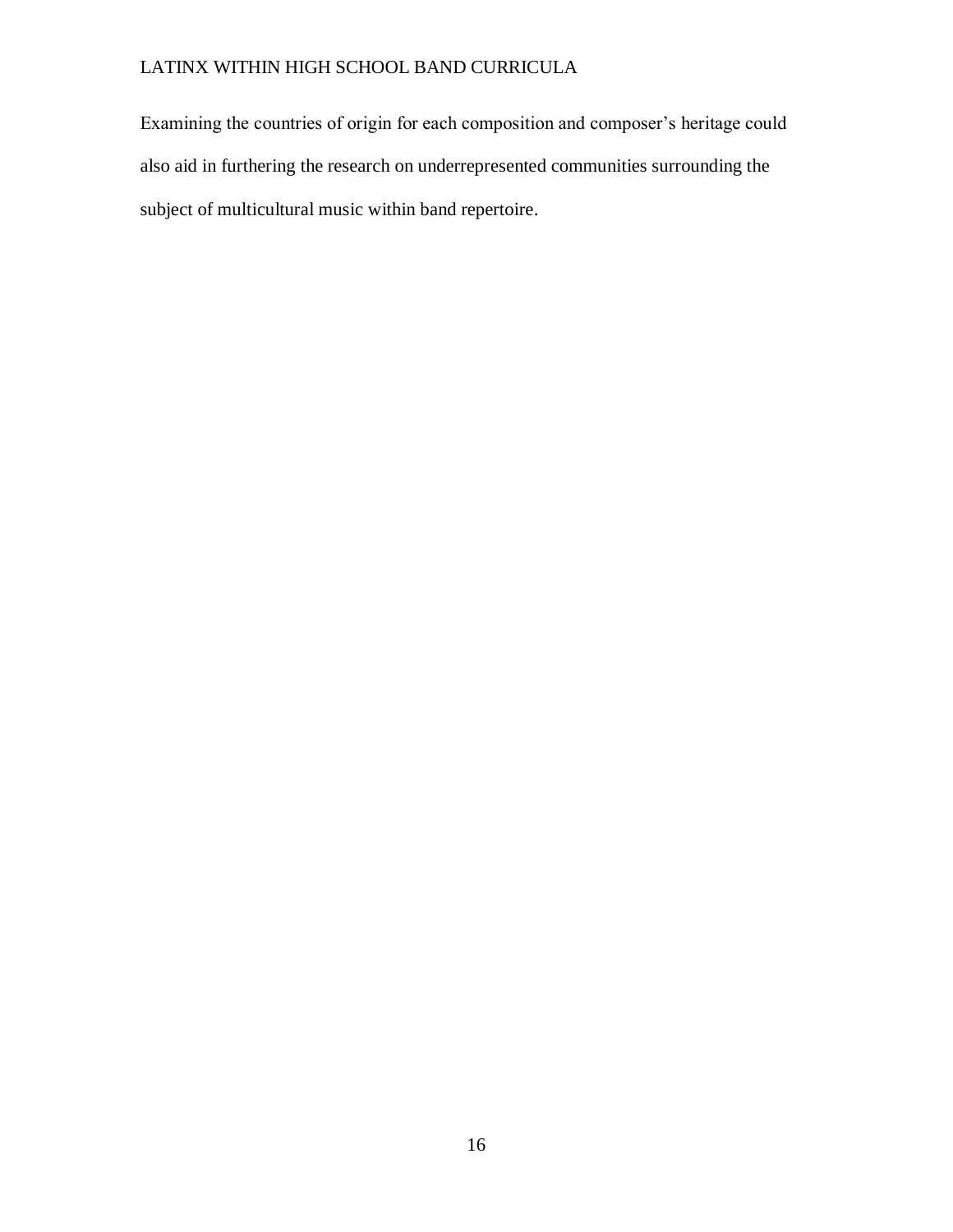#### MINI PROJECT TWO: INTERVIEWS

#### Abstract

<span id="page-24-1"></span><span id="page-24-0"></span>The purpose of this mini project was to obtain information from California high school band directors on their repertoire selection process, repertoire being programmed during the 2018–2019 academic year, and their understanding of the Latinx community. Four high school band directors were interviewed for the purpose of this project. The interview process encouraged analysis of each answer in greater detail with an emphasis toward identifying emerging themes within responses applicable to each of the research questions. In summary, the results of analysis of the participant interviews revealed the following information:

- 1. Difficulty level, quality of music, and its relevancy were listed as the most important considerations when programming music.
- 2. The demographics of one's classroom did not necessarily dictate one's repertoire selection process, but may influence it.
- 3. Educators have some understanding of the Latinx community in terms of cultural background.
- 4. Educators currently do not have repertoire programmed this academic year that utilizes Latino and/or Latinx elements within their band program.
- 5. Educators have differing understandings of the Latinx community.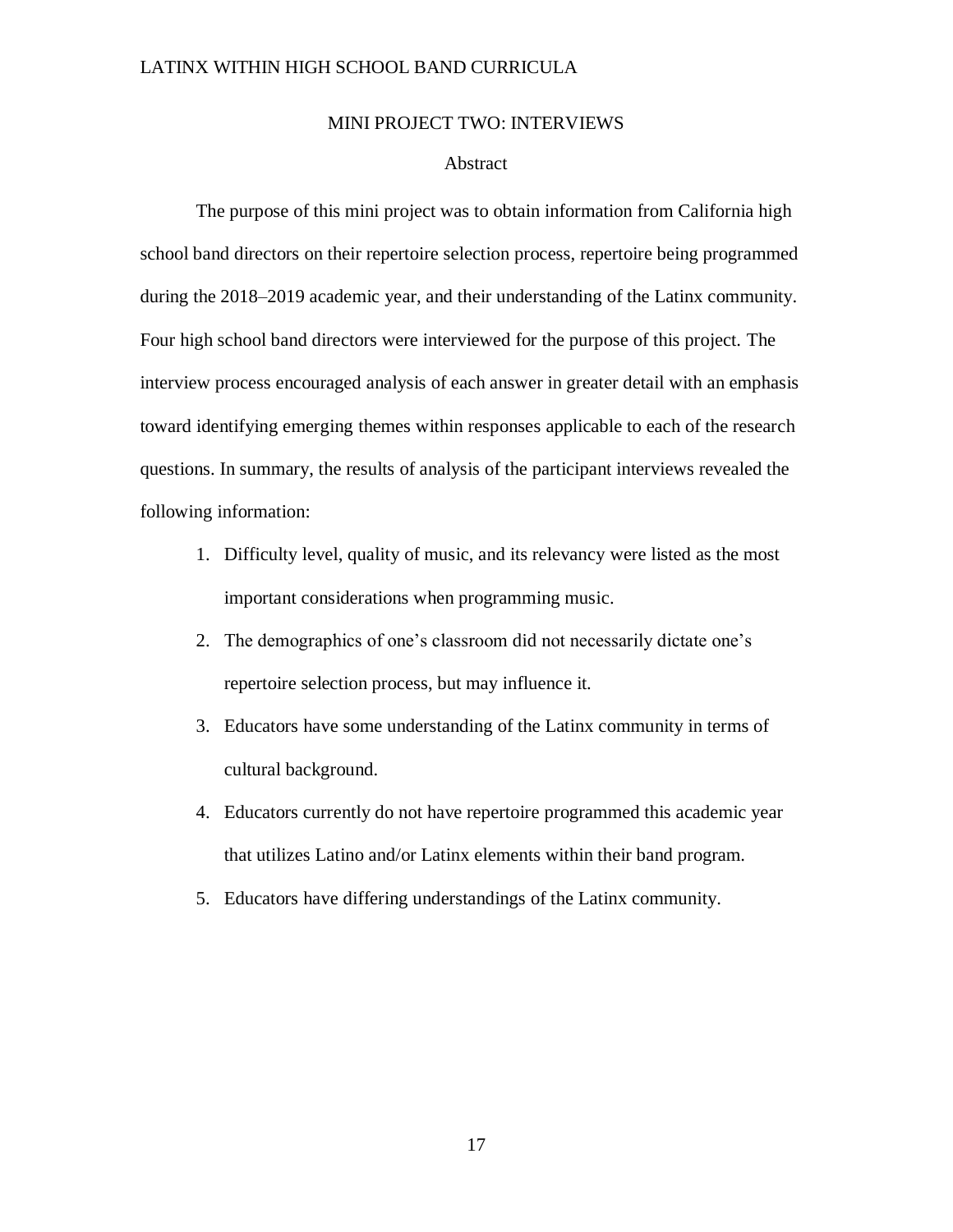#### **Method**

<span id="page-25-0"></span>Practicing California high school band directors teaching in cities with high rates and percentages of populations who identify as Latino and/or Hispanics were contacted. Cities within California were selected from the "Ten Places With the Highest Number and Percentage of Hispanics or Latinos: 2010 (Census, 2010)." The following California cities were cited within this list: Los Angeles, San Diego, San Jose, Santa Anna, Salinas, Oxnard, and Downey. School websites, and phone calls to the schools were utilized to retrieve contact information for high school band directors within these cities. Twentyfive band directors were contacted via email to set up a phone interview. Six directors chose to participate, however only four completed the interview process. During the phone interview, directors were informed when the recording of the conversation took place. Quick Time, a recording software was utilized to record all phone interviews. While recording, the following questions were asked:

- 1. What is the most important consideration when programing music for your class?
- 2. In what way do the demographics of your class affect your literature selection?
- 3. What is your understanding of the Latino community?
- 4. What pieces have you selected this year that utilize or are inspired by Latino elements?
- 5. What is your understanding of the Latinx community?
- 6. What pieces have you selected this year that utilize or are inspired by Latinx elements?

At the end of the phone interview, directors were notified that a transcript of the conversation that took place would be emailed to them for their approval. Transcriptions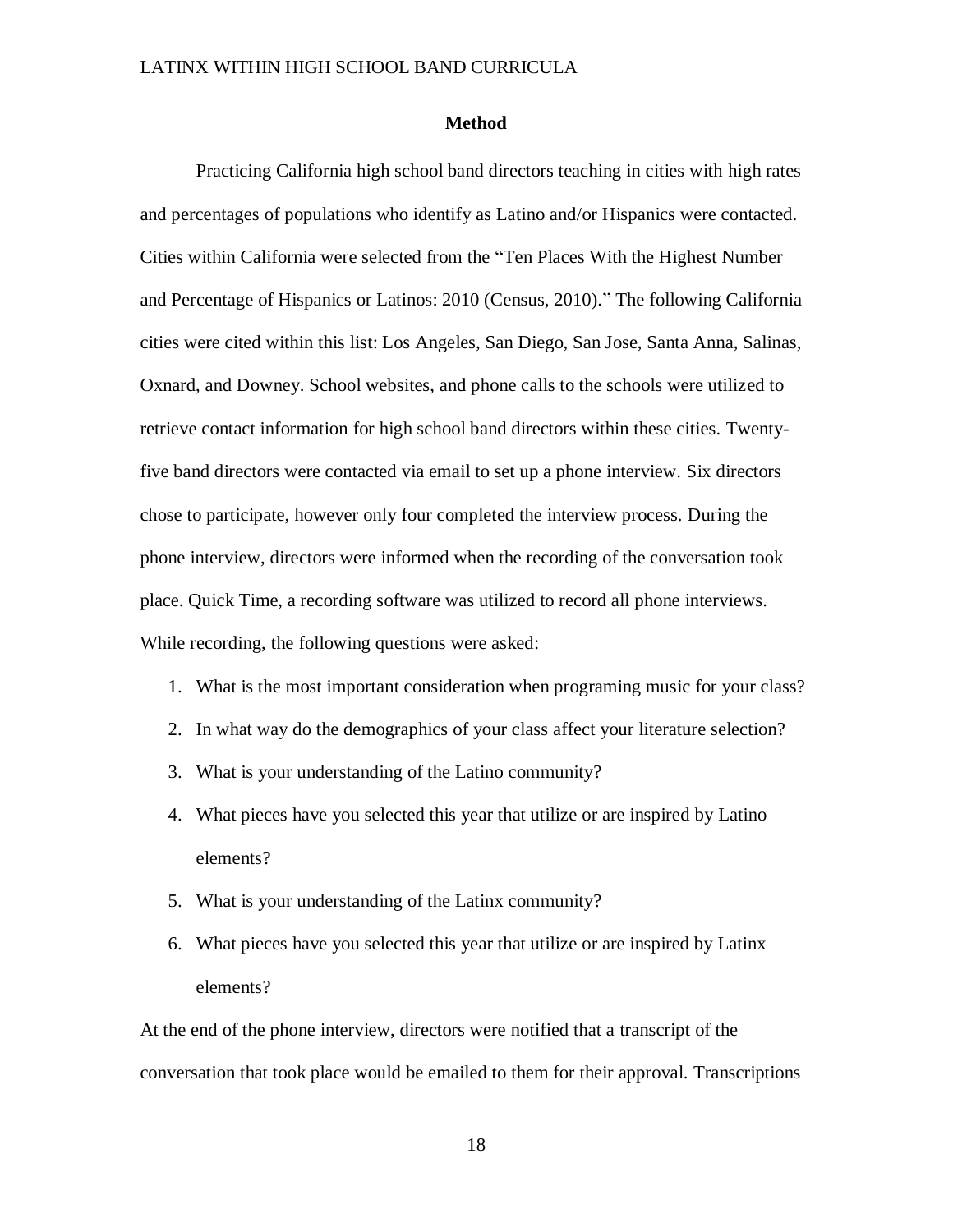of each interview were performed in order to code emerging themes within the responses to each interview question. Larger themes were recorded in order to compare and contrast responses. See Appendix C for the transcribed interviews.

#### **Definitions:**

For the purpose of this project, definition of "Latinx" was taken from Santos, (2017). This definition is provided within the introduction to the capstone project. The definition of "Latino" was taken from the Census (2010) which defines Latino as: "a person of Cuban, Mexican, Puerto Rican, South or Central American, or other Spanish culture or origin regardless of race."

#### **Results**

<span id="page-26-0"></span>Larger themes emerged from the interviewees recorded responses. The following themes were identified within the responses to the interview questions:

- 1. Difficulty level, quality of music, instrumentation, and its relevancy were listed as the most important considerations when programming music.
- 2. The demographics of one's classroom does not necessarily dictate one's repertoire selection process, but may occasionally influence it.
- 3. Educators have some understanding of the Latino community in terms of cultural background.
- 4. Educators currently do not have repertoire programmed this academic year that utilizes Latino and/or Latinx elements within their band program.
- 5. Educators have differing understandings of the Latinx community.

The first interview question asked band directors to identify the most important consideration when programing music for their class. Two of the four responses indicated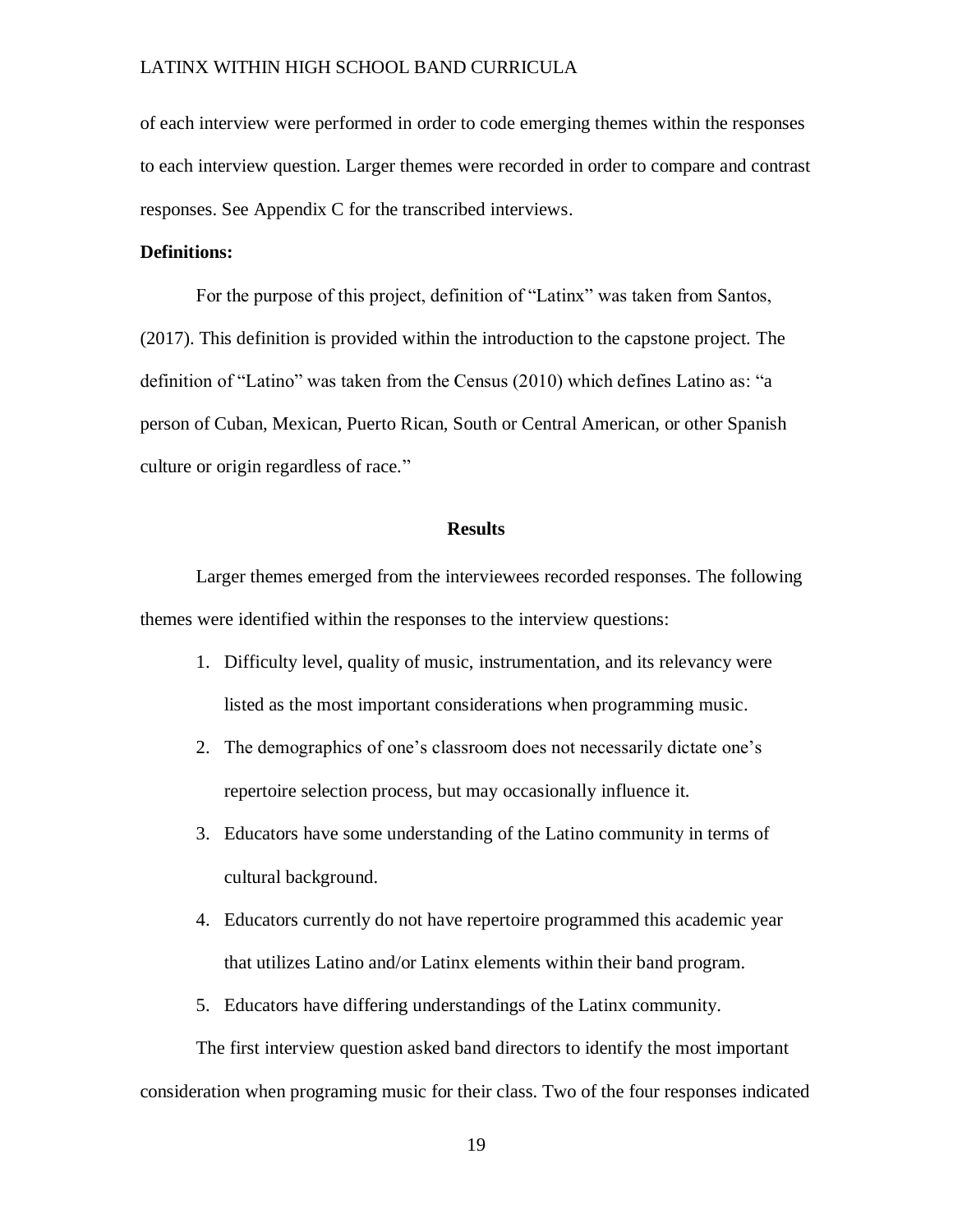more than one consideration. However, an emerging theme occurred in terms of the difficulty level of the composition. Three of the four responses indicated that the difficulty level was the most important consideration when programming music. Other considerations noted by band directors consisted of quality of music, instrumentation and its relevancy.

The second interview question asked band directors: *In what way do the demographics of your class affect your literature selection?* Answers for this questions slightly varied among responses, however there were some emerging themes. Each band director spoke about utilizing diverse repertoire within their programs. Band directors one and three spoke about ways in which the demographics affected their literature selection. Band director one spoke about utilizing a composition that his students identified with and found to be relevant. Band director three talked about utilizing the demographics of their class to select composition that might not be familiar to their students. This director in particular stated that they have a rule in which they try to "get at least three different countries per concert" (Band director three, personal communication, 2018). The other two band directors had differing responses. The second band director stated that they did not think that the demographics of their class affected their literature. This director noted that they hold an awareness of the demographics within their class however, they are always striving for diversity within their repertoire. Band director four noted that the demographics of their class did not often affect their literature selection. However this director mentioned instances where the demographic of their class had influenced their selection process.

The third interview question elicited a varying degree of responses. The following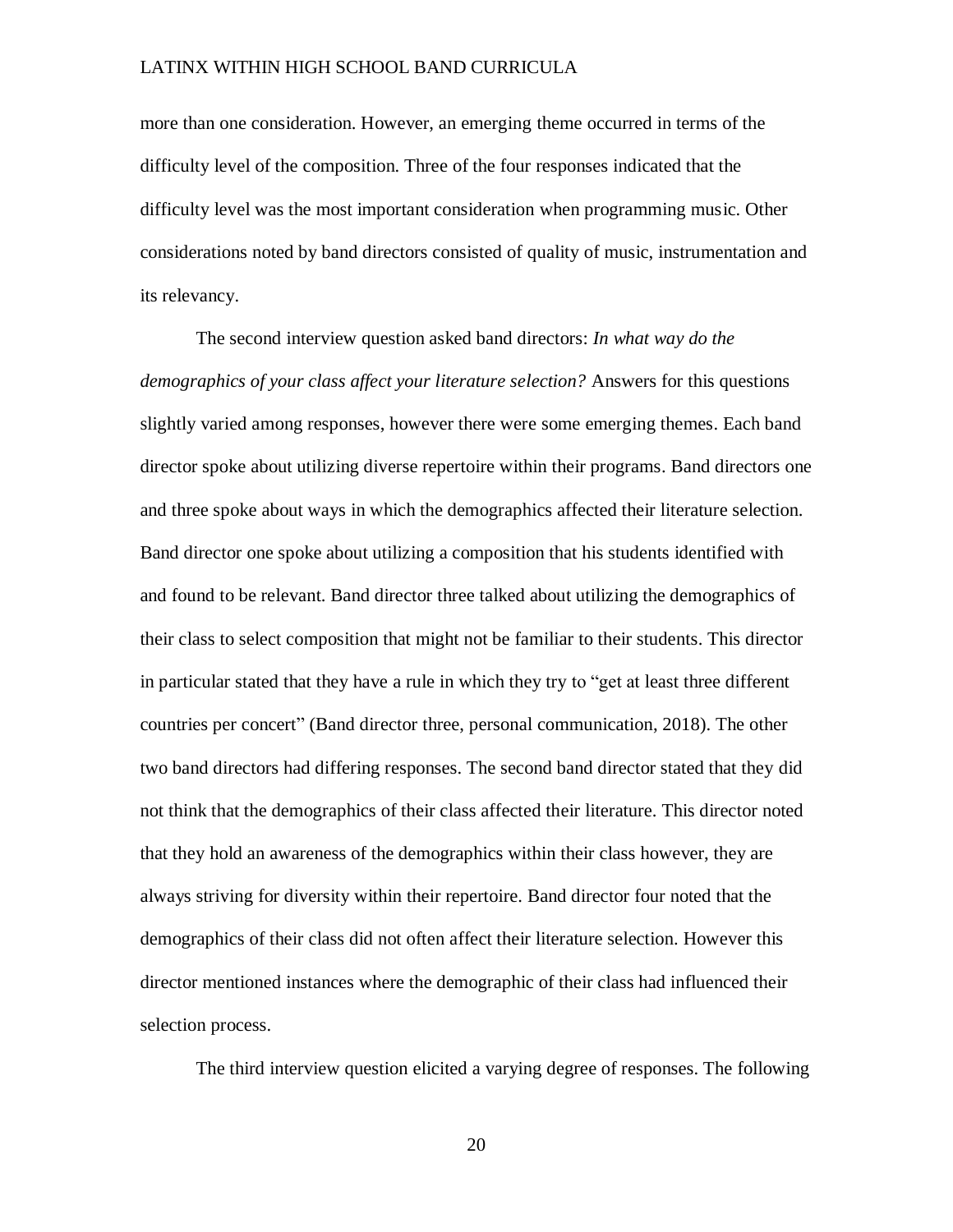question was asked of interviewees: *What is your understanding of the Latino community?* For this question, each transcript was examined to code similarities between responses given and the defined terminology of Latino. Cultural characteristics of this community articulated by band directors within this project were compared to the cultural values as defined by Zea et al. (1994). Each band director was able to communicate a personal understanding of the Latino community. Responses recorded from each of the interviews indicated that educators hold an understanding of the culture surrounding the community, and indicated the values of family life within this community. Band director four (personal communication, 2018) specifically stated that their understanding was, "not as good as it should be." The response provided by this individual was of particular interest because they spoke about the schooling they received in their credential program. This band director then began to described the course work that covered this topic within their credential program as "busy work." The course $(s)$  that this individual took within their schooling to aid in the education of underrepresented groups within their classes was described as not being beneficial to the real world interactions this director has with their students. This lack of instruction within their education ultimately failed to help this particular band in their interactions with students belonging to underrepresented groups. Band director four learned how to address the needs of their students through first-hand interactions with students and members of their community.

The fourth interview question was: *What pieces have you selected this year that utilize or are inspired by Latino elements?* An overarching theme occurred from responses to this questions. All band directors interviewed did not have compositions programmed for their bands that utilized Latino elements. Several of the responses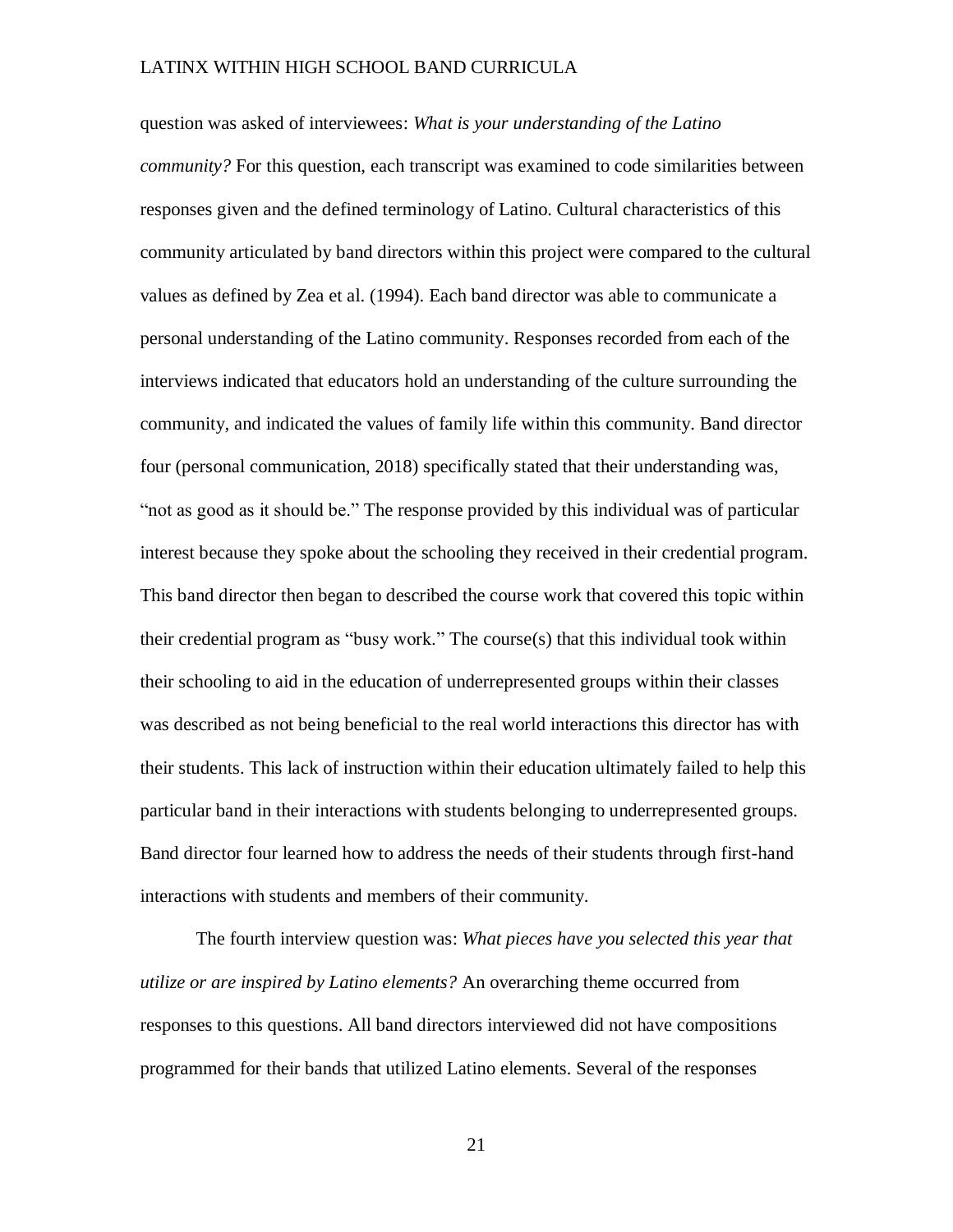indicated that repertoire that utilizes these elements had been programmed last year, or are currently programmed in another ensemble. Band director number one (personal communication, 2018) stated that, "this year was more thematic with elements like ocean and like nature." Band director four mentioned that there was a composition that he has considered utilizing for this academic year. However, this director was hesitant to program this piece, because students did not connect to the composition in the way in which he had originally intended. This band director's response indicated that while they attempted to plan to program a piece in which they believed their students held a similar identity and/or representation to, it was not successful. This responses illustrates the variation interests and needs one's students.

Band directors were then asked the following interview question: *What is your understanding of the Latinx community?* Responses to this question were evenly divided. Band directors within this study either had an understanding or they had no understanding of the terminology. Band directors one and two were able to provide responses that indicated an understanding of elements within the Latinx community. Band director one commented on the large variety of countries that make up the Latinx community along with family values, slang, and music. Band director two commented on members of the community who are "non-gendered" along with the inclusivity of the multiple countries that make of the community.

The last interview question was: *What pieces have you selected this year that utilize or are inspired by Latinx elements?* Similarly to the fourth interview question, band directors indicated that no pieces currently utilized Latinx elements. Band directors indicated that other ensembles utilized Latin elements. However, responses to this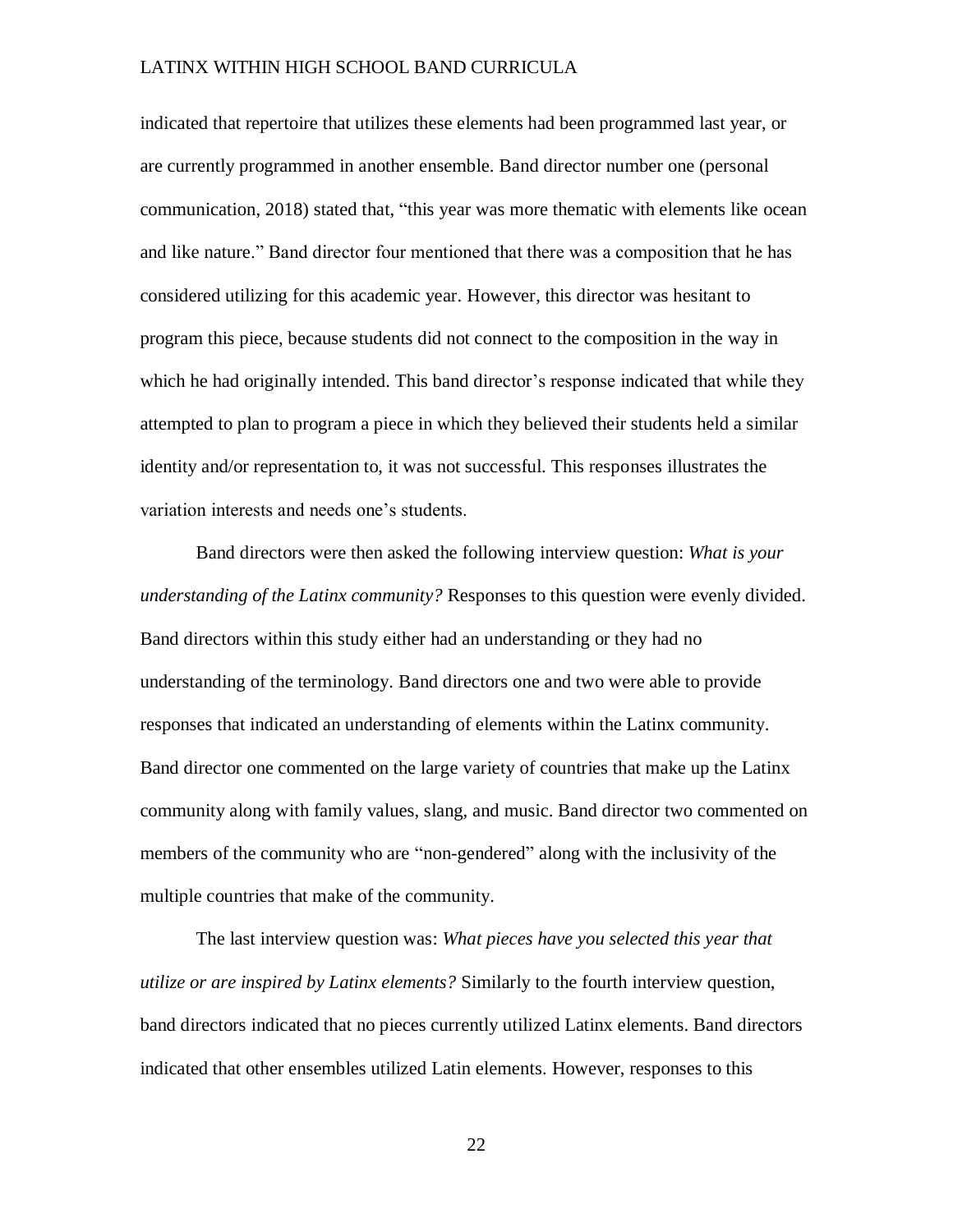questions indicated that there were no pieces currently being programmed inside or outside the ensemble that utilize Latinx elements.

#### **Discussion**

<span id="page-30-0"></span>Each band director interviewed was able to provide insightful information on the way in which they program music, what they are currently programming, and their understanding of the Latin/Latinx community. The answers provided by band directors aided in answering the overarching question of the extent of the diversity and inclusion of the Latinx community within their respective high school band curricula. From the answers derived from those California band directors interviewed, these band directors believe in creating diversity within their repertoire selections. However, compositions utilizing Latino and Latinx elements are not currently being utilized within the band classrooms of these four band directors. Each band director expressed a way in which they assess their class to determine which compositions best fit the needs of their class. As mentioned by Band director two, there was an awareness of the demographics of one's class. However, an attempt is being made to present diverse repertoire within the classroom that students may not be familiar with; repertoire presented stems outside of students' background.

When asked about composition being programmed during the 2018–2019 academic year that utilized Latino and Latinx elements, each band director indicated that their band class did not currently have anything programmed. Although representation of Latinx students may not be found through the programming of these band ensembles this year, several of the band directors indicated that their other ensembles, marching band and jazz band for example, were currently utilizing compositions that contain these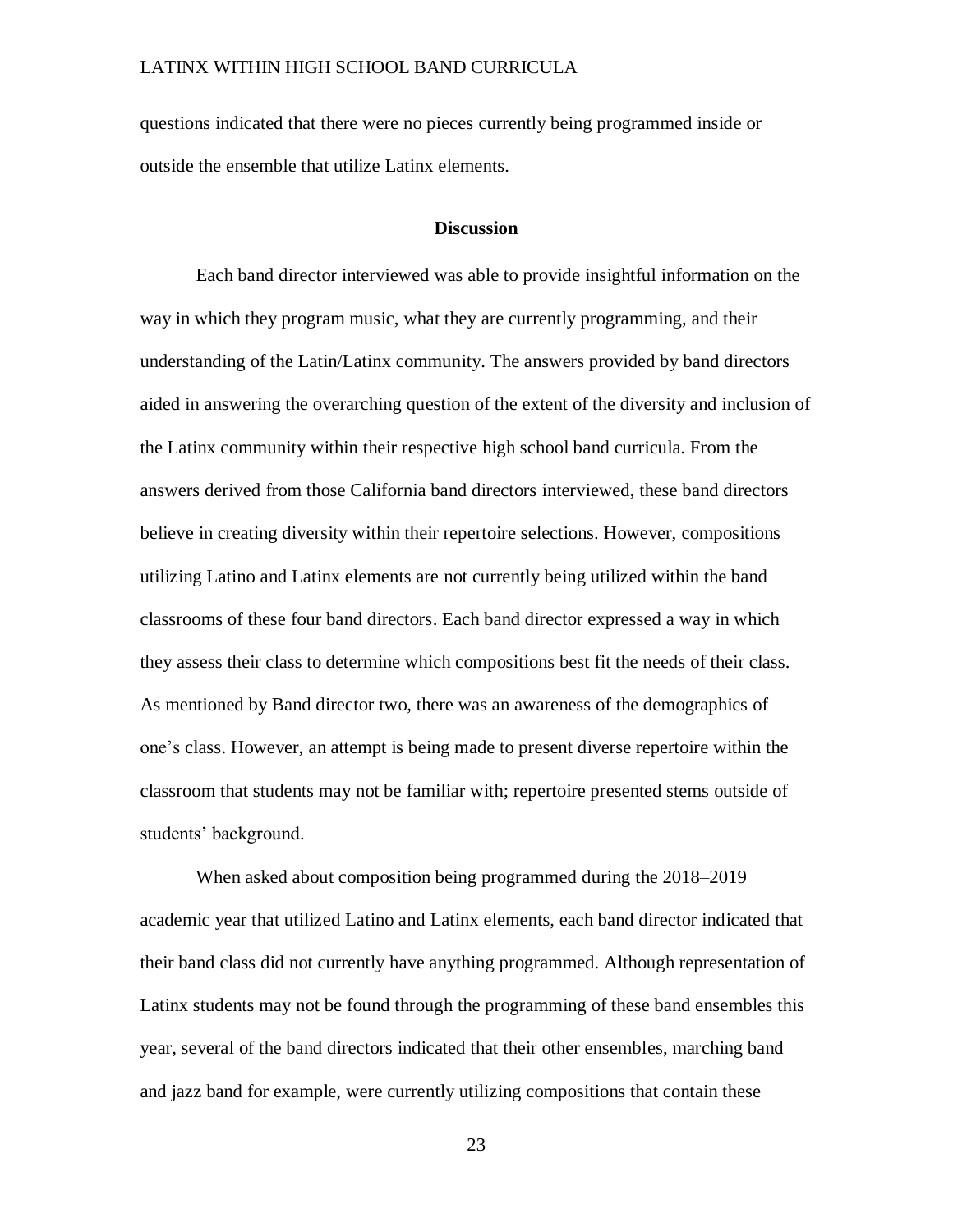elements. Band directors interviewed also indicated the utilization of compositions with these elements within previous years.

Each of the educators interviewed were able to define their understanding of the Latino community along with elements of the culture and/or community. However, only half of the educators could articulate their understanding of the Latinx community. This is not to say that an inclusive environment for Latinx students could not be obtained if an educator did not have an understanding of the community. However, having an understanding of students' cultures may allow for educators to program music that not only reflects their students' identities, but also reflects their interests. A lack of understanding of the Latinx community by educators within this study may be a reflection of the limited research of this community within the educational system.

The interviews conducted only consisted of four band directors in California. The responses gathered from these interviews cannot be utilized as comprehensive responses for every high school in California. Not every band director from high schools within the cities with recorded high population of Latino/Hispanic populations were contacted due to the narrow timeline for conducting these interviews. The cities selected within this project showcased high percentages and rates of Hispanic and/or Latino populations as indicated by the 2010 U.S. Census. The demographics of each participant's school was not recorded, which may be seen as an additional limitation.

Prior to the scheduled interviews, band directors were not notified that they would be asked about the compositions currently being programmed. A director could have stated that they currently did not have any Latino and/or Latinx compositions programmed when they might have. The only information provided to band directors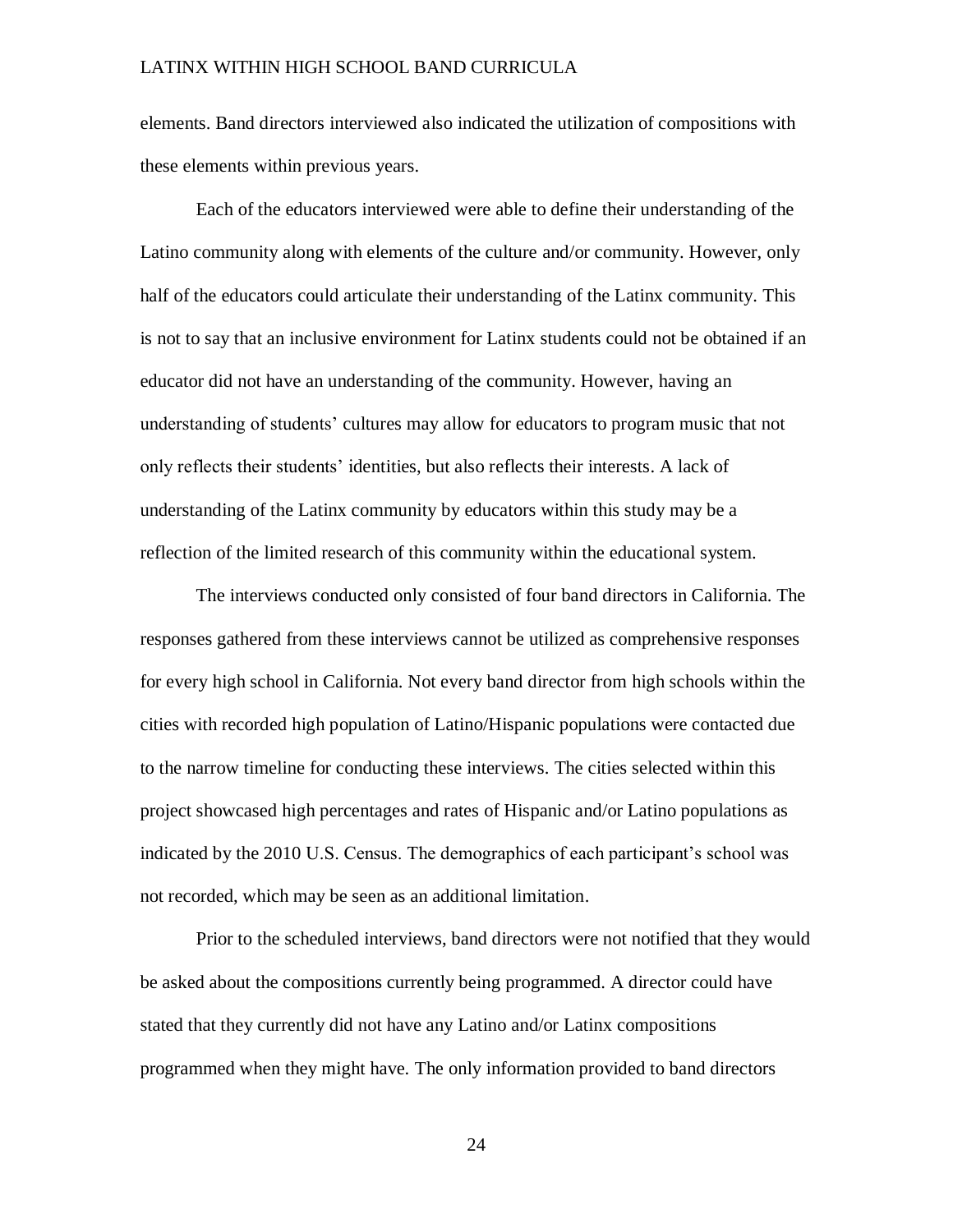prior to the interview was the topic surrounding the project: diversity and inclusion with band repertoire. This was done in the hopes of gaining truthful responses. With advance notice, band directors could have provided more in depth responses. However, the educators within this project could have also chosen to direct their responses to what they believe would best fit the project goal(s). It was determined by the interviewer that the questions would be provided during the phone interview and allow the interviewees to respond as they deemed appropriate.

Follow-up interviews could be performed to further expand upon the findings of this project. Band directors could be asked at the end of the year if any compositions were added to their programs that utilized Latino and/or Latinx elements. Each composition programmed by the interviewed directors could be evaluated any trends within the types of music selected for the academic year. Further research could be directed towards websites and other purchasing sources for band repertoire.

Research conducted can benefit our understanding of repertoire and how it relates to students' identities. This research can also assist in the understanding of the utilization of multicultural music within the classroom. The interviews conducted for this project reflected the findings of Legette (2003). Band directors interviewed were not certain that the demographics of students within their class affected their repertoire selection. However, all directors agreed upon the importance of multicultural music within the classroom. Although there were similar findings, the findings from this project can aid in the furthering of research surrounding multicultural music. This research can also be utilized to further the understanding of the relationship between the Latinx community and the field of music education through the conducting of further interviews. Further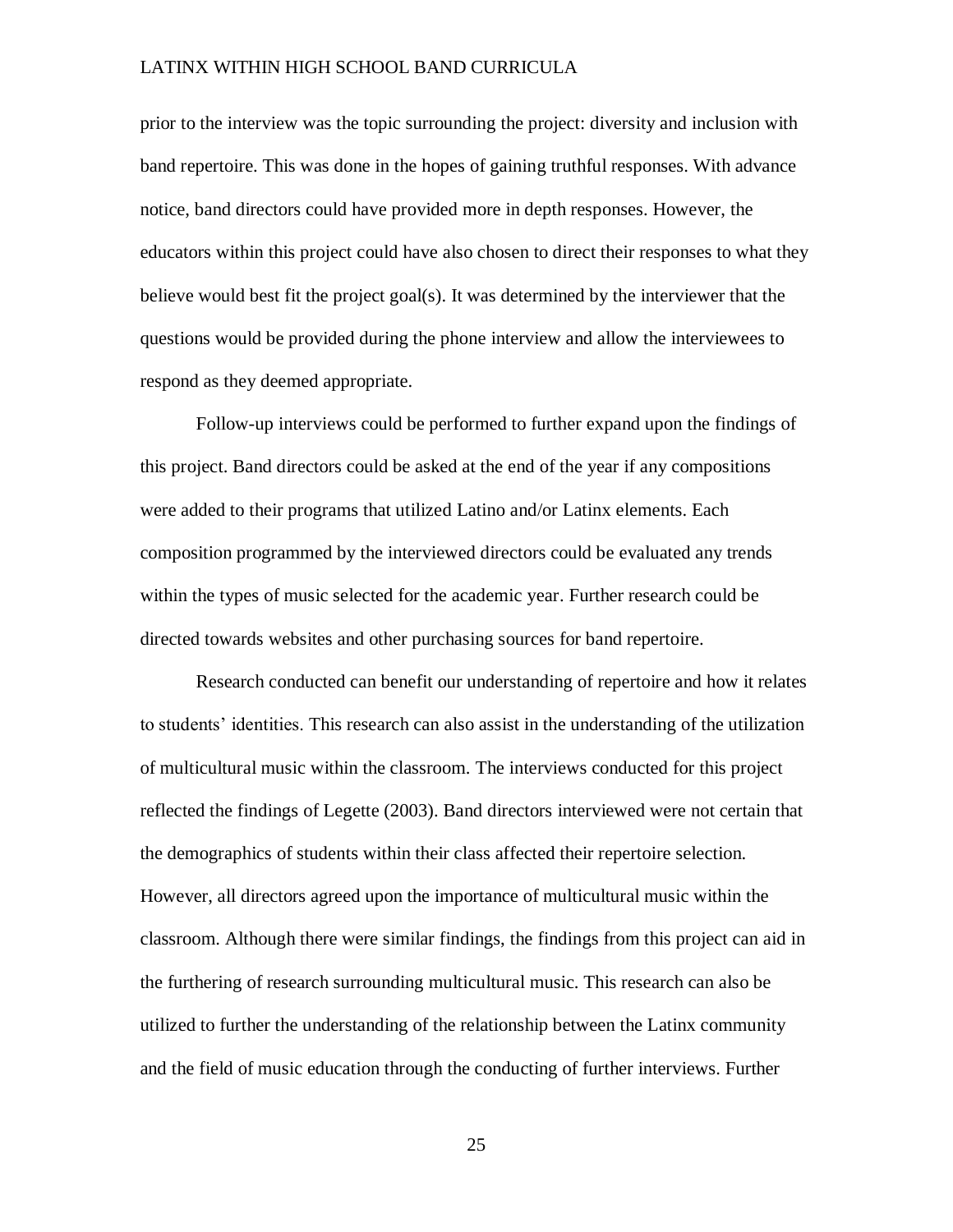interviews may aid in examining the extent of the knowledge of the Latinx community by California high school band directors. Interview subjects could be expanded to include all music educators at the high school level in California (and beyond). Questions could also be added to further examine the education music educators are receiving in regards to working with students from underrepresented communities. This examination of the education could include courses taken during teacher in-service trainings.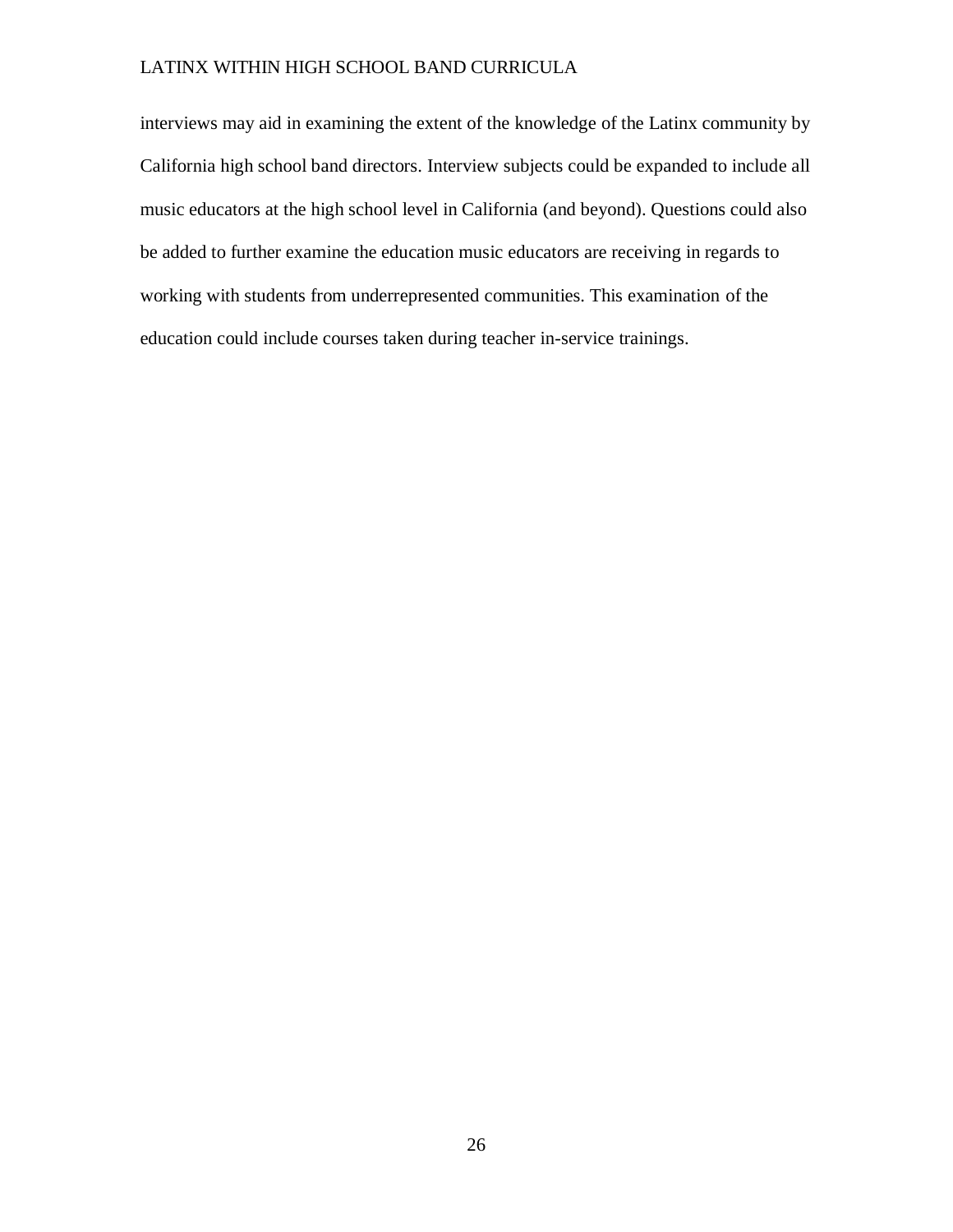#### MINI PROJECT THREE: INSTRUCTIONAL STRATEGIES

#### Abstract

<span id="page-34-1"></span><span id="page-34-0"></span>The purpose of the third mini project was to create a set of instructional strategies based upon identified compositions from the content analysis performed for the first mini project that hold representation and/or identity within the Latinx community. Four compositions were selected with varying cultural backgrounds found within the Latinx community. Within each of the four compositions utilized for the third mini project, Cultural Identity and Representation of each composition was discussed along with their Relationship to the Latinx Community. The 2014 National Core Arts Standards and the California State Standards for Music Education were identified for each of the compositions. Each composition was unable to convey a holistic representation of the Latinx community. However, elements that related to the Latinx community were discussed, along with implications for music education.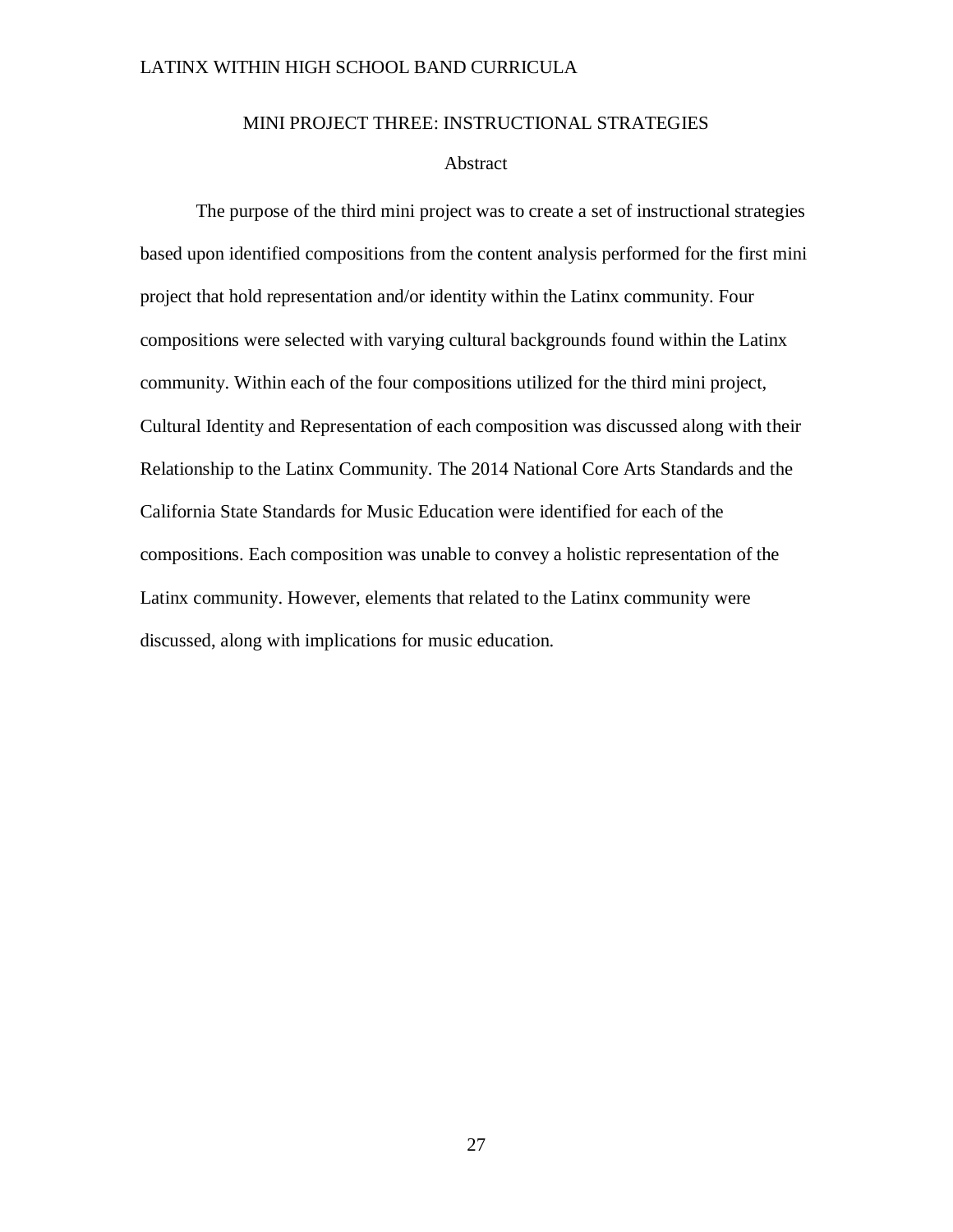#### **Method**

<span id="page-35-0"></span>The four compositions selected for this project were previously identified as holding identity and/or representation within the Latinx community. The following compositions were utilized for the purpose of this project: *Danzón No.2*, *Brazilian Folk Song Suite*, *Vientos y Tangos*, and *Cuban Overture*. These compositions were chosen because of their portrayal of different cultural backgrounds found within the Latinx community. The compositions were selected based upon the availability of their scores and/or parts within the University of Oregon School of Music's library. Latinx elements such as rhythms, dance, and instrumentation of each composition were examined in order to determine cultural identities, and forms of representation within each composition. Cultural identity was examined by researching elements of the composition that hold cultural significance to countries that make-up the Latinx community (Latin America-South America, several countries in the Caribbean/Central America and Mexico). Forms of representation researched for each composition consisted of the following: cultural representations, gender representations, and representations of the protest against antiblackness. These topics were selected due to their importance within the Latinx community. After the cultural identity and representation of each piece was determined, their relationship to the Latinx community was discussed. The 2014 National Core Arts Standards (NCAS), and the California State Standards for Music Education that convey the usage of multicultural music relevant to each composition was identified. The relationship between each composition, the NCAS, and the state standards were discussed.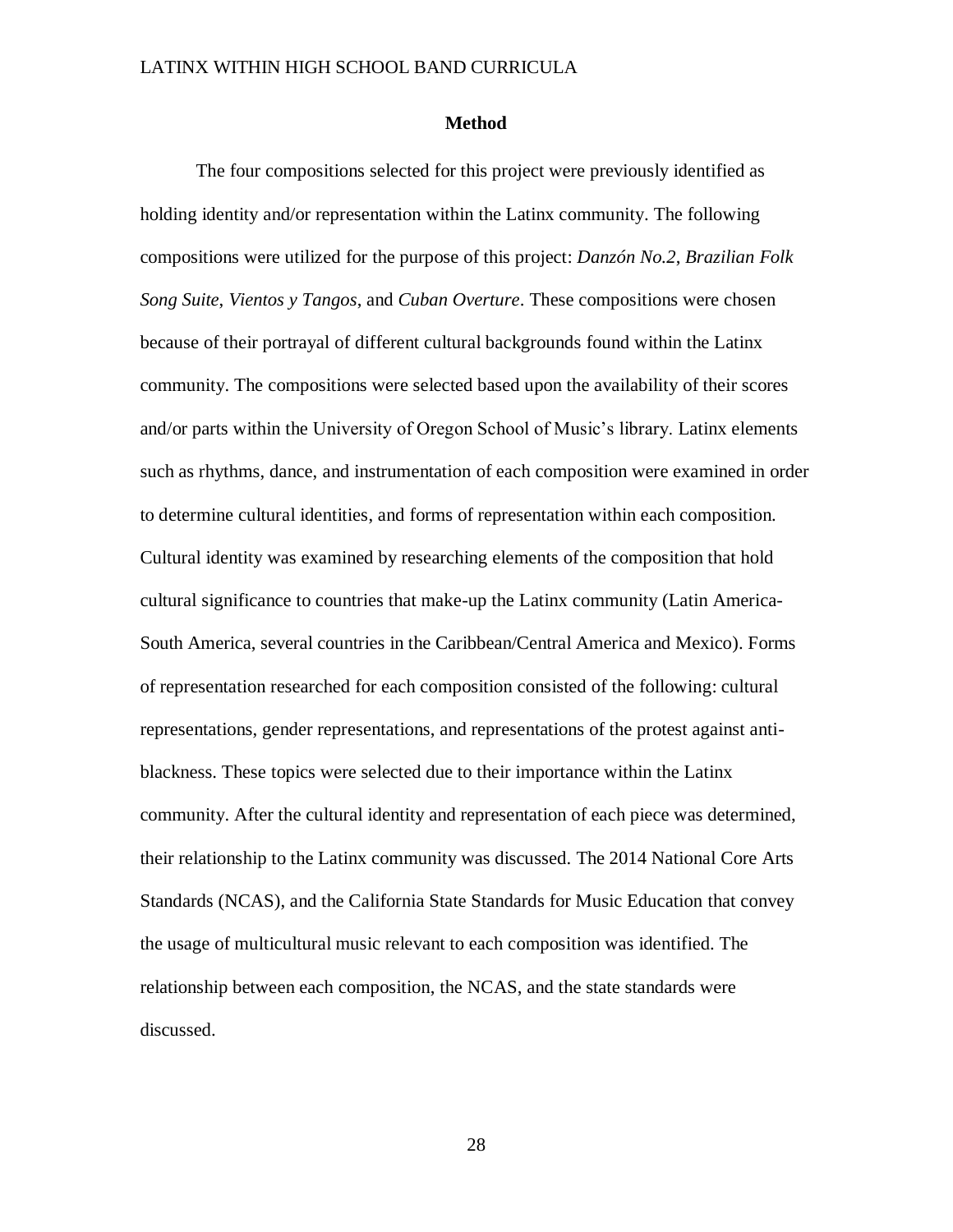#### **Results**

## **Danzón No.2** (10:00)

Grade level 5

*Teaching Music Through Performance in Band*-Volume 9

Composer: Arturo Márquez

Arranger: Oliver Nickel

State Standards: 3.0 Historical and Cultural Connections

National Standards**:** Responding (Analyze) and Connecting (Connect #10, and #11)

#### **Cultural Identity**:

Many cultural influences from the Latinx community were found within this composition. The influences are derivative of Mexico and Cuba. Mexican-born composer Arturo Márquez cites in his program notes that the inspiration for the composition came about in 1994 while on a trip with Irene Martinez, and Andrés Fonesca. Their trip to Malinalco, Veracruz, and the Colonial Salon in Mexico City sparked his research of danzónes (Sturman, 2016, p. 227). The danzón itself is held as a cultural identity within Veracruz, Mexico. Within the community of Veracruz, the danzón is seen as a vital part of folklore. When the dance came to Veracruz by wave of Cuban immigrants, it was embraced by the people and began to evolve and take on new elements. The danzón seen in Mexico differed from the one performed in Cuba. The characteristics of the danzón in Mexico consisted of a brass-sounding orchestra with influences from the United States jazz bands (introduction of saxophones and trumpets). "At the beginning of the  $21<sup>st</sup>$ century, danzoneras often consisted of at least two saxophones and/or clarinets…trumpets, trombone, timbales, guiro, keyboard and bass" (Malcomson, 2011,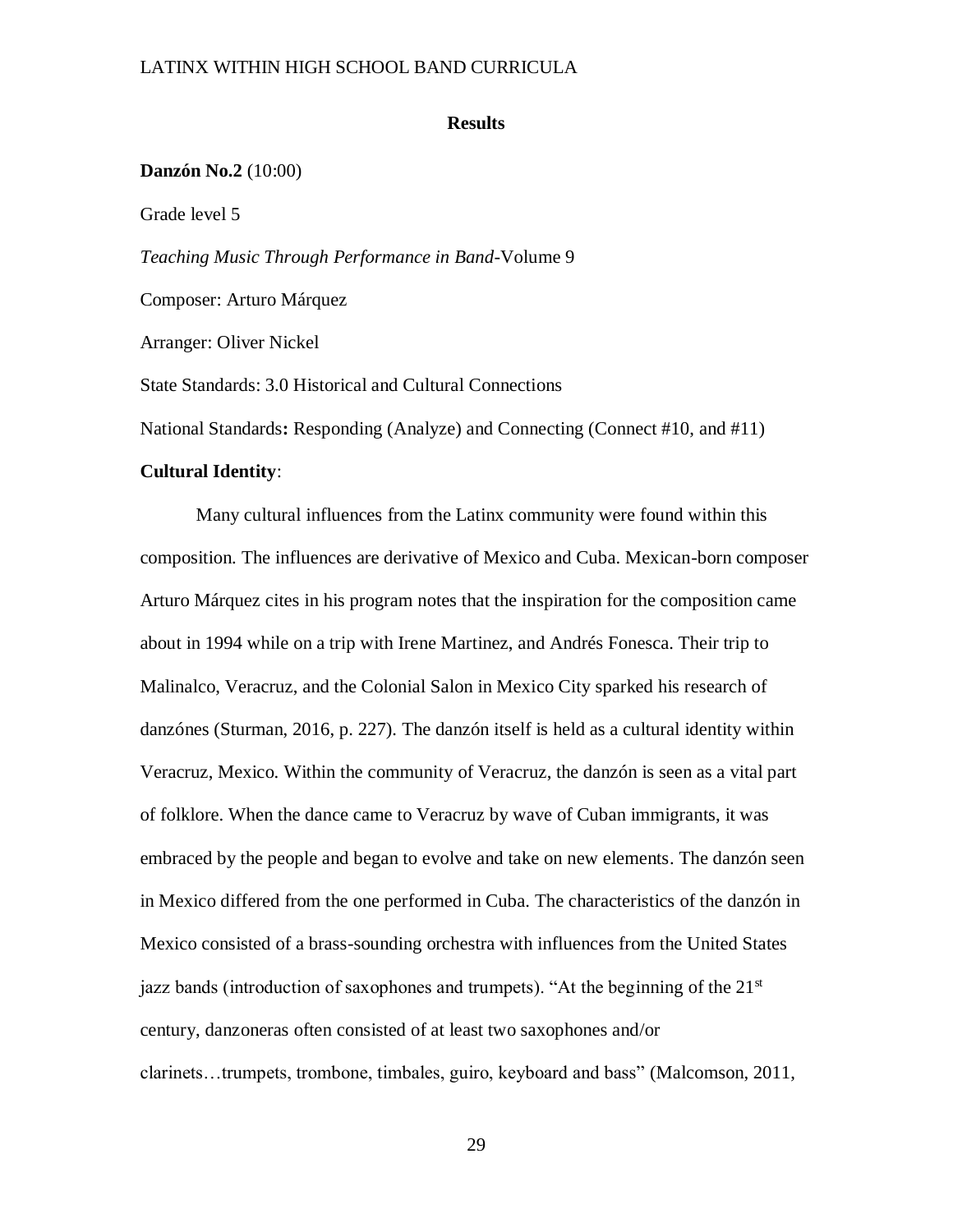p. 271). The physical movements within the dance differ between the two countries' styles. In Mexico, dancers marked the first beat, and stood during resting periods in the music. Cubans did not mark on the first beats, danced while utilizing a closer embrace, and walked around during resting periods within the music (Malcomson, 2011, p. 271). The cultural identity represented within the Cuban danzón is showcased differently than the Mexican danzón. Besides the difference in musical and performance aspects, the Cuban danzón was utilized as a political statement. The political statement made was sourced as a nationalistic identity during the wars of independence for those who were anti-Spain (Malcomson, 2011).

#### **Representation:**

Representation within this composition stems from the composer, his surrounding environment, and the chosen dance. Cultural representation is seen through the composer Arturo Márquez who is of Mexican descent. Having models for students within the Latinx community that hold similar backgrounds showcases a sense of cultural representation from the community within the classroom. Representation within this composition also comes in the form of emphasizing the different cultural elements that make up the music. This aids in the representation of a variety of cultural backgrounds that are needed in order for the creation of this composition.

The danzoneras themselves offer representation on multiple levels. The danzoneras that inspired the creation of the composition hold representation within the dance culture of Veracruz, Mexico. However, the danzón also holds representation within the Cuban dance culture with underlying rhythms that can be traced back to Africa.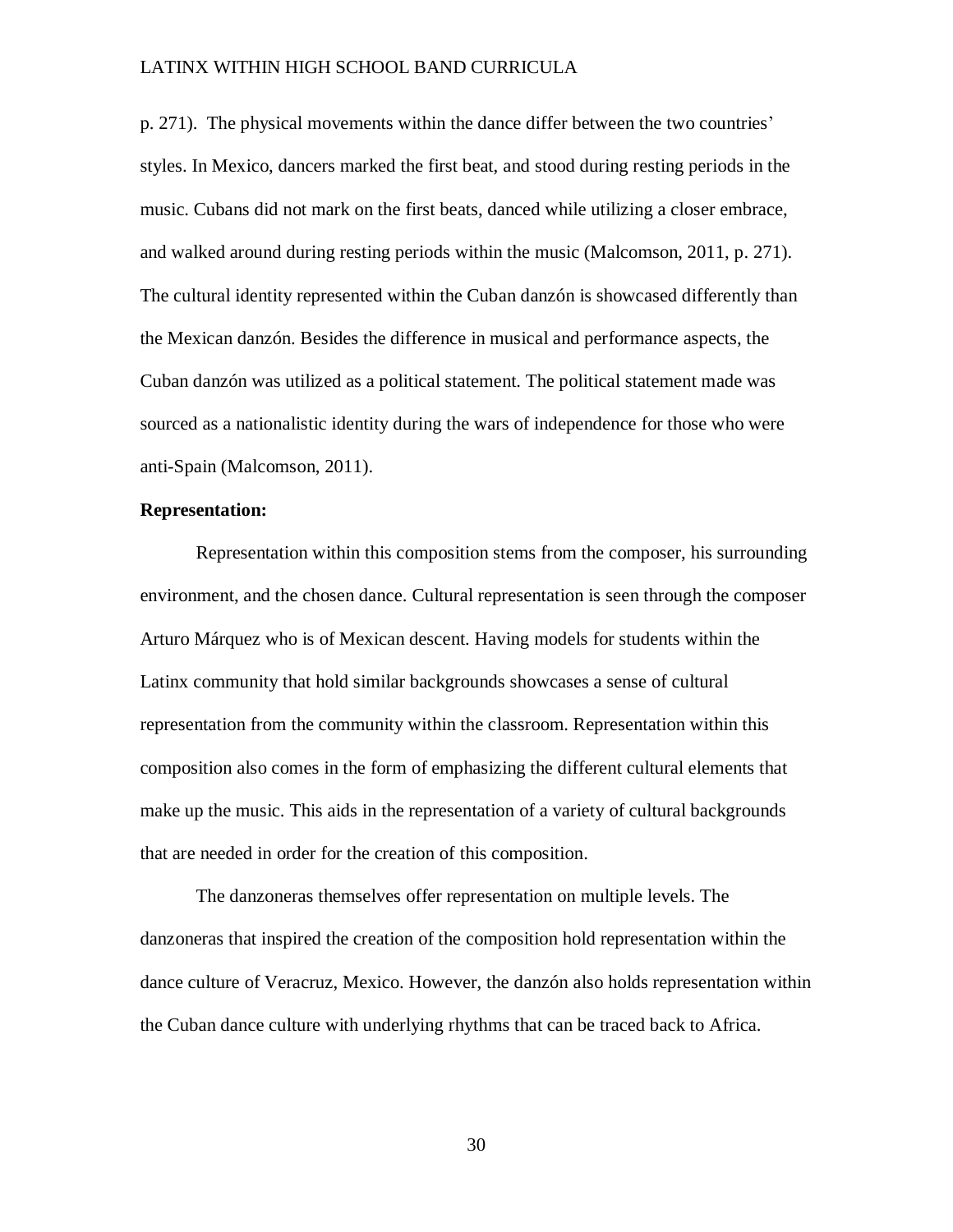Showcasing these elements separately, and how they work together to uniformly portray the style mirrors the multiple backgrounds within the Latinx community.

Discussing the Cuban wars for independence and how the danzón was utilized in both political parties (pro and anti-Spain) would be of relevance to the community. Those who were pro-Spain degraded the Afro-Cuban elements within the music while those

who were anti-Spain regime seemingly embraced the mixing of cultures





(Malcomson, 2011). For the Latinx community's goal to protest anti-blackness, this historical information on how the danzón was utilized in Cuba's political climate would be an important topic of discussion for students.

According to proponents of Spain during the wars of independence, rhythmic elements within danzón were viewed negatively because



they derived from African influences. The rhythmic ostinati utilized within the traditional *Figure 7.0* Claves figure from *Danzón No. 2*

danzón such as the tango, cinquillo and tresillo were all viewed negatively because of their roots (Malcomson, 2011). These listed rhythmic ostinatos that are found in traditional danzoneras can be heard within this composition. The following are examples of these rhythmic elements within the composition: cinquillo rhythm can be seen in measure 33 of *Danzón No. 2* (within the Guiro part), the tresillo rhythm can be heard within the claves rhythm at the beginning of the piece, and elements of the tango rhythm can be heard within the reoccurring melody that is performed by clarinet and piano throughout the composition. Although the rhythms are not precise replicas on paper, as a listener the essence of them can be heard.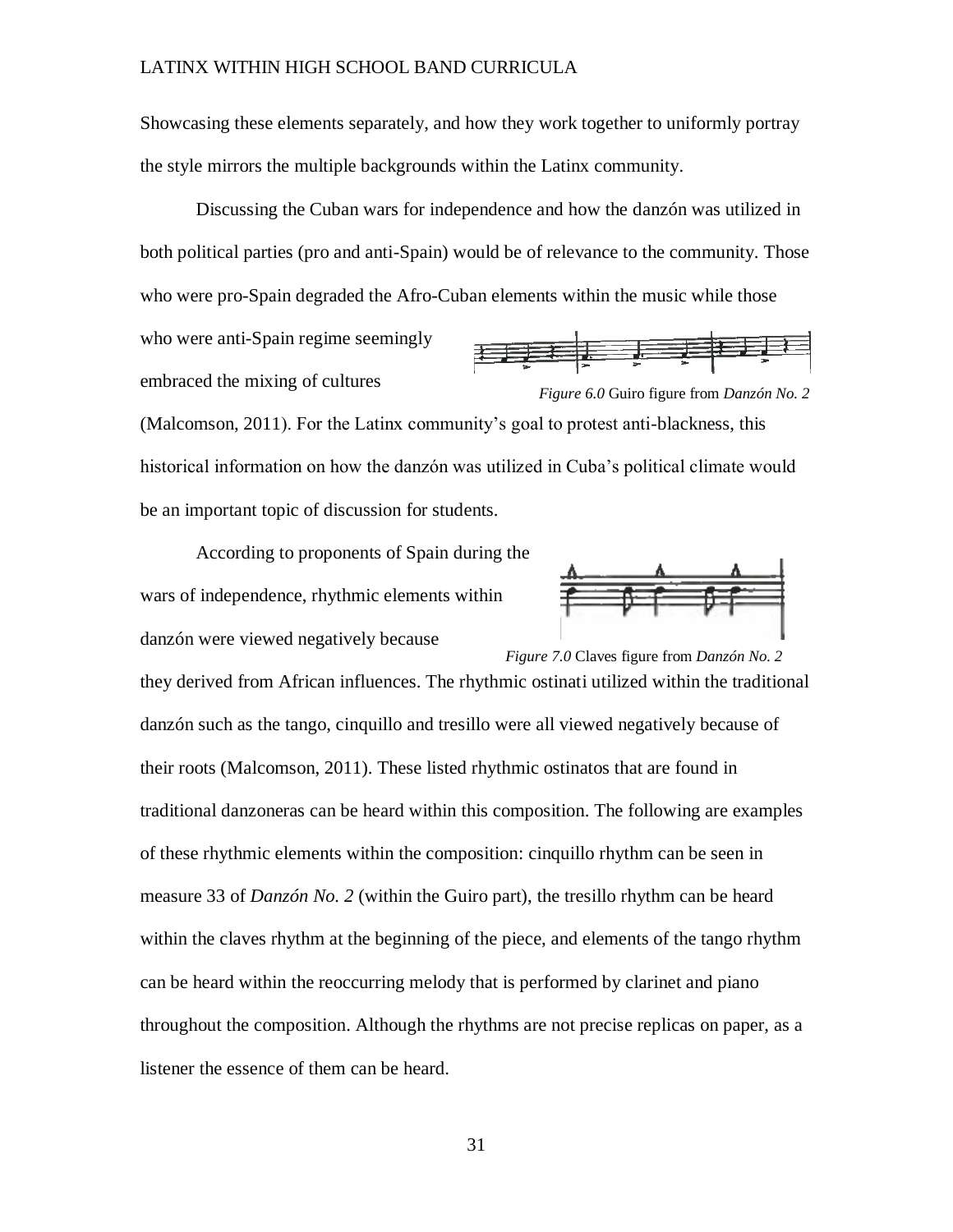The last form of representation lies within the physical dance. The traditional gender roles for partners within the dance can be attributed to heteronormative ideas of a couple. The dance was meant for partners, one man and a woman, to partake in the dance together (Malcomson, 2012). As our society's idea of a couple has changed, representation of those Latinx members who identify as heterosexual may be represented within this composition while others are not.

## **Application**

### Latinx Discussion:

Some representation of the Latinx community can be found within this composition. Although this composition holistically cannot be representative of the Latinx community, it is important for band directors to be able to identify which components may be relevant. Within *Danzón No. 2*, cultural elements and representation can be seen through the fusion of Mexican, Cuban, and African elements, the history of the danzón, the physical dancing of danzoneras, and the composer Arturo Márquez. Understanding elements in repertoire selected for one's class can give band directors an insight into the needs of the community that they are serving. As for *Danzón No. 2*, the composition as a whole allows for band directors to engage in conversations about music history, dance, and representation within the music industry. Directors should note that although *Danzón No. 2* has danzón within a title, it does differ from traditional danzoneras. While the traditional danzón is marked by its rondo form (ABACADA), *Danzón No. 2* holds a binary form (ABA'B') (Malcomson, 2011; Sotelo, 2015). Márquez himself notes that there are differences between his composition and what is traditionally known regarding the danzón: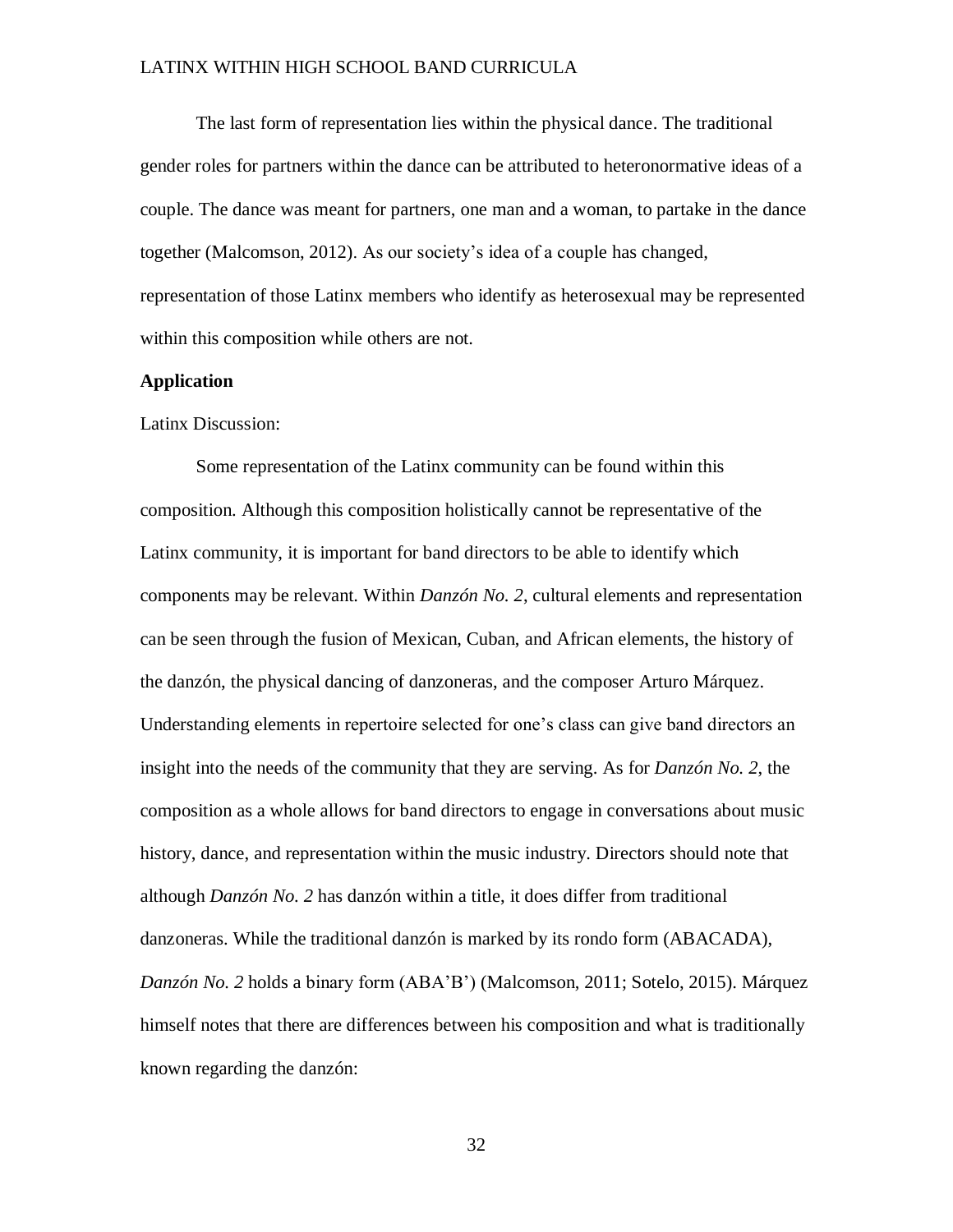It endeavors to get as close as possible to the dance, to its nostalgic melodies, to its wild rhythms, and although it violates its intimacy, its form and its harmonic language, it is a very personal way of paying my respects and expressing my emotions towards truly popular music. (Márquez cited in Sturman, 2016, p. 227) *Danzón No. 2* is an accumulation of ideas heard by Márquez. It is not written as a traditional danzón, and as stated above by the composer himself, it is a "way of paying my respects and expressing my emotions towards truly popular music" (Márquez cited in Sturman, 2016, p. 227).

Discussing Arturo Márquez himself and presenting on his background aids in some Latinx members seeing representation within the music industry. Seeing someone of Mexican descent who has been successful within the industry, within composition, can aid in creating models of representation for students. Conversations of representation within the music industry may aid in facilitating classroom discussions surrounding the pursuit of music after graduation. The discussing and presenting of elements within this composition can aid in the inclusion of the Latinx community. Careful planning should be utilized in order to assess which elements are more prevalent to Latinx students within one's classroom.

State Standard:

#### *Proficient*

Diversity in Music

3.4 Perform music from various cultures and time periods. 3.5 Classify, by genre or style and historical period or culture, unfamiliar but representative aural examples of music and explain the reasoning for the classification.

Derive Meaning

4.3 Explain how people in a particular culture use and respond to specific musical works from that culture.

*Advanced*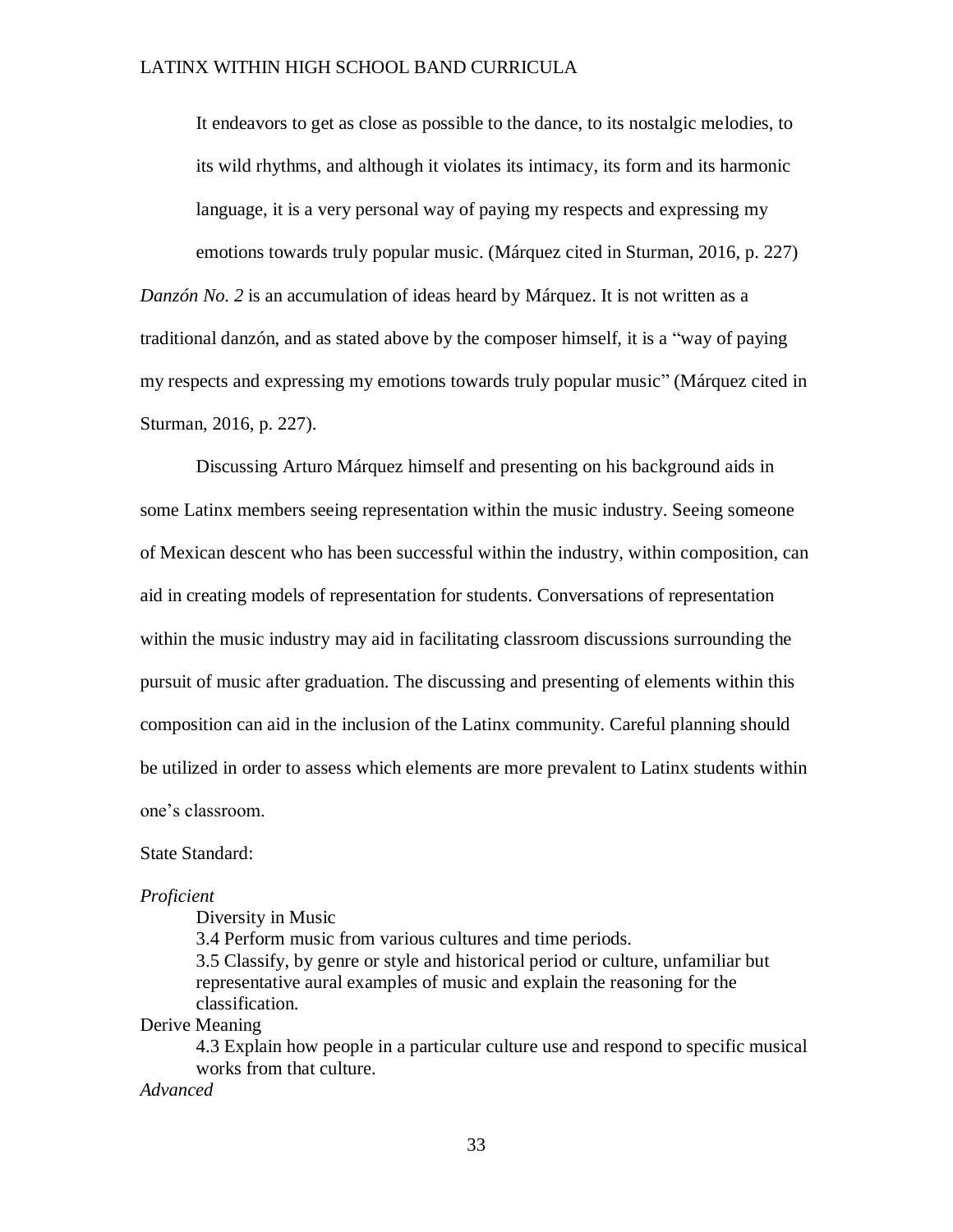## Diversity in Music

3.4 Perform music from a variety of cultures and historical periods.

3.5 Compare and contrast instruments from a variety of cultures and historical periods.

3.6 Compare and contrast musical styles within various popular genres in North America and South America.

Analyze and Critically Assess

4.1 Compare and contrast how a composer's intentions result in a work of music and how that music is used.

Derive Meaning

4.2 Analyze and explain how and why people in a particular culture use and respond to specific musical works from their own culture.

National Standard:

## *Proficient*

Analyze

MU:Re7.2E.la Explain how the analysis of passages and understanding the way elements of music are manipulated inform the response to music.

## Connect #10

MU:Re7.1.E.Ia Apply criteria to select music for specified purposes, supporting choices by citing characteristics found in the music and connections to interest, purpose, and context.

## Connect #11

MU:Cn11.0.T.Ia Demonstrate understanding of relationships between music and the other arts, other disciplines, varied contexts, and daily life.

## *Advanced*

Analyze

MU:Re7.2.E.IIIa Demonstrate and justify how the analysis of structures, contexts, and performance decisions inform the response to music.

## Connect #10

MU:Pr4.3.E.IIIa Demonstrate how understanding the style, genre, and context of a varied repertoire of music informs prepared and improvised performances as well as performers' technical skill to connect with the audience.

## Connect #11

MU:Cn11.0.T.IIIa Demonstrate understanding of relationships between music and the other arts, other disciplines, varied contexts, and daily life.

# **Standards Discussion**:

This composition can be utilized to incorporate several of the National and State

Standards. The historical context of this composition can be utilized within classroom

discussions in order to understand a culture's usage of this music. How this style of music

and dance differs between Mexico compared to Cuba can be utilized as a form of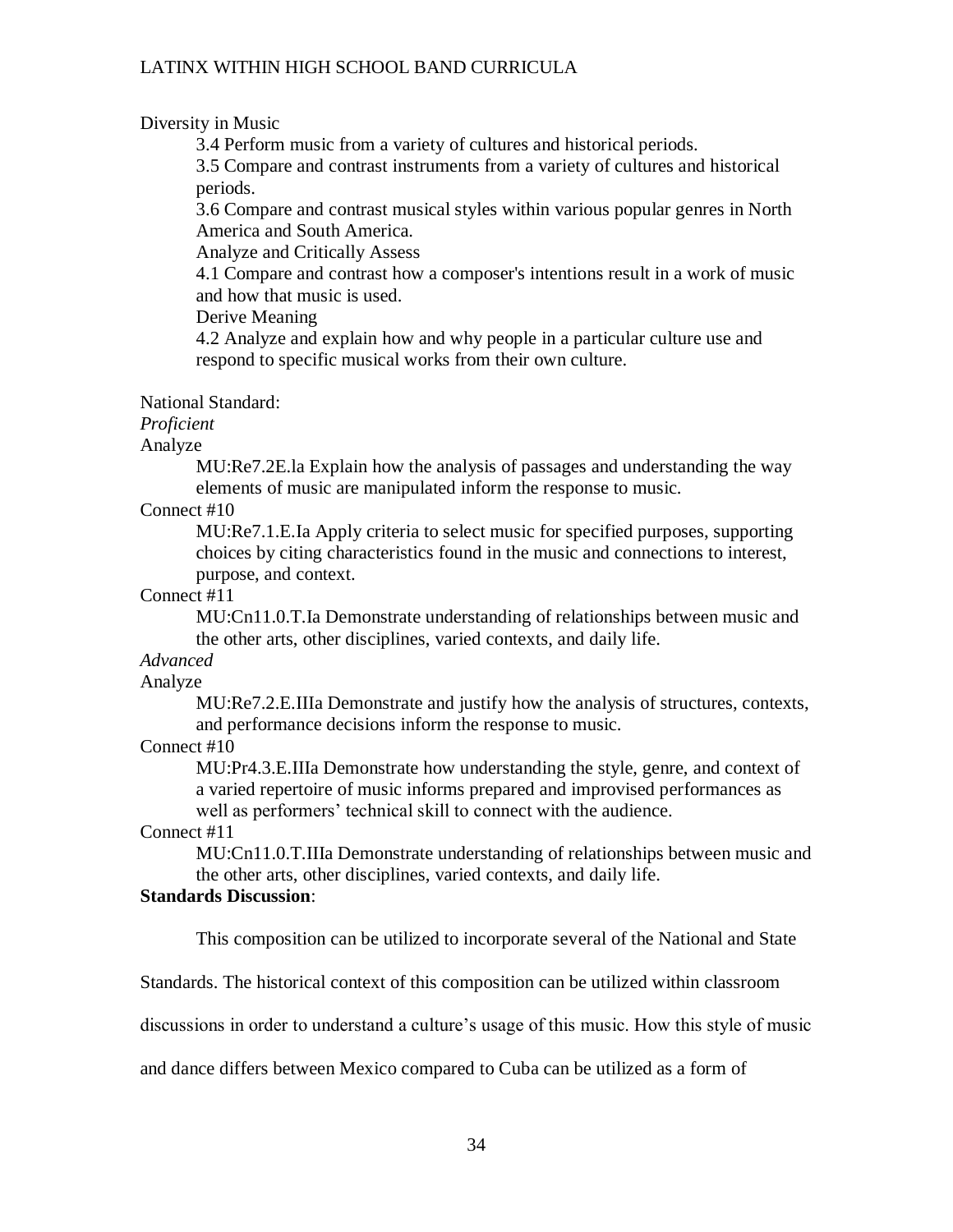discussion as well. The dance itself can be utilized in an interdisciplinary lesson to connect and show the relationship between multiple art forms (dance and music). Educators can provide students with the ability to express what this music means to them in the context of their lives. These are just a few ways in which this composition can be utilized within the context of the national and state standards.

*Danzón No.2* can be utilized to teach one's class regardless of the make-up of one's class. However, if there are students who hold identity within this community, the considerations listed can aid in creating a more inclusive environment by way of emphasizing the elements listed in the discussion of cultural identity and representation. Creating a class discussion involving the historical context of the music, dance, and composer can create a more inclusive environment by way of student expression. As showcased above through Arturo Márquez's program notes regarding this composition, this piece was inspired by elements heard through experience. Another consideration educators may want to assess is the level of authenticity within repertoire. Educators are asked to connect their lessons to national and state standards. In an attempt to connect repertoire to these standards, the level of authenticity should be considered.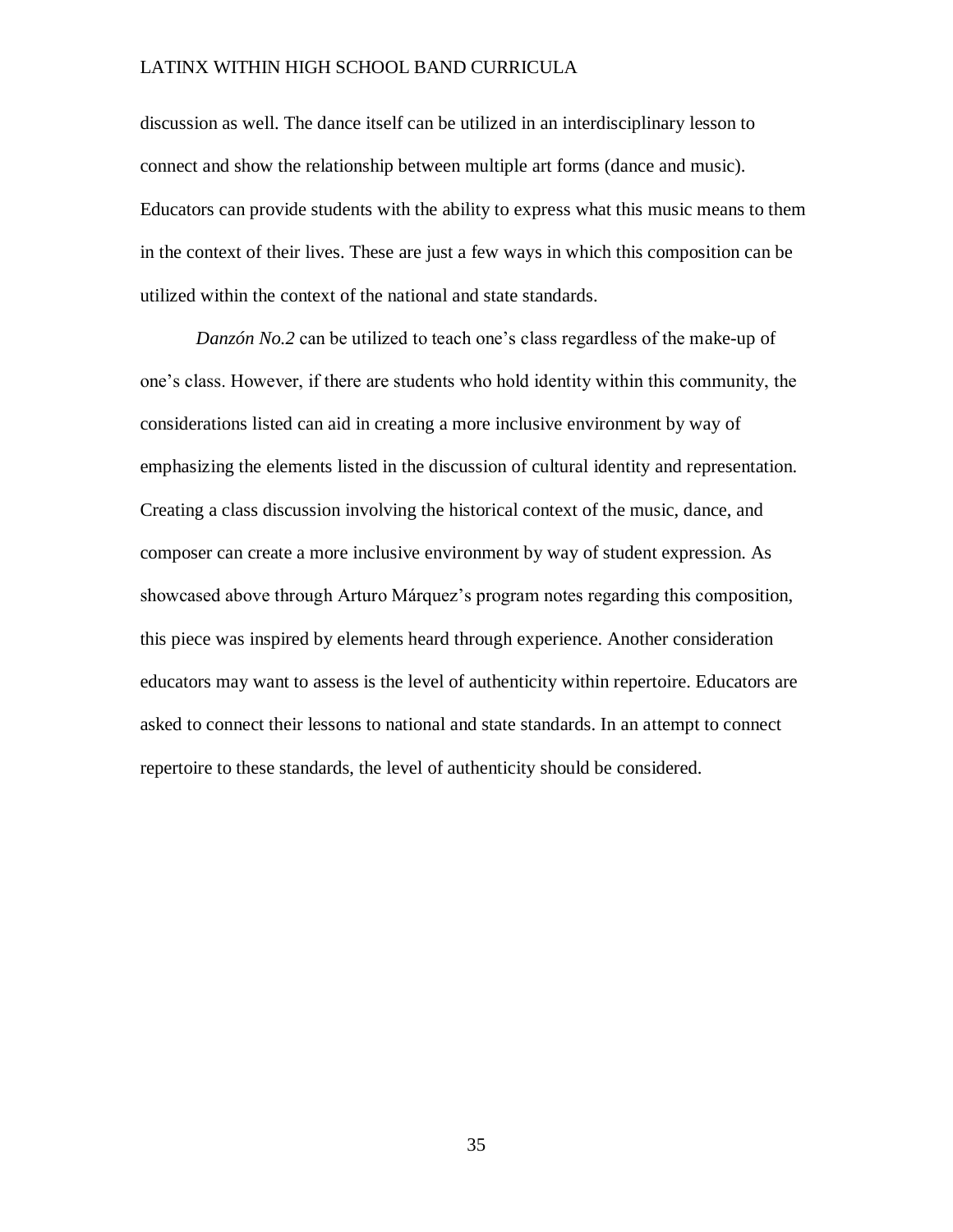## **Brazilian Folk Song Suite** (6:25)

#### Grade level 3

*Teaching Music Through Performance in Band* -Volume 2

Composer: William E. Rhoads (1918–1990)

State Standards: 3.0 Historical and Cultural Connections; 4.0 Aesthetic Valuing

National Standards**:** Responding (Analyze) and Connecting (Connect #10)

## **Cultural Identity:**

Latinx influences within this composition stem from Brazil and the Caribbean. Within his program notes, American composer William E. Rhoads makes the following comment about the composition, "The Brazilian Folk Dance Suite consists of three folk songs freely adapted for concert band and set in dance forms native to Brazil" (Popejoy, 1998, p. 212). Of the three dances cited in the composition, (bossa nova, beguine, and quickstep) only the bossa nova holds identity as a native dance of Brazil. The Beguine holds cultural identity within the Caribbean while the quickstep holds identity within European dance styles.

The first movement, *"The Painter of Cannahay,"* utilizes the dance style of the bossa nova. Although labeled as a dance, the bossa nova began as a social movement by musicians in Brazil in the late 1950s in the wealthiest part of Rio de Janeiro. "The musicians involved, most famously João Gilberto, Antônio Carlos Jobim and Vinícius de Morães, took the basic polyrhythmic elements of urban carioca samba and transformed them to fit a cosmopolitan perspective that matched the overall mood of the period" (Goldschmitt, 2011, p. 63). Musicians such as the ones listed above, would come together for late night jam sessions; thus, the bossa nova arose. The bossa nova differentiated itself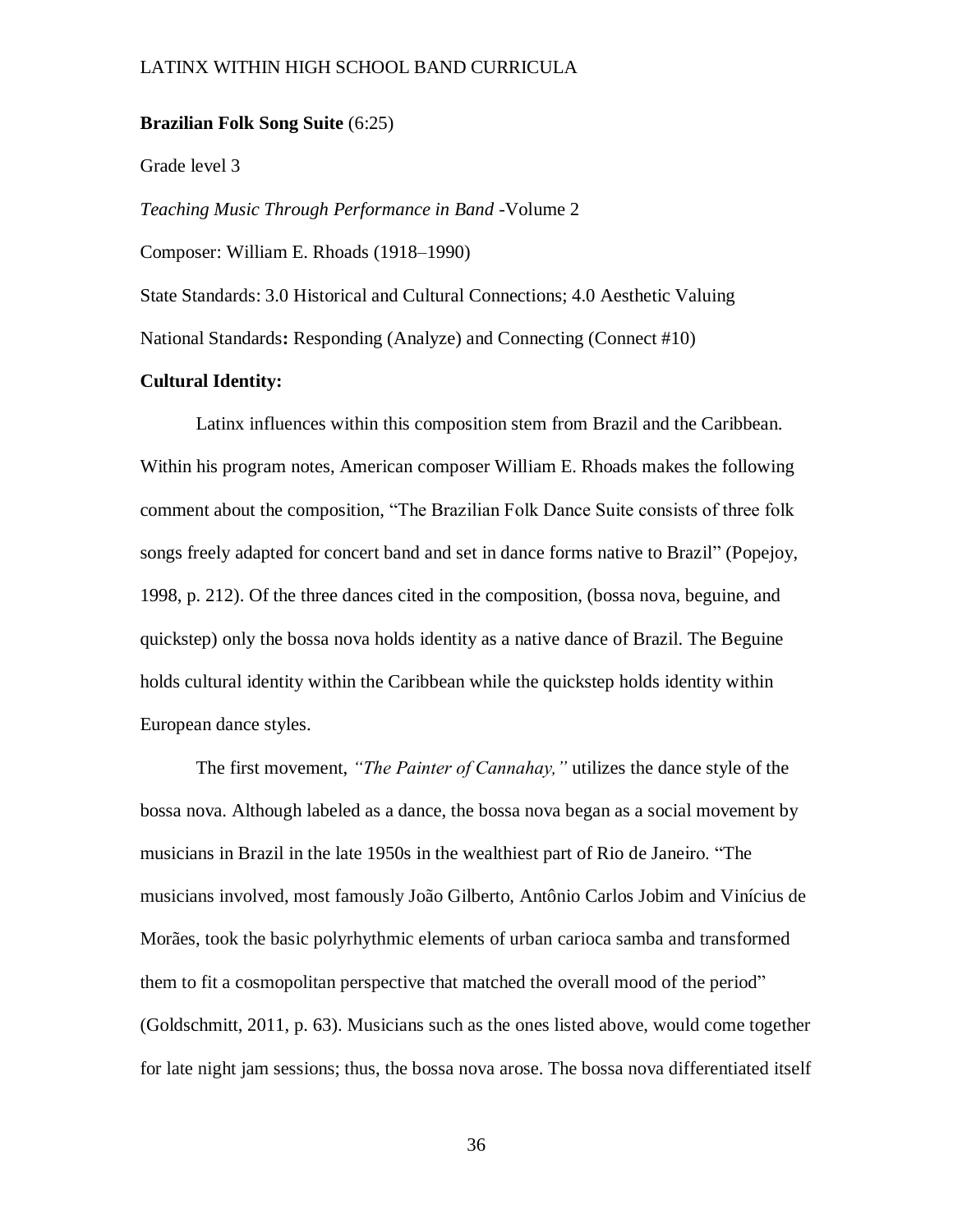from samba by the de-emphasis of samba's signature polyrhythms in the percussion and guitars, having a smaller ensemble with one percussionist on drums, and by allowing all elements to be equal within the music (i.e., the melody was not more important than harmony or rhythm) (Goldschmitt, 2011).

The first break through of the bossa nova into U.S. popular music came by way of American jazz musicians Charlie Byrd and Stan Getz. Bryd and Getz were inspired by the sounds of the bossa nova heard in Brazil. They took what they heard and presented the public with an interpretation of their own. As their album *Jazz Samba* took off, the public failed to note that the interpretation of the bossa nova was far different than what was being performed in Brazil. The Americanization of the bossa nova led to a movement in which the music was utilized as a dance. The dance known today does not meet the idea in which the bossa nova derived from. The bossa nova was actually intended as a social movement, not for dancing.

The second movement, "*A Picture to Remember*," utilizes the dance known as the beguine (an English term given to the biguine). The style known as the biguine is actually a dance native to the French West Indies in the Caribbean. The biguine quickly became westernized after clarinet player Alexandre Stellio and his orchestra performed across France. The dance known as the beguine became popularized after the French traveled to the Caribbean and partook in the dance with native women (Brill, 2017; Hill, 2014). The beguine became globally popularized by French comedian Dranem's *La Biguine*, and American jazz singer Cole Porter's *Begin the Beguine* (Hill, 2014). Dranem created a composition that loosely utilizes elements of the beguine, and thus Porter created his own interpretation of this the jazz idiom. Both compositions in reality convey the exoticism of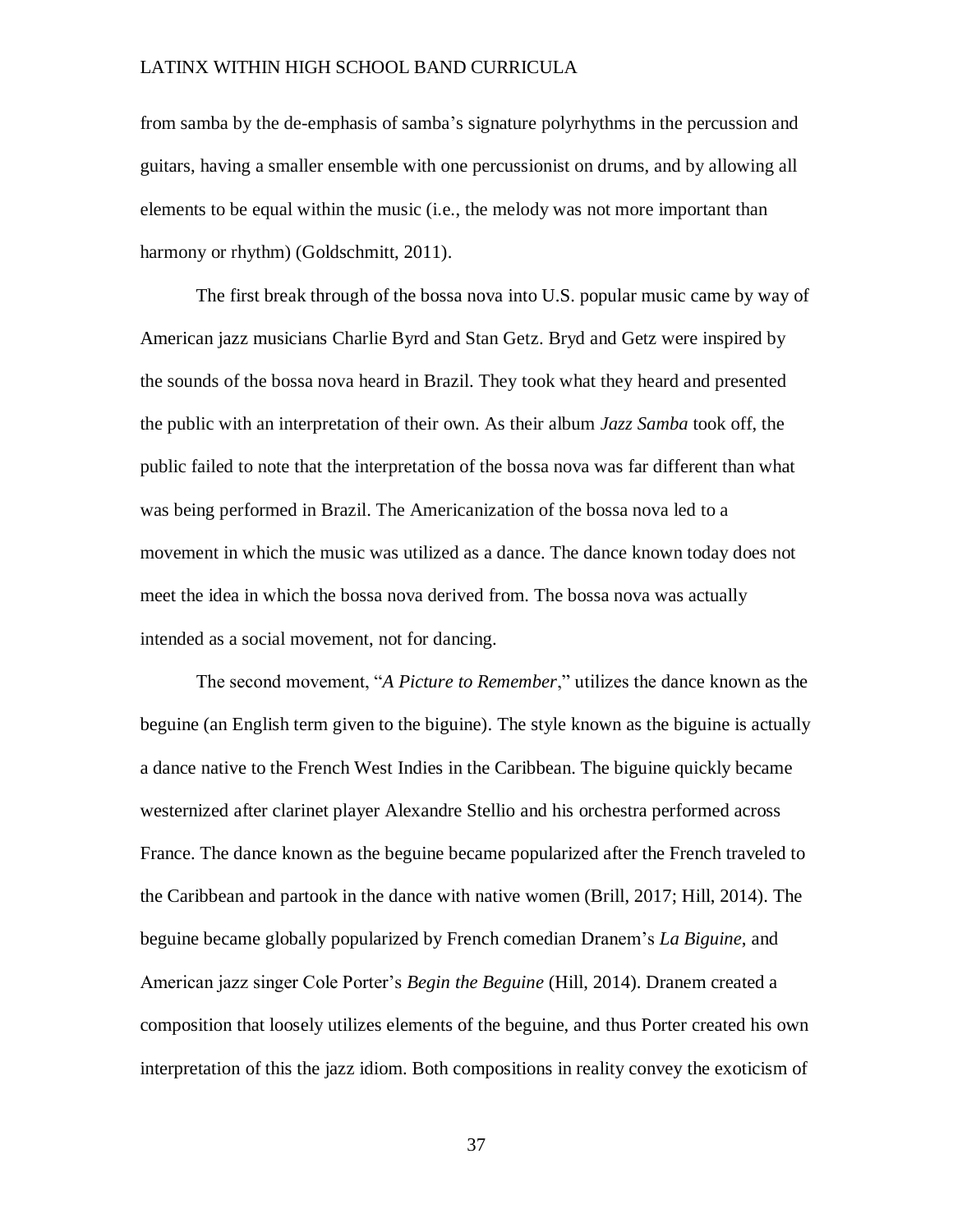Latinx music without conveying the nature of the native music (Hill, 2014). Cole Porter's composition influenced jazz compositions on this style. However, it is important to note that his *Begin the Beguine* more accurately represents rumba and New Orleans creole jazz than biguine (Roberts, 1999; Cockerill, 2012).

The third movement, "*Fiesta Quickstep*," as suggested in the title was inspired by the quickstep dance. This style of ballroom dancing was inspired by the dance moves of other styles of the time (1920s). Herbison-Evans (2017) argues that influences of the quickstep stem from ragtime music and swing. Other influences listed by Herbison-Evans (2017) include the following dance styles: Charleston, the Shimmy, and the Black Bottom. Introducing the influencing musical styles and dances behind the evolution of the quickstep along with the cultural connections to the Caribbean and African Americans can cultivate a conversation centered around the cultural context of these communities' and their influence on American dance culture.

#### **Representation:**

All three dance styles are listed by the composters as dances native to Brazil. Although two of the "dances" did not originate from Brazil, the dances represent the larger dance culture of Brazil. Dancing is an important part of Brazilian society today. "The production and circulation of dance in Brazil is interlaced with festivals as an important means of exposition for the artistic manifestation" (Guarato, 2017, p. 183). The composer could have utilized these dances as a representation of popular dance form within ballroom that have circulated around the world.

The bossa nova as a representation of Brazil, can be found through the rhythms utilized by the composer within the first movement. Béhague (1973) cited four different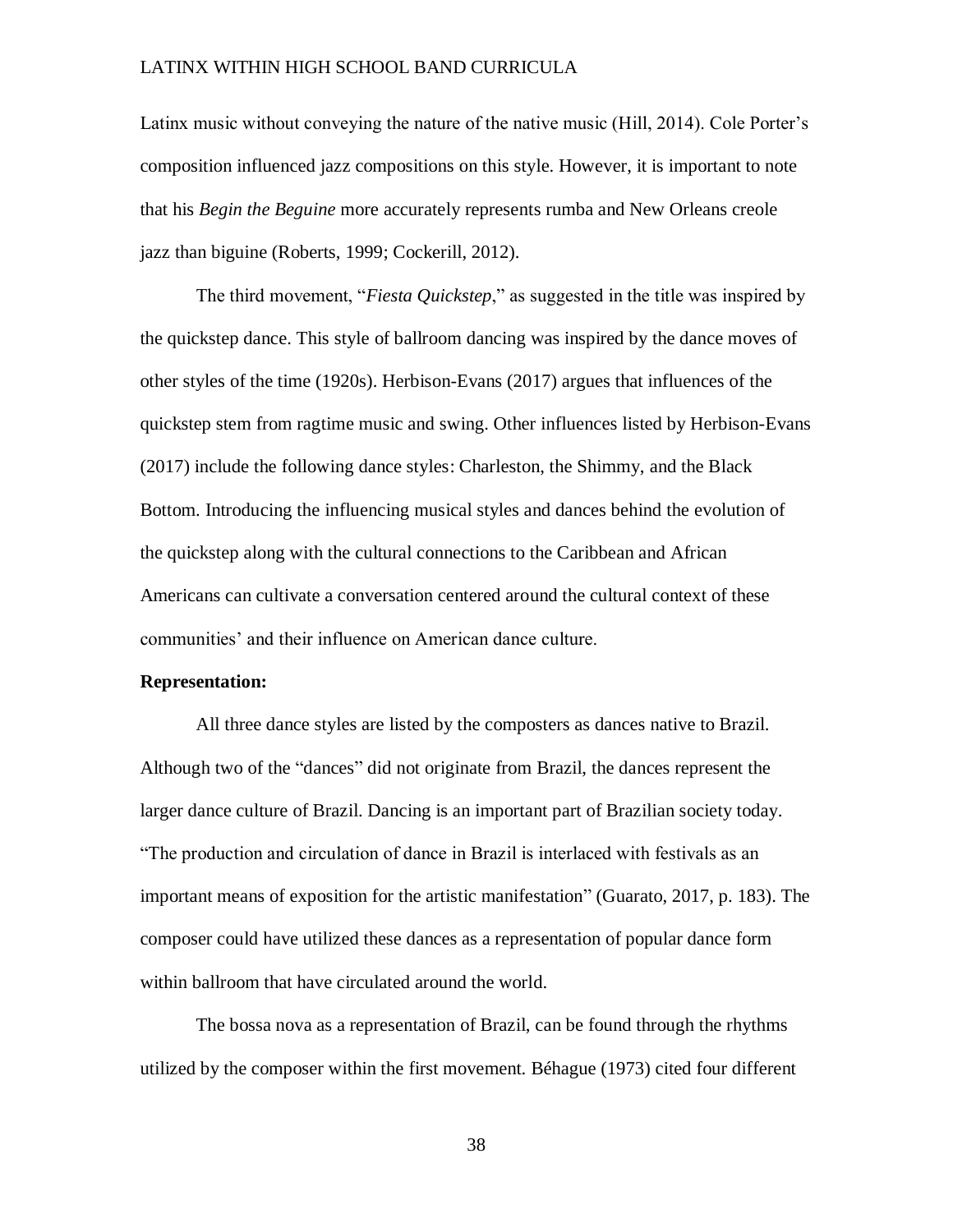"bossa" variants. Bossa variant number two can be found in measure nine within the clave part of movement one. Bossa variant number three can be found in the trombone line within the same section (Béhague, 1973, p. 222). The composer here has



created a bar of four as not to have the syncopated rhythm extend into the following measure for both of the bossa variants. *Figure 8.0* Bossa variant two and three Béhague (1973)

The inclusion of the beguine within this composition contains multiple outlets of representations. The dance known as the beguine holds representation and identity within Caribbean culture. The beguine being presented alongside the bossa nova could be viewed as a representation of the make-up of different backgrounds and cultures within Brazil. Like the beguine, the quickstep did not originate in Brazil. However, this style of music and dance is present within Brazil and within the United States. Representation of this style of dance could be further explored by examining the dance in relationship to of the progression of dance, and the utilization of quickstep elements in Latinx communities such as the Pachuco during the 1930s and 1940s. Together, these dances side by side within this composition can also be viewed as the diverse make-up of the Latinx community as a whole.

### **Application**

Latinx Discussion:

There are some elements within this composition that hold identity within the Latinx community. However, the notes made by the composer may allude to more of a connection than what is actually present. Historically, these dances hold some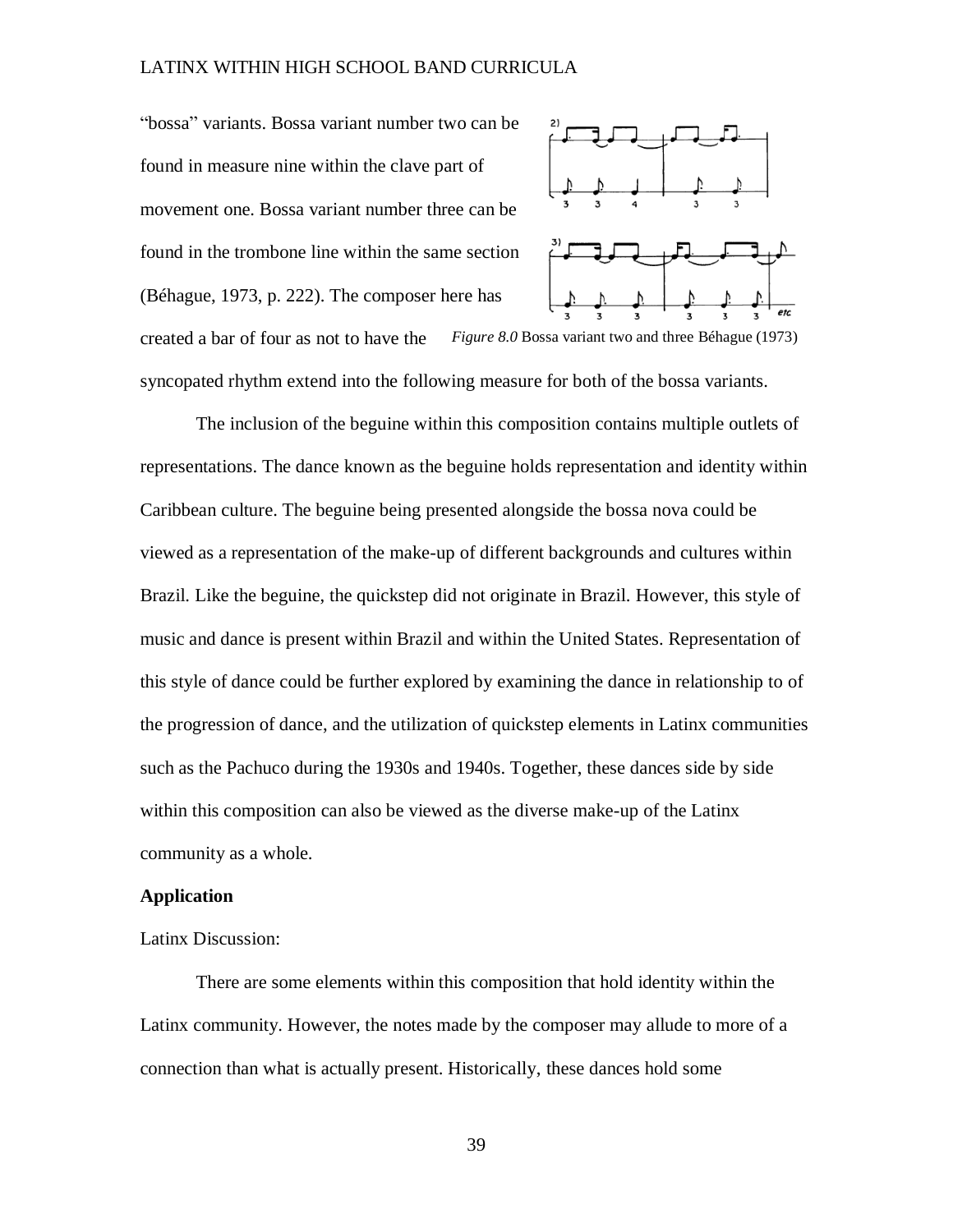representation within cultures of the Latinx community. Utilizing "Brazilian" within the title of the composition may imply that the components of the composition are rooted in Brazilian dance and/or music. The research provided above implies that not all the dances are native to Brazil. One component not addressed is the composer's utilization of folk songs. The origin and title of the folk songs did not appear during this research. These folk songs may aid in connecting each movement to Brazil, however they could not be procured during the course of this project.

The performance of the dances themselves are inclusive to some Latinx members over others. Historically, these dances were performed between a man and a woman. Uba (2007) cited modern instances of queer ballroom dancing competitions in San Francisco:

It is quite common to observe homosocial dance combinations on the practice floors. And even during dance "parties," it is routine to see female-female pairings, in most cases for purposes of practice and learning but in some cases

where gay women choose to bond. (p. 156)

In today's society, the representation of dance partners has changed. If presenting the dance forms to students by way of video, one might consider showcasing videos of "traditional" and "non-traditional" dance partners.

State Standard:

#### *Proficient*

Diversity in Music

3.4 Perform music from various cultures and time periods. 3.5 Classify, by genre or style and historical period or culture, unfamiliar but representative aural examples of music and explain the reasoning for the classification.

Derive Meaning

4.3 Explain how people in a particular culture use and respond to specific musical works from that culture.

*Advanced*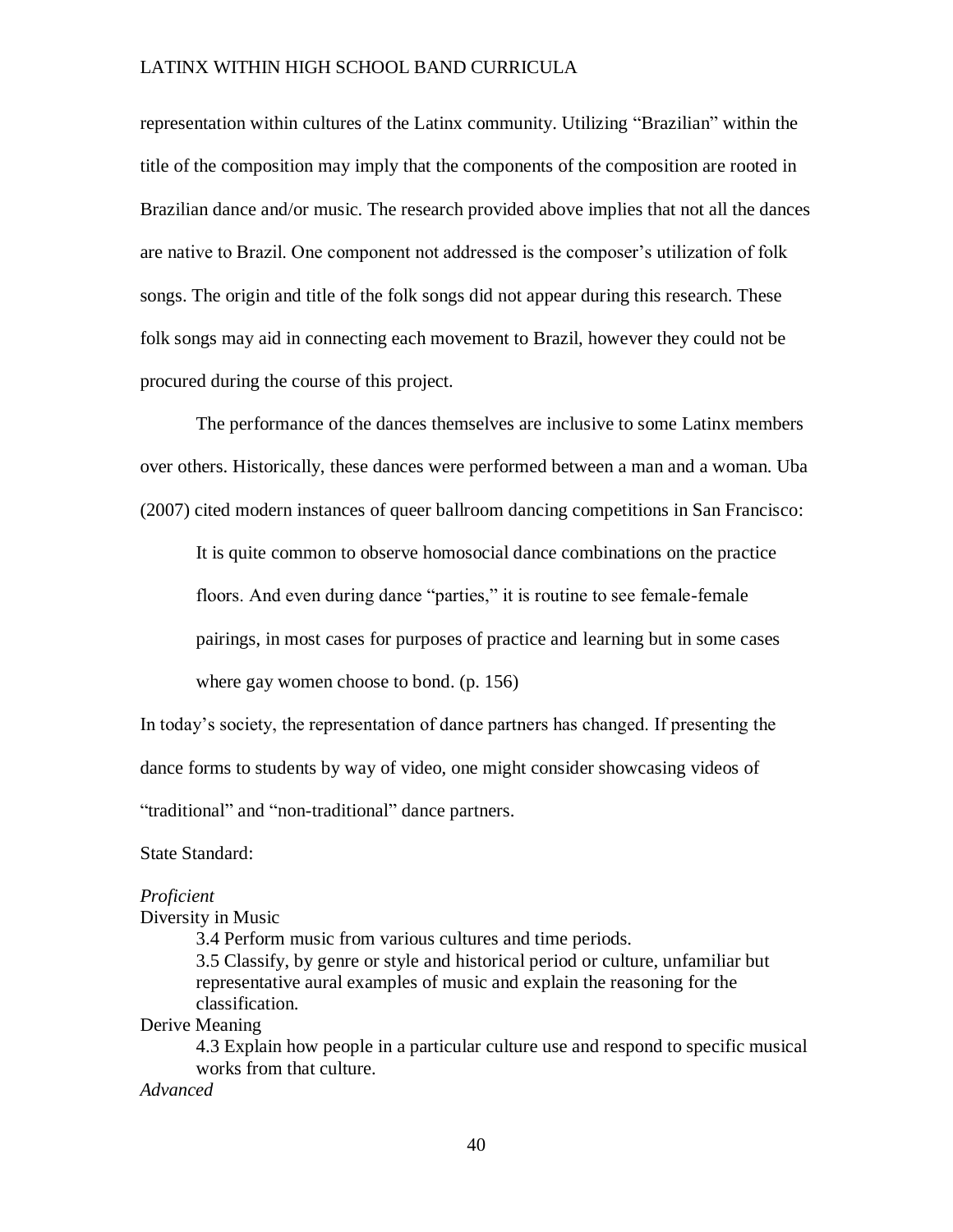### Diversity in Music

3.4 Perform music from a variety of cultures and historical periods.

3.5 Compare and contrast instruments from a variety of cultures and historical periods.

3.6 Compare and contrast musical styles within various popular genres in North America and South America.

## Analyze and Critically Assess

4.1 Compare and contrast how a composer's intentions result in a work of music and how that music is used.

## Derive Meaning

4.2 Analyze and explain how and why people in a particular culture use and respond to specific musical works from their own culture.

## National Standard:

### *Proficient*

Analyze

MU:Re7.2E.la Explain how the analysis of passages and understanding the way elements of music are manipulated inform the response to music.

Connect #10

MU:Re7.1.E.Ia Apply criteria to select music for specified purposes, supporting choices by citing characteristics found in the music and connections to interest, purpose, and context.

## *Advanced*

#### Analyze

MU:Re7.2.E.IIIa Demonstrate and justify how the analysis of structures, contexts, and performance decisions inform the response to music.

## Connect #10

MU:Pr4.3.E.IIIa Demonstrate how understanding the style, genre, and context of a varied repertoire of music informs prepared and improvised performances as well as performers' technical skill to connect with the audience.

#### **Standards Discussion**:

This composition conveys many elements within each movement. Three different

"dance" styles were utilized to portray freely adapted folk songs. Students are able to

learn and discuss about the different backgrounds of each dance style. How these dances

are precieved today as compared to their historic perception would be a great topic of

conversation for students. All three of these dances have been popularized by the

ballroom dancing community which holds roots in many countries around the world. The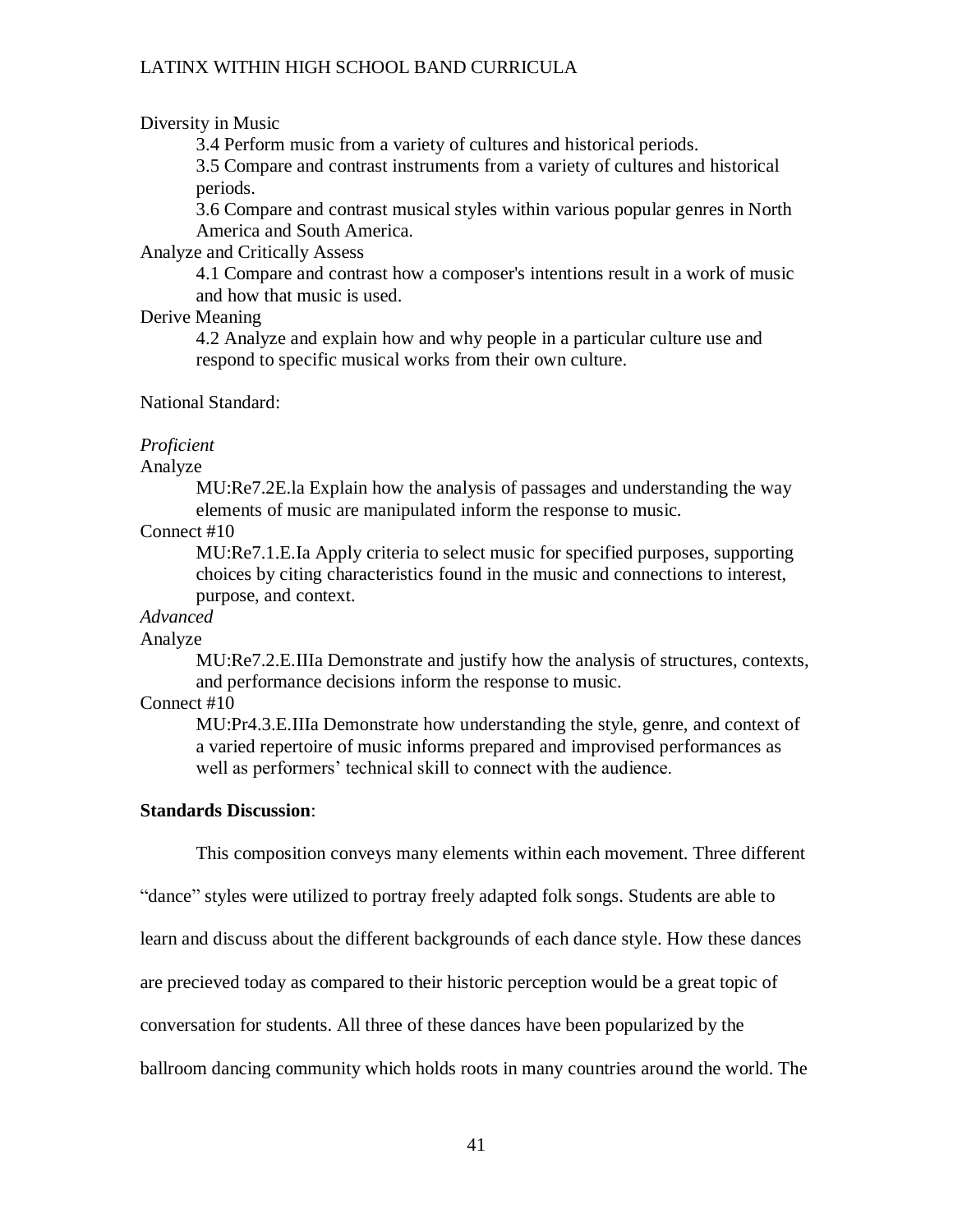composition allows for interdisciplinary lessons that compares the relationships between music and dance. Students can examine the ways in which these dances are perceived globally. While connecting multicultural music to the standards, one is able to examine the level of authenticity of a composition. Needs of students can also be analyzed to determine if the selected composition best services their students.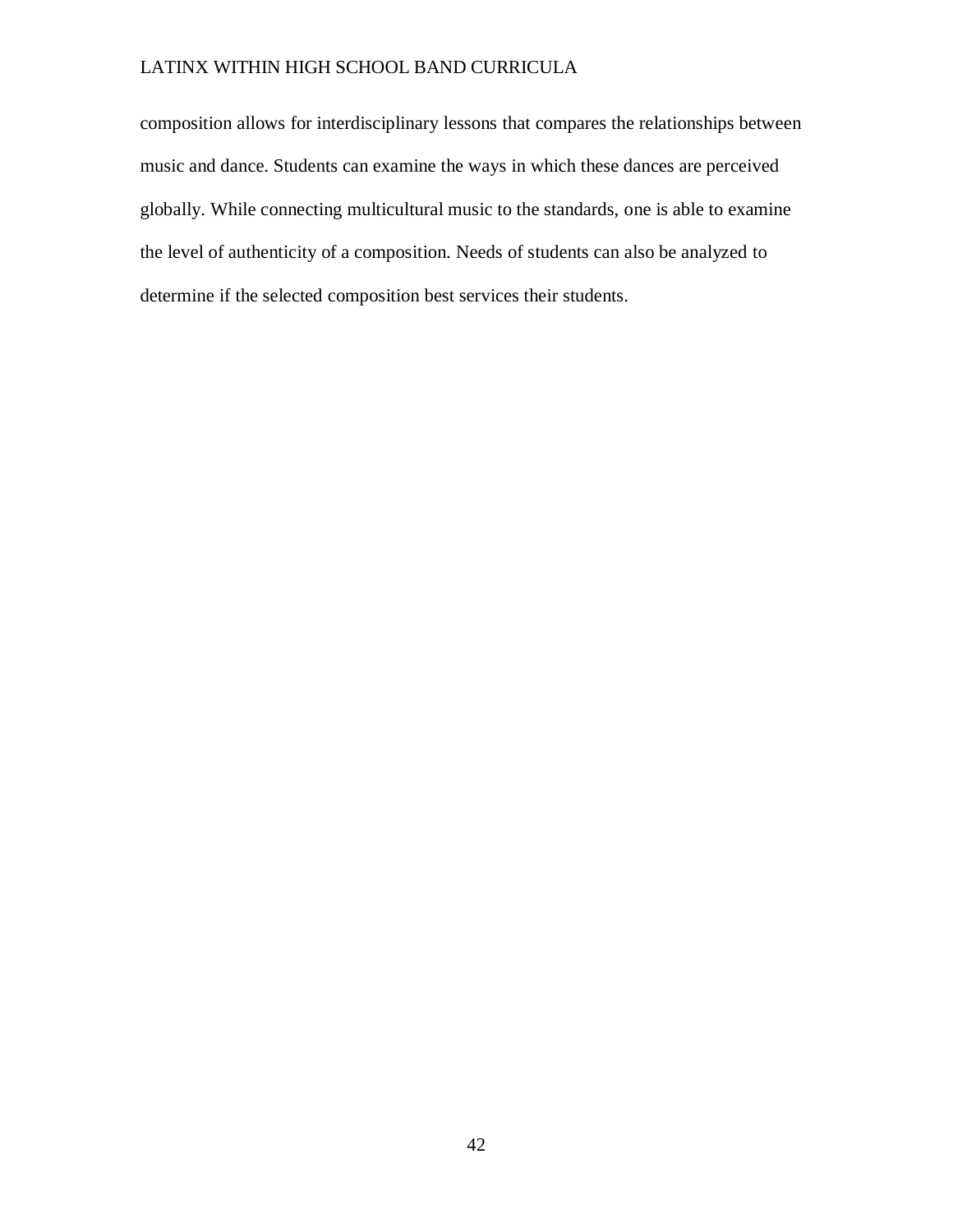## **Vientos y Tangos** (10:55)

Grade level 5

*Teaching Music Through Performance in Band* -Volume 6

Composer: Michael Gandolfi

State Standards: 3.0 Historical and Cultural Connections

National Standards**:** Responding (Analyze) and Connecting (Connect #10)

## **Cultural Identity:**

This composition offers an influence within the Latinx community which stems from Argentina. American composer Michael Gandolfi took inspiration for his composition from the Argentine tango along with Argentinian musicians. Historically, the tango was an important part of the cultural identity of Argentina from its emergence in the 1880s. The tango emerged from Buenos Aires at a time when the make-up of the country was mostly "immigrant working class and the disenfranchised" (Piazzolla et al., 2001, p. 14). At the time of its establishment, the tango was typically performed by a trio comprised of a violin, flute, and guitar within brothels. In more expensive establishments, the occasional addition of the piano was heard (Piazzolla et al., 2001, p. 14). The tango made its way up through the working class, and then eventually to the upper class as the music became popularized by Paris and Hollywood. Soon after its popularization, the tango was heard on radios and seen within ballroom dancing (Piazzolla et al., 2001). Unfortunately, in the 1950s the tango was moved to the background of history being associated with "old folks and tourists" with the rise of Elvis Presley and the Beatles (Piazzolla et al., 2001, p. 16). Goertzen and Azzi (1999) offered a more modern take on the perception of the tango within Argentina. The authors stated that a majority of the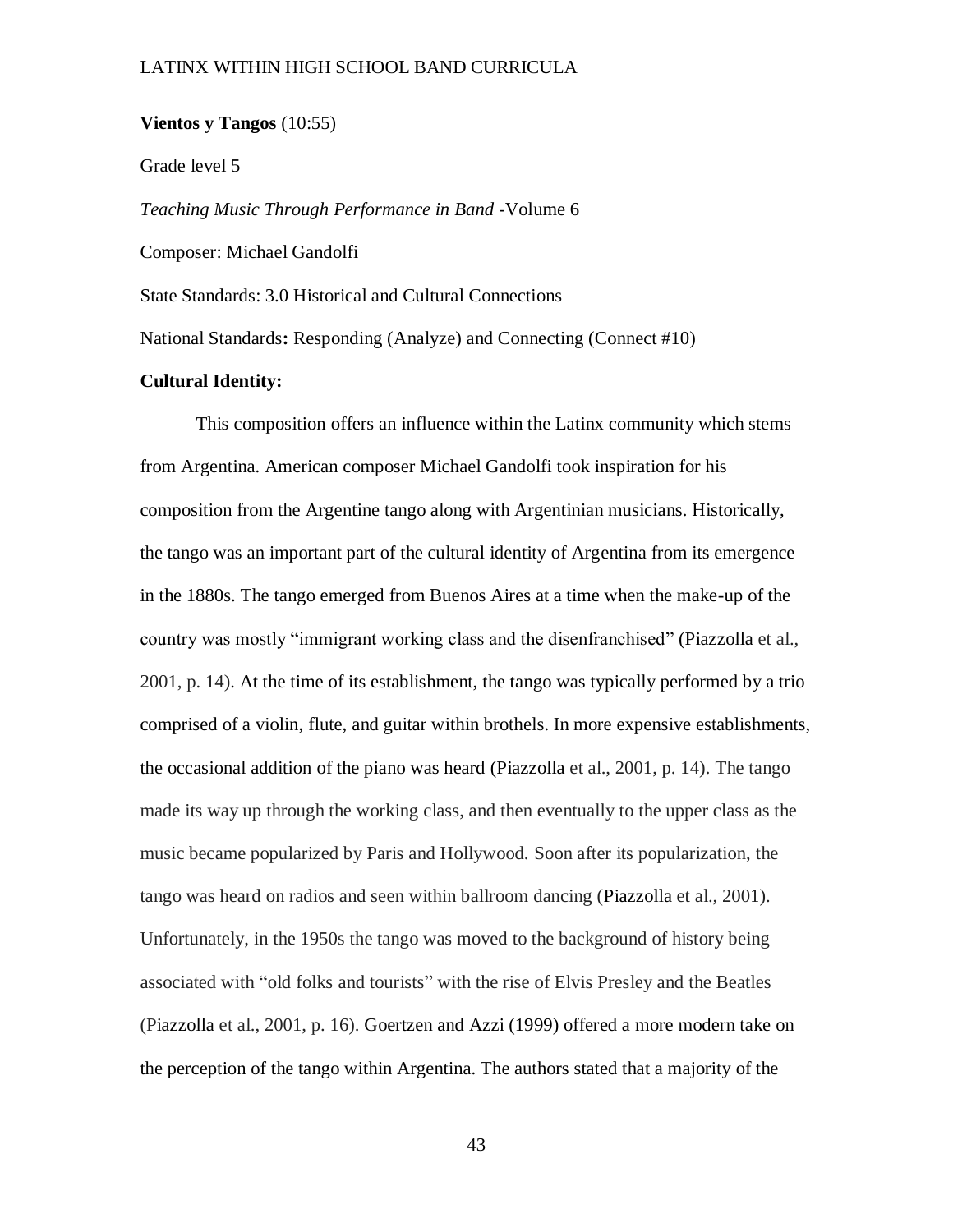preservation of the tango comes from the local government and a small number of informed fans. Goertzen and Azzi (1999) more importantly conveyed the importance of outsiders on the influencing and the preservation of the dance–the tourist factor.

## **Representation:**

Representation of the Latinx community within this piece stems from Argentinian elements. The tango was an important element for which Gandolfi drew inspiration. Cultural representation through the tango can be linked to Argentina. Gender representation is also linked to the tango however, its meaning differs from its representation in modern ballroom dancing. During the 1880s at the time of the establishment of the early tango the heteronormative idea of dance partners was not always present within the dance. During the earliest era of the tango, dancers consisted of mostly men. This was due to the fact that women were not allowed into bars and brothels where this scandalous dance was being performed. Because of the alienation of women from these facilities, men often performed the dance together, as partners (Archetti, 1999; Piazzolla et al., 2001). The tango itself as presented by Archetti (1999), is a dance in which gender roles are challenged. The image portrayed for audience members is that the man is dominating over the woman. However, "the tango reflects a doubting masculinity, not machismo, and powerful women (Archetti, 1999, p. 157)." Both partners are reflected as being assertive within the dance. This statement does not disregard that the dance can depict a man dominating over a woman. Each performance of the dance has the opportunity to tell a story; the tango allows for diversity within its storytelling. Along with this listed element, Gandolfi references listening to "the early syle of Juan D'arienzo and the 'Tango Nuevo' style of Astor Piazzolla to the current trend of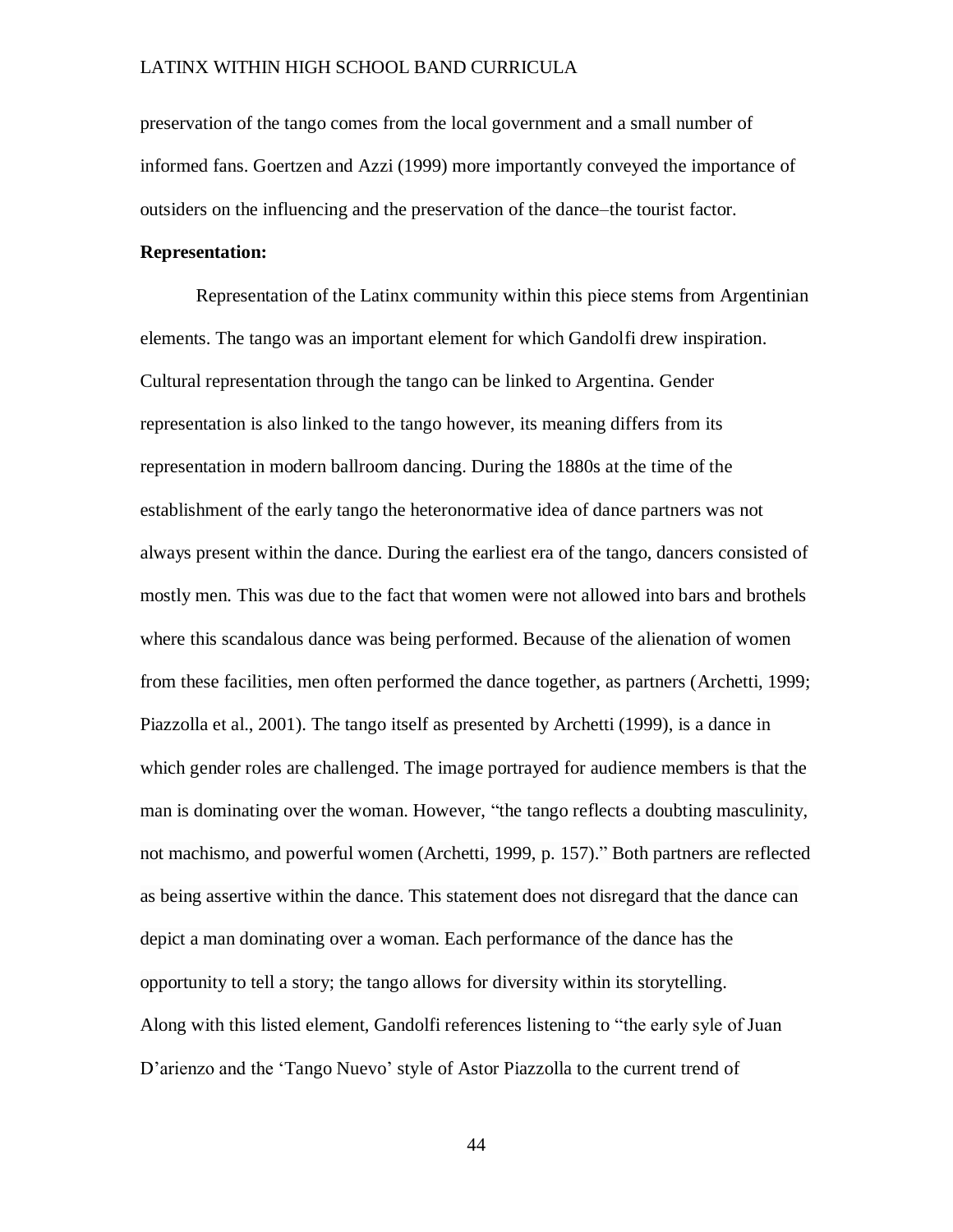'Disco/Tech Tango' among others as influences for his composition" (Williams, 2010, p. 272). Astor Piazzolla and Juan D'arienzo stand as representations of Argentinian musicians and composers. Both Piazzolla, and D'arienzo had success in multiples outlets of the field of music (Williams, 2010). Both together stand as representation of the achievable success of Argentinian musicians, composers, arrangers, and performers.

### **Application**

Latinx Discussion:

Some elements of identity and representation of the Latinx community were found within this composition. The tango itself holds identity within Argentinean culture. Although it is still performed today in Argentina and around the world, it is not representative of the popular music of the social class and culture from which it is derived. Even though the tango is not as popular as it had been historically, the dance holds a strong background within Argentinian history. The dance itself is a small representation of breaking gender stereotypes. Exploring roles outside of the standards given within ballroom dancing may resonate with some students. It is important to assess students and their background to determine if this composition best meets their needs. Other representation is derived from musicians Astor Piazzolla and Juan D'arienzo who were both utilized as inspirations for the composing of this piece (Williams, 2012). Piazzolla and D'arienzo have the ability to be models of achieved success within the music industry.

It is important to note that this composition was written while drawing inspiration from Argentine tango elements. The composition is meant to reflect the essence of the tango. Gandolfi cites in his program notes that the composition is, "inspired by the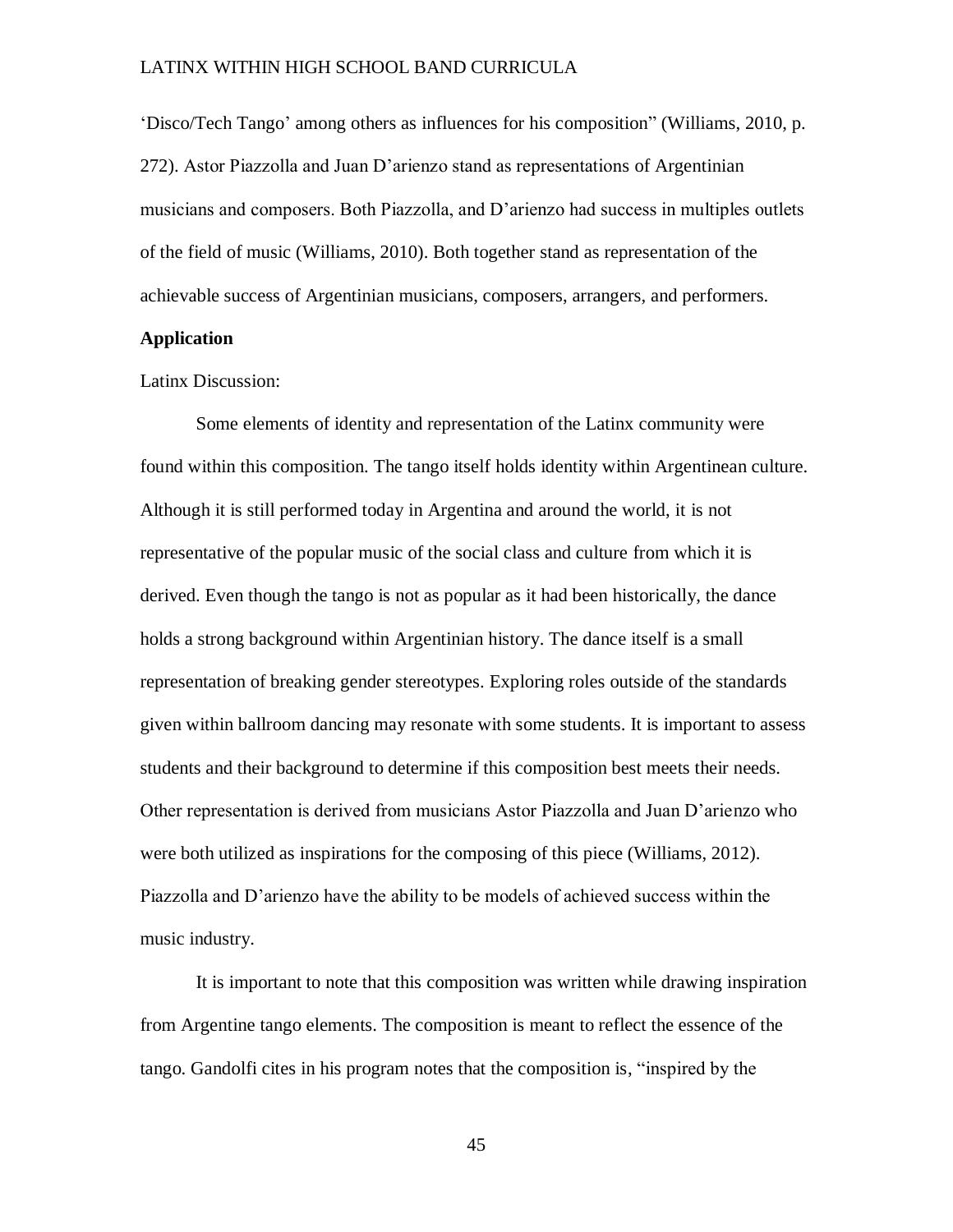traditional sounds of the bandoneon, violin, piano, and contrabass" (Williams, 2012, p.

272). Although the composition is only a reflection of the essence of the Argentine tango,

it could be of some benefit to one's students. Understanding identities and students'

needs can allow one to assess which elements of this composition if any are relatable to

Latinx students within one's class.

State Standard:

## *Proficient*

Diversity in Music

3.4 Perform music from various cultures and time periods.

3.5 Classify, by genre or style and historical period or culture, unfamiliar but representative aural examples of music and explain the reasoning for the classification.

Derive Meaning

4.3 Explain how people in a particular culture use and respond to specific musical works from that culture.

## *Advanced*

Diversity in Music

3.4 Perform music from a variety of cultures and historical periods.

3.5 Compare and contrast instruments from a variety of cultures and historical periods.

3.6 Compare and contrast musical styles within various popular genres in North America and South America.

Analyze and Critically Assess

4.1 Compare and contrast how a composer's intentions result in a work of music and how that music is used.

Derive Meaning

4.2 Analyze and explain how and why people in a particular culture use and respond to specific musical works from their own culture.

National Standard:

## *Proficient*

Analyze

MU:Re7.2E.la Explain how the analysis of passages and understanding the way elements of music are manipulated inform the response to music.

## Connect #10

MU:Re7.1.E.Ia Apply criteria to select music for specified purposes, supporting choices by citing characteristics found in the music and connections to interest, purpose, and context.

*Advanced*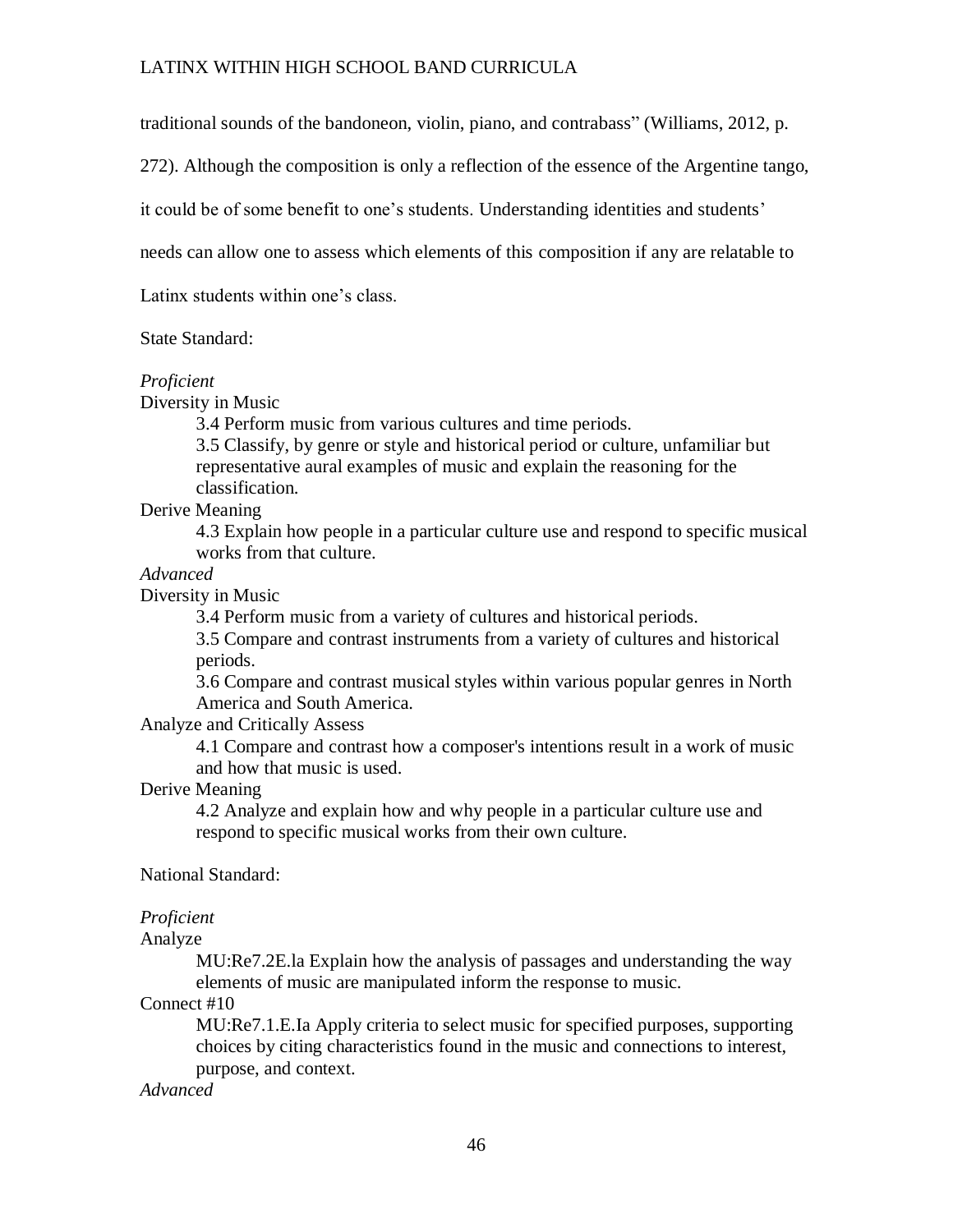## Analyze

MU:Re7.2.E.IIIa Demonstrate and justify how the analysis of structures, contexts, and performance decisions inform the response to music.

### Connect #10

MU:Pr4.3.E.IIIa Demonstrate how understanding the style, genre, and context of a varied repertoire of music informs prepared and improvised performances as well as performers' technical skill to connect with the audience.

## **Standards Discussion**:

This composition allows for the exploration of the tango and what that means for Argentineans. The perception of this dance to other cultures can also be researched and examined by students. Analyzing the musical elements of the composition (i.e., rhythm) in order to determine how the Argentine tango is portrayed can be performed by students. The dance itself can be utilized as an interdisciplinary plan for students to interact with two art forms. While examining ways in which repertoire can be utilized to fit the national and state standards, the authenticity of a composition can be assessed. Educators may want to consider the relationship between elements needing to be taught, students' needs, and the authenticity of a composition. Looking over these topics may aid educators in selecting repertoire that best serves the needs of their class.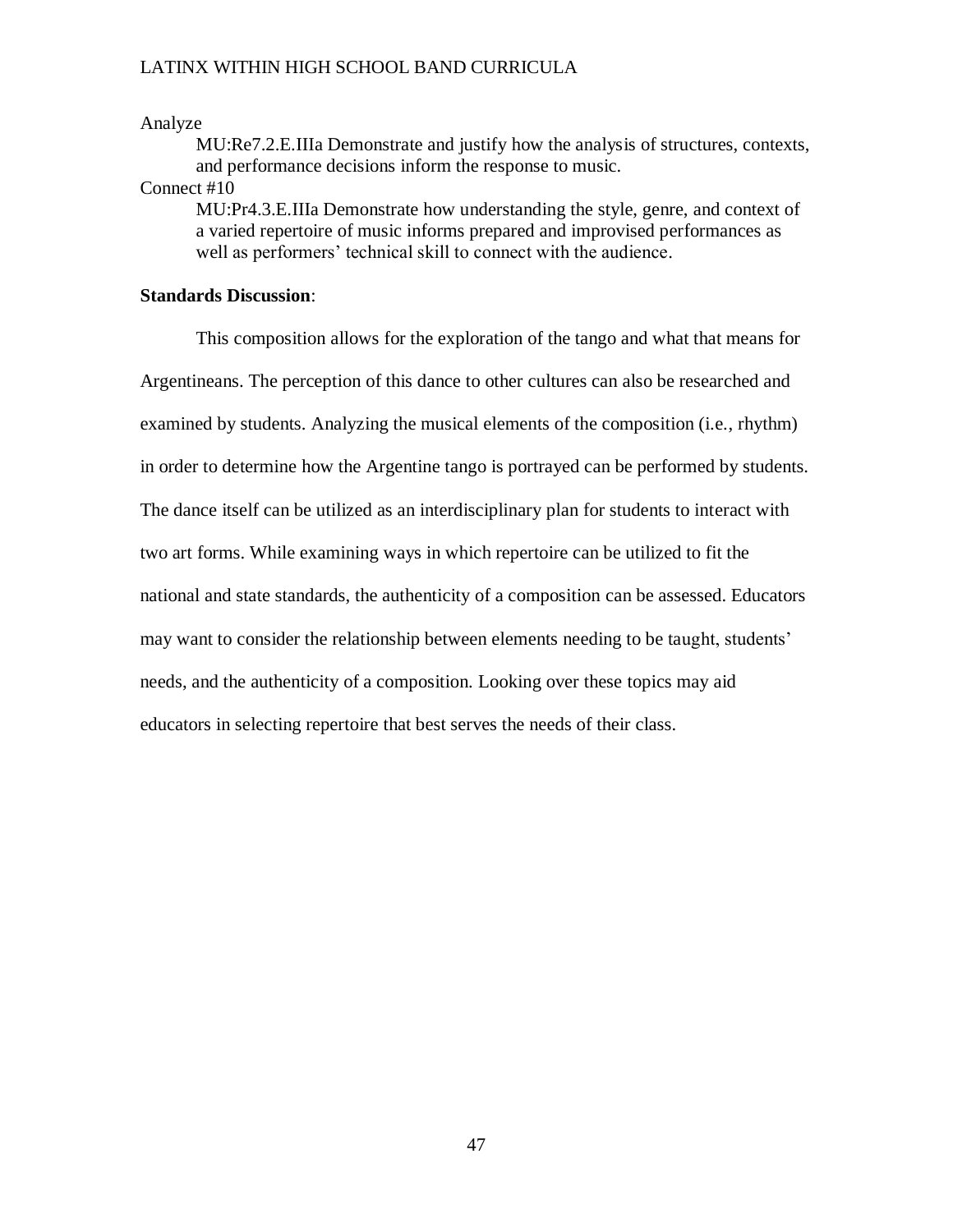## **Cuban Overture** (10:00)

Grade level 5

*Teaching Music Through Performance in Band* -Volume 9

Composer: George Gershwin

Arranger: R. Mark Rogers

State Standards: 3.0 Historical and Cultural Connections

National Standards**:** Responding (Analyze) and Connecting (Connect #10)

#### **Cultural Identity:**

Cultural influences within the Latinx community that were found within this composition stem from Cuba. The composer George Gershwin took inspiration for his composition through his experiences while on a trip to Havana. "I spent two hysterical weeks in Havana where no sleep was had, but the quantity and the quality of fun made up for that" (Jablonski, 1987, p. 227). During his stay Gershwin was introduced to a variety of music and dances put on by native Cubans and American musicians on vacation at the time. Pollack (2007) cites that Gershwin would have run into Cuban musicians such as the Palu Bothers, Castro Brothers, Sexteto Habanero, and Ernesto Lecuona. Gershwin was able to interact with a variety of Cuban music during his stay. However, in a letter to George Pallay Gershwin noted that he especially like the "small dance orchestras, who play most intricate rhythms most naturally" (Jablonski, 1987, p. 227). The experiences Gershwin had in Cuba led to the formulating of this composition, "The result is a symphonic ouverture which embodies the essence of Cuban dance" (Jablonski, 1987, p. 235).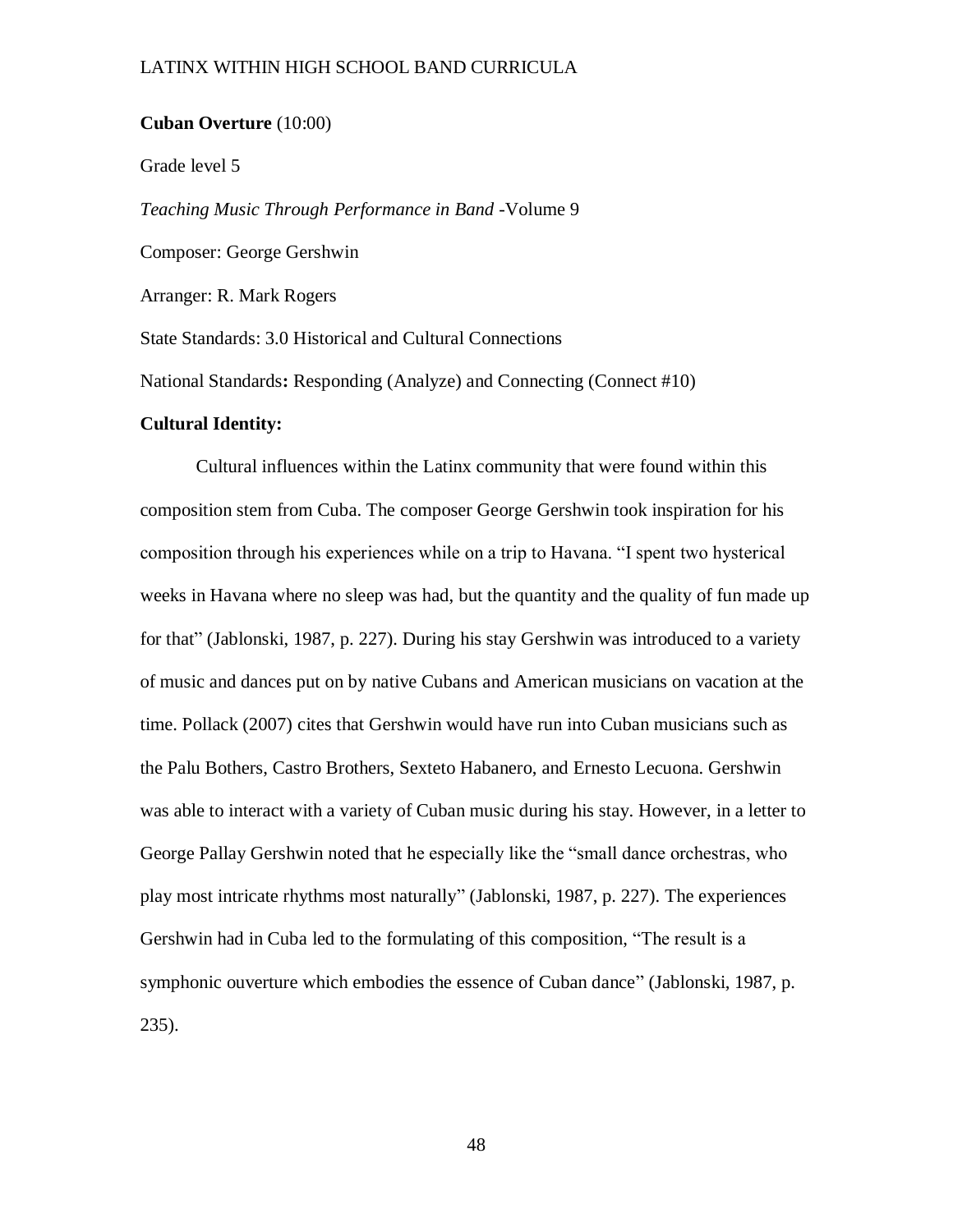The rumba itself serves as a cultural identity of Cuba after it became Cuba's most popular dance in the 1920s. Traditionally, it featured a percussion ensemble that was usually made up of the following instruments: maracas, cowbell, conga drums, claves (wooden sticks), and guiros (scraped gourds) (Pollack, 2007). These percussive instruments became an important aspect of his composition. All of these were scored within his composition minus the cowbell and conga drums (Gershwin supplemented the conga drums for bongos). Rumba rhythms were also utilized within his composition. Johnson and Chernoff (1991) cite three different Rumba rhythms: Rumba Clave, Rumba (standard), and Rumba (simplified), Rumba (most basic  $\rightarrow$   $\rightarrow$ form). The most basic form of *Figure 9.0* Rumba (most basic form) Johnson and Chernoff (1991) the Rumba rhythm is utilized starting in measure 6 in the tuba and string bass line. In measure 257, the guiro along with bass voices takes on a similar rhythm to the Rumba Clave as described in Johnson and Chernoff (1991). In measure 292 the stringbBass and tuba finally have the true Rumba clave

rhythmic ostinato within their line. Through the work, motives of these rhythms are



*Figure 10.0* Rumba Clave Johnson and Chernoff (1991)

showcased within the syncopated lines for the wind ensemble. The work concludes with a coda for the instruments to showcase the rumba rhythms at the core of the composition. Gershwin cites in his program notes, "The conclusion of the work is a coda featuring the Cuban instruments of percussion" (Williams, 2012, p. 678). His intent was for audience members to connect the cultural identity of the piece to Cuba. This was showcased by the note in his program in which he specifically stated that the instruments were to be in front of the orchestra in order to be seen and heard (Williams, 2012).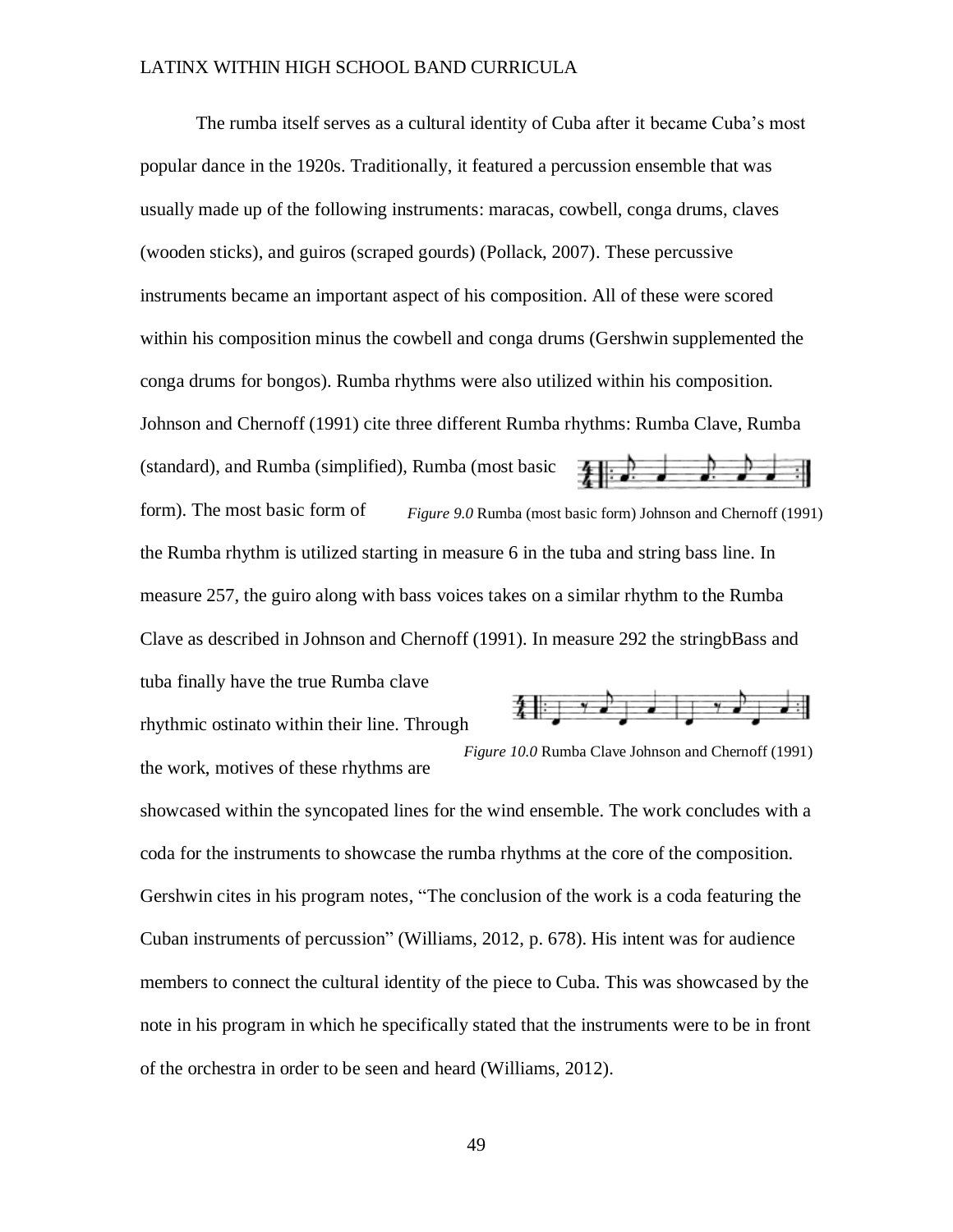## **Representation:**

The rumba itself stands as an important aspect of Cuban dance culture. Although tailored to "American fashion," the rumba as a representation of Cuban dance culture spread to the United States where it became popularized. Americans interpreted the rumba within dance by "adding looser hip movements to the basic patterns of the foxtrot" (Pollack, 2007, p. 535). However, this Americanized interpretation differs from Afro-Cuban folkloric rumba. Understanding the roots of the rumba may assist in better understanding the representation of the dance and music seen within the United States. Daniel (1991) states that the Afro-Cuban rumba can reference an event, a dance, and a set of related dances. The rumba grew out of social circumstances where "dark-skinned Cubans joined poor light-skinned Cubans in urban areas… adjusted to the particular conditions of free people in a society based on color and class, but participated together from time to time in communal gatherings called Rumba or Rumbon(es)" (Daniel, 1991, p. 1).

The rumba as described by Daniel (1991), is also portrayed as a representation of dance/music culture. Yambú, guaguancó, and columbia are listed as the three different types of rumbas. Each of these differ from one another by the role of each partner, and the tempo of the dance. The first two types are usually performed with partners consisting of a male and female, while the columbia is performed by male soloists. Although, the dance promotes heteronormative ideas of a couple, Daniel (1991) argues that the styles actually push the boundaries on each partner's stereotypical role within dances. "Rumba is a performed contradiction in terms of dance, expressing both respect and honor of the sexes through courting/chase sections and simultaneously expressing inequality and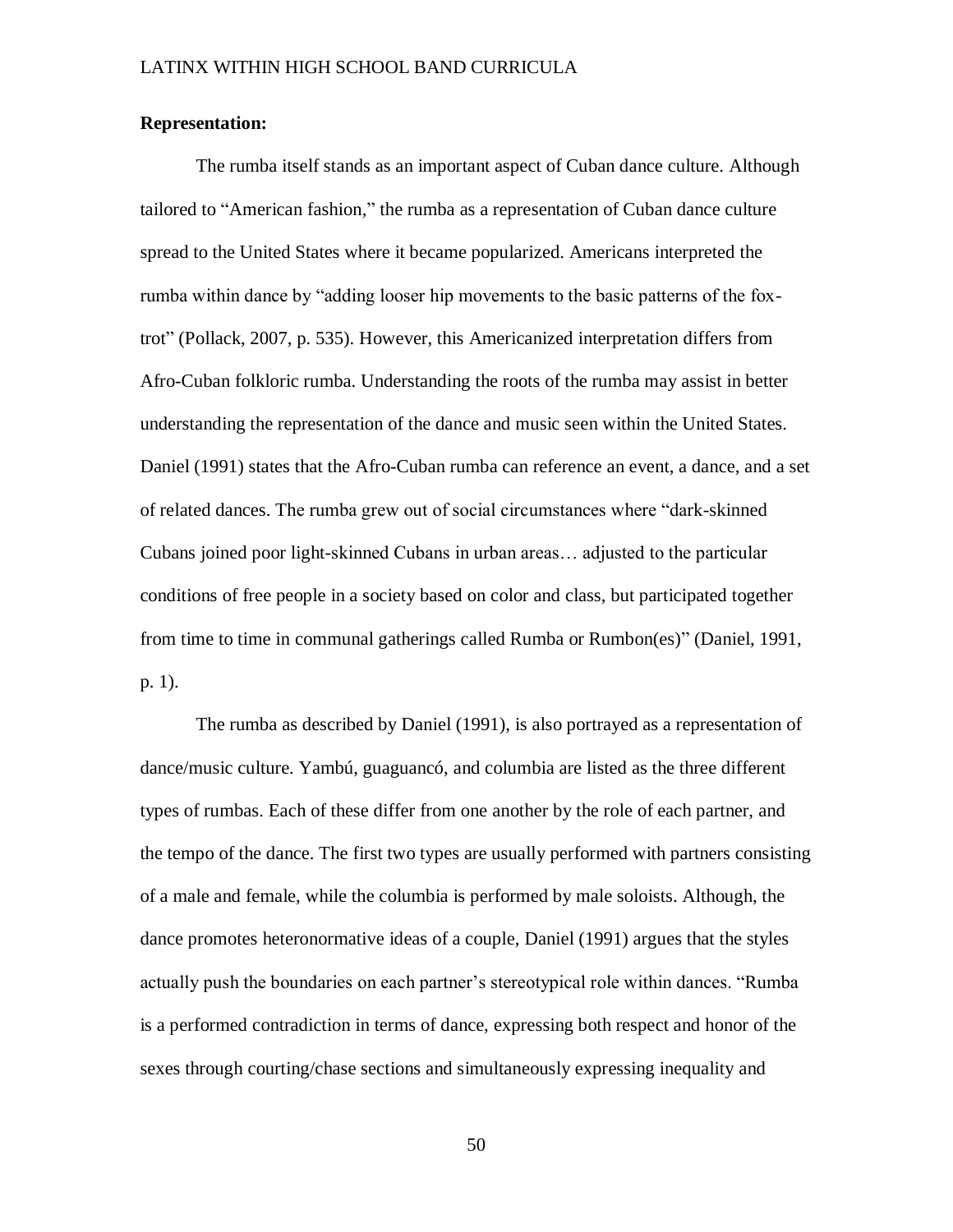oppression through limited movement and participation by females" (Daniel, 1991 p. 5). The rumba is a representation of the culture and dynamic of Cuba which is rapidly changing. Although the columbia rumba was established as a dance performed by male soloists, more women are seen entering competitions performing the dance as a soloists. Women have even been known to partake in either yambú or guaguancó with one another (Daniel, 1991 p. 5). The rumba as described by Daniel (1991) is a representation of the changing culture of Cuba meaning that as the society develops, the dance has the opportunity to do so.

In the 1920s, rumba stood as representation of different backgrounds coming together in a unified front. A mixing of musical and cultural styles influenced a commercialized rumba. This was due to the increase of "American tourists visiting Cuba each year which provided Cuban musicians in jazz ensembles with badly needed income" (Moore, 1997, p. 172). "Although it was tailored to American fashion, it was nonetheless represented a cultural water shed." This adaptation of the Afro-Cuban *son*, became the first significant absorption of Afro-Cuban music into the nation's mainstream music (Pollack, 2007, p. 535). This was the representation of the rumba seen within the United States. This commercialized rumba which was a fusion of American Jazz elements with some Afro-Cuban rumba elements, was brought on by the afrocubanismo movement in France and the United States (Moore, 1997, p. 172).

Putting Afro-Cuban elements on the forefront of popular music, specifically through rumba, has been an initiative of the Cuban government to create a representation of a country that is unified. However, this initiative by the government has not been accepted by all because, "to do so would point to an African identity which is still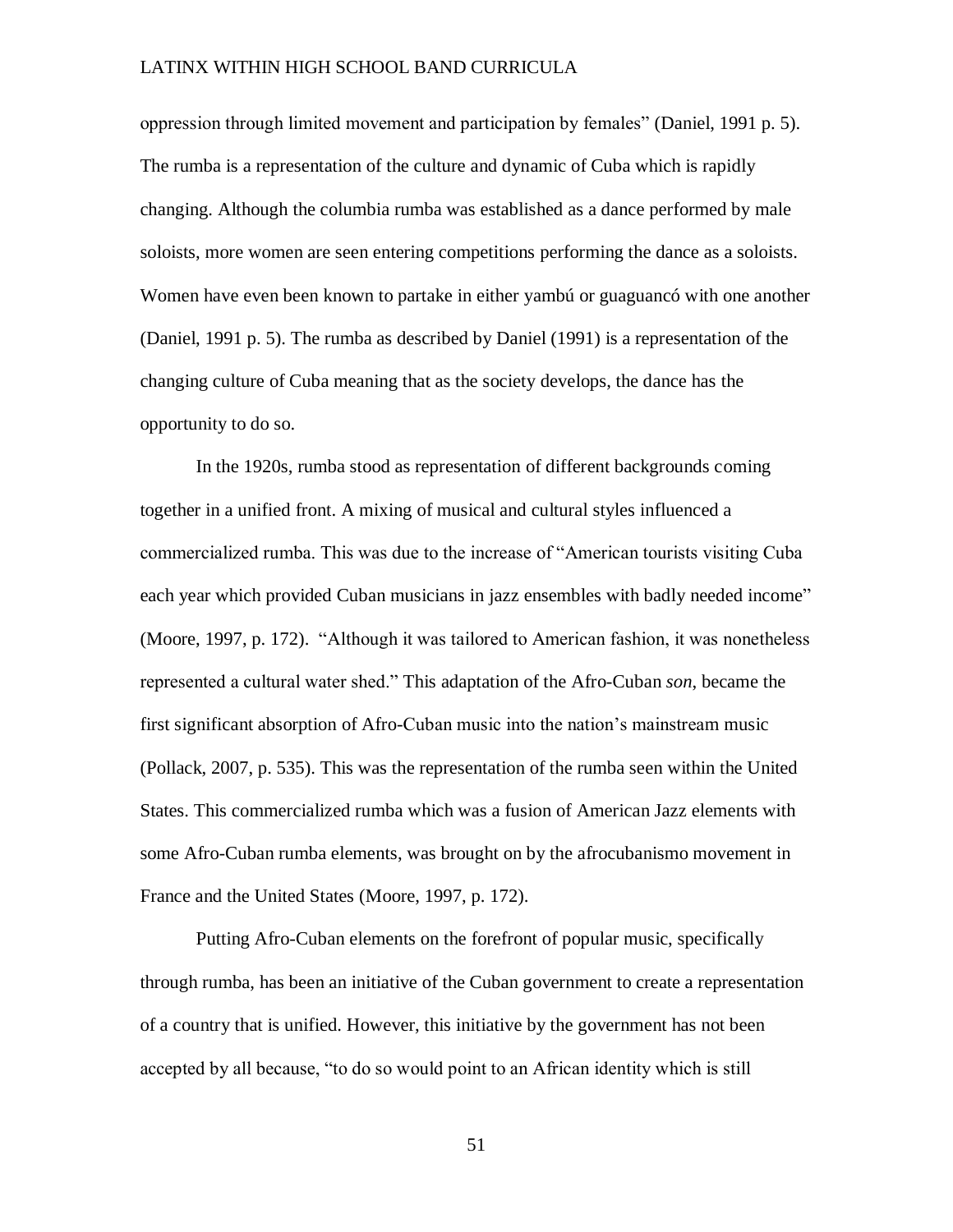avoided in many instances of daily and official life" (Daniel, 1991, p. 6). The rumba itself is utilized as a protest against anti-blackness that has historically been an issue within Cuba. The rumba as a political representation of unity cannot erase systematic issues of oppression within the country, but it can call attention to the matter.

### **Application**

Latinx Discussion:

Cuban identity and representation within this composition come in a variety of forms. Some of these elements may be more relatable to Latinx students as compared to others. Understanding these elements separately, and how they work together may lead to an enhanced perception on relationship between the Latinx community and these variables. Again, it cycles back to understanding how one's class best relate within Cuban culture. While the rumba may not be a part of younger generation's popular music, it has important context to the Cuban identity. Understanding the context of the dance, the difference between the folkloric and commercialized rumba, and how it is utilized as a tool for activism may create a sense of inclusion for students within one's class. The rumba itself can be utilized to showcase a changing and diversifying society who is still in progress towards inclusivity for its people.

State Standard:

#### *Proficient*

Diversity in Music

3.4 Perform music from various cultures and time periods. 3.5 Classify, by genre or style and historical period or culture, unfamiliar but representative aural examples of music and explain the reasoning for the classification.

Derive Meaning

4.3 Explain how people in a particular culture use and respond to specific musical works from that culture.

*Advanced*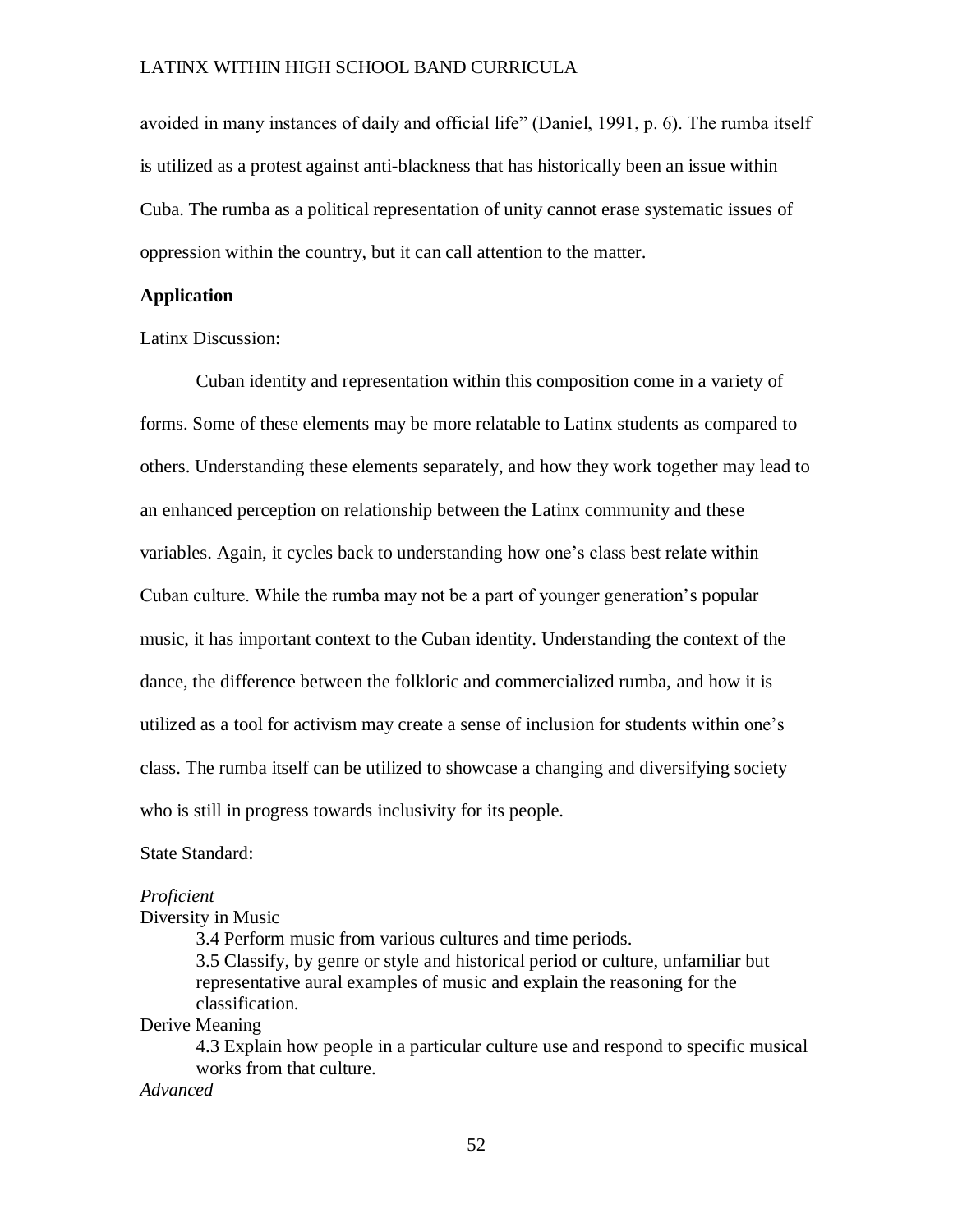### Diversity in Music

3.4 Perform music from a variety of cultures and historical periods.

3.5 Compare and contrast instruments from a variety of cultures and historical periods.

3.6 Compare and contrast musical styles within various popular genres in North America and South America.

## Analyze and Critically Assess

4.1 Compare and contrast how a composer's intentions result in a work of music and how that music is used.

## Derive Meaning

4.2 Analyze and explain how and why people in a particular culture use and respond to specific musical works from their own culture.

## National Standard:

### *Proficient*

Analyze

MU:Re7.2E.la Explain how the analysis of passages and understanding the way elements of music are manipulated inform the response to music.

## Connect #10

MU:Re7.1.E.Ia Apply criteria to select music for specified purposes, supporting choices by citing characteristics found in the music and connections to interest, purpose, and context.

## *Advanced*

#### Analyze

MU:Re7.2.E.IIIa Demonstrate and justify how the analysis of structures, contexts, and performance decisions inform the response to music.

## Connect #10

MU:Pr4.3.E.IIIa Demonstrate how understanding the style, genre, and context of a varied repertoire of music informs prepared and improvised performances as well as performers' technical skill to connect with the audience.

#### **Standards Discussion**:

Several Latinx elements within this composition can be utilized to teach the

national and state standards. The percussive instruments were identified as a core Cuban

element by the composer. Students are able to examine the ways in which these

instruments are utilized within Cuban culture, along with their functionality within this

composition. Students are also capable of analyzing rumba rhythms and partaking in

discussions in regards to their function within this piece. The varying types of rumbas can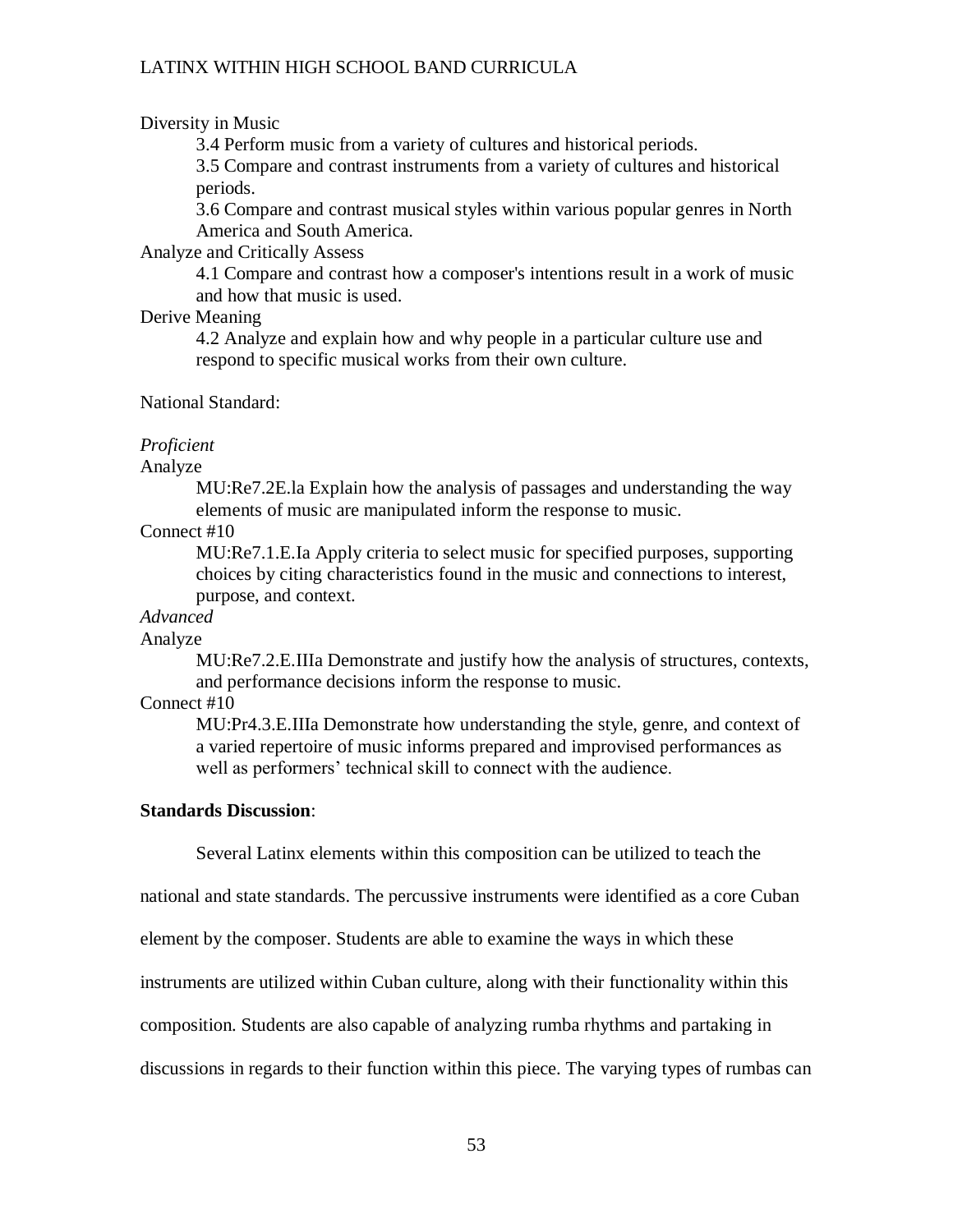be utilized within a lesson to present the relationship between music and dance. As stated previously, Gershwin wished for his composition to convey the "essence" of Cuban dance. Educators may want to examine the authenticity of this composition and determine if this is the best material in which to convey established learning objectives.

## **Discussion**

Each of the compositions analyzed over the course of this project hold elements that could be utilized to create a sense of inclusivity for Latinx students within one's class. Because of the diverse needs of this group, some compositions better represent certain members. The Latinx country of origin for each piece will resonate with some students more than others. The utilization of compositions inspired by dances that historically have held heteronormative ideas of a couple will represent some students while excluding others. With the diverse needs of this community, educators could assess the particular needs of students within their class in order to determine which needs could be met.

Educators could plan ahead for ways in which to combat the utilization of compositions that hold elements that Latinx students may persevere as exclusive. A solution to this problem may be the establishment of a classroom dialogue which confronts these elements. Dialogues with the classroom can provide opportunities for students to discuss topics that are important within their community. Allowing students to be seen and heard may lead to a more inclusive environment. Having an understanding of one's students can allow educators to program music that is relevant and meets the needs of their class.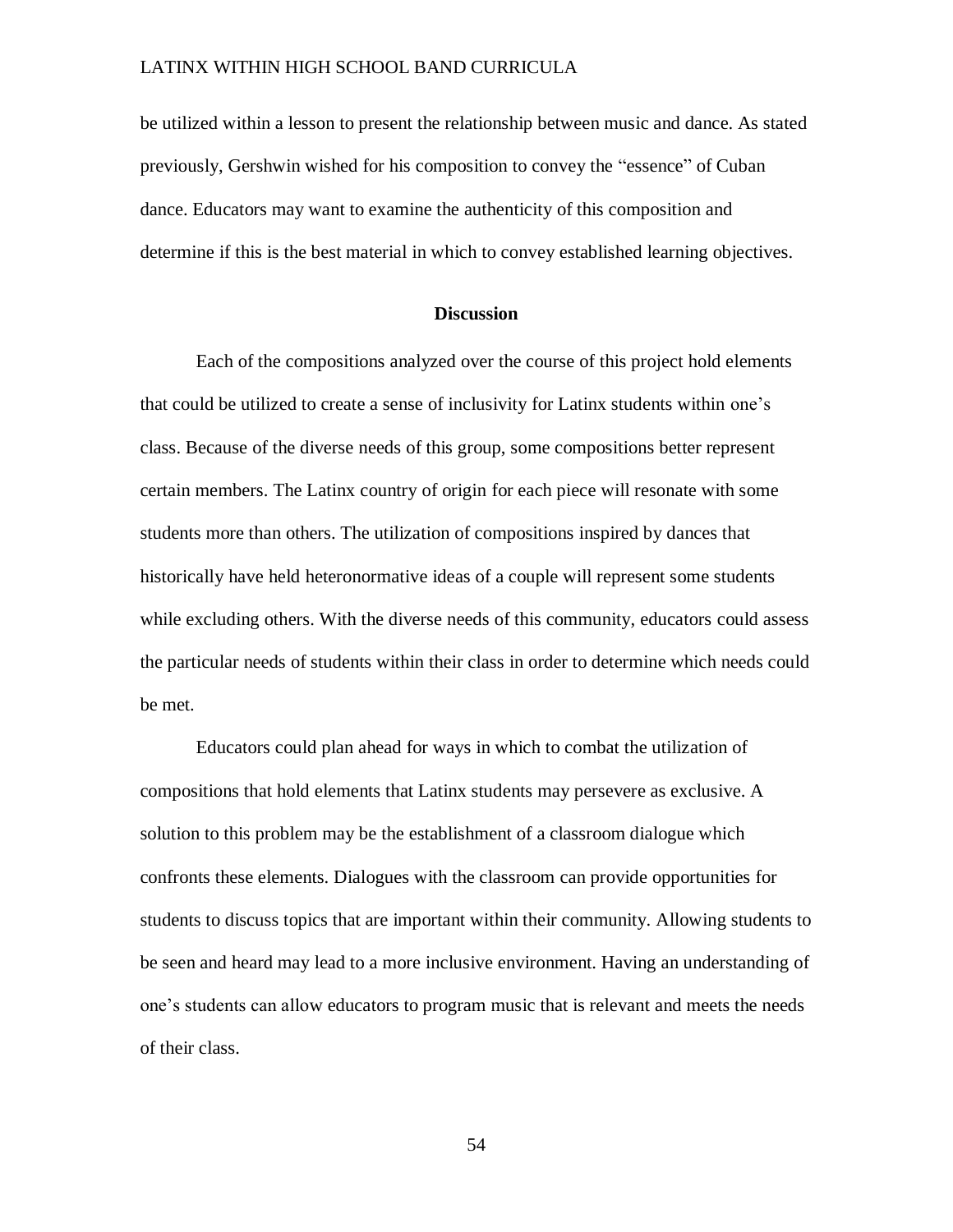# CAPSTONE PROJECT DISCUSSION

The purpose of this capstone project was to examine the following questions over the course of three mini projects: *What is the extent of the diversity and inclusion of the Latinx Community within high school band curricula?* Each project was able to provide some insight into the inclusion of the Latinx community. Elements that are relevant to Latinx members were researched and discussed throughout the course of each mini project. This capstone project aided in compiling research surrounding this community in order to determine the extent of their inclusion within a high school band curriculum.

The first mini project aided in conveying compositions that utilize Latinx elements within the *Teaching Music Through Performance in Band* series. Compositions holding Latinx elements from mini project one were examined in order to better understand the relationship between these compositions and the Latinx community. Although there was no increase in compositions that encompassed Latinx elements over the course of each volume, compositions that utilized Latinx elements were present within the series. The cultural identity and representation of four compositions found to hold Latinx elements from the first mini project were then examined in the third mini project. Each composition was unable to holistically convey inclusivity of the Latinx community. This was due to the fact that the community consists of a large population of diverse individuals. However, some elements with each composition were found to hold varying levels of relevancy to the community. Over the course of this project, the question of the authenticity of the compositions arose. The instructional strategies provided for each composition allowed for a discussion surrounding this question. Many of the composers of the selected compositions for this project cited that their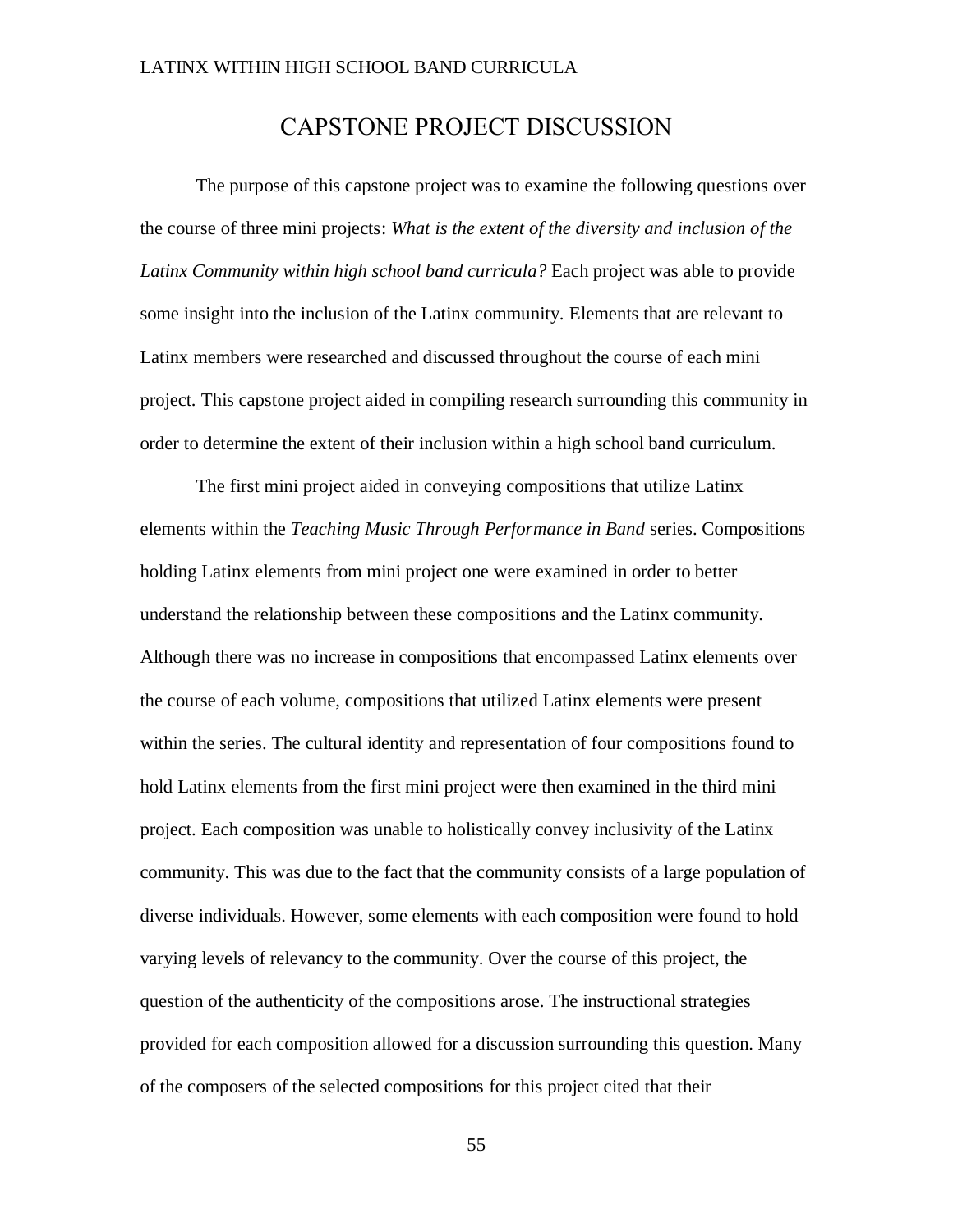compositions were "inspired" by, or conveyed the "essence" of a culture. *How should one assess the authenticity of repertoire when trying to program culturally relevant music or music that is indicative of student's identities?* Questions surrounding the repertoire selection process of band directors also presented itself within this project. *What consideration are band directors utilizing to program music indicative of students' identities? Are band directors programming music indicative of students' identities?* These questions led to the formation of the third mini project.

Interviews with practicing California high school band directors were conducted for the third mini project within this capstone project. The four band directors that completed the interviews had insightful information that aided in answering the overarching question of this project. The directors cited that they recognized the demographics of their students; however, it did not always affect their repertoire selection process. Band directors interviewed within this project had varying responses to each of the questions. This was especially evident when asked to convey their understanding of the Latin and Latinx community. Although only two of the directors were able to convey an understanding of the Latinx community, all directors cited previous utilizations of diverse repertoire. After comparing and contrasting the responses provided by the California band directors, creating diversity and inclusivity within one's classroom appeared to be a common belief of these educators.

Educators were asked to convey their understanding of the Latinx community. Responses provided by the band directors within this study may reflect the lack of literature and research surrounding Latinx students within the United States educational system. This capstone project can aid in the information available concerning the Latinx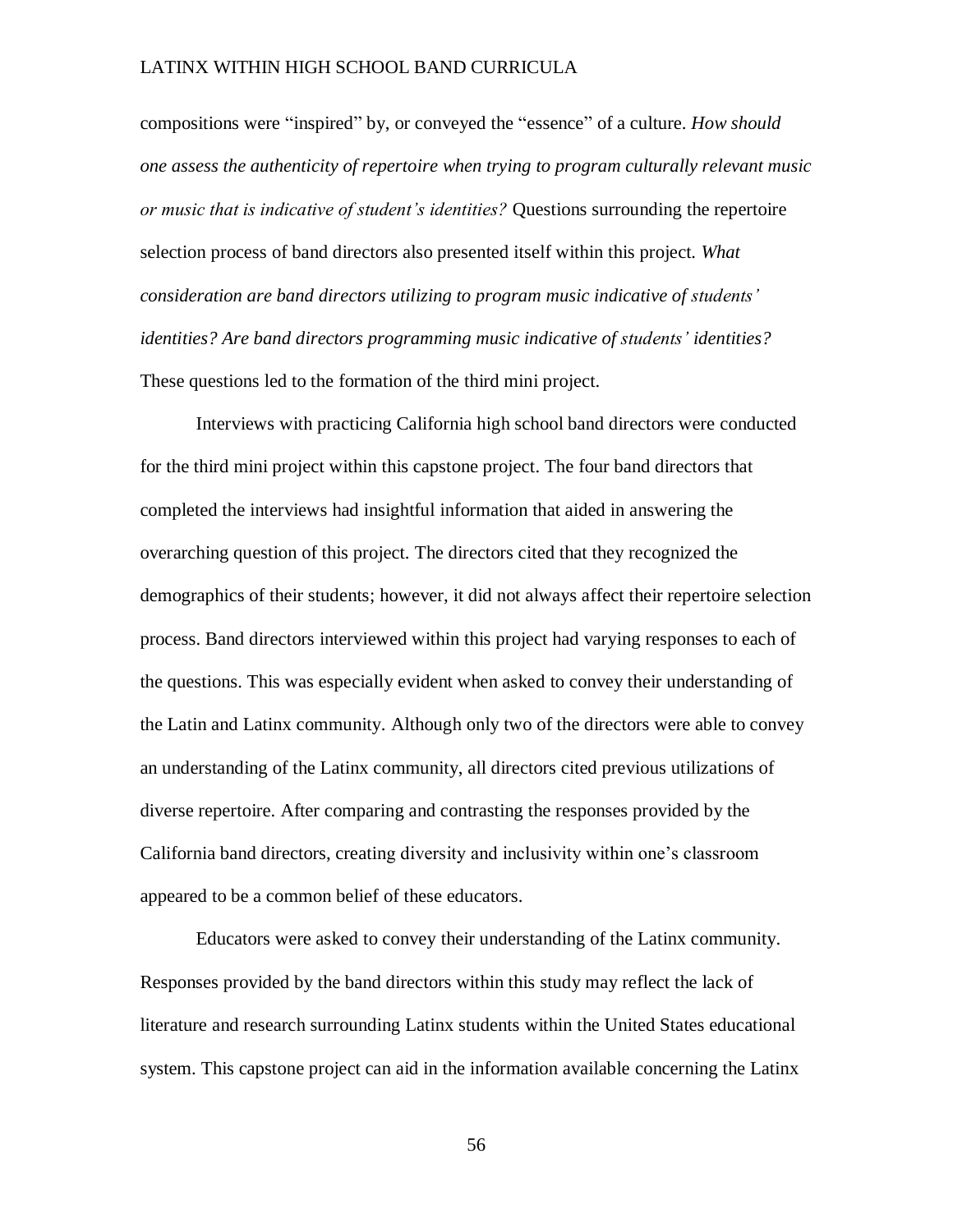community. Specifically, this research can aid in understanding this communities' relationship to music education. This research allows for multiple outlets of expansion. Other ensembles' relationships to the Latinx community could be researched in the same capacity. Both instrumental and vocal ensembles could be utilized as routes for further research. Content analyses could be performed on other resources available for band directors to utilize during their repertoire selection process.

This project was conducted in order to learn more about repertoire available for high school bands, its relationship to Latinx students, along with music educators' understanding of this community. The outcome of each project provided some insight into the inclusion of Latinx students within a high school band curriculum. However, each project also raised further questions: *In what ways can the needs of students be addressed through repertoire being programmed in one's class? Should composition hold a minimum level of authenticity in order to be performed or utilized for cultural purposes within one's class?* These questions are relevant when considering further research of the Latinx community and/or the utilization of multicultural music.

Representation of the Latinx community was found over the course of each of the mini projects. Further research would need to be conducted to better understand the full extent of this community's representation within high school band curricula. Examining larger quantities of literature, and concert programs would assist further researchers in understanding the connections between what is being programmed and how it may or may not relate to Latinx students. This research focuses on the following aspects in relation to the Latinx community: race, gender, and the protest against anti-blackness. With the diversity of this community, other variables could be examined in relationship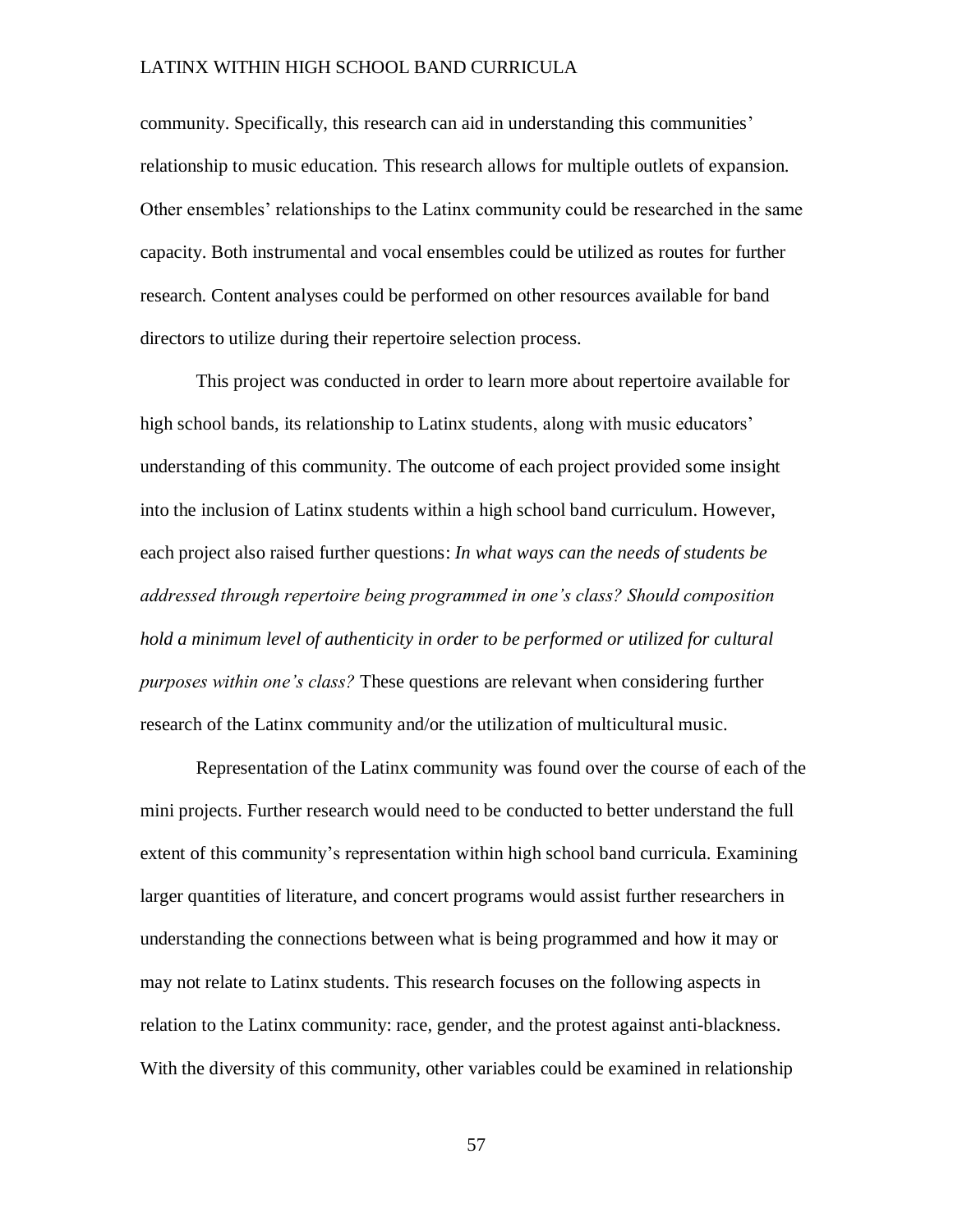to music and curricula across high schools in the United States. The inclusivity of Latinx students historically within United States could be a further avenue of research. In regards to California, the history of those who identified as a Pachuco and their influence on music and the educational system could also be analyzed.

Each of the projects performed over the course of this capstone adds information about the Latinx community umbrella category of multicultural music within the field of music education. Prior to this project, a content analysis of the teacher resource guide *Teaching Music Through Performance in Band* had not been performed. Data collected from this project can inform educators about the variables examined over the course of this project. Mini project two offers an insight into the repertoire selection process and understanding of Latinx community by band directors within the study. This information can be used to inform the way educators approach future programing for their ensembles. Mini Project three can also inform the future programming of music. This project encourages the analyzing of compositions in relationship to Latinx students. This model of analyzing cultural identity and representation in relation to underrepresented communities can affect the way in which educators chose to not only program music, but engage in conversations surrounding these topics with their classes.

# **Reflection**

This capstone project began with my asking a question that I could not find on the internet. Every time I asked someone a question with regard to Latinx students I would receive the same response telling me to go research it myself. So here I am at the end of my project, and I have more questions than I set out to answer. However, my studies here at the University of Oregon have given me the confidence to go after these new found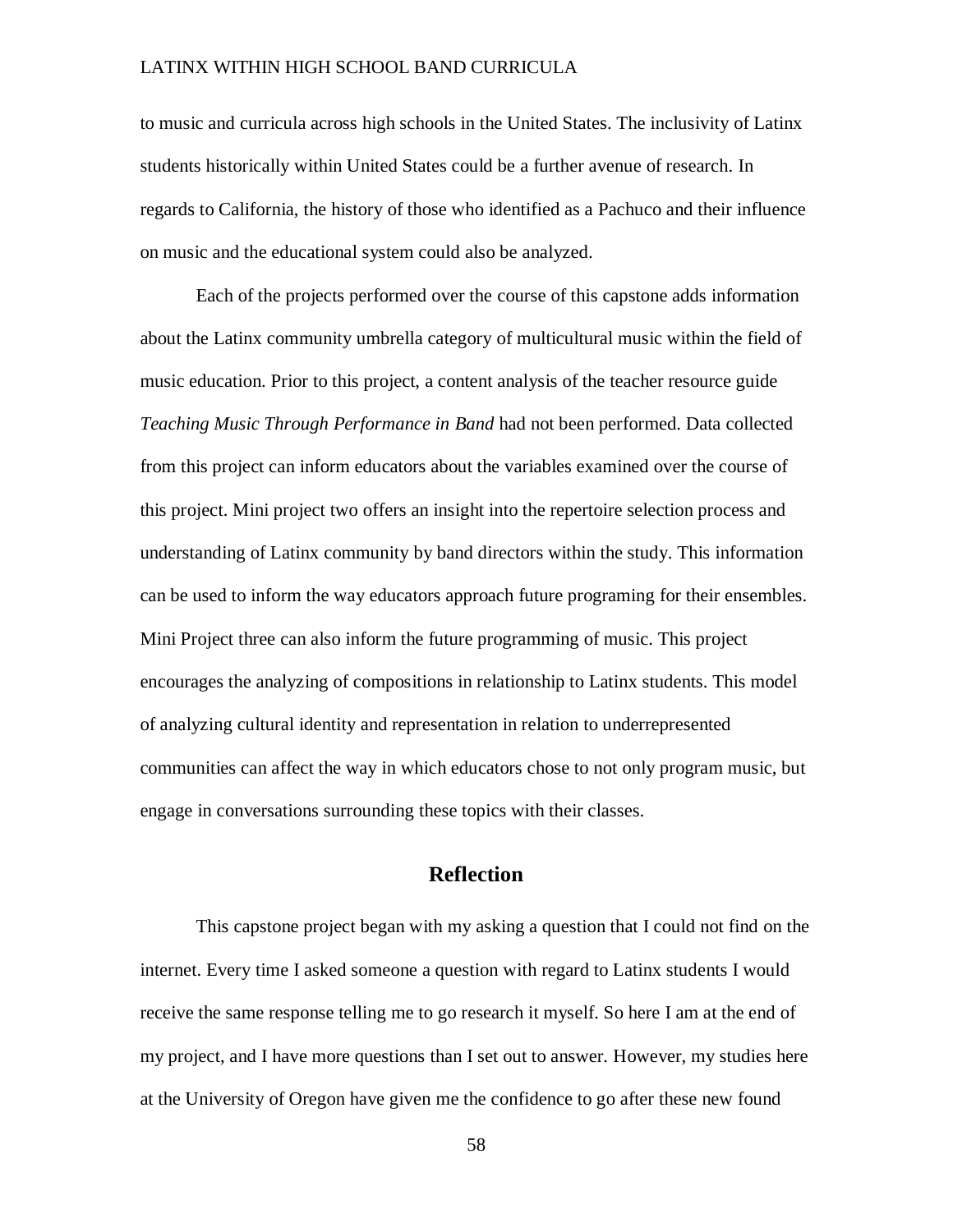research questions. Each individual class taken at UO was able to direct me towards my interest in studying the diversity and inclusion of students in music education. It was not until I was frustrated with the lack of research involving this community that I decided to step up and put some work in. However, this project only scratches the surface of the terminology Latinx, and its relationship to high school band curricula.

Every class I attended has given me the tools to continue on my research of the diversity and inclusion of students; especially those within the Latinx community. As I prepare to leave the university, I feel confident in my ability to ask tough questions of my field. If the information is not available, I know I cannot sit around and wait until someone else finds the answers or does the work for me. I now hold a deeper responsibility than I felt prior to my start at UO to advocate for students in the form of research. After having completed my course work and this project, I understand the impact our educational system has on our society. I also understand the impact educators have not only on their students, but also on their greater community.

This project as a whole has benefited me on a personal and professional level. Through the researching of what Latinx means and its history within the United States, I have grown to better understand my own history. As someone who is from California, I have gained insight into my next potential working community. Over the course of this research, I have also gotten very familiarized with the *Teaching Music Through Performance in Band* series, specifically the content and the representation within the series. This project has also allowed me to gain another perspective of under representation within repertoire, which has sparked future programming goals for my ensembles.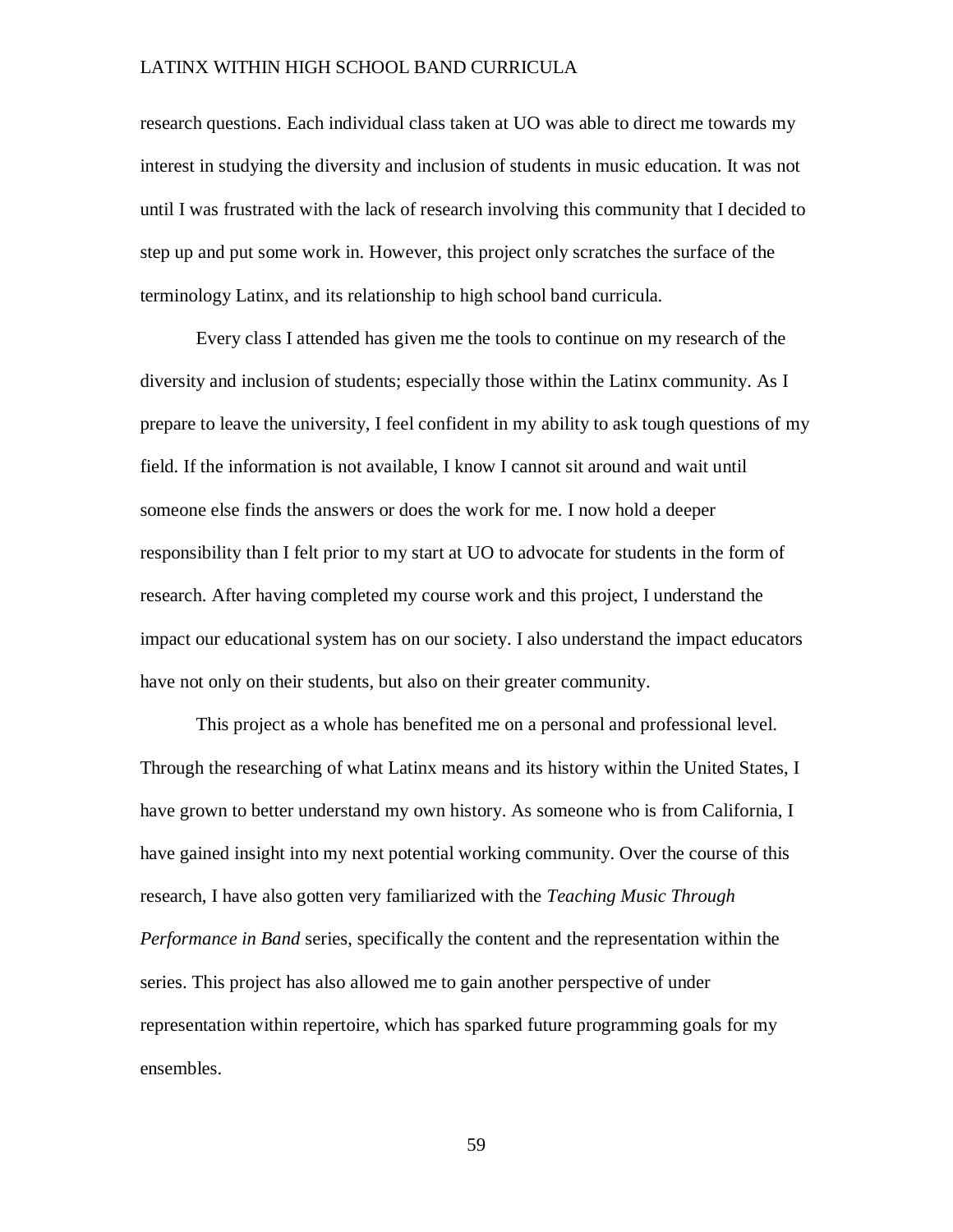# **Appendices**

# **Appendix A: Mini Project One Table and Figures**

# **Table 1.0**

*Frequency of variables across volumes one through eleven* Teaching Music Through Performance in Band

|                                          | Gender <sup>a</sup> |    |          |                  | Birthplace |            |          |                  | <b>Latinx Elements</b> |     |          |            |
|------------------------------------------|---------------------|----|----------|------------------|------------|------------|----------|------------------|------------------------|-----|----------|------------|
|                                          | M                   | F  | $\chi^2$ | $\boldsymbol{p}$ | <b>US</b>  | Non<br>-US | $\chi^2$ | $\boldsymbol{p}$ | N <sub>0</sub>         | Yes | $\chi^2$ | p          |
| Grade<br>3                               | 215                 | 5  | 198.56   | < 0.05           | 166        | 56         | 53.52    | < 0.05           | 214                    | 6   | 194.76   | $\leq .05$ |
| Grade<br>4                               | 217                 | 3  | 206.22   | < 0.05           | 161        | 59         | 46.36    | < 0.05           | 212                    | 8   | 187.32   | $\leq .05$ |
| Grade<br>5                               | 208                 | 12 | 172.84   | < 0.05           | 142        | 78         | 18.04    | < 0.05           | 204                    | 16  | 158.95   | $\leq .05$ |
| Grades<br>$3 - 5$<br>Volumes<br>$1 - 11$ | 640                 | 20 | 580.54   | < 0.05           | 469        | 193        | 114.24   | < 0.05           | 630                    | 30  | 543.64   | $\leq .05$ |
| $a M = Male$ ; $F = Female$              |                     |    |          |                  |            |            |          |                  |                        |     |          |            |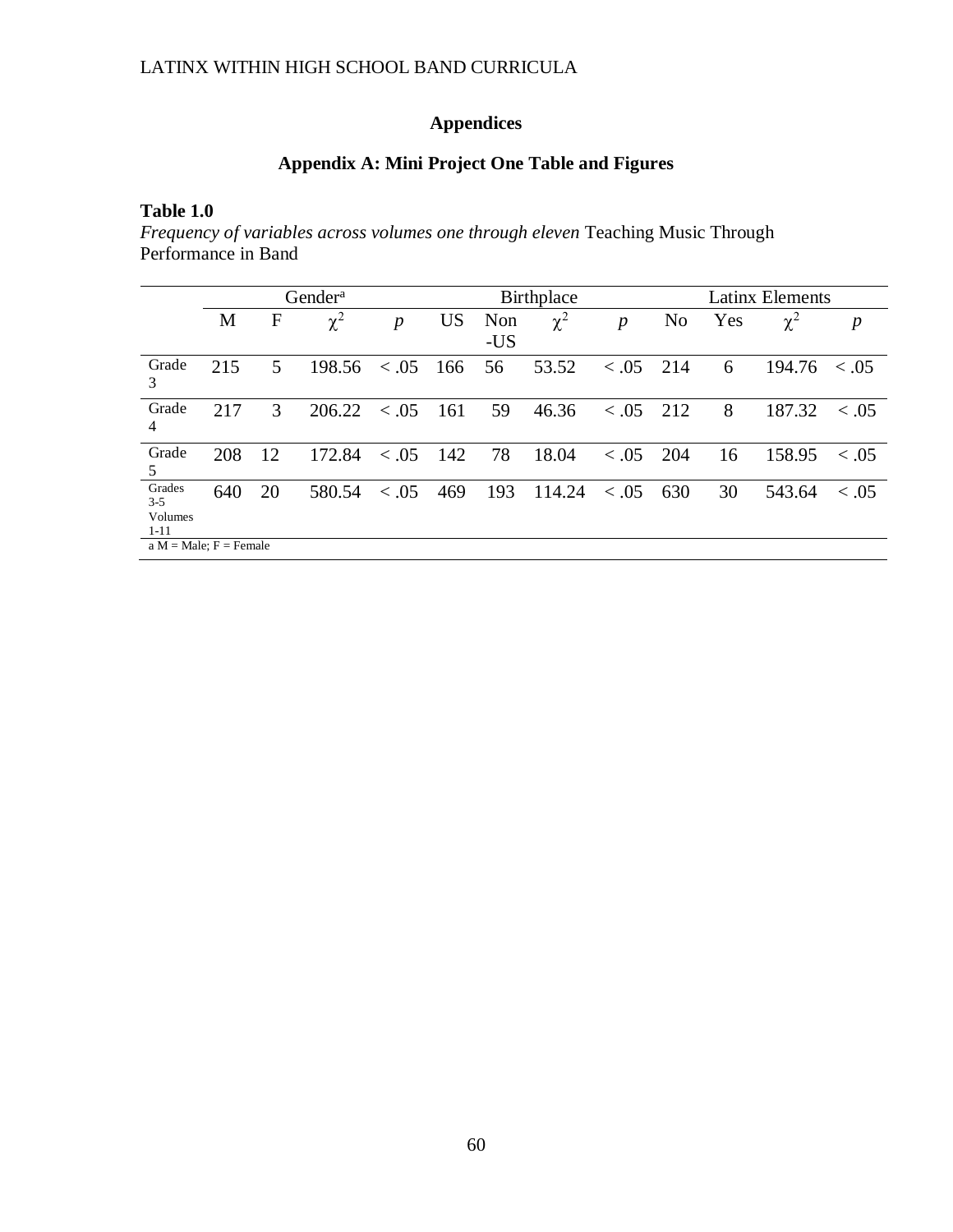

**Figure 1.0** *Males and females across all grade levels within all volumes.*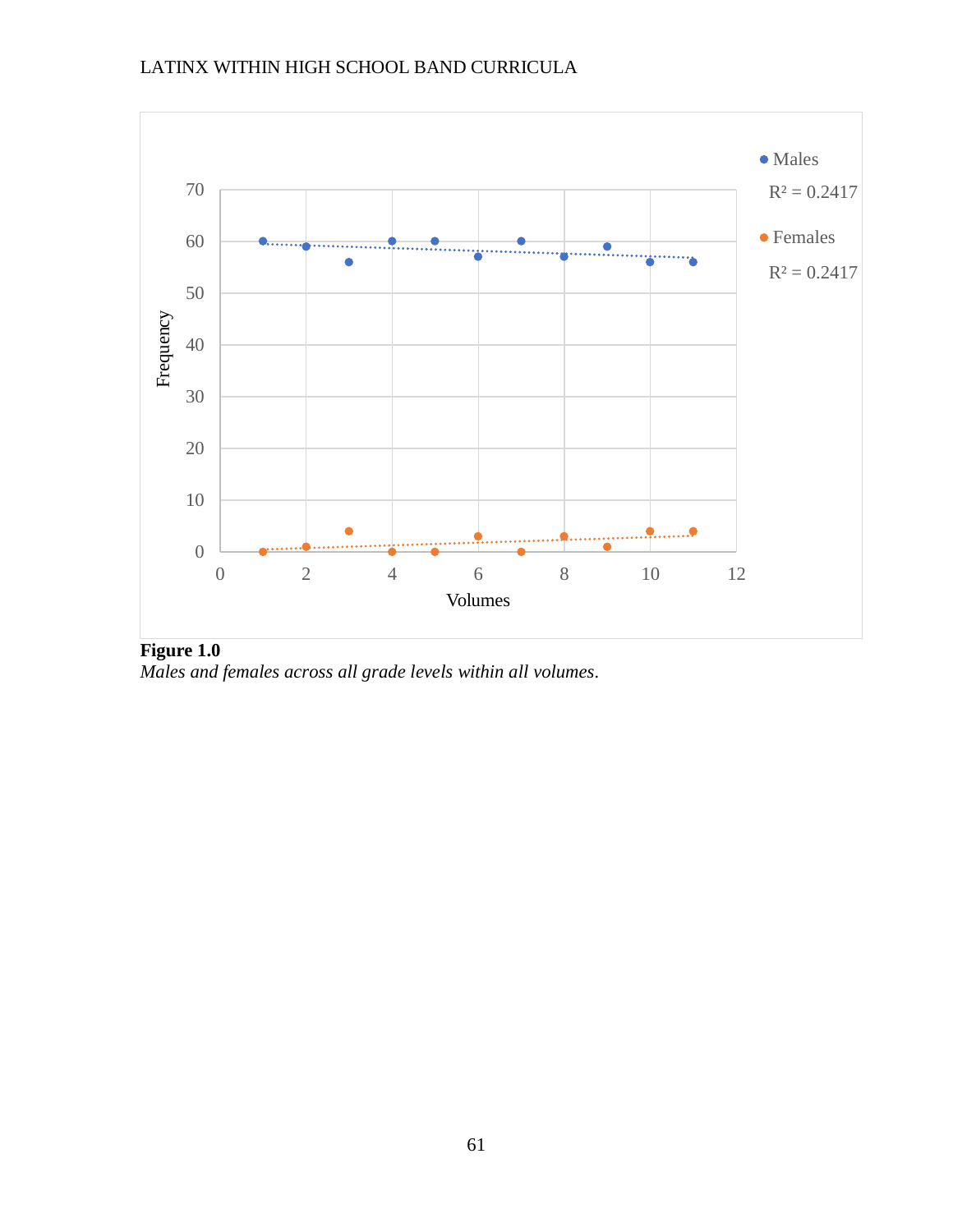

# **Figure 2.0**

*Composers born in the U.S.A and composers born outside the U.S.A across all grade levels within all volumes.*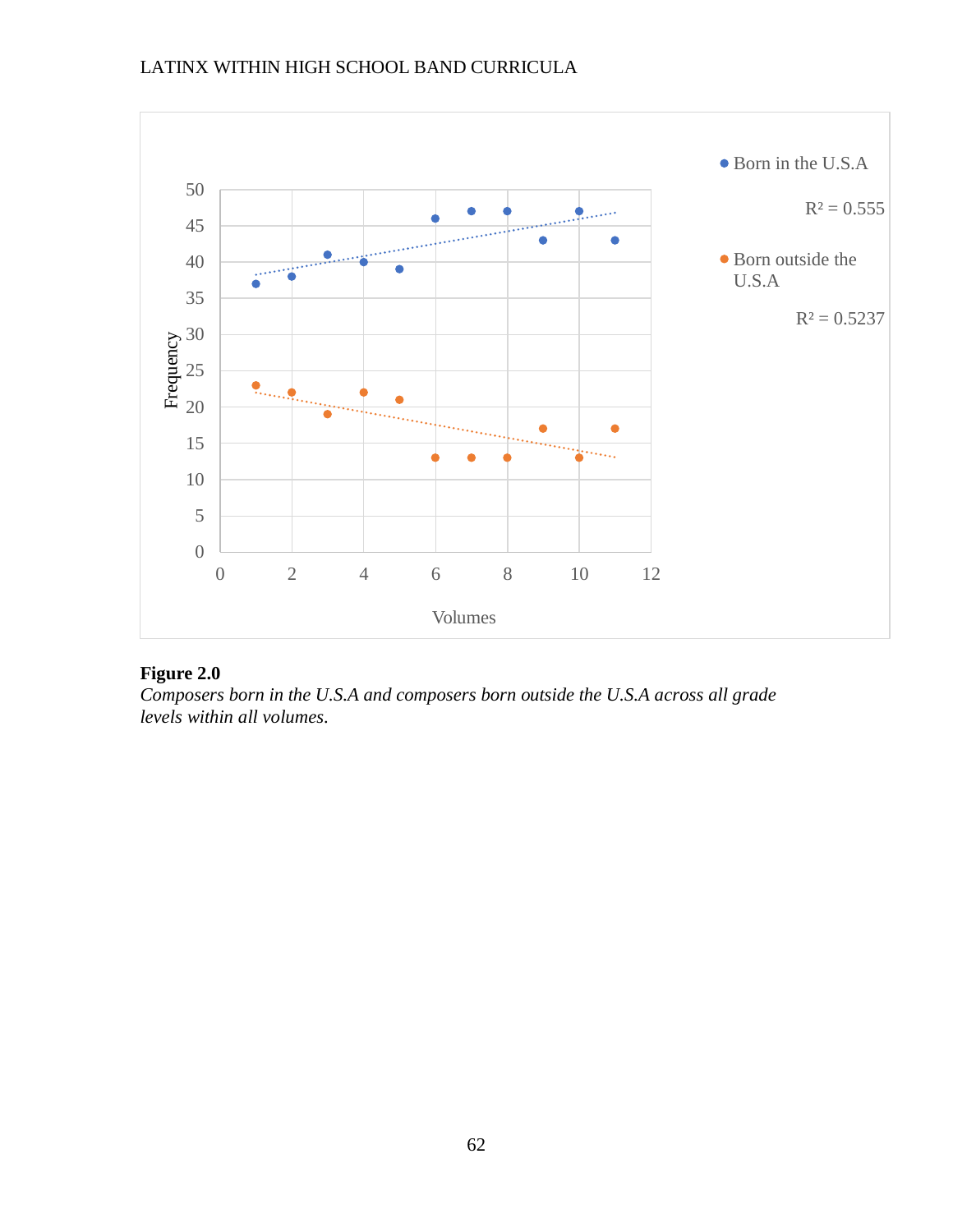

# **Figure 3.0**

*Pieces that utilize Latinx elements and Non-Latinx elements across all grade levels within all volumes.*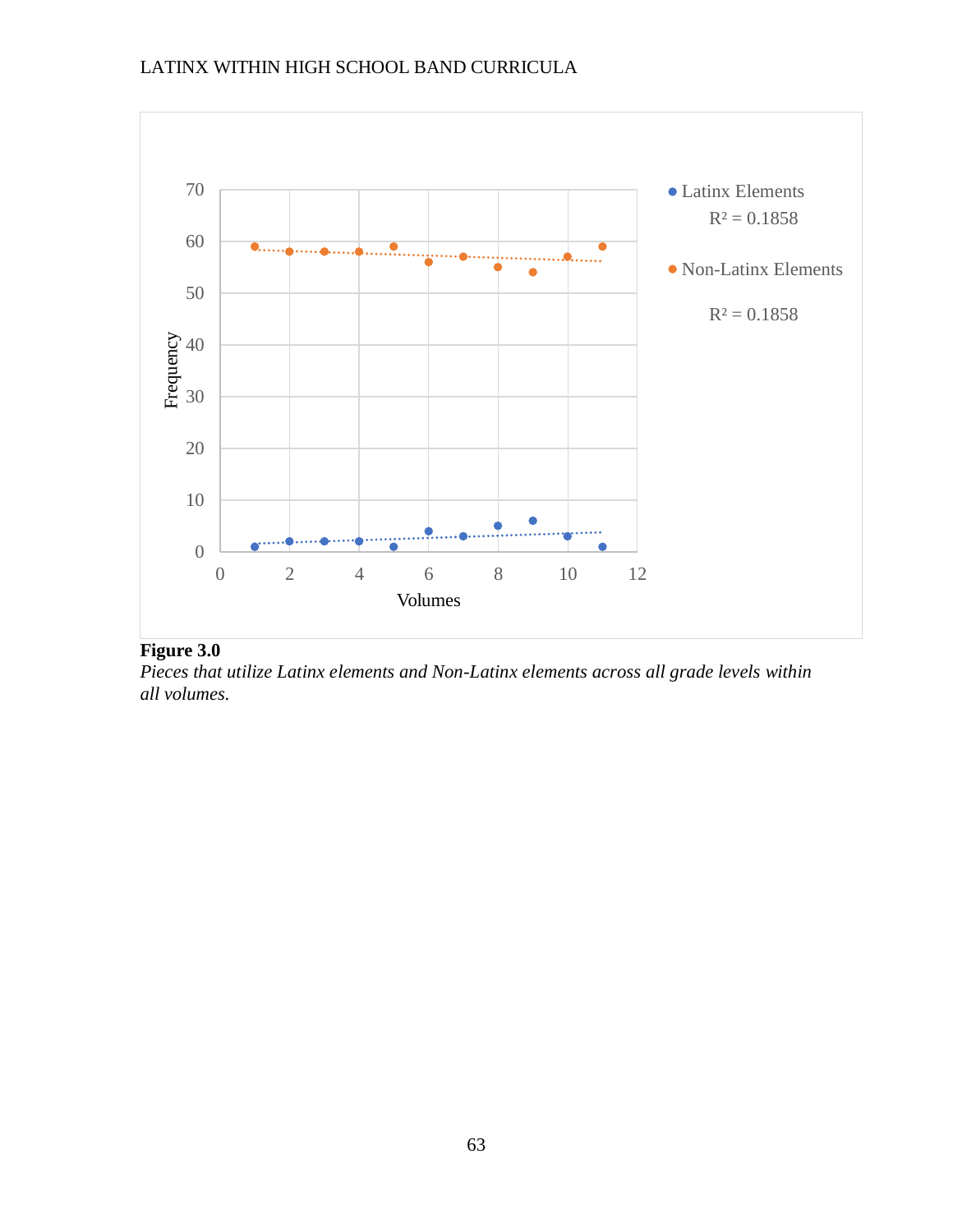

# **Figure 4.0**

*Significant β-value across all volumes all grade levels. Non-significant trends are not displayed for purposes of ease of readability.*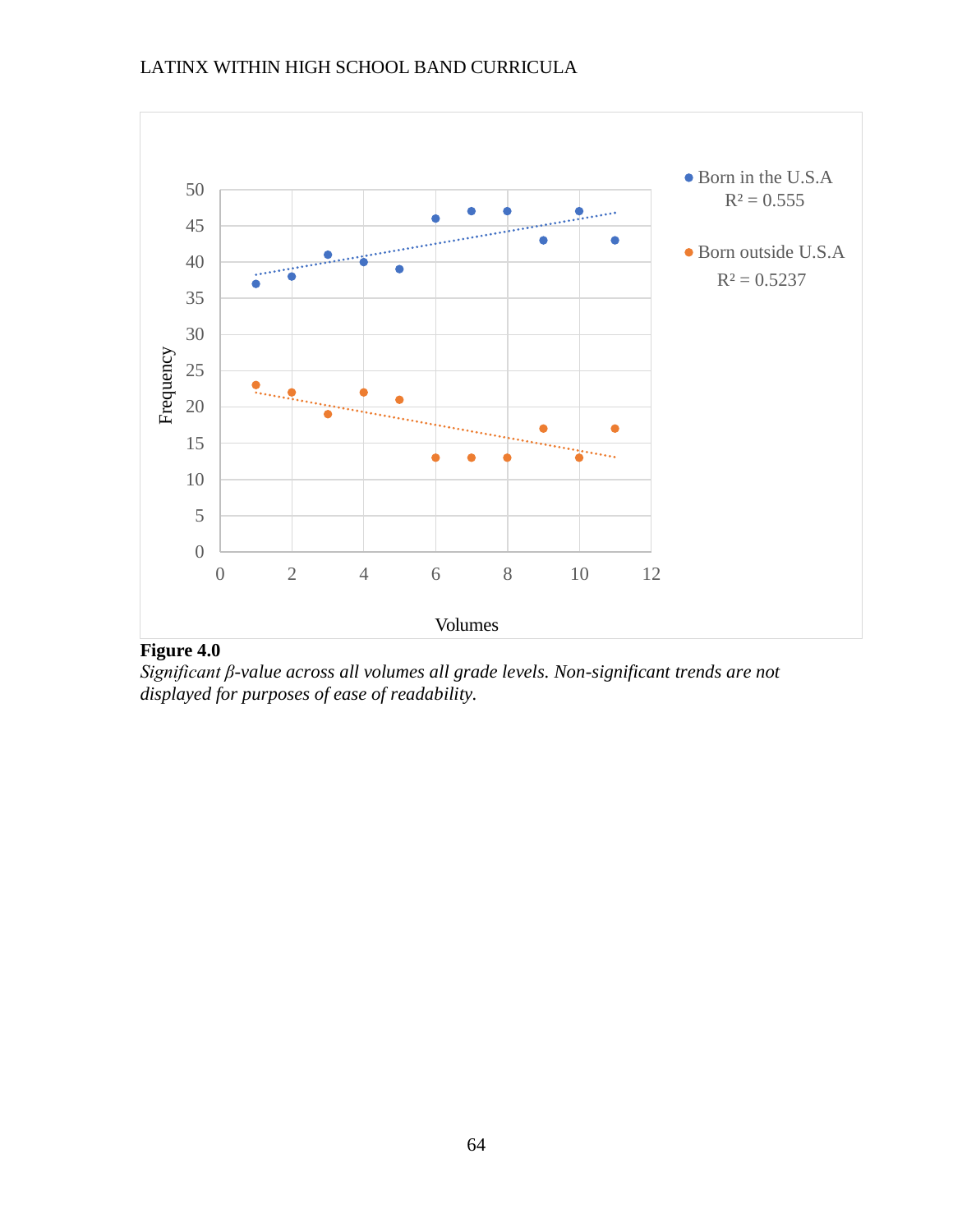

# **Figure 5.0**

*Significant β-value found within grade level five across all volumes. Non-significant trends are not displayed for purposes of ease of readability.*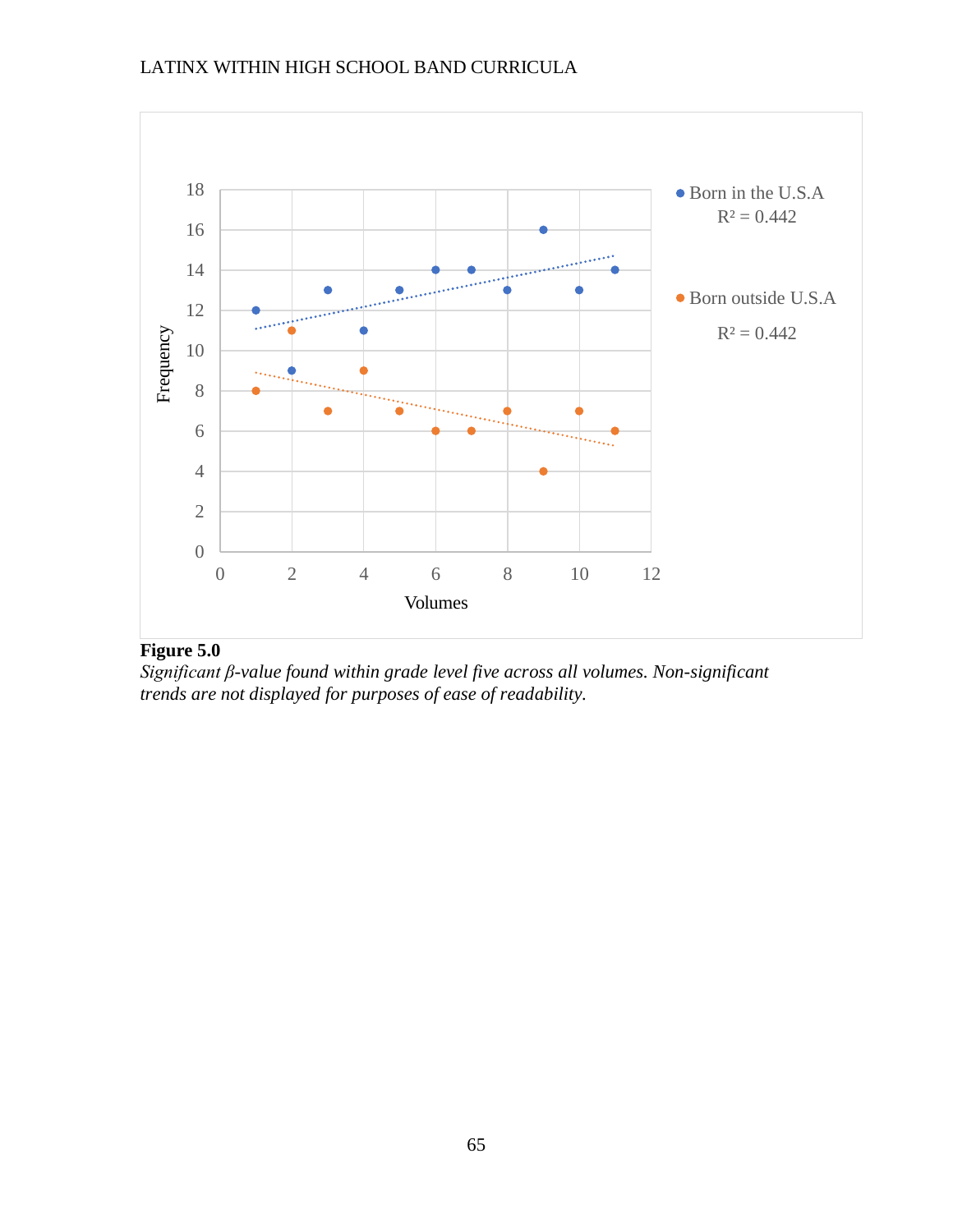## **Appendix B: Institutional Review Board Approval**



DATE: December 06, 2018 **IRB Protocol Number: 12032018.002**

TO: Marisa Finlayson, Principal Investigator Department of University Housing

RE: Protocol entitled, " Identity and representation within band repertoire"

#### **Notice of Review and Exempt Determination**

The above protocol has been reviewed and determined to qualify for exemption as per the Common Rule regulations found at Title 45 CFR 46.101(b)(2). The research is approved to be conducted as described in the attached materials.

Any change to this research will need to be assessed to ensure the study continues to qualify for exemption, therefore an amendment will need to be submitted for verification prior to initiating proposed changes.

#### **Approval period: December 06, 2018 - December 05, 2023**

If you anticipate the research will continue beyond the approval period, you must submit a Progress Report at least 45-days in advance of the study expiration. **Without continued approval, the protocol will expire on December 05, 2023 and human subject research activities must cease.** A closure report must be submitted once human subject research activities are complete. Failure to maintain current approval or properly close the protocol constitutes non-compliance.

You are responsible for the conduct of this research and adhering to the Investigator Agreement as reiterated below. You must maintain oversight of all research personnel to ensure compliance with the approved protocol.

The University of Oregon and Research Compliance Services appreciate your commitment to the ethical and responsible conduct of research with human subjects.

Sincerely,

Kalindi Allen Research Compliance Administrator

CC: Beth Wheeler

**COMMITTEE FOR THE PROTECTION OF HUMAN SUBJECTS** ● **RESEARCH COMPLIANCE SERVICES** 677 E. 12<sup>th</sup> Ave., Suite 500, 5237 University of Oregon, Eugene OR 97401-5237 **T** 541-346-2510 **F** 541-346-5138 **http://rcs.uoregon.edu**

An equal-opportunity, affirmative-action institution committed to cultural diversity and compliance with the Americans with Disabilities Act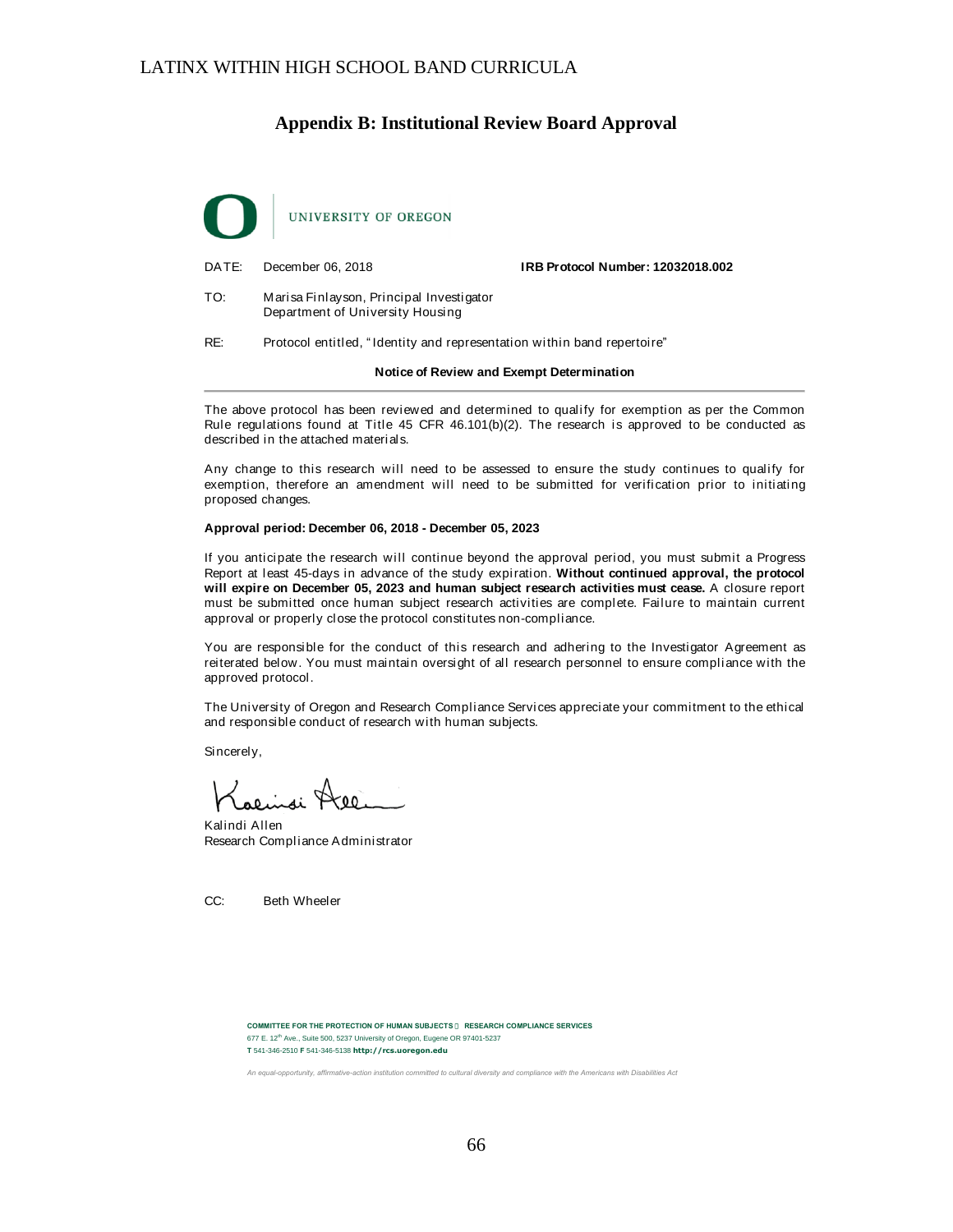#### **Appendix C: Interview Transcripts**

*Interview number one:*

Interviewer (I): I would like to record this interview from this point on um and as I stated no person information will be provided and um I just need a verbal confirmation that it is ok um to record this conversation.

Band Director 1 (BD1): Sure

I: Ok Perfect um. My first question for you is what is the most important consideration when programming music for your class?

BD1: Um. That it's relevant to my students and to the community?

I: Ok. And then in what way do the demographics of your class affect your literature selection?

BD1: Um Well largely Latino based in my community.

I: Uh-huh

BD1: So for example last year I did a lot of Carlos Santana as the marching band theme. And uh a lot of the students loved it even though it wasn't their generation. But, it was still relevant to them and the message kind of resonated with them more.

I: Ok. Um So you kind of hit on Latino already so what is your understanding of the Latino community?

BD1: Um. This community is a lot of farmer workers and agriculture based. And um I think there is a decent family value in this city.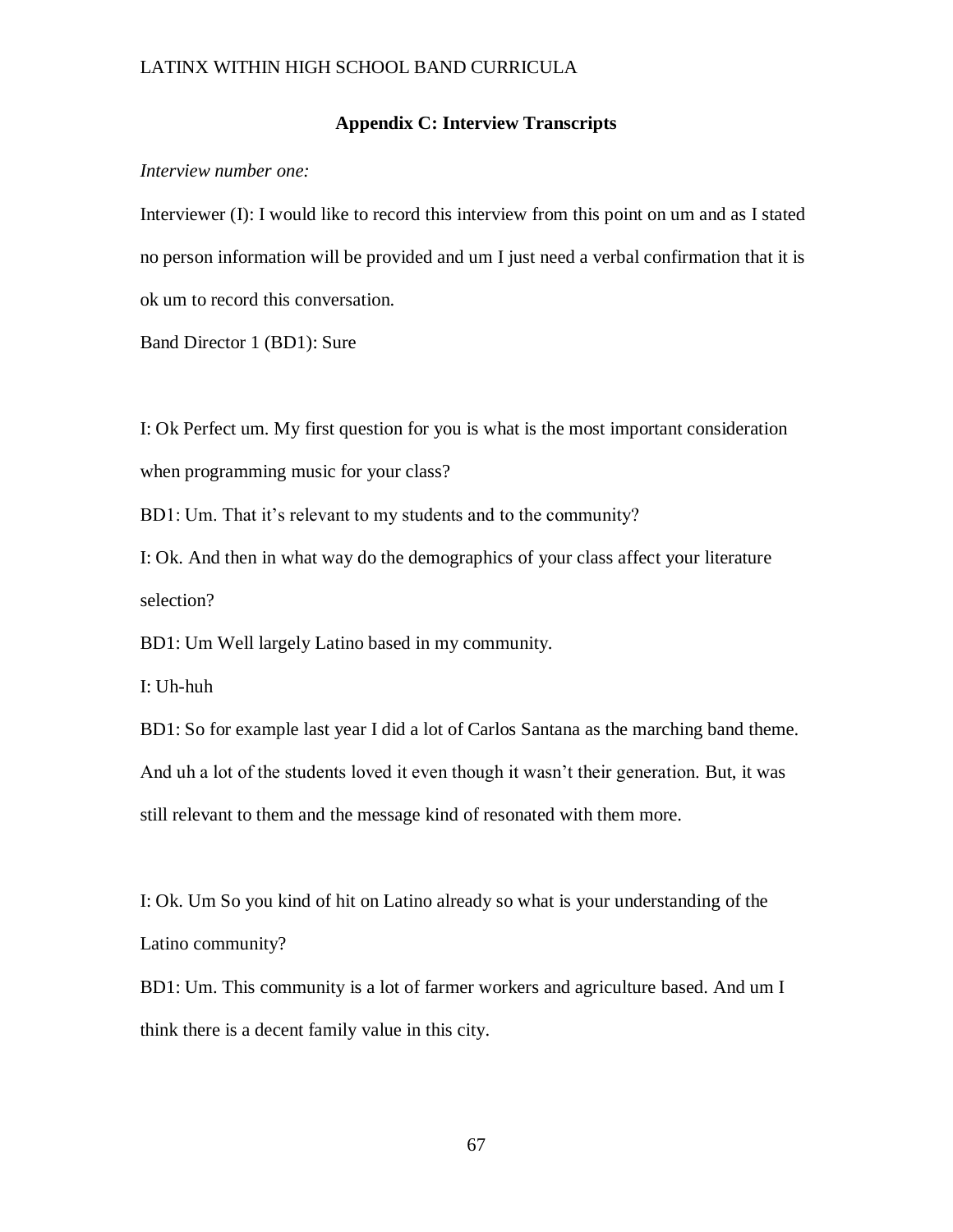I: Great. Um. And then you mentioned Carlos Santana already, but what pieces have you selected this year that utilize or are inspired by Latino elements?

BD1: Um. To be honest this year I didn't focus on that too much; last year I did.

I: Uh-huh

BD1: This year was more thematic with elements like ocean and like nature.

I: Ok.

BD1: For this specific year so I can't help you out for this year specifically.

I: That's ok. Um and. So our next question is what is your understanding of the Latinx community?

BD1: The Latinx community?

I: Yes.

BD1: Um. I mean like I said there's a rich sense of family values here, and there's a lot of…There's a big range. Like to say they're Mexican or just South American it ranges because Mexico is a huge city; um sorry, A huge part of the map. And there are so many other elements part of that.

I: Uh-huh

BD1: And uh so each culture's kind of unique in a way with their own slang or uh and their… also a lot of students of mine that like mariachi music, banda…

I: Uh-huh

BD1: And like to participate in kind of that dancing.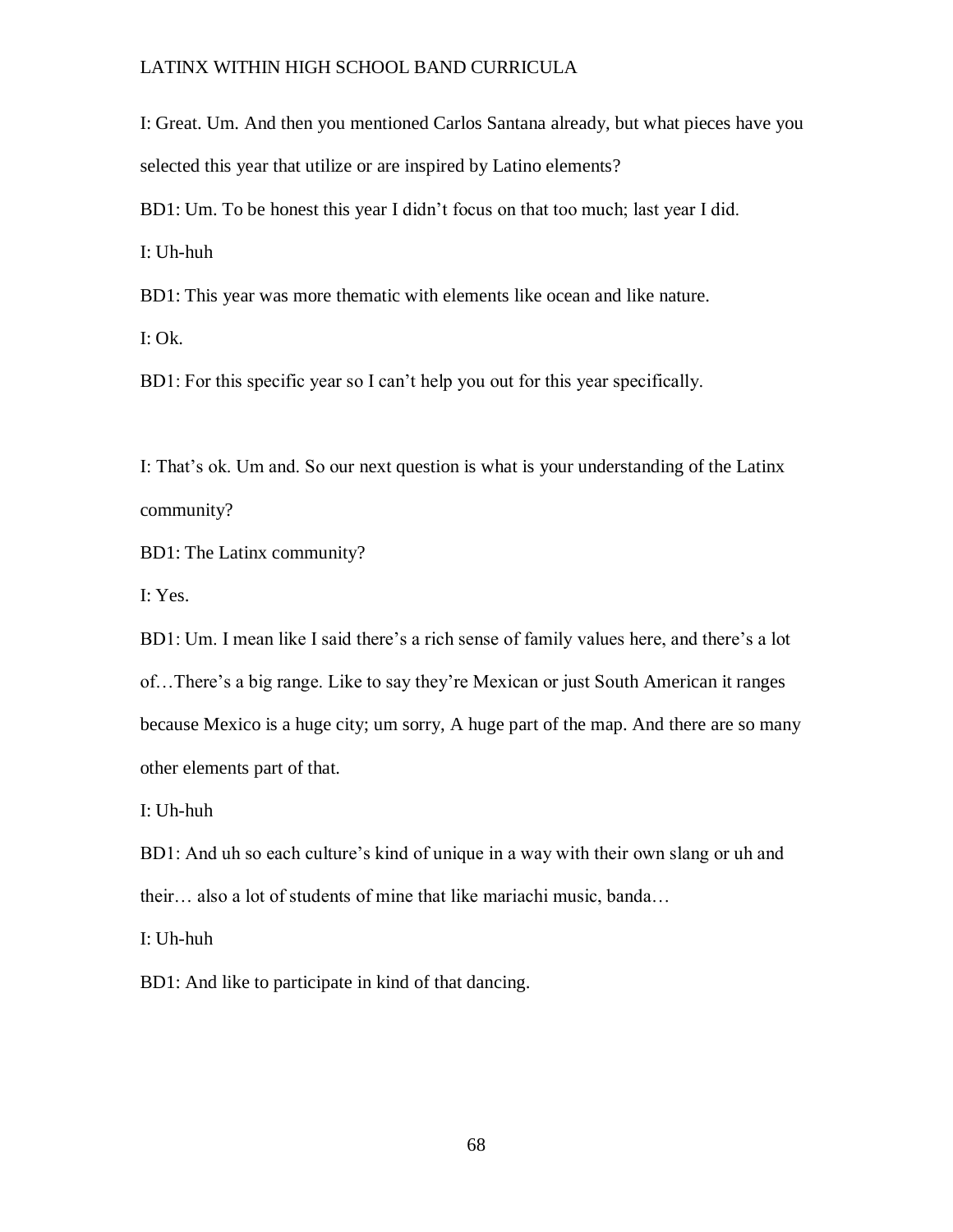I: Yah. And so, for your previous answer on Latino elements utilized this year, you said you had a different theme um are there any Latinx elements that are being utilized? BD1: In the Jazz band yah. More salsa uh that's more Cuban per say, but I'm exposing them to different elements of Cuban/Afro Cuban/Latinx styles

I: Ok

BD1: such as Salsa and Flamenco that's more Spanish

I: Ok. Well those are all the questions I had for you, so thank you for taking the time. BD1: Alright thank you.

#### *Interview number two:*

Interviewer (I): So, For the purpose of my master's project, I would like to record this interview from this point on. As stated in the email no personal information will be provided. I was, I am also going to be transcribing this interview, and will send it to you for your approval. So um I just need a verbal confirmation that it is ok to record this conversation

Band Director 2 (BD2): Yah that's fine.

I: Ok. Perfect. Um. So my first question for you is what is the most important consideration when programing music for your class?

BD2: Um. I mean I think, I think for me the first thing that I look at is, is my instrumentation in the group just to make sure whatever I pick is going to be conducive for that group um. Uh. If I have, you know a weak trombone section I won't program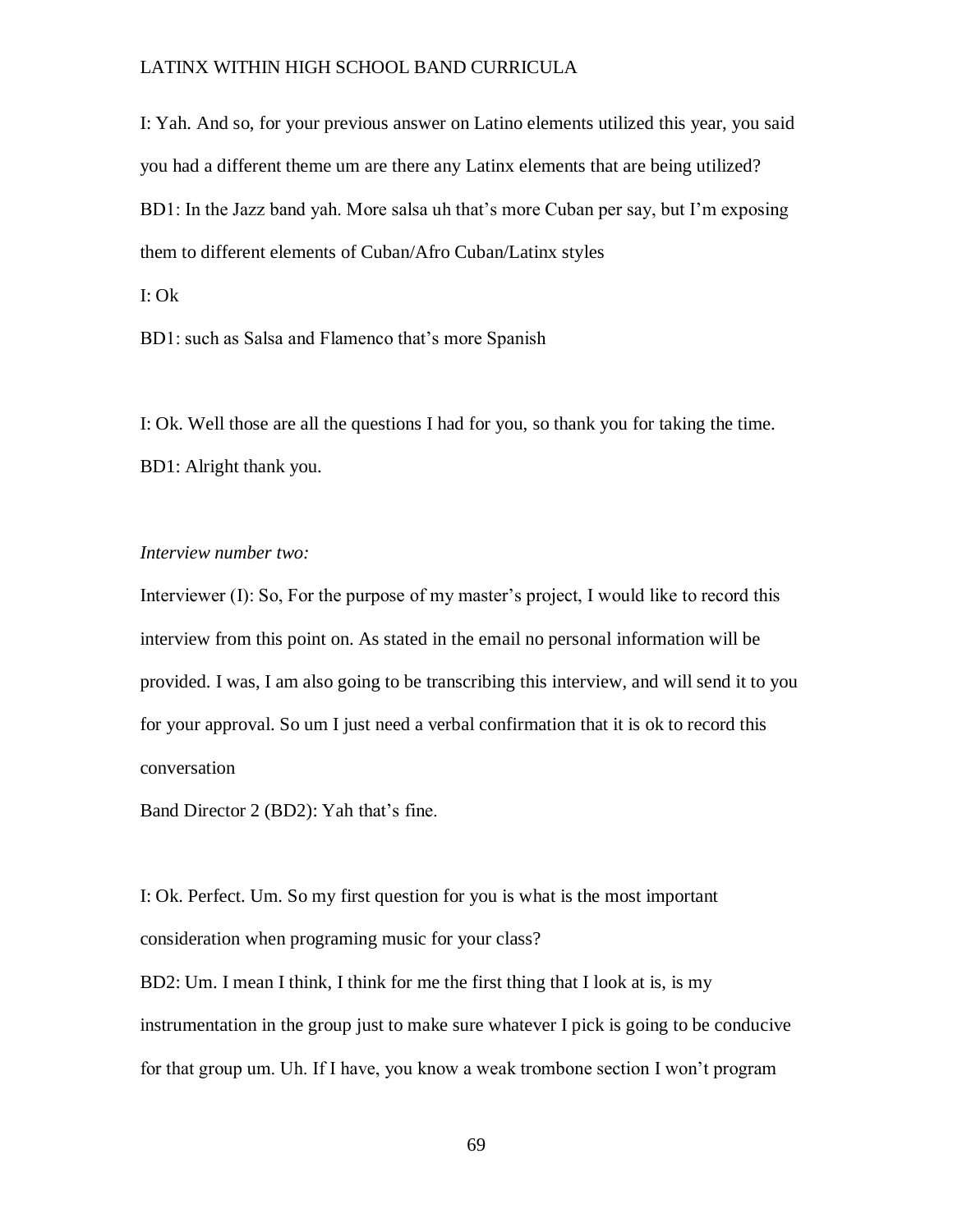something that is heavy on trombone stuff. Um. From there, I uh tend to go with pieces I'm familiar with that I'm going to be able to teach effectively depending on what group um. If I'm programming for a top group, uh my wind ensemble, I'll, I'll program something that is a stretch for the students and me. If I'm programming for second group, I'll probably choose something a little more literate, so that I know I'll be able to teach it effectively. Um, and then, after that, um I try and, and just like do something balanced in terms of um having um so like um having something a little more upbeat as an opener having uh a slower tune in there. I like to program marches um for most concerts. Um I feel like that's important for them. Um. And then, both the other director at (High school name) and I um have been making an effort in the past this year, and I started last year, to program works um either are written by um written by people that, that aren't the usual you know um older white guys demographic…

I: Uh-huh

BD2: Um, which, which um can be a struggle sometimes. Not so much because I don't think it exists, just because it isn't as easy to find on like J.W. Pepper or whatever. Um. So, I mean we, we have been, we've had an easier time programming female composers, but it is not easy to find composers of color. Um, especially, especially with wind band lit. I mean it's easy enough to do in a big band setting um and orchestral music is also pretty tough sometimes. Um, so I guess in that order…

I:Ok

BD2: What my selection process is

I: Great. Um. So my next questions is what, in what way do the demographics of your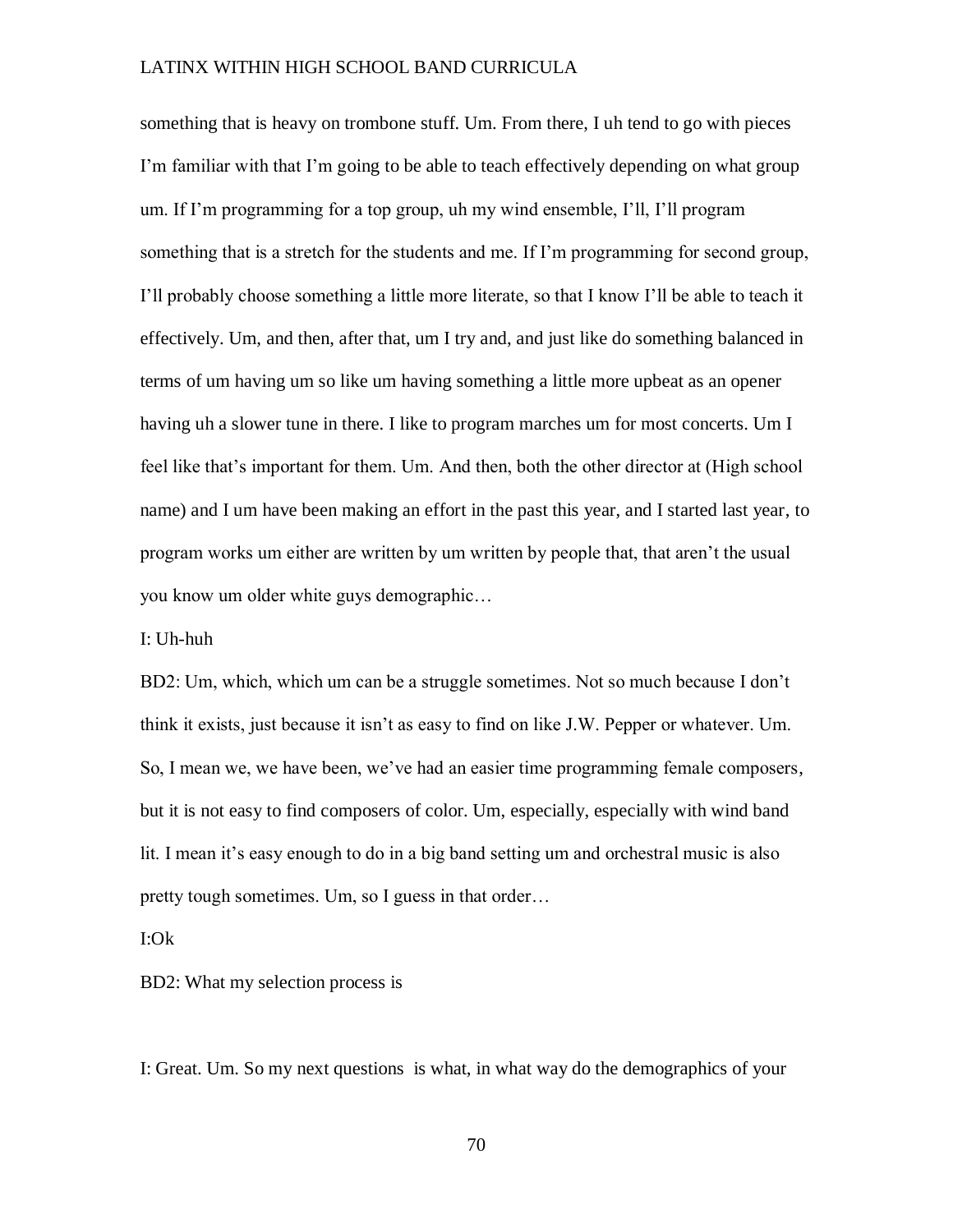class affect your literature selection?

BD2: Uh, to be frank, I don't think it does. Um, I'm aware obviously of the demographics of the classroom and, and aware of the diversity of the classroom. Um, but, I think because I'm aware of that I mean and I do, I do have a relatively diverse classroom, as I guess most are, but um I would say that I, I think always trying to find diverse composers…

I:Uh-huh

BD2: or things that revolve around more diverse subjects so I um one of the things I programmed recently was the Movement for Rosa by camphouse…

 $I: Ok.$ 

BD2: Which, which, uh we did kind of like uh around black history month and we that is an avenue to talk about um that in the music classroom. And it's a great piece talking about you know, all of the Rosa Parks stuff. Um. So, so I don't change my programing based upon the diversity of my classroom just because it's always diverse. I'm always trying to, to choose composers that are, that are not white guys.

I: Ok. Um, great. So my next questions is what is your understanding of the Latino community?

BD2: Uh I mean living in Southern California…

I: Uh-huh

BD2: And having grown up in the Central Valley of California, both of which have very high Latino populations. Um I mean I, I have been immersed somewhat in that culture for a long time in my life. Um, and I mean I yah so I, I other than that I mean not a whole lot.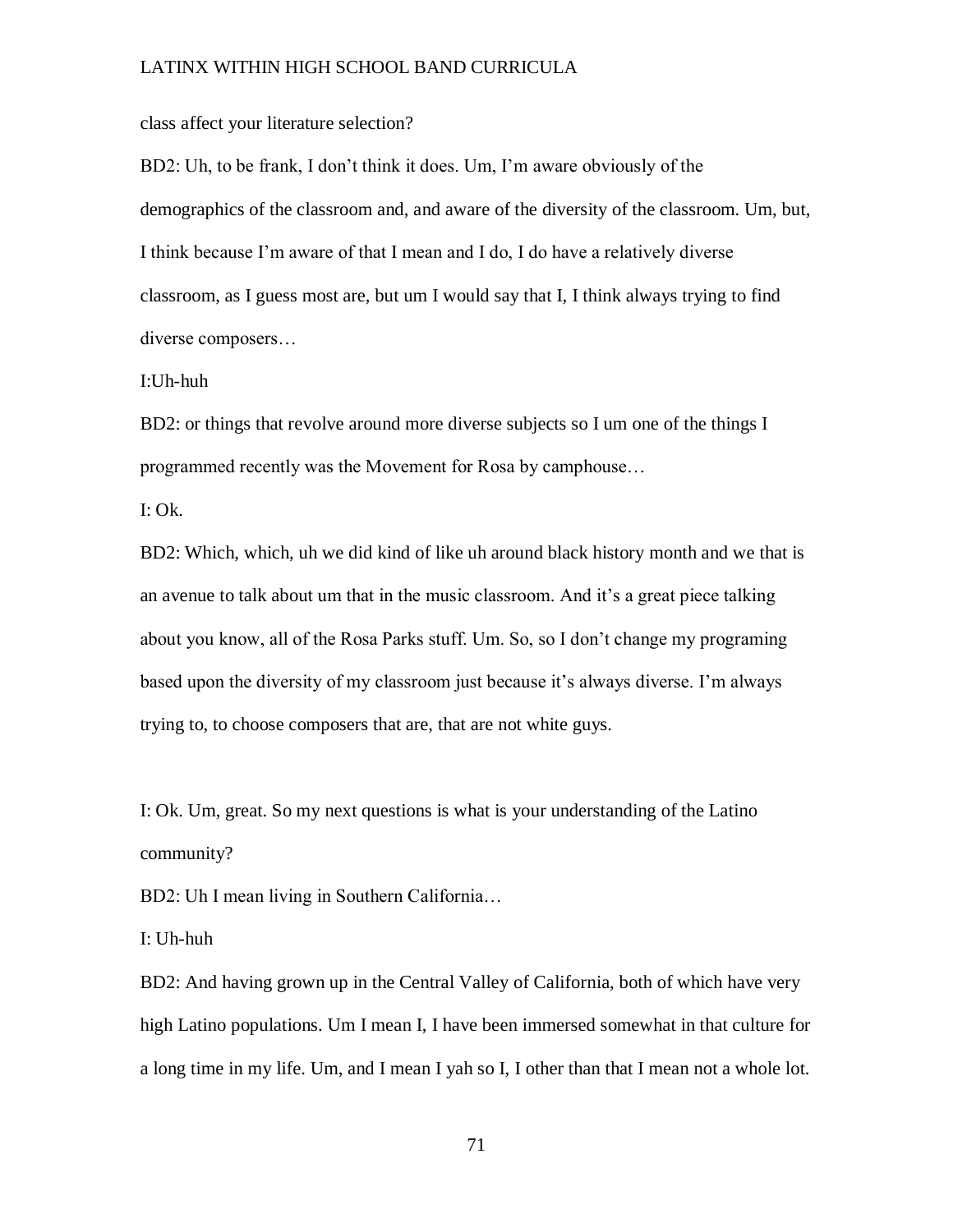I: Ok.

BD2: Yah

I: Ok. So what, what pieces have you selected this year that utilize or are inspired by

Latino elements if there are any?

BD2: Um Are we trying to talk specifically about wind ensemble literature or…

I: So, yah basically band, anything band related.

BD2: Um. Let me think. I need to go through my program; I'll need a minute. Um. I don't think I have some.

I: So, no programming for this year.

BD2: Uh… Not any, not any Latino centric programmed

I: Ok.

BD2: Not any programmed right now.

I: Ok. Thank you. Um, and my next question is what is your understanding of the Latinx community?

BD2: Oh um, well the Latinx community I, I think is just um is supposed to be um more um I mean it's non-gendered which I know was one of the big aspects of the Latinx community

I: Uh-huh

BD2: Um. And I think just overall it's trying to be more inclusive of um not necessarily just like um, uh not necessarily just like, like um North American, Mexican, but Central American, South American and uh and just trying to be more inclusive of, of all people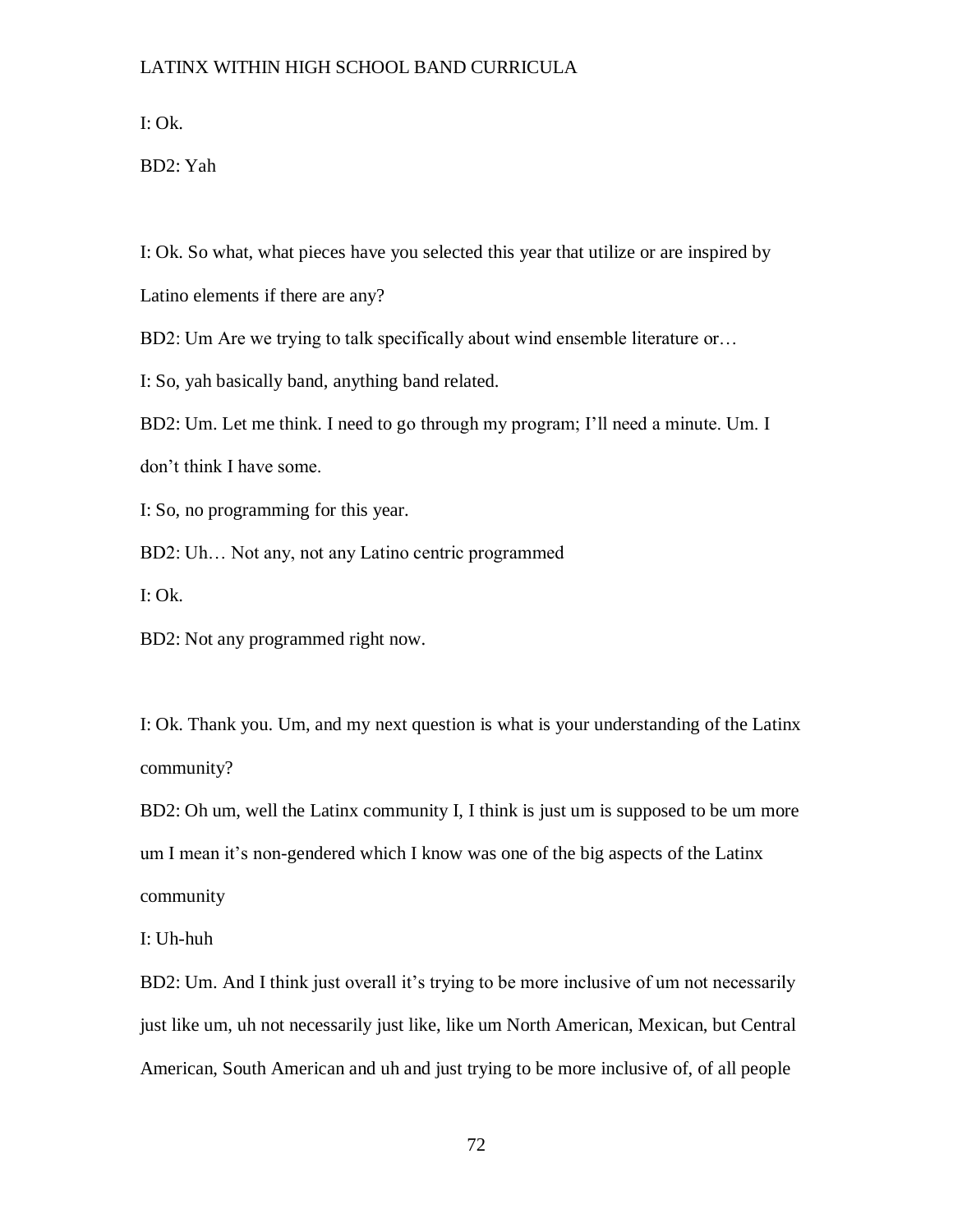who are involved in the Latin Community. I guess.

I: Yah. Um. So you said for this year um there aren't any pieces with Latino elements, um would that be the same for Latinx elements for band rep?

BD2: Uh. I'm sorry uh I think you cut out. So, did you say that I also didn't program...

I: Do you have…

BD2: anything with Latinx elements?

I: Correct.

BD2: Yah. Uh. No, I have not.

I: Ok. Great. Well those are all the questions I have for you. Thank you for taking the time to speak to me. Um. I will go ahead and work on getting this interview transcribed and then I'll send it your way.

BD2: Ok

I: Thank you.

#### *Interview number three:*

Interviewer (I): Um. So For the purpose of my master's project, I would like to record this interview from this point on. As stated in the email no personal information will be provided. I am also going to be transcribing this interview, and will send it to you for your approval. I just need a verbal confirmation that it is ok to record this conversation Band Director 3 (BD3): Yah that's fine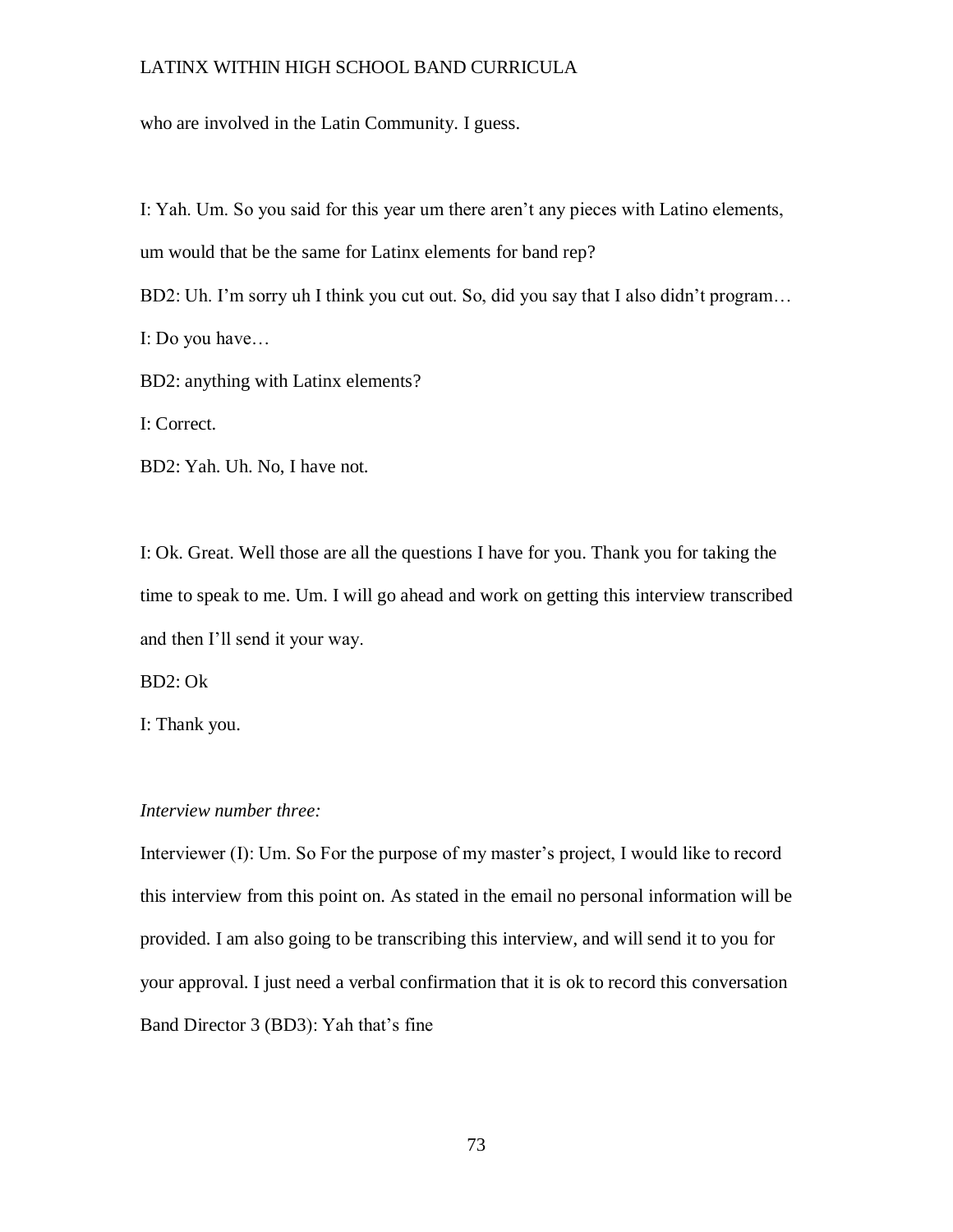I: Ok. Perfect. Uh. My first consideration for you is what is the most important consideration when programing music for your class?

BD3: Like, sorry one second.

I: No, you're fine.

BD3: Uh. What the, like what the first thing I look at when I'm picking music or something like that?

I: Yes

BD3: Uh, I guess, quality of song and difficulty.

I: difficulty…ok. Uh, my question is in what way do the demographics of your class, class affect your literature selection?

BD3: Uh. So I teach like 99 percent of my students are uh either Mexican or El Salvadorian; that's about the two. Uh. And then the other 1 percent is Vietnamese. Uh. And so they've already been really exposed to a lot of stuff in terms of Mexican music. I try to open their world view um, not necessarily to just like American composers but like I really try to pick from around the world. Make sure um I get at least three different countries per concert.

I: Ok.

BD3: So like uh last year we did a song by a Japanese Composer and a uh French composer and a African composer.

I: Ok. Um. So the next question I have for you is what is your understanding of the Latino community?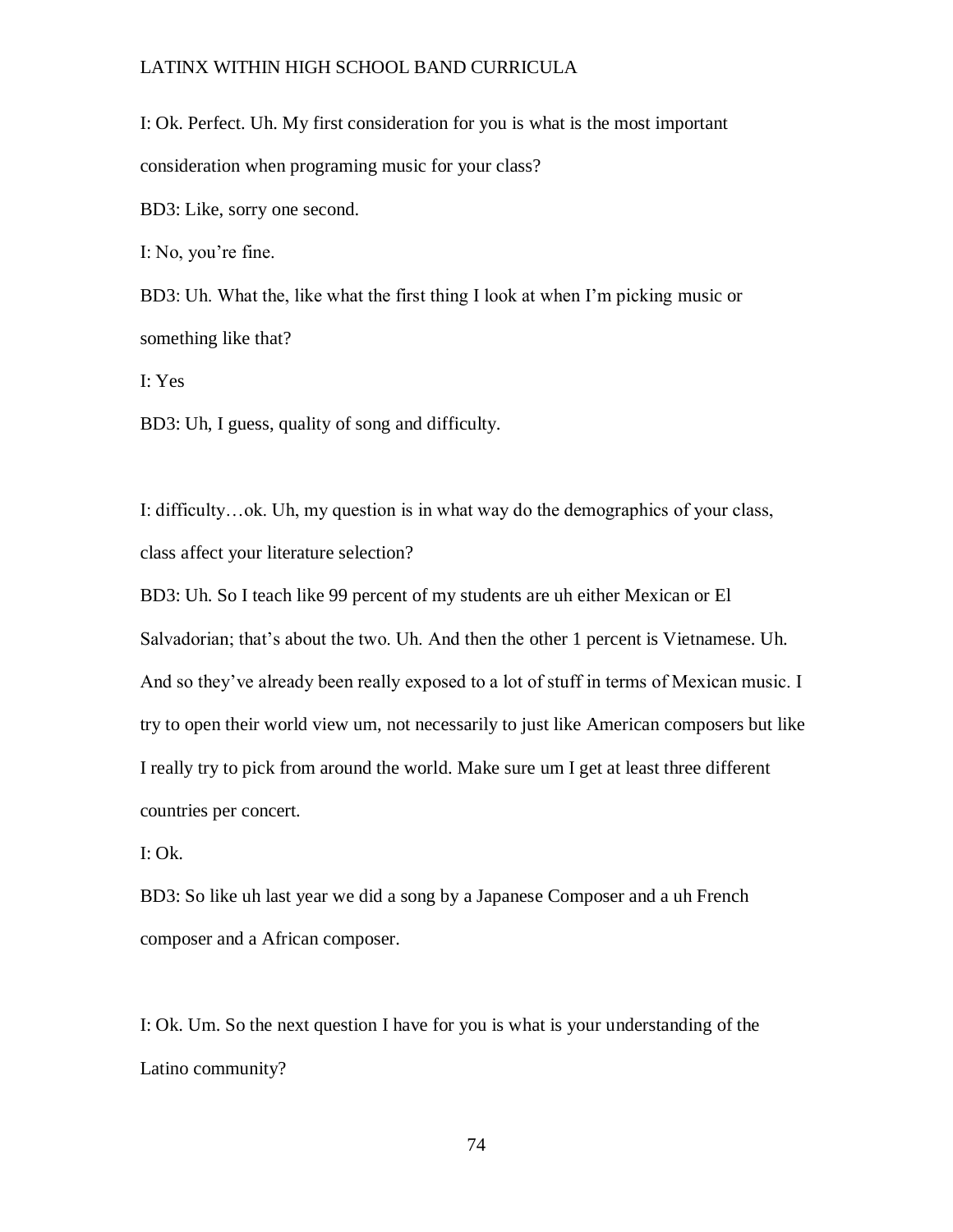BD3: What do you mean by that?

I: Um. Either the people within the community, um your community in general, those who identify as Latino; what is your understanding of their community? BD3: Um, I mean they share all of their community events and cultural stuff with me all the time. Uh. I get a lot of home cooking which is pretty cool. Uh from my kids; I'm always a big fan of that. And uh I mean, I mean, it's very, very open and explaining…we just did a marching band show uh with the Dia de los Muertos theme. So it's uh we're involved in the community. I mean Santa Anna is really uh I don't know…heavily Mexican influenced. Especially in the south.

I:Ok. Um.

BD3: It's um, yup.

I: Ok great. Sorry about that. What pieces have you selected this year that utilize or are inspired by Latino elements, if there are any?

BD3: Uh. Really, cause we've just been focusing on marching band stuff, so we did the music of Chuck Mangione

I: Uh-huh

BD3: Kind of jazz Latin stuff. Uh. We played Children of Sanchez, Land of Make Belief.

Oh Gato Triste, and Echano.

I: So that was all this year?

BD3: Yah that was all Marching band

I: Ok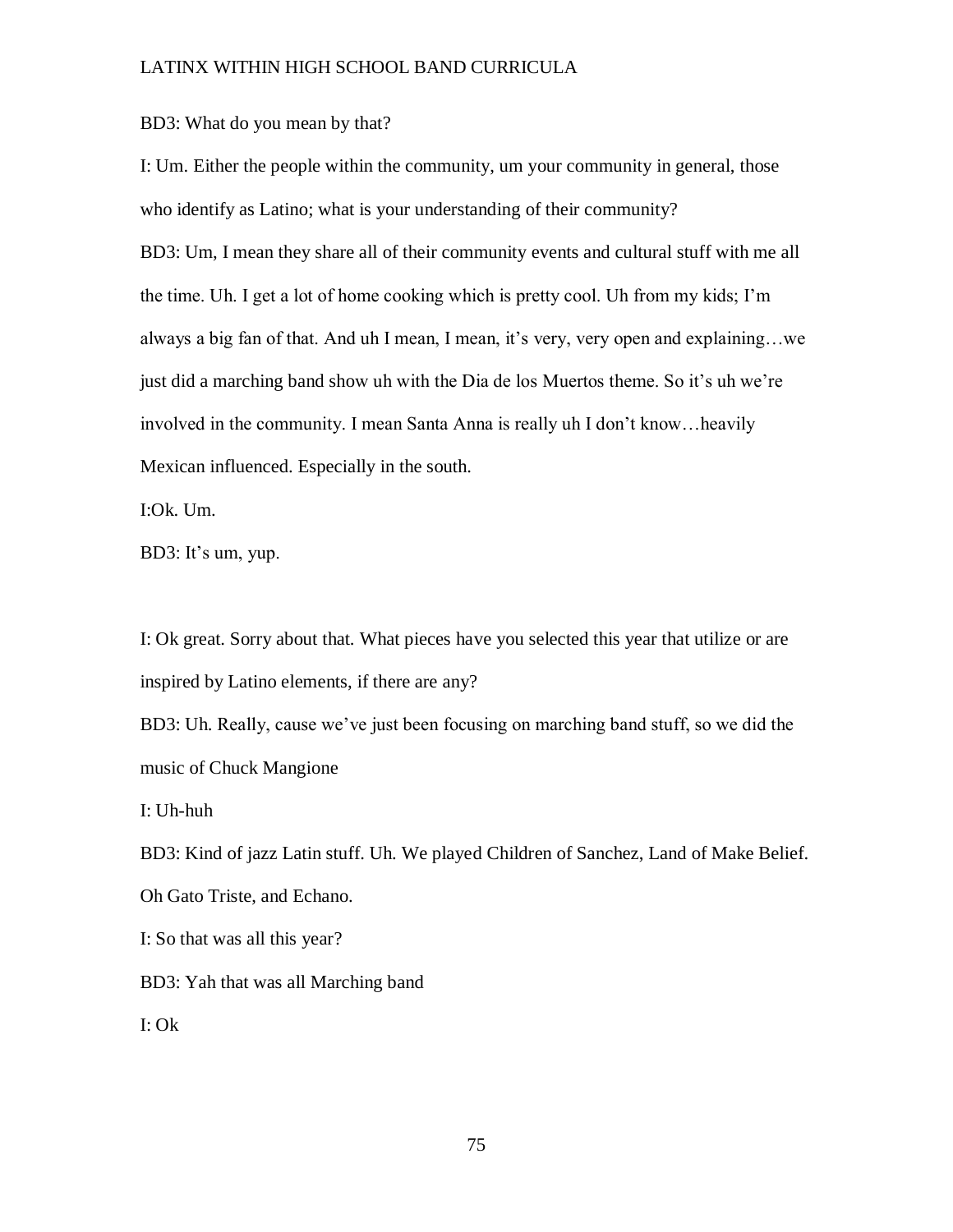BD3: Uh… What else have we played. Gosh. Uh. I think that's it. In terms of oh we played Zacatecas. For our parade.

I: Ok

BD3: Which is a Mexican march.

I: So my next question for you is what is your understanding of the Latinx community? BD3: I don't know what that is.

I: Ok. That's perfectly fine.

I: Um so that, those were all the questions I had for you. Um. Thank you for taking the time to speak with me, and I'll go ahead um work on transcribing this and send it your way.

BD3: Cool

I: Alrighty thank you.

BD3: Uh

I: Go ahead.

BD3: What is Latinx?

I: Um so Latinx is

BD3: I've never heard of it before.

I: Yah so, uh Latinx is a terminology used it came around 2014. It's an kind of an extension of the Latino community. So I like to think of it as we had LGBTQ, then LQBTQIA so it's an expansion similar to that where it, it expresses um equality, gender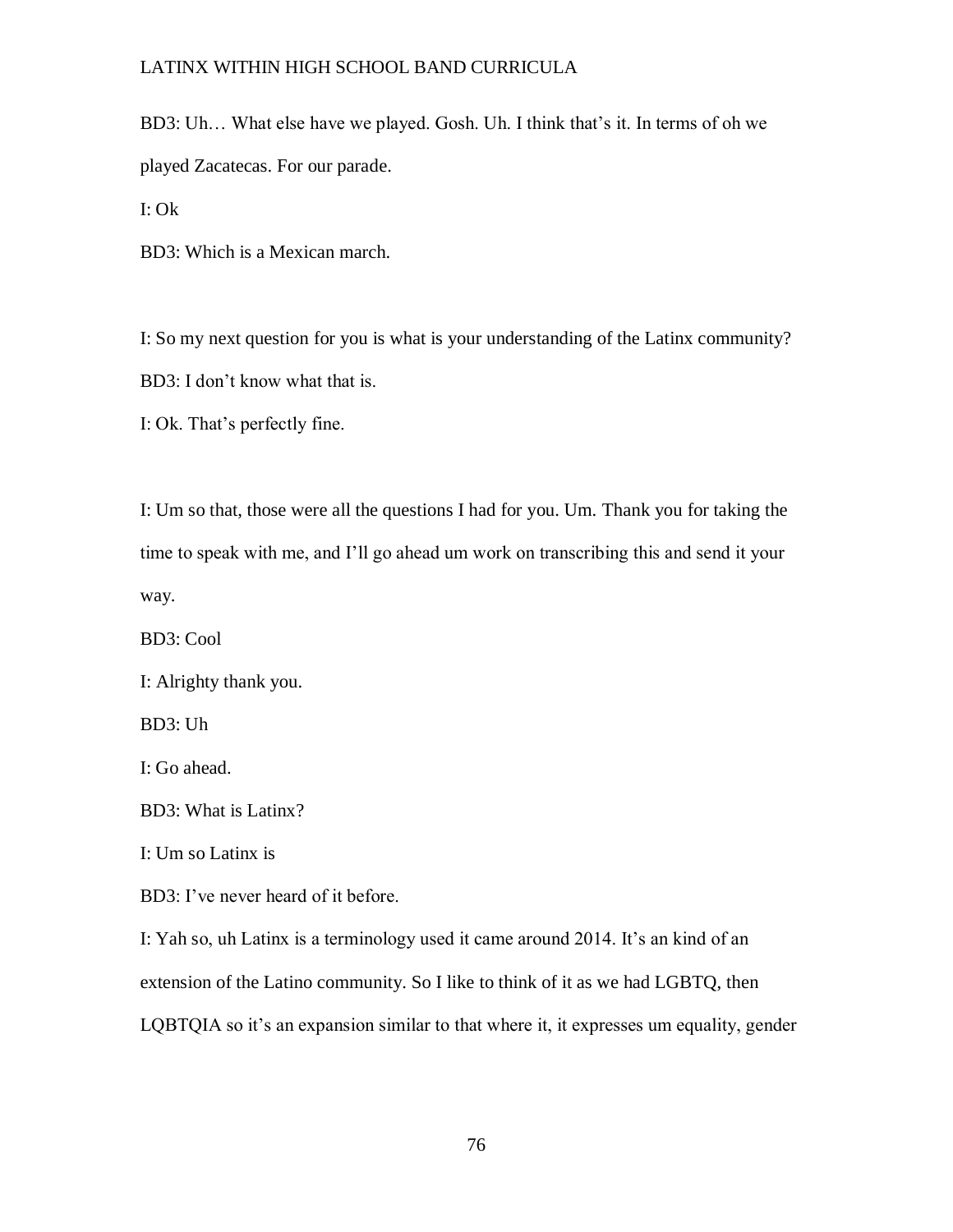fluidity within the community. It's also an acceptance of there's more than just Mexican Americans, all of Latin America is encompassed within the community.

BD3: Huh. Interesting. Alright. Yah it's funny like I've never heard any of my students around school use Latino or anything like that. They're always I'm Mexican or I'm El Salvadorian. It's always very defined and they never lump themselves together like that. So that's interesting to me.

I: Yah um. Thank you so much, I appreciate it. Do you have any questions for me? BD3: Nope.

I: All rightly thank you so much.

BD3: You have a good one.

I: You too. Bye-bye.

#### *Interview number four:*

Interviewer (I): For the purpose of my master's project, I would like to record this interview from this point on. As stated in the email no personal information will be provided. I am also going to be transcribing this interviews, um to send it to you um for your approval. I just need a verbal confirmation that it is ok to record this conversation Band Director 4 (BD4): It is perfectly fine with me for you to record this conversation. I: Ok. Uh. Thank you. So I just have a set of um a couple of questions um and just feel free to answer them however you wish.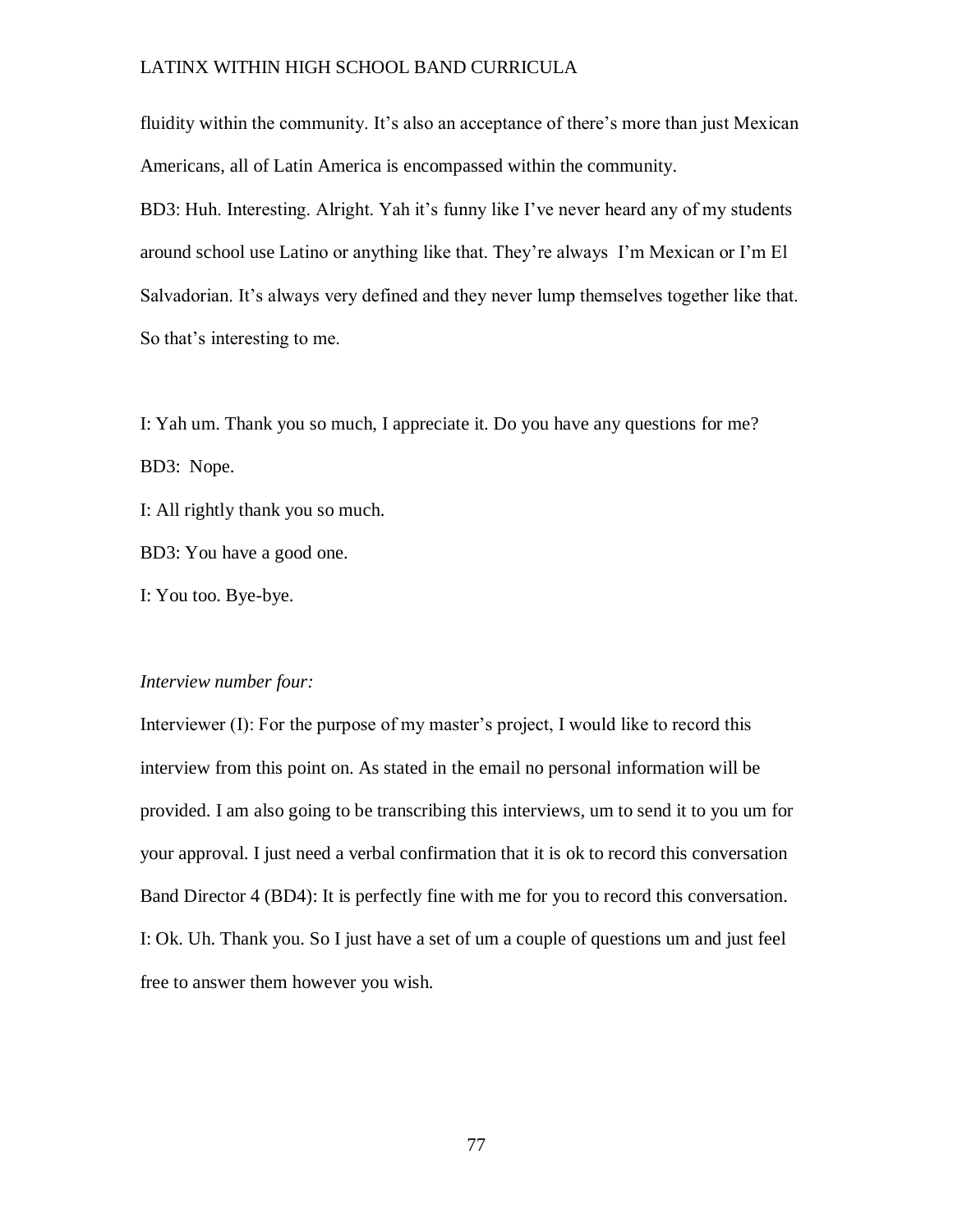I: Um so my first question is what is the most important consideration when programing music for your class?

BD4: The first I think would be like getting the level of the music correct for the ensemble. That could be you know like making sure that there's a bit of challenge to it, but not too much challenge that they won't practice it or…um… in terms of that's what I mean by level. You know, that it's uh the range of the instruments or like the uh the meter signatures or like the rhythm ideas inside the piece aren't overwhelmingly to hard for that ensemble.

I: Great. Um so my next question is in what way do the demographics of your class affect your literature selection?

BD4: Ooh. That's a good one. Um. Not too much. Um. I think great repertoire should be played by any demographic. Um. However, you know it is good to connect like, like for me I teach in a primarily dominant Hispanic school. Uh for our winter concert we did this fun arrangement of Feliz Navidad; they loved it. It connects with their cultural. It connects with them. It resonates with them and their families. So, I think you know every once in a while uh it should be a consideration but, not really that. So maybe, if I had to give a percent um…geeze maybe five or ten percent.

I: Ok. Um so my next questions is what is your understanding of the Latino community? BD4: Uh not as good as it should be. That's for sure. Uh. I don't speak Spanish. Um I did finish my class when I first starting teaching um accredited credential…uh cross language acquisition development is what it stands for. Um, but it was a lot of busy work. It didn't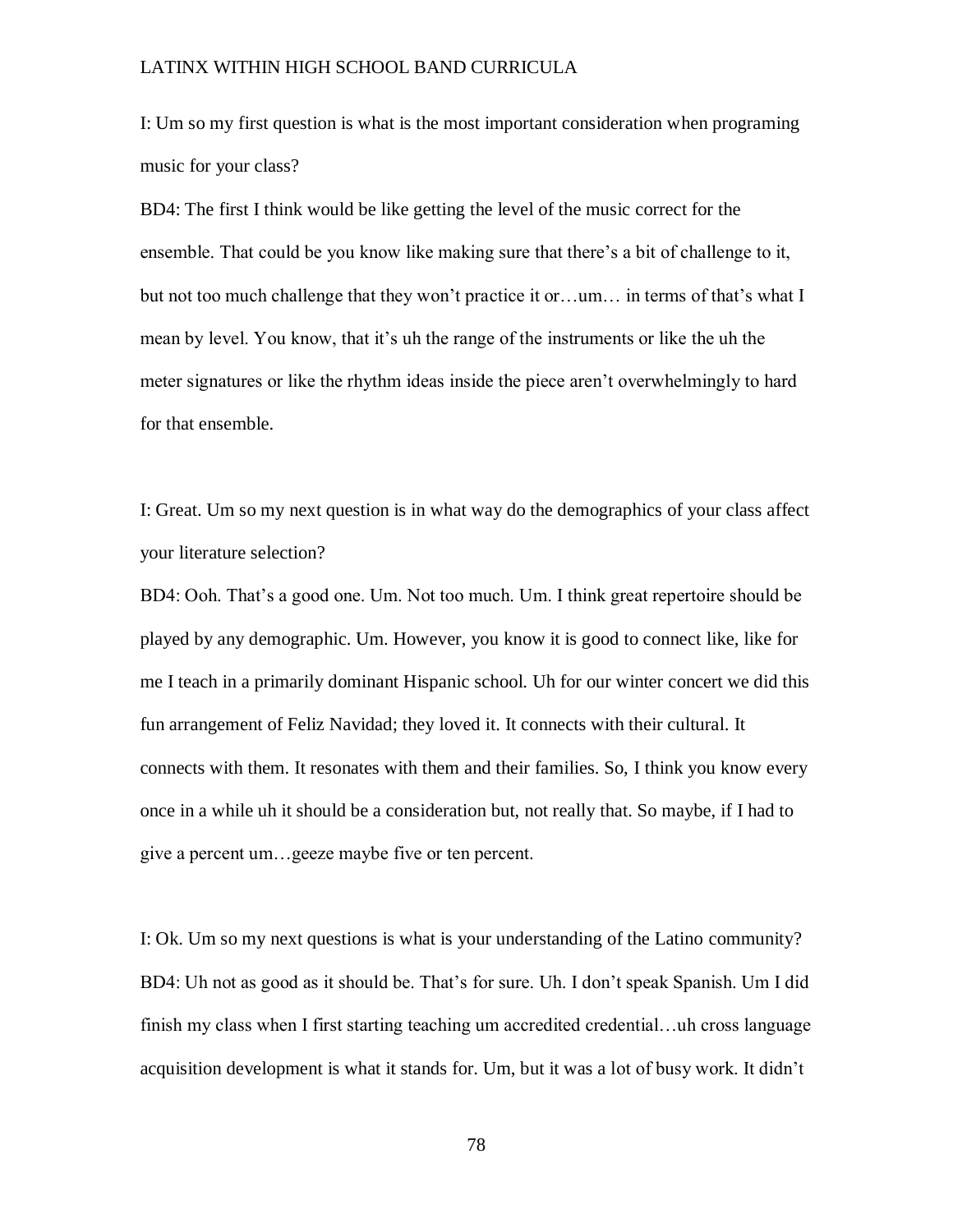really teach me much about the community or how to understand. I, I don't know. But on the flip side of that, I'm real personable with you know former graduates, people who have come back and work with me. More times than not I hear you know like the Hispanic community where I teach particularly doesn't really want to be treated like um different like let's only talk about your, your background, and where your parents came from, like we want to be Americans. We want to be um treated as such uh we want to learn, you know what I mean like I don't know if that makes any sense or…

I: No, that's fine. Um, is that all you have for that. I want to make sure you have time to answer each question to the fullest of um your ability.

BD4: Yah I mean…we can always do more. We can always do better. I mean that's just being a lifelong learner, that's part of understanding that, that's part of agreeing to that, um commitment as an educator…

I: Uh-huh

BD4: I guess my overall stance as a teacher, as a band director, I value you as a person no matter where you come from. So, if you come to me and tell me like this is important to you because it's your culture, I value you that, respect that, and I'll work with you on that. If you come to me and tell me that you value that cause it's important to you like then, then. Here's a little background story for. This summer a parent came to me and said I need to take my son out of practice because we're going to go visit family, and family is very important to Hispanics. And I said, yah I've got a family too, but my family is just as important to me as well. And they tried to play off this like well that's just the way our culture is, but it's not really always…sure but family is important to everyone. And I said sure I'll respect that and I'll work with you, and you can go, but I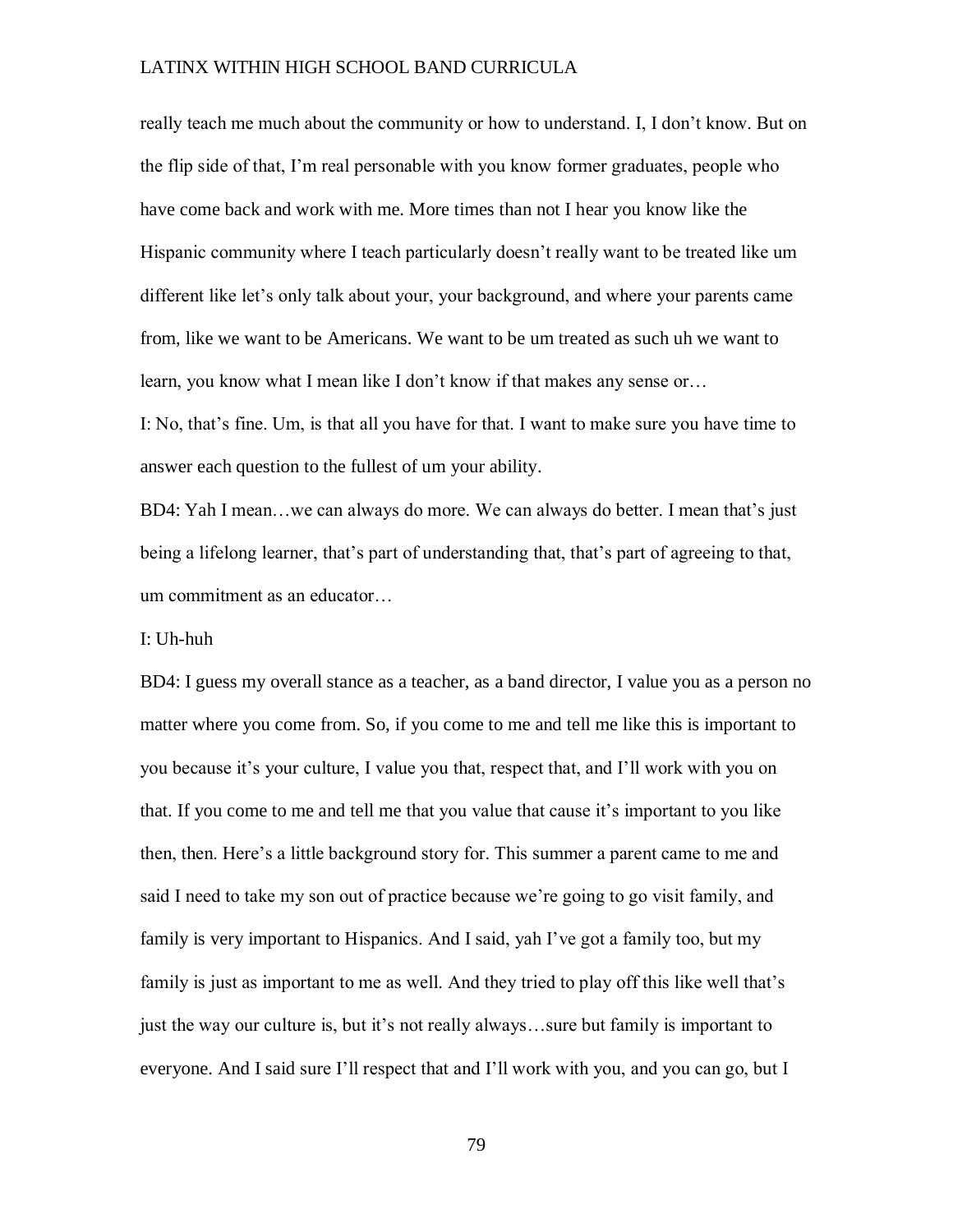want you to know that even though I'm not Hispanic my family is just as important to me, and um that you know. We put together a calendar and commitment we had a meeting about this. You guys agreed to this like you know what I'm saying. I: uh-huh

BD4: So again it's like teaching beyond, oh well it's just um that's my culture and that's why I need to do this. Like, it's bigger than that. We're all one culture. We're all humans. Like, um or we have a lot of quinceaneras in Hispanic culture. And, quinceaneras are huge and require a lot of practice, lots of time, lots of money, lots of kids get involved um. It takes kids away from events or performances. Um. It always comes back to a general level of respect. I respect you and your and what's important to you and you respect me and the band program, and what we're doing. And, as long as we all do that, I give a little they give a little. Everyone wins in the end, and that's what it's all about; everybody winning. It's not one person winning, one person losing.

I: Ok.

BD4: I also… If that went way off topic I apologize.

I: No, that's perfectly fine. Um, so my next question I think you've already answered part of it, but what, um what pieces have you selected this year that utilize or are inspired by Latino elements? Um, I know you just mentioned earlier you did an arrangement of Feliz Navidad. Um are there any other pieces this selected this year that utilize Latino elements?

BD4: Oh um. I think I had a piece last year, um that I wanted to do this year. I haven't brought it back out of the library, but it's called Seis Manuel. It's from a larger work, I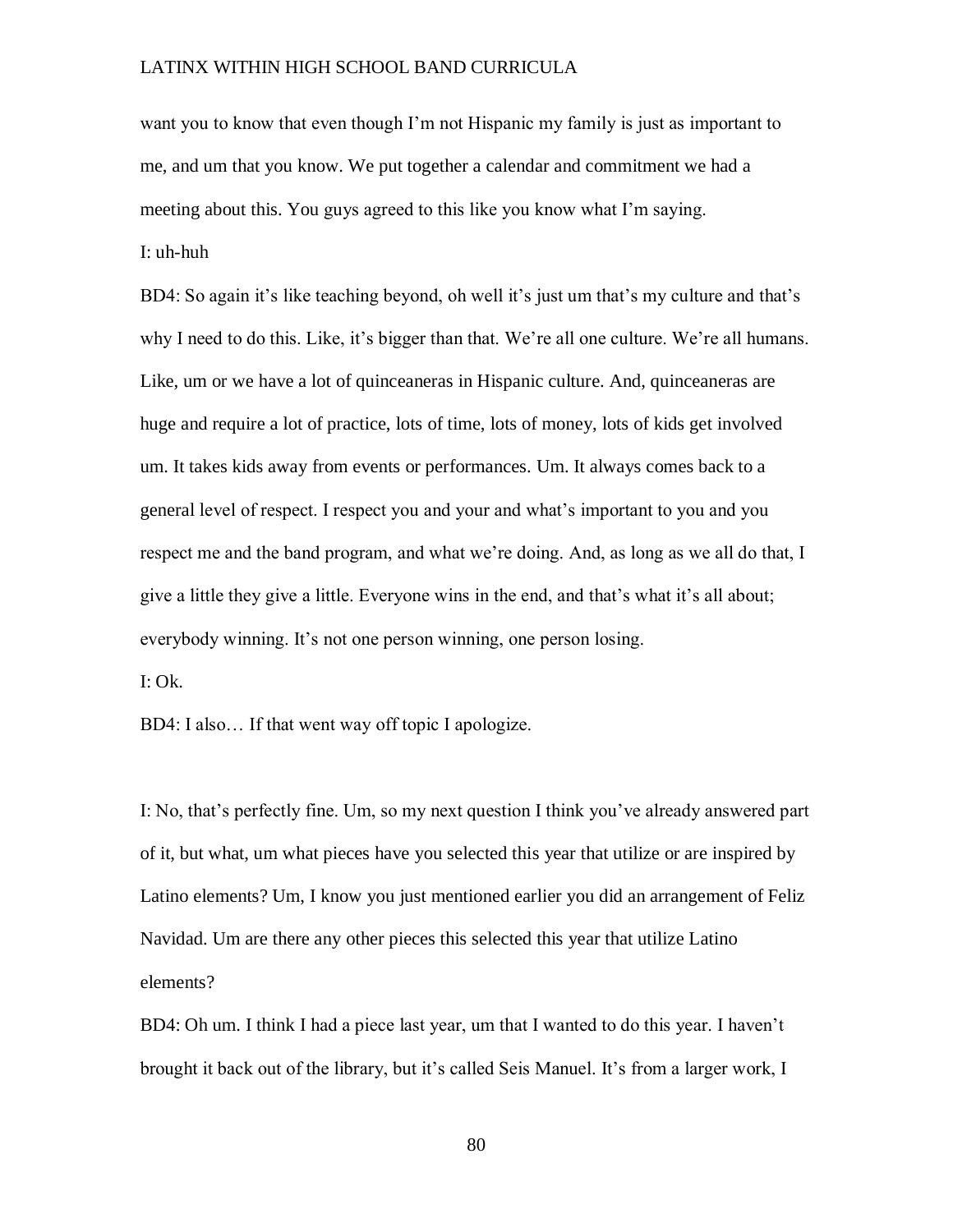forget what the larger work is called. It's for band. There's like several movements of the work, and Seis Mauel is one of them. And when I heard it, I thought my students would connect to this. You know. Um. But honestly like when we were kinda just sight read it last year I don't think they really did. Again, a lot of students now um are not first generation anymore.

I: uh-huh

BD4: Their like second generation and you know their parents immigrated here when they were children or like um and these kids I'm working with today were like born in the United States. And if their parents are raising them in a home that's Hispanic, but like, but very like hey listen we're Hispanic but um we're American and we're going to live in this culture like then they don't really know their background very well like, like, like I don't know their backgrounds very well you know…their history their culture like. So it didn't really resonate with them, as well as I thought. So I hadn't pulled it back out this year. But uh as of right now, there's really not any literature we're really moving forward with…

I: Ok.

BD4: That is based off of their culture.

I: Ok. Um so my next question for you is what is your understanding of the Latinx community?

BD4: So those last two words one more time I'm sorry.

I: No it's ok. what is your understanding of the Latinx community?

BD4: I don't under… I don't know it at all I guess because I…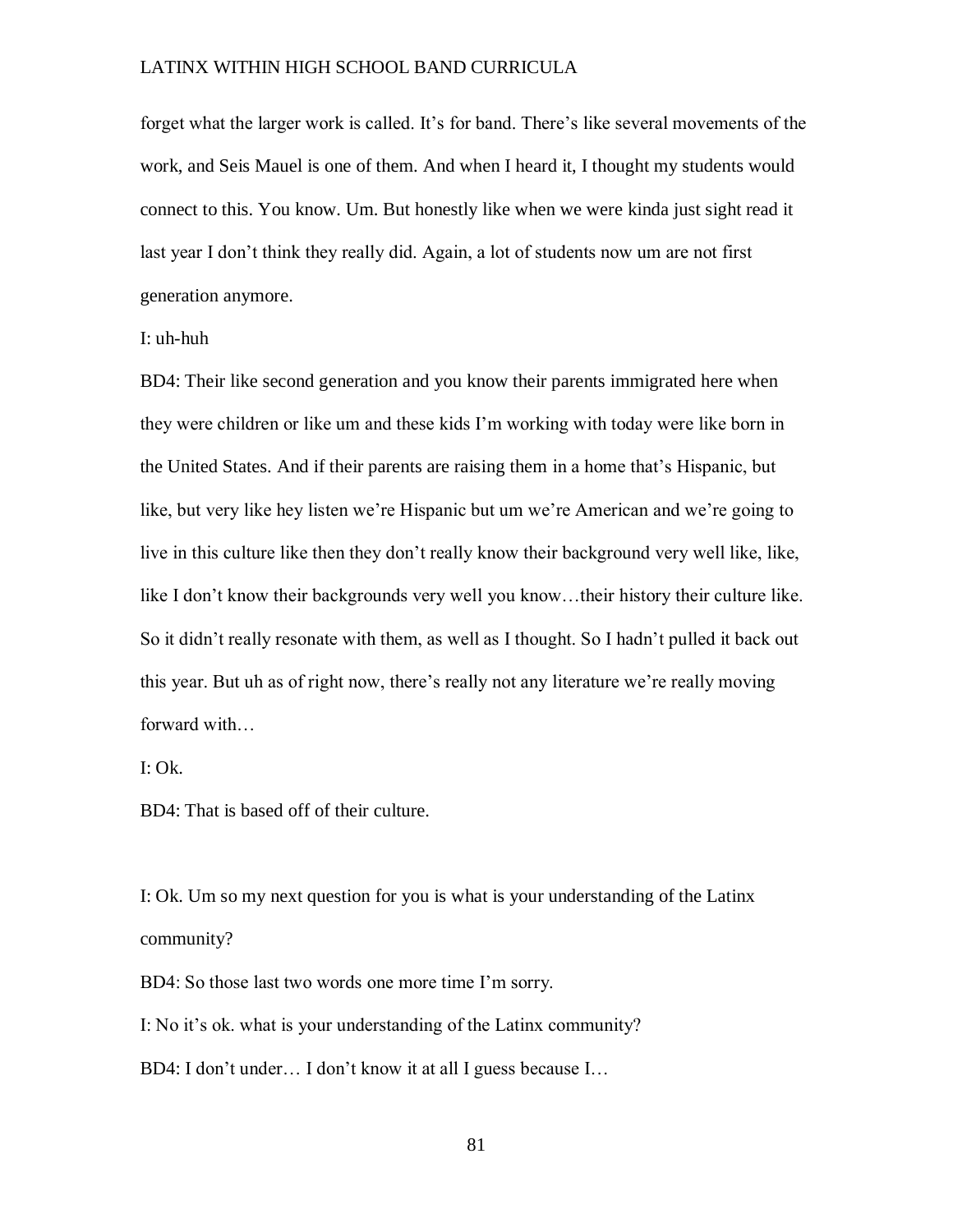I: That's perfectly fine. Well thank you again for taking time to speak with me. Um like I said earlier, I'm going to go ahead and transcribe the interview, and said it to you for your approval. And, no personal information will be provided um outside of our conversation.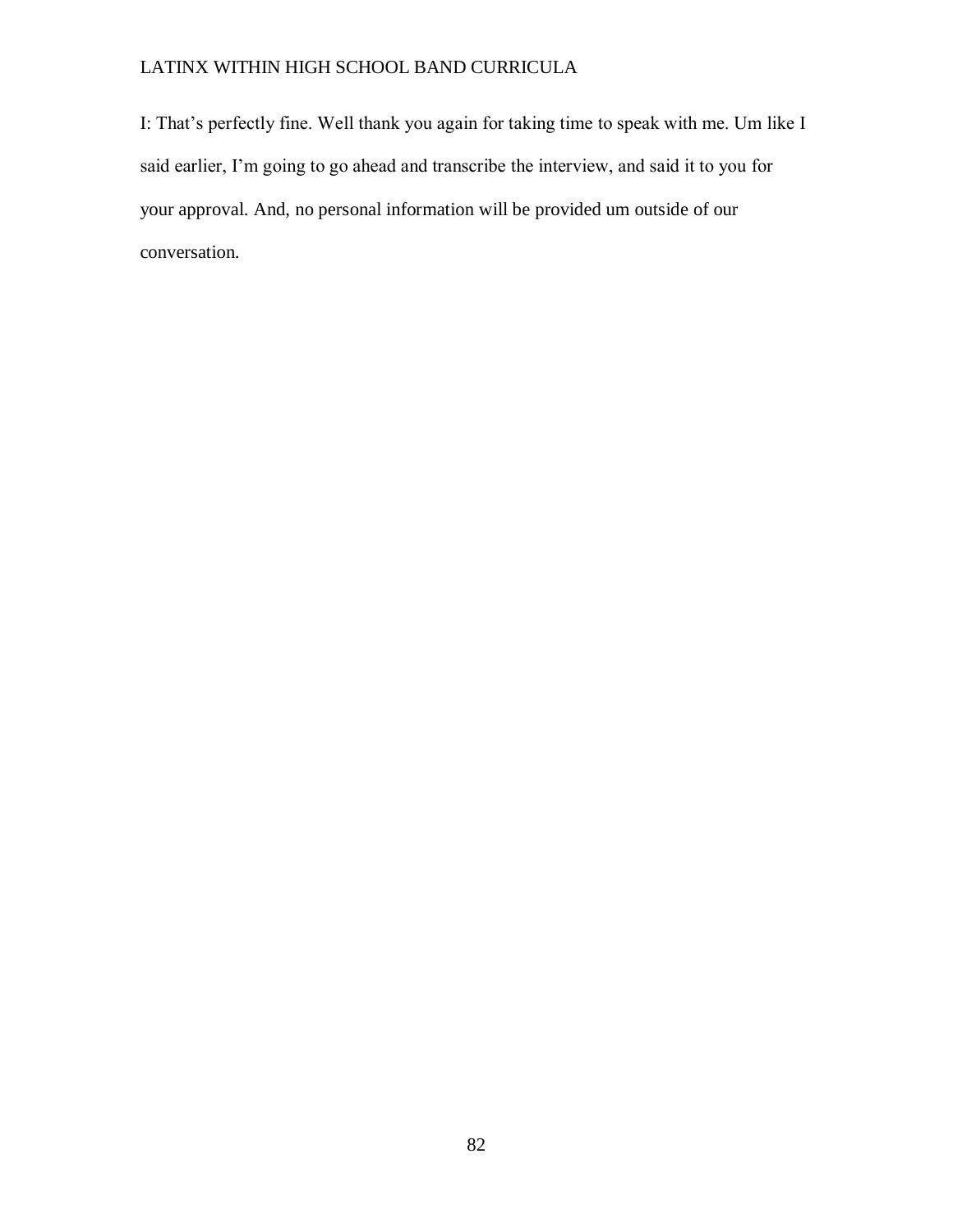#### References

- American Band College (2000, March 1). American band college music grading chart. Retrieved from https://www.bandworld.org/pdfs/GradingChart.pdf
- Archetti, E. (1999). Masculinities: Football, polo, and the tango in Argentina (Global issues). Oxford, UK ; New York: Berg.

Béhague, G. (1973). Bossa & bossas: Recent changes in Brazilian urban popular music. *Ethnomusicology*, *17*(2), 209–233. Retrieved from https://www.jstor.org/stable/849882

Brill, M. (2017). *Music of Latin America and the Caribbean* (Vol. 2). New York, NY: Routledge, Taylor & Francis Group. Retrieved from https://books.google.com/

City of Chicago Department of Arts (2018). *Chicago public schools music festival handbook*. Retrieved from

http://www.cpsarts.org/students-and-parents/arts- programs/musicfestivals/

Cockerill, J. D. (2012). *A little rumba numba: Latin American music in musical theatre*. Retrieved from

http://digitalcommons.unl.edu/cgi/viewcontent.cgi?article=1050&context=musics tudent

- Daniel, Y. (1991). Changing values in Cuban rumba, a lower class black dance appropriated by the Cuban revolution. *Dance Research Journal, 23*(2), 1–10. doi:10.2307/1478752
- Dekaney, E. M., & Robinson, N. R. (2014). A comparison of urban high school students' perception of music, culture, and identity. *Journal of Music Teacher Education, 24*(1), 89–102. doi:10.1177/1057083713505221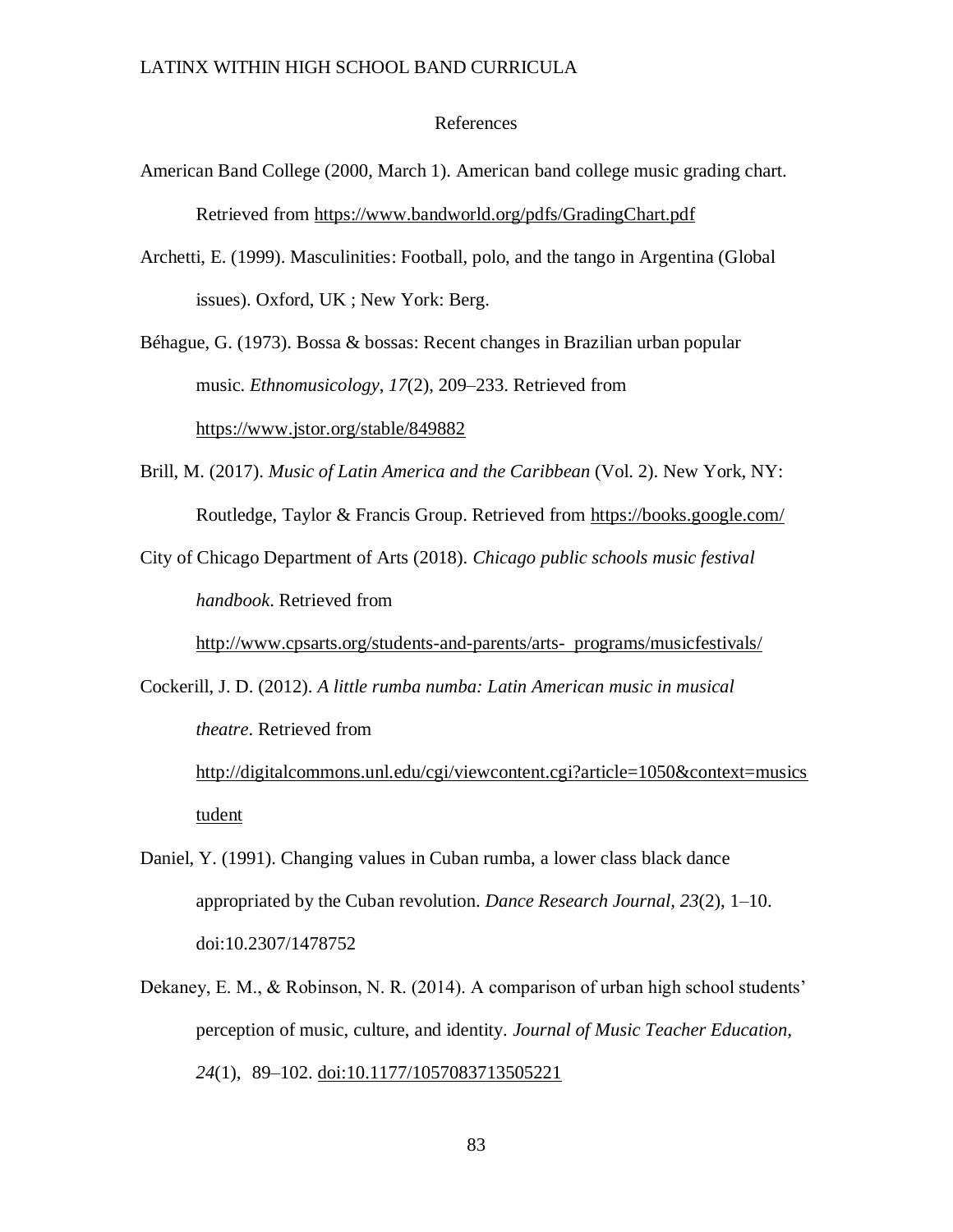Escalante, S. I. (2018). Latinx students and secondary music education in the United States. *Update: Applications of Research in Music Education, 37*(3), 5-11 doi:10.1177/8755123318802335

Fitzpatrick, K. (2012). Cultural diversity and the formation of identity: Our role as music teachers. *Music Educators Journal, 98*(4), 53–59. Retrieved from http://www.jstor.org.libproxy.uoregon.edu/stable/41692639

Goertzen, C., & Azzi, M. (1999). Globalization and the tango.

*Yearbook for traditional music, 31,* 67–76. Retrieved from doi:10.2307/767974

Goldschmitt, K. (2011). Doing the bossa nova: The curious life of a social dance in 1960s North America. *Luso-Brazilian Review, 48*(1), 61–78.

Google Trends (n.d.). Retrieved March 5, 2019, from

https://trends.google.com/trends/explore?date=2004-01-01%202019-03- 05&q=Latinx

Guarato, R. (2017). Brazilian dance festivals as places of tension. *International Journal of Humanities and Social Science,7*(3), 183–190. Retrieved from https://www.ijhssnet.com/journals/Vol\_7\_No\_3\_March\_2017/20.pdf

Herbison-Evans, D. (2017, October 14). History of modern ballroom dancing. *Department of Mathematics and Computing*, Queensland University, Bundaberg. Retrieved from https://app-1492098746.000webhostapp.com/pubs/modern.html

Hill, E. (2014). Making claims on echoes: Dranem, Cole Porter and the biguine between the Antilles, France and the US. *Popular Music 33*(3), 492–508. doi:10.1017/S0261143014000610

Humes, K. R., Jones, N. A., & Ramirez, R. R. (2011, March). Overview of race and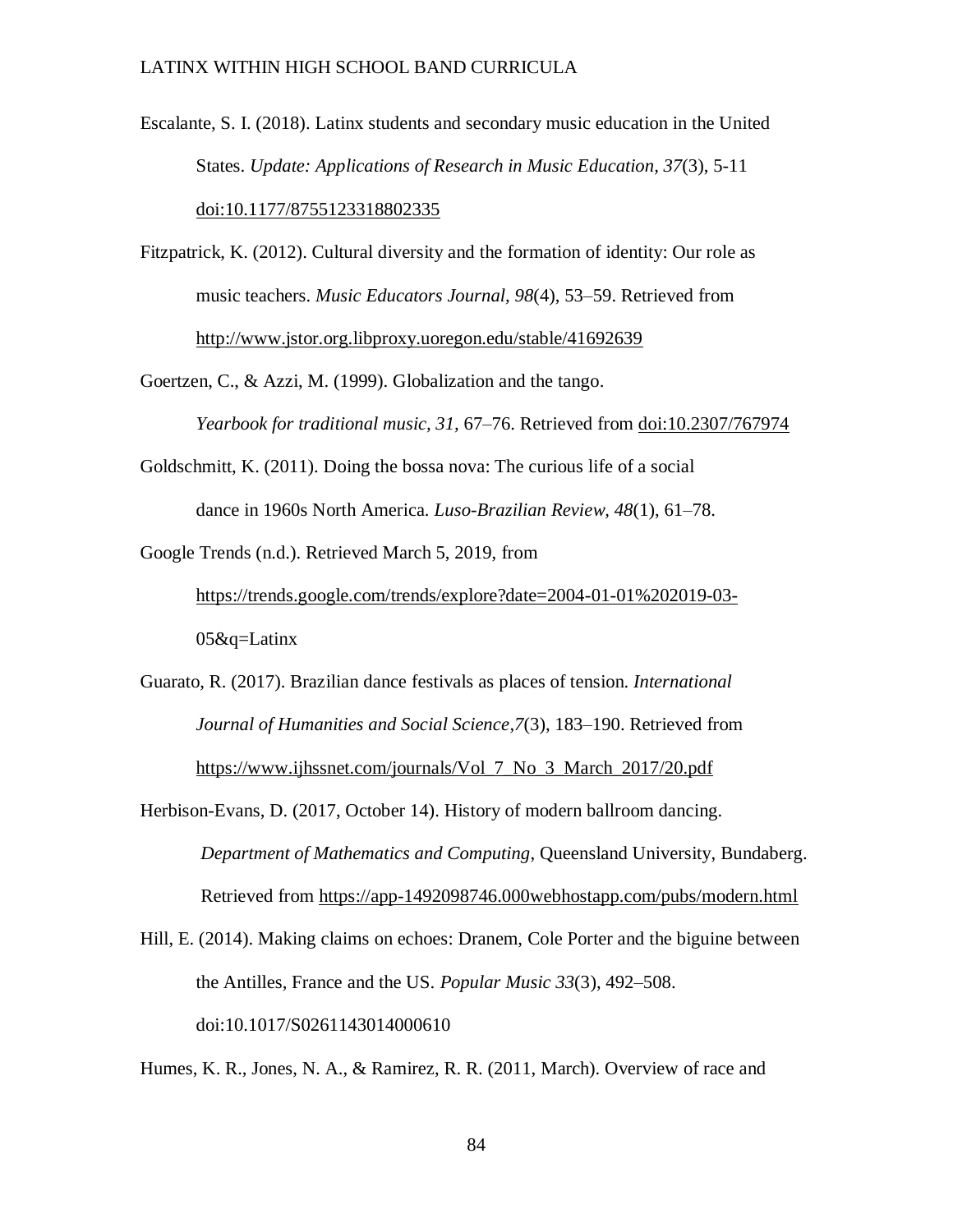Hispanic origin: 2010 - Census.gov. Retrieved from

https://www.census.gov/prod/cen2010/briefs/c2010br-02.pdf

Jablonski, E. (1987). *Gershwin* (1st ed.). New York: Doubleday.

Johnson, H., & Chernoff, J. (1991). Basic conga drum rhythms in African-American musical styles. *Black Music Research Journal*, *11*(1), 55. Retrieved from https://www.jstor.org/stable/pdf/779244.pdf?refreqid=excelsior%3A90de8bf50e4 3762df699dde147cf5264

Latinx. (2018). In *Merriam-Webster's online dictionary.* Retrieved from https://www.merriam-webster.com/dictionary/Latinx

Lazo, R. (2018). Before Latinx x and cartas de un Americano. *English Language Notes*, *56*(2), 48–50. doi:/10.1215/001382826960724

Lee, S. (2018). General music teachers' backgrounds and multicultural repertoire selection. *Update: Applications of Research in Music Education, 36*(2), 38–44. doi:10.1177/8755123317717052

- Legette, R. M. (2003). Multicultural music education attitudes, values, and practices of public school music teachers. *Journal of Music Teacher Education*, *13*(1), 51–59. doi:10.1177/10570837030130010107
- Lutz, A. (2007). Barriers to high-school completion among immigrant and latergeneration Latinos in the USA: Language, ethnicity and socioeconomic status. *Ethnicities*, *7*(3), 323–342. doi:10.1177/1468796807080232
- Malcomson, H. (2011). The 'routes' and 'roots' of danzón: a critique of the history of a genre. *Popular Music, 30*, 263–278. doi:10.1017/S0261143011000067

Mason, E. (2010). Multicultural music represented in current elementary music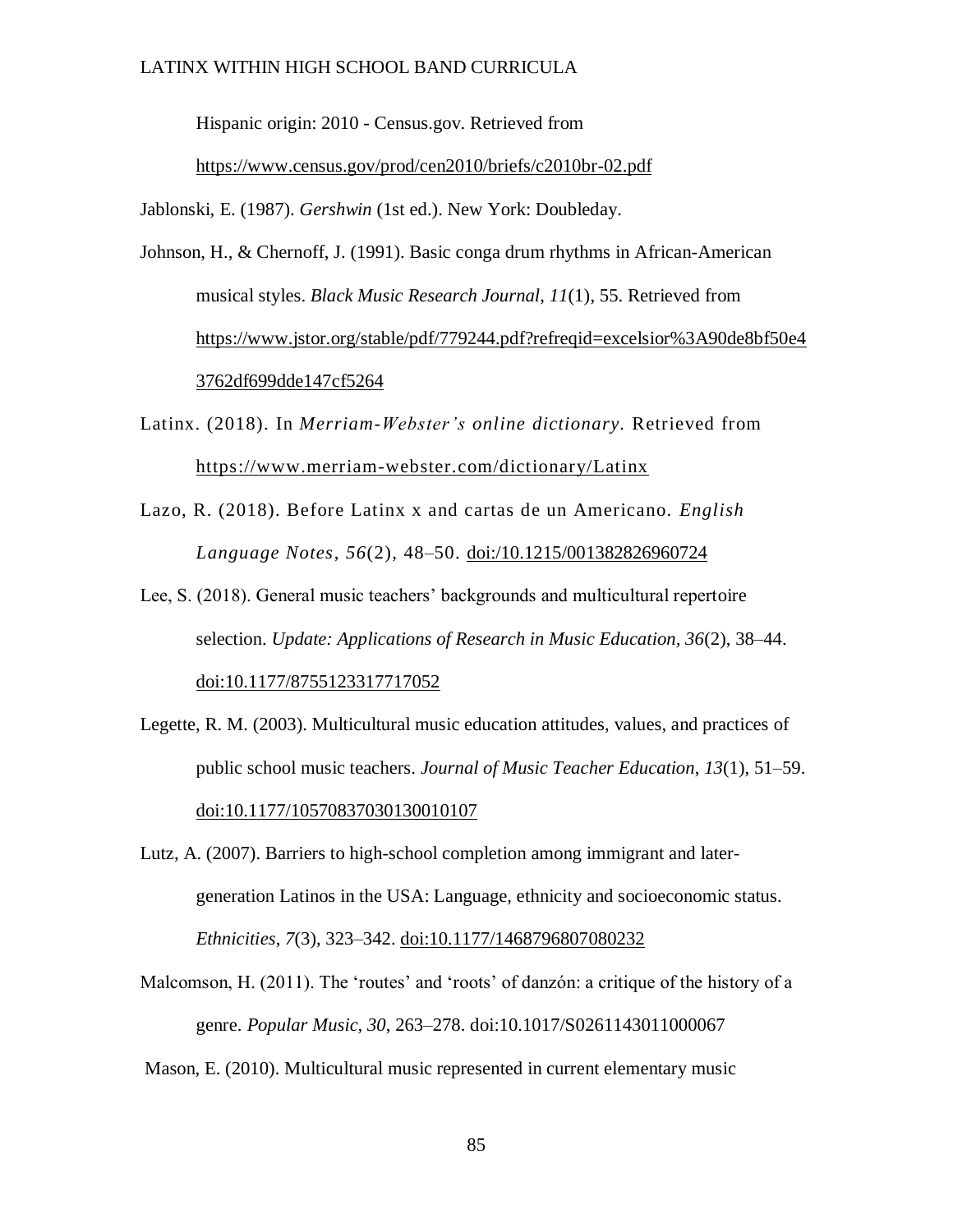textbooks: A comparative study of two published music series. *Update: Applications of Research in Music Education, 28*(2), 29–41. doi:10.1177/8755123310361767

Miles, R. (Ed.). (1997–2017). *Teaching Music Through Performance in Band* (Vols. 1– 11). Chicago, IL: GIA.

Moore, R. (1977) Nationalizing blackness. Pittsburgh: University of Pittsburgh Press.

Piazzolla, A., Gorin, N., & Gonzalez, F. (2001). *Astor Piazzolla: A memoir.* 

Portland, OR: Amadeus Press.

Pollack, H. (2007). *George Gershwin: His life and work*.

Retrieved from https://ebookcentral-proquest-com.libproxy.uoregon.edu

- Popejoy, J. (1998). *Brazilian folk dance suite*. In R. Miles (Ed.) *Teaching music through performance in band* vol. 2. (pp. 674–679). Chicago: GIA Publications.
- Roberts, J. (1999). *The Latin tinge the impact of Latin American music on the United States* (2nd ed.). New York: Oxford University Press.
- Santos, C. (2017). The history, struggles and potential of the term Latinx. Latina/o *Psychology Today*, *4*(2), 7–14. Retrieved from https://www.researchgate.net/publication/322075861\_The\_history\_struggles\_and \_potenti al\_of\_the\_term\_Latinx

Sturman, J. L. (2015). *The course of Mexican music*. Retrieved from https://books.google.com

Sotelo, D. (2015). Danzon No. 2. In R. Miles (Ed.) *Teaching music through performance in band* vol. 10. (pp. 721–733). Chicago: GIA Publications.

Uba, G. R. (2007). International ballroom dance and the coreographies of